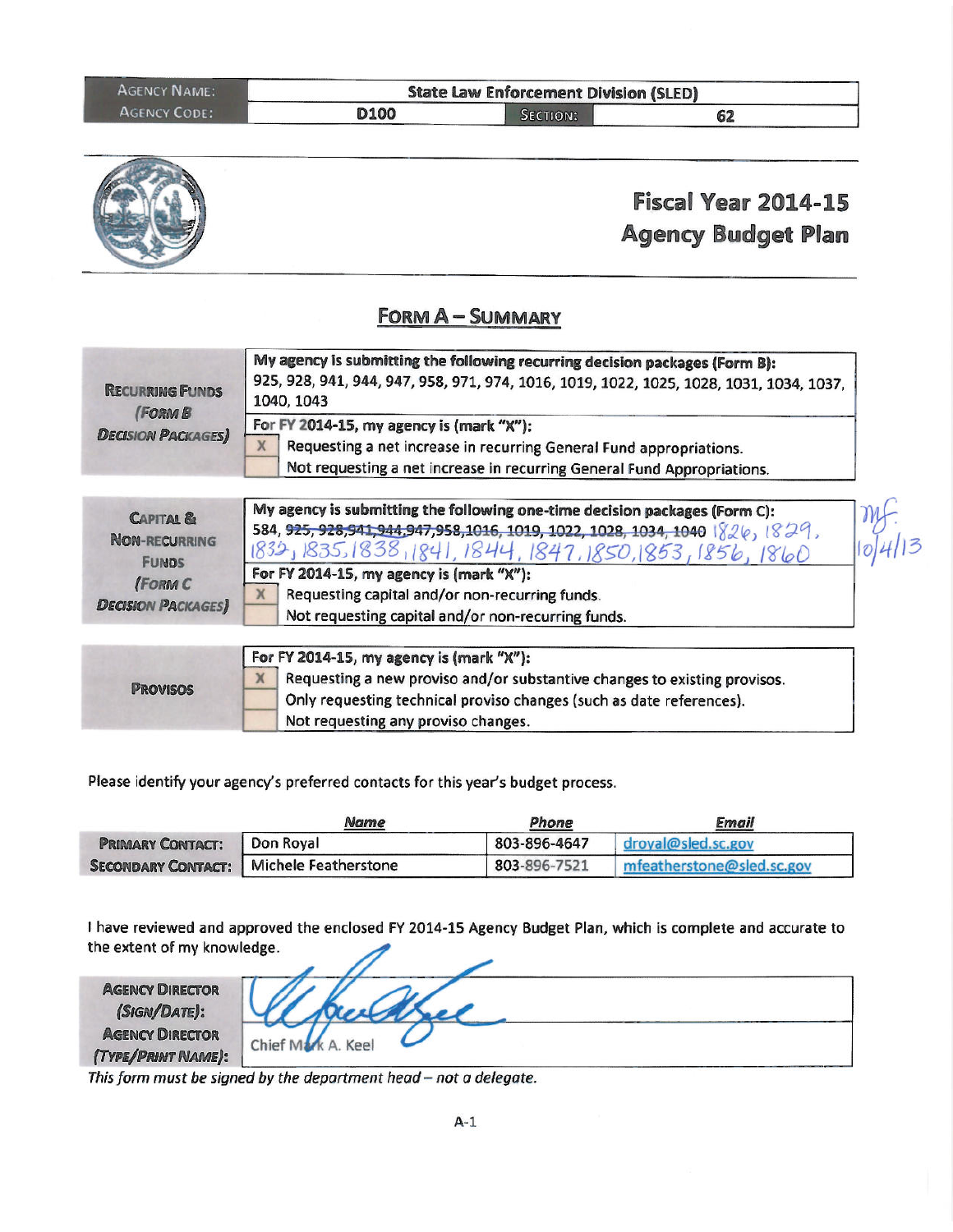| <b>AGENCY NAME:</b> | <b>State Law Enforcement Division (SLED)</b> |                     |  |
|---------------------|----------------------------------------------|---------------------|--|
| <b>AGENCY CODE:</b> | D100                                         | <b>CTION:</b><br>ЛΟ |  |

| <b>DECISION PACKAGE</b>    | 925                                                                                                                                                                                                                                                                          |
|----------------------------|------------------------------------------------------------------------------------------------------------------------------------------------------------------------------------------------------------------------------------------------------------------------------|
|                            | Provide the decision package number issued by the PBF system ("Governor's Request").                                                                                                                                                                                         |
| <b>TITLE</b>               | <b>Administrative Personnel</b>                                                                                                                                                                                                                                              |
|                            | Provide a brief, descriptive title for this request.                                                                                                                                                                                                                         |
| <b>AMOUNT</b>              | \$116,450                                                                                                                                                                                                                                                                    |
|                            | What is the net change in requested appropriations for FY 2014-15? This amount should<br>correspond to the decision package's total in PBF across all funding sources.                                                                                                       |
|                            | Section 23-3-10                                                                                                                                                                                                                                                              |
| <b>ENABLING AUTHORITY</b>  |                                                                                                                                                                                                                                                                              |
|                            | What state or federal statutory, regulatory, and/or administrative authority established<br>this program? Is this decision package prompted by the establishment of or a revision to<br>that authority?                                                                      |
|                            | Mark "X" for all that apply:                                                                                                                                                                                                                                                 |
|                            | Change in cost of providing current services to existing program audience.<br>X                                                                                                                                                                                              |
|                            | Non-mandated change in eligibility / enrollment for existing program.                                                                                                                                                                                                        |
| <b>FACTORS ASSOCIATED</b>  | Change in case load / enrollment under existing program guidelines.<br>X                                                                                                                                                                                                     |
| WITH THE REQUEST           | Non-mandated program change in service levels or areas.                                                                                                                                                                                                                      |
|                            | Loss of federal or other external financial support for existing program.<br>Exhaustion of fund balances previously used to support program.                                                                                                                                 |
|                            | Proposed establishment of a new program or initiative.                                                                                                                                                                                                                       |
|                            |                                                                                                                                                                                                                                                                              |
| <b>RECIPIENTS OF FUNDS</b> | Funds requested for a new Administrative Specialist II in Human Resources, and an<br>Information Resource Consultant II for the IT department within the agency.                                                                                                             |
|                            | What individuals or entities would receive these funds (contractors, vendors, grantees,<br>individual beneficiaries, etc.)? How would these funds be allocated - using an existing<br>formula, through a competitive process, based upon predetermined eligibility criteria? |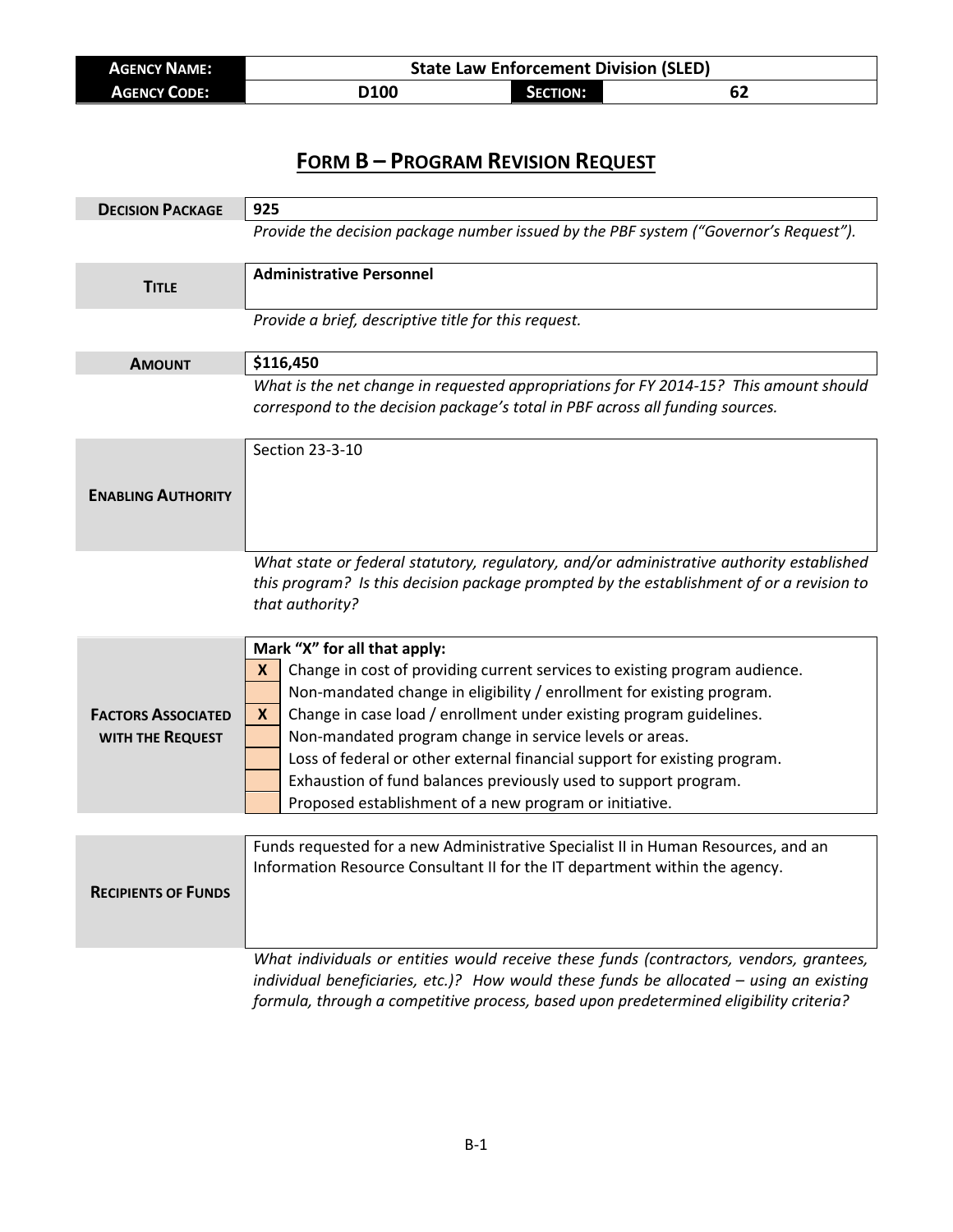| <b>AGENCY NAME:</b>                   | <b>State Law Enforcement Division (SLED)</b>                                                                                                                                                                                                               |  |  |
|---------------------------------------|------------------------------------------------------------------------------------------------------------------------------------------------------------------------------------------------------------------------------------------------------------|--|--|
| <b>AGENCY CODE:</b>                   | <b>SECTION:</b><br>D100<br>62                                                                                                                                                                                                                              |  |  |
|                                       |                                                                                                                                                                                                                                                            |  |  |
| <b>RELATED REQUEST(S)</b>             | Yes-nonrecurring request #1826                                                                                                                                                                                                                             |  |  |
|                                       | Is this decision package associated with other decision packages requested by your<br>agency or other agencies this year? Is it associated with a specific capital or non-<br>recurring request?                                                           |  |  |
| <b>MATCHING FUNDS</b>                 | <b>No</b>                                                                                                                                                                                                                                                  |  |  |
|                                       | Would these funds be matched by federal, institutional, philanthropic, or other<br>resources? If so, identify the source and amount.                                                                                                                       |  |  |
| <b>FUNDING</b><br><b>ALTERNATIVES</b> | Since this request will be recurring in nature, current fund balances are not ideal.                                                                                                                                                                       |  |  |
|                                       | What other possible funding sources were considered? Could this request be met in<br>whole or in part with the use of other resources, including fund balances? If so, please<br>comment on the sustainability of such an approach.                        |  |  |
|                                       | With the advent of the Affordable Care Act and the projected increase in benefits<br>workload, the plan is to reassign an existing employee into the Benefits Unit and hire an<br>Administrative Specialist II to fill the anticipated increased workload. |  |  |
|                                       | The Data Center plans to re-establish a dedicated Information Resource Consultant II to<br>maintain the Computer Crimes network and computer imaging for the unit.                                                                                         |  |  |
| <b>SUMMARY</b>                        |                                                                                                                                                                                                                                                            |  |  |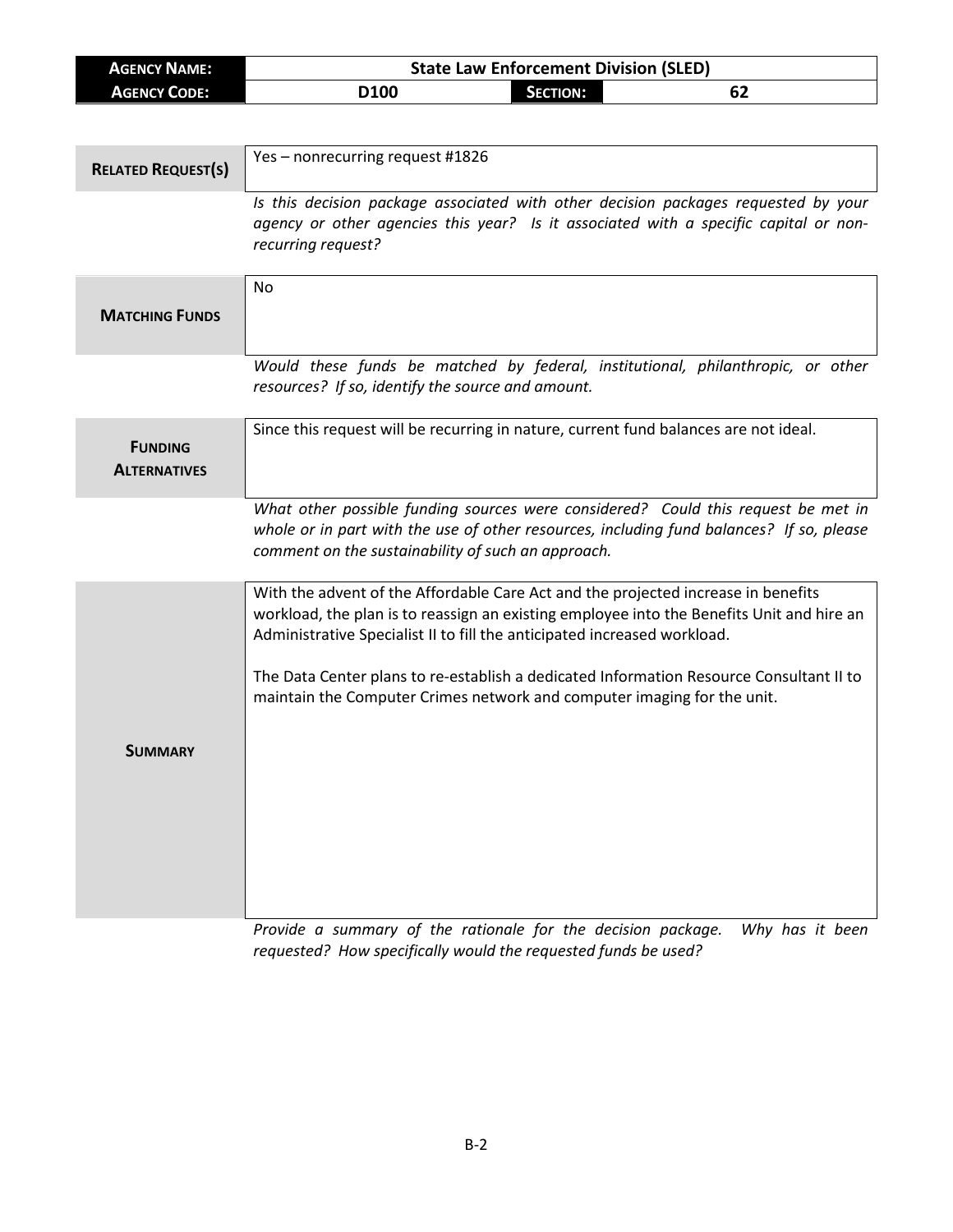|                                            | <b>State Law Enforcement Division (SLED)</b>                                          |                 |                                                                                             |
|--------------------------------------------|---------------------------------------------------------------------------------------|-----------------|---------------------------------------------------------------------------------------------|
| <b>AGENCY NAME:</b><br><b>AGENCY CODE:</b> | D100                                                                                  | <b>SECTION:</b> | 62                                                                                          |
|                                            |                                                                                       |                 |                                                                                             |
|                                            |                                                                                       |                 |                                                                                             |
|                                            | Administrative Specialist II Salary = \$30,000                                        |                 |                                                                                             |
|                                            | Information Resource Consultant II Salary = \$55,000                                  |                 |                                                                                             |
|                                            | Fringe at $37\% = $31,450$                                                            |                 |                                                                                             |
|                                            |                                                                                       |                 |                                                                                             |
| <b>METHOD OF</b>                           |                                                                                       |                 |                                                                                             |
| <b>CALCULATION</b>                         |                                                                                       |                 |                                                                                             |
|                                            |                                                                                       |                 |                                                                                             |
|                                            |                                                                                       |                 |                                                                                             |
|                                            |                                                                                       |                 |                                                                                             |
|                                            |                                                                                       |                 |                                                                                             |
|                                            |                                                                                       |                 | How was the amount of the request calculated? What factors could cause deviations           |
|                                            |                                                                                       |                 | between the request and the amount that could ultimately be required in order to            |
|                                            | perform the underlying work?                                                          |                 |                                                                                             |
|                                            |                                                                                       |                 |                                                                                             |
|                                            | N/A                                                                                   |                 |                                                                                             |
|                                            |                                                                                       |                 |                                                                                             |
|                                            |                                                                                       |                 |                                                                                             |
|                                            |                                                                                       |                 |                                                                                             |
| <b>FUTURE IMPACT</b>                       |                                                                                       |                 |                                                                                             |
|                                            |                                                                                       |                 |                                                                                             |
|                                            |                                                                                       |                 |                                                                                             |
|                                            |                                                                                       |                 |                                                                                             |
|                                            |                                                                                       |                 |                                                                                             |
|                                            |                                                                                       |                 |                                                                                             |
|                                            |                                                                                       |                 | Will the state incur any maintenance-of-effort or other obligations by adopting this        |
|                                            |                                                                                       |                 | decision package? What impact will there be on future capital and/or operating              |
|                                            |                                                                                       |                 | budgets if this request is or is not honored? Has a source of any such funds been           |
|                                            | identified and/or obtained by your agency?                                            |                 |                                                                                             |
|                                            | If new funds are not available in order to meet this need, the agency must resort to  |                 |                                                                                             |
|                                            |                                                                                       |                 | utilizing fund balances to hire a temporary Administrative Specialist II to assist with the |
|                                            |                                                                                       |                 | upcoming increase in workload due to the Affordable Care Act. Ultimately, the agency        |
|                                            | will continue to request this position in future years, to ensure recurring funds are |                 |                                                                                             |
|                                            | eventually appropriated to meet the needs long term.                                  |                 |                                                                                             |
| <b>PRIORITIZATION</b>                      |                                                                                       |                 |                                                                                             |
|                                            |                                                                                       |                 | If funds are not available for the Data Center, the Computer Crimes Unit will be unable     |
|                                            | to have a dedicated support staff.                                                    |                 |                                                                                             |
|                                            |                                                                                       |                 |                                                                                             |
|                                            |                                                                                       |                 |                                                                                             |
|                                            |                                                                                       |                 | If no or insufficient new funds are available in order to meet this need, how would the     |

*agency prefer to proceed? By using fund balances, generating new revenue, cutting other programs, or deferring action on this request in FY 2014-15?*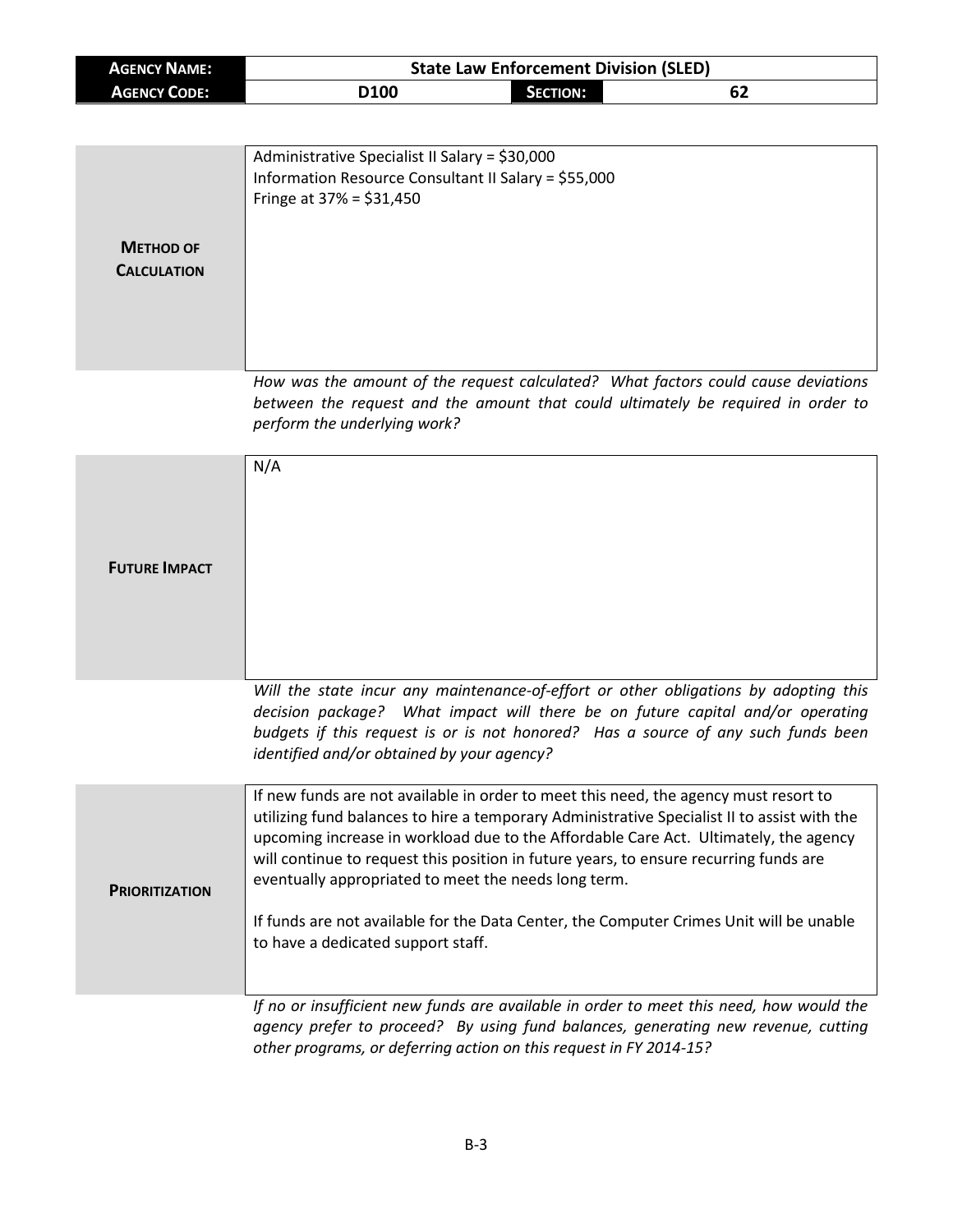| <b>AGENCY NAME:</b> | <b>State Law Enforcement Division (SLED)</b> |                 |    |
|---------------------|----------------------------------------------|-----------------|----|
| <b>AGENCY CODE:</b> | <b>D100</b>                                  | <b>SECTION:</b> | 0Z |

|                        | If funded, the HR position will allow the agency to effectively carry-out the immediate<br>and future demands from the Affordable Care Act. The IT position will allow the agency<br>to effectively support and maintain the Computer Crimes network. |
|------------------------|-------------------------------------------------------------------------------------------------------------------------------------------------------------------------------------------------------------------------------------------------------|
| <b>INTENDED IMPACT</b> |                                                                                                                                                                                                                                                       |
|                        |                                                                                                                                                                                                                                                       |
|                        |                                                                                                                                                                                                                                                       |
|                        |                                                                                                                                                                                                                                                       |
|                        |                                                                                                                                                                                                                                                       |
|                        | What impact is this decision package intended to have on service delivery and program                                                                                                                                                                 |
|                        | outcomes, and over what period of time?                                                                                                                                                                                                               |
|                        |                                                                                                                                                                                                                                                       |

**PROGRAM EVALUATION** The performance measure for the HR position will be the success of a smooth transition and maintenance of the benefits workload. The IT position will allow the current Computer Crimes agents the ability to work additional cases while not having to spend time on support and maintenance of the network.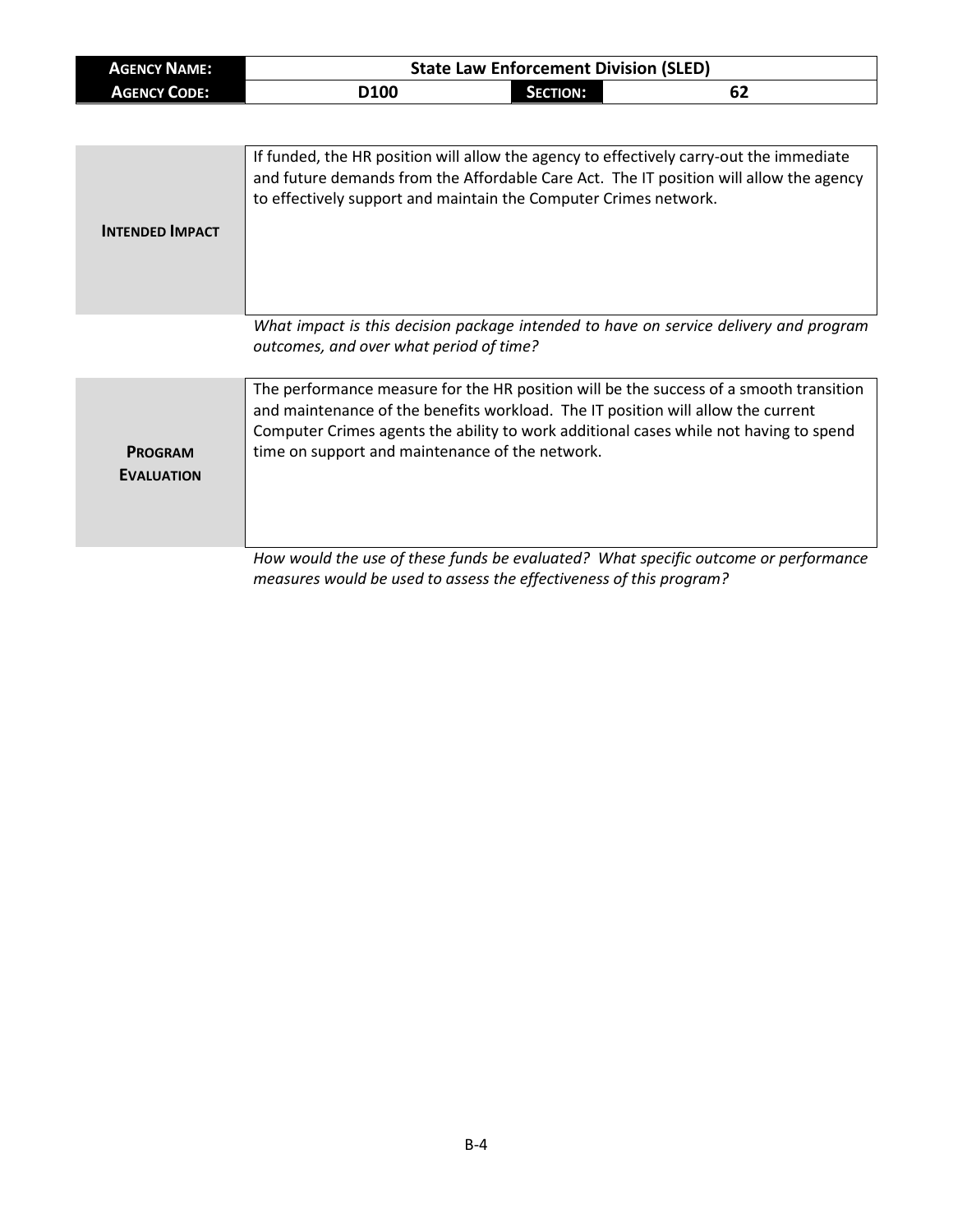| <b>AGENCY NAME:</b> | <b>State Law Enforcement Division (SLED)</b> |                 |    |  |
|---------------------|----------------------------------------------|-----------------|----|--|
| <b>AGENCY CODE:</b> | D100                                         | <b>SECTION:</b> | 62 |  |

| <b>DECISION PACKAGE</b>                       | 928                                                                                                                                                                                                                                                                                                                                                                                                                                                                                                                                  |  |
|-----------------------------------------------|--------------------------------------------------------------------------------------------------------------------------------------------------------------------------------------------------------------------------------------------------------------------------------------------------------------------------------------------------------------------------------------------------------------------------------------------------------------------------------------------------------------------------------------|--|
|                                               | Provide the decision package number issued by the PBF system ("Governor's Request").                                                                                                                                                                                                                                                                                                                                                                                                                                                 |  |
| <b>TITLE</b>                                  | <b>Alcohol Enforcement Personnel</b>                                                                                                                                                                                                                                                                                                                                                                                                                                                                                                 |  |
|                                               | Provide a brief, descriptive title for this request.                                                                                                                                                                                                                                                                                                                                                                                                                                                                                 |  |
| <b>AMOUNT</b>                                 | \$2,307,780                                                                                                                                                                                                                                                                                                                                                                                                                                                                                                                          |  |
|                                               | What is the net change in requested appropriations for FY 2014-15? This amount should<br>correspond to the decision package's total in PBF across all funding sources.                                                                                                                                                                                                                                                                                                                                                               |  |
| <b>ENABLING AUTHORITY</b>                     | Section 23-3-15(A)(7)<br>Section 23-3-15(C)<br>Section 23-3-160                                                                                                                                                                                                                                                                                                                                                                                                                                                                      |  |
|                                               | What state or federal statutory, regulatory, and/or administrative authority established<br>this program? Is this decision package prompted by the establishment of or a revision to<br>that authority?                                                                                                                                                                                                                                                                                                                              |  |
| <b>FACTORS ASSOCIATED</b><br>WITH THE REQUEST | Mark "X" for all that apply:<br>Change in cost of providing current services to existing program audience.<br>Non-mandated change in eligibility / enrollment for existing program.<br>Change in case load / enrollment under existing program guidelines.<br>X<br>Non-mandated program change in service levels or areas.<br>Loss of federal or other external financial support for existing program.<br>Exhaustion of fund balances previously used to support program.<br>Proposed establishment of a new program or initiative. |  |
|                                               |                                                                                                                                                                                                                                                                                                                                                                                                                                                                                                                                      |  |
| <b>RECIPIENTS OF FUNDS</b>                    | Funds requested to staff 30 additional Alcohol Enforcement agents within the agency.<br>What individuals or entities would receive these funds (contractors, vendors, grantees,                                                                                                                                                                                                                                                                                                                                                      |  |

*individual beneficiaries, etc.)? How would these funds be allocated – using an existing formula, through a competitive process, based upon predetermined eligibility criteria?*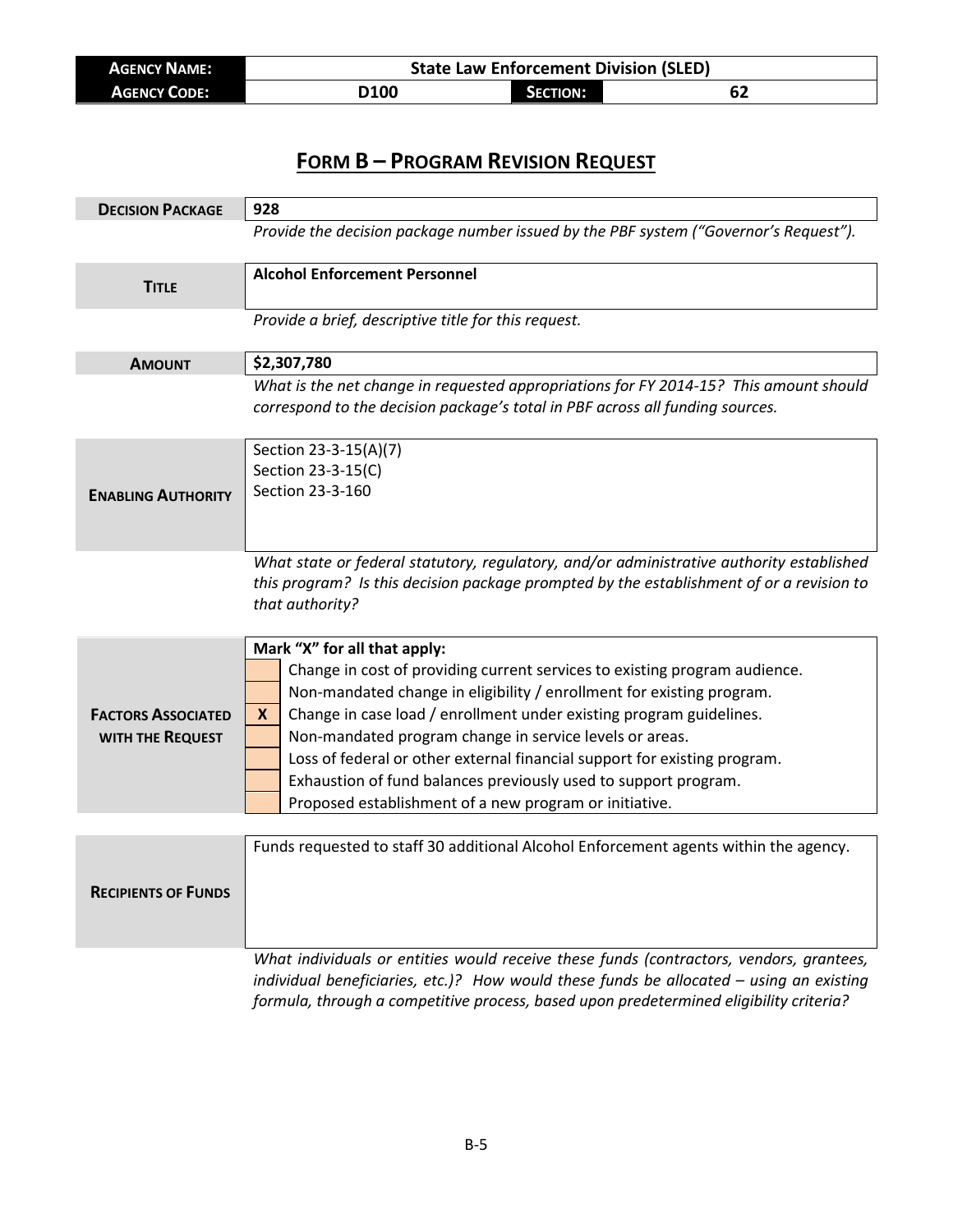| <b>AGENCY NAME:</b>                   | <b>State Law Enforcement Division (SLED)</b>                                         |                 |                                                                                                                                                                               |
|---------------------------------------|--------------------------------------------------------------------------------------|-----------------|-------------------------------------------------------------------------------------------------------------------------------------------------------------------------------|
| <b>AGENCY CODE:</b>                   | D <sub>100</sub>                                                                     | <b>SECTION:</b> | 62                                                                                                                                                                            |
|                                       |                                                                                      |                 |                                                                                                                                                                               |
| <b>RELATED REQUEST(S)</b>             | Yes - nonrecurring request #1829                                                     |                 |                                                                                                                                                                               |
|                                       | recurring request?                                                                   |                 | Is this decision package associated with other decision packages requested by your<br>agency or other agencies this year? Is it associated with a specific capital or non-    |
| <b>MATCHING FUNDS</b>                 | No                                                                                   |                 |                                                                                                                                                                               |
|                                       | resources? If so, identify the source and amount.                                    |                 | Would these funds be matched by federal, institutional, philanthropic, or other                                                                                               |
| <b>FUNDING</b><br><b>ALTERNATIVES</b> | Since this request will be recurring in nature, current fund balances are not ideal. |                 |                                                                                                                                                                               |
|                                       | comment on the sustainability of such an approach.                                   |                 | What other possible funding sources were considered? Could this request be met in<br>whole or in part with the use of other resources, including fund balances? If so, please |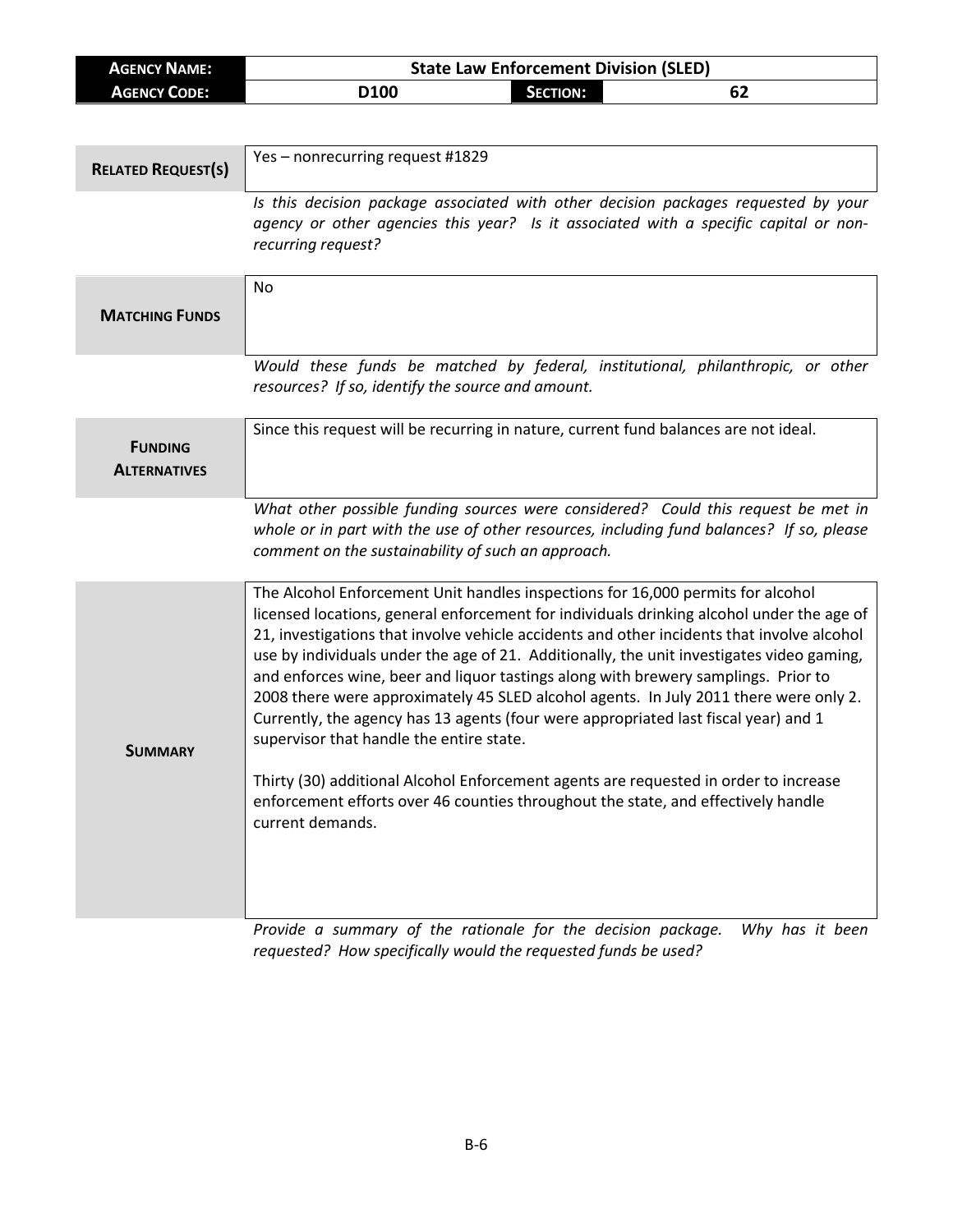| <b>AGENCY NAME:</b> | <b>State Law Enforcement Division (SLED)</b> |                 |    |  |
|---------------------|----------------------------------------------|-----------------|----|--|
| <b>AGENCY CODE:</b> | D <sub>100</sub>                             | <b>SECTION:</b> | 62 |  |

| <b>METHOD OF</b><br><b>CALCULATION</b> | Law Enforcement Officer II salary per agent at $$45,000 = $1,350,000$<br>Fringe calculated at $37\% = $499,500$<br>Recurring Operating per Agent at \$11,446 = \$343,380<br>Overtime (104 Hrs Including Fringe at 22%) per agent at \$3,830 = \$114,900 |
|----------------------------------------|---------------------------------------------------------------------------------------------------------------------------------------------------------------------------------------------------------------------------------------------------------|
|                                        | How was the amount of the request calculated? What factors could cause deviations<br>between the request and the amount that could ultimately be required in order to<br>perform the underlying work?                                                   |

| <b>FUTURE IMPACT</b>  | N/A                                                                                                                                                                                                                                                                                                       |
|-----------------------|-----------------------------------------------------------------------------------------------------------------------------------------------------------------------------------------------------------------------------------------------------------------------------------------------------------|
|                       | Will the state incur any maintenance-of-effort or other obligations by adopting this<br>decision package? What impact will there be on future capital and/or operating<br>budgets if this request is or is not honored? Has a source of any such funds been<br>identified and/or obtained by your agency? |
| <b>PRIORITIZATION</b> | If new funds are not available for this request, SLED will be unable to hire the additional<br>agents. Ultimately, the agency will continue to request these positions in future years<br>until the unit is fully staffed in order to meet the increasing alcohol enforcement<br>demands.                 |
|                       | If no or insufficient new funds are available in order to meet this need, how would the<br>agency prefer to proceed? By using fund balances, generating new revenue, cutting<br>other programs, or deferring action on this request in FY 2014-15?                                                        |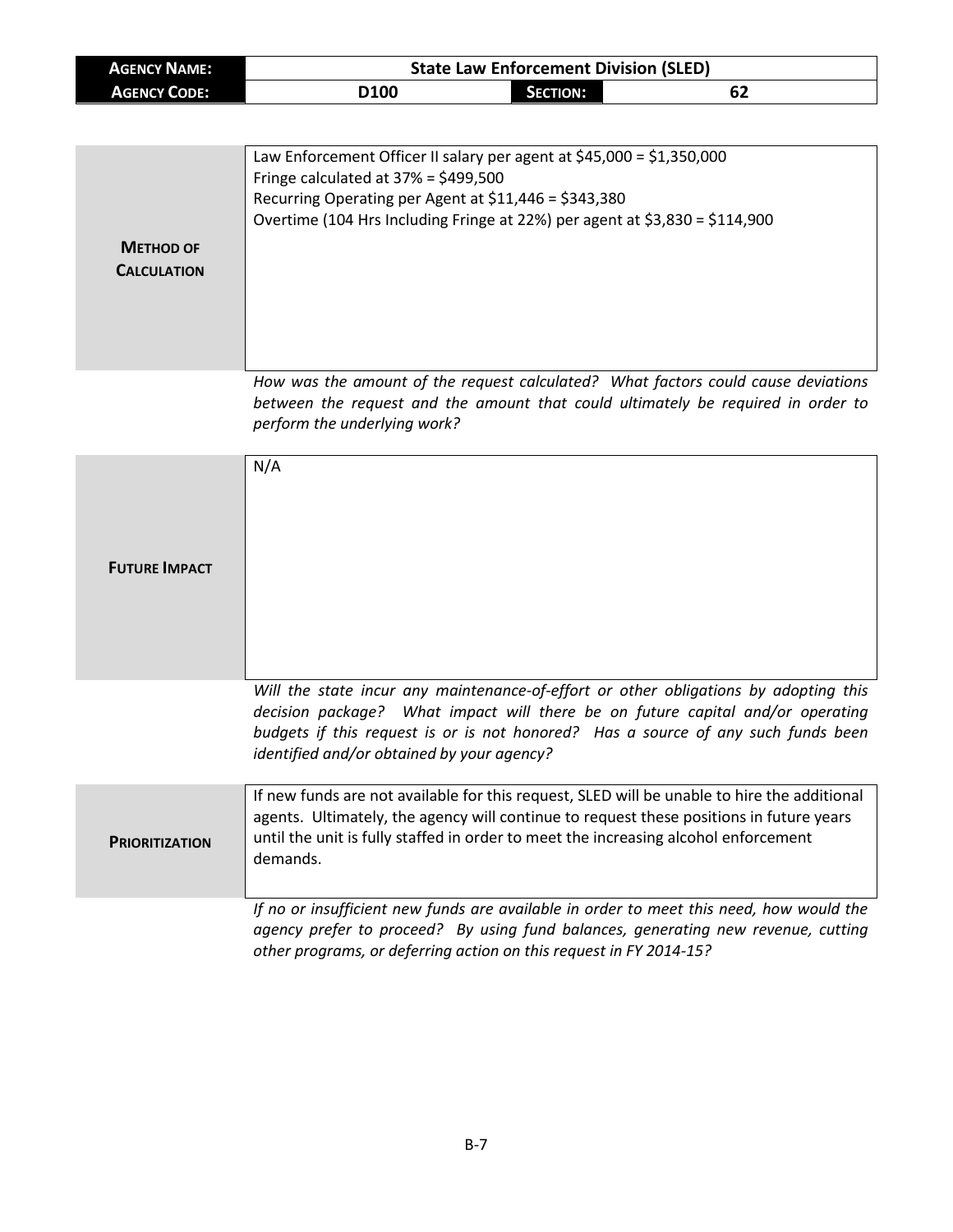| <b>AGENCY NAME:</b> | <b>State Law Enforcement Division (SLED)</b> |          |    |
|---------------------|----------------------------------------------|----------|----|
| <b>AGENCY CODE:</b> | D <sub>100</sub>                             | SECTION: | 62 |

| <b>INTENDED IMPACT</b> | The additional agents would allow the unit to effectively provide increased alcohol<br>enforcement throughout the state. |
|------------------------|--------------------------------------------------------------------------------------------------------------------------|
|                        | What impact is this desision package intended to have an service delivery and program                                    |

*What impact is this decision package intended to have on service delivery and program outcomes, and over what period of time?*

|                                     | Performance measures include the increased number of alcohol-related cases.         |
|-------------------------------------|-------------------------------------------------------------------------------------|
| <b>PROGRAM</b><br><b>EVALUATION</b> |                                                                                     |
|                                     | How would the use of these funds be evaluated? What specific outcome or performance |

*measures would be used to assess the effectiveness of this program?*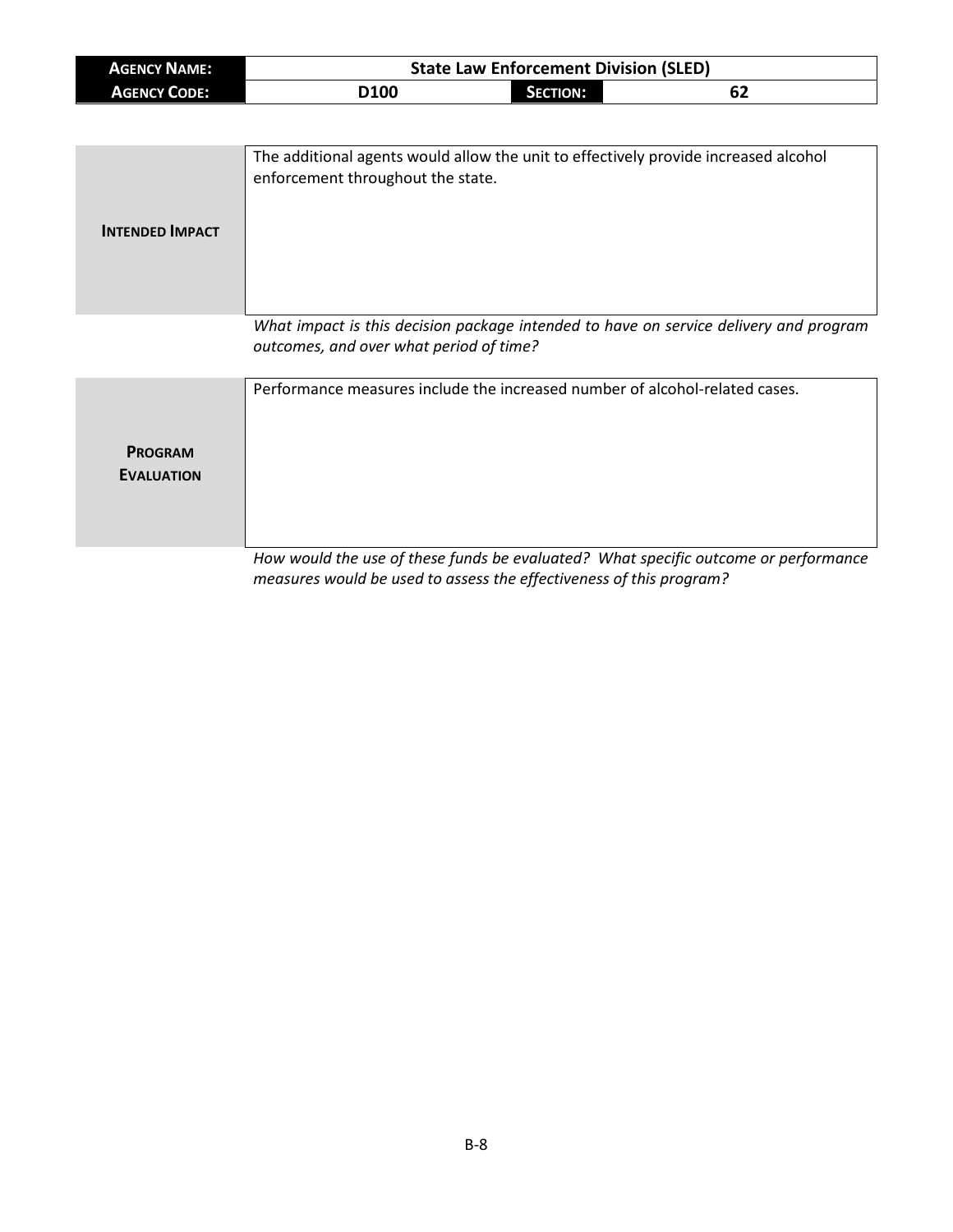| <b>AGENCY NAME:</b> | <b>State Law Enforcement Division (SLED)</b> |                 |    |  |
|---------------------|----------------------------------------------|-----------------|----|--|
| <b>AGENCY CODE:</b> | <b>D100</b>                                  | <b>SECTION:</b> | 62 |  |

| <b>DECISION PACKAGE</b>                       | 941                                                                                                                                                                                                                                                                                                                                                                                                                                                                                                                                   |
|-----------------------------------------------|---------------------------------------------------------------------------------------------------------------------------------------------------------------------------------------------------------------------------------------------------------------------------------------------------------------------------------------------------------------------------------------------------------------------------------------------------------------------------------------------------------------------------------------|
|                                               | Provide the decision package number issued by the PBF system ("Governor's Request").                                                                                                                                                                                                                                                                                                                                                                                                                                                  |
| <b>TITLE</b>                                  | <b>Child Fatality Personnel</b>                                                                                                                                                                                                                                                                                                                                                                                                                                                                                                       |
|                                               | Provide a brief, descriptive title for this request.                                                                                                                                                                                                                                                                                                                                                                                                                                                                                  |
| <b>AMOUNT</b>                                 | \$307,704                                                                                                                                                                                                                                                                                                                                                                                                                                                                                                                             |
|                                               | What is the net change in requested appropriations for FY 2014-15? This amount should<br>correspond to the decision package's total in PBF across all funding sources.                                                                                                                                                                                                                                                                                                                                                                |
|                                               | Section 63-11-1920                                                                                                                                                                                                                                                                                                                                                                                                                                                                                                                    |
| <b>ENABLING AUTHORITY</b>                     |                                                                                                                                                                                                                                                                                                                                                                                                                                                                                                                                       |
|                                               | What state or federal statutory, regulatory, and/or administrative authority established<br>this program? Is this decision package prompted by the establishment of or a revision to<br>that authority?                                                                                                                                                                                                                                                                                                                               |
| <b>FACTORS ASSOCIATED</b><br>WITH THE REQUEST | Mark "X" for all that apply:<br>Change in cost of providing current services to existing program audience.<br>Non-mandated change in eligibility / enrollment for existing program.<br>Change in case load / enrollment under existing program guidelines.<br>X.<br>Non-mandated program change in service levels or areas.<br>Loss of federal or other external financial support for existing program.<br>Exhaustion of fund balances previously used to support program.<br>Proposed establishment of a new program or initiative. |
|                                               |                                                                                                                                                                                                                                                                                                                                                                                                                                                                                                                                       |
| <b>RECIPIENTS OF FUNDS</b>                    | Funds requested to staff four (4) additional Child Fatality agents within the agency.                                                                                                                                                                                                                                                                                                                                                                                                                                                 |
|                                               | What individuals or entities would receive these funds (contractors, vendors, grantees,<br>individual beneficiaries, etc.)? How would these funds be allocated - using an existing                                                                                                                                                                                                                                                                                                                                                    |

*formula, through a competitive process, based upon predetermined eligibility criteria?*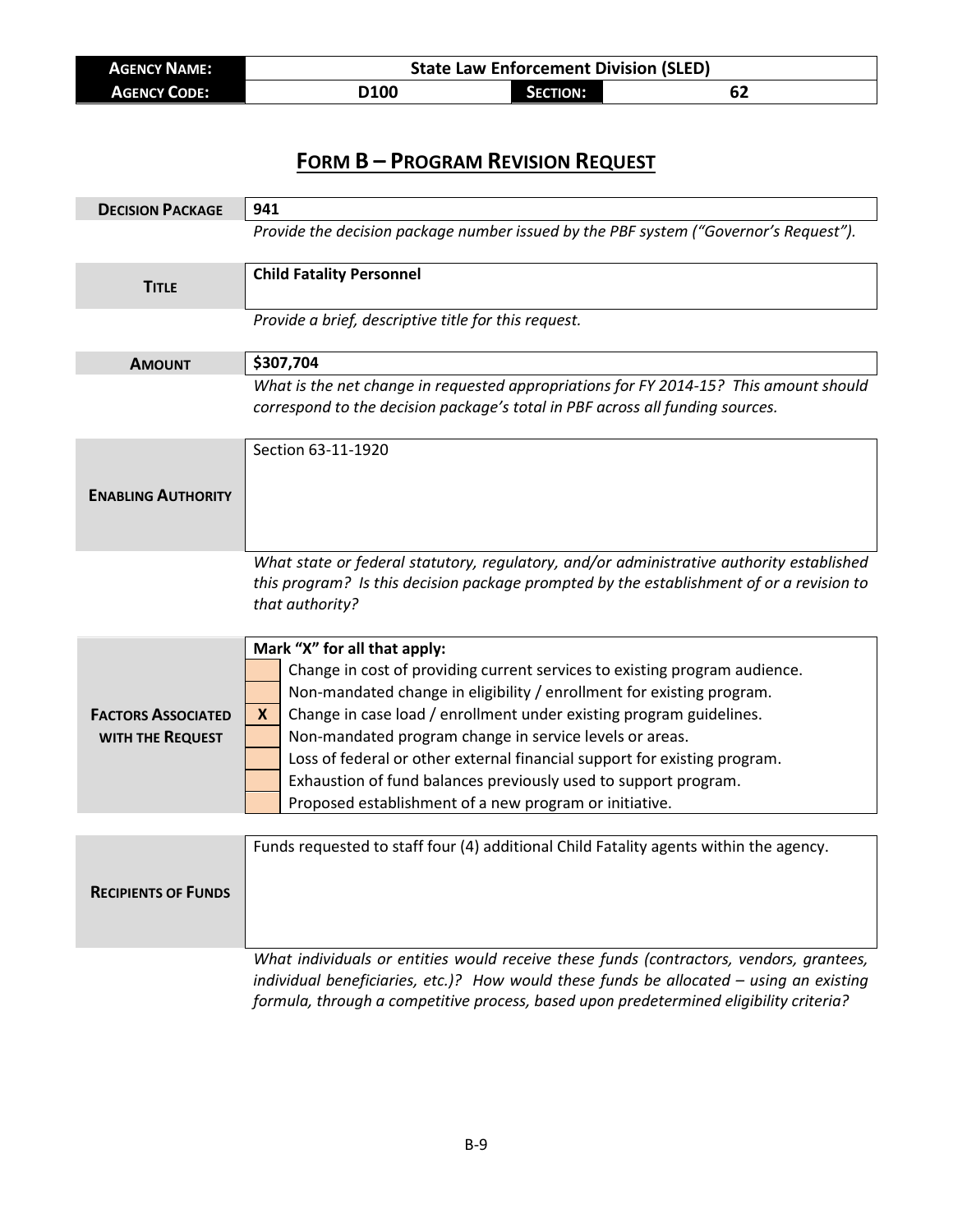| <b>AGENCY NAME:</b>                   | <b>State Law Enforcement Division (SLED)</b>                                                                                                                                                                                        |
|---------------------------------------|-------------------------------------------------------------------------------------------------------------------------------------------------------------------------------------------------------------------------------------|
| <b>AGENCY CODE:</b>                   | <b>SECTION:</b><br>D100<br>62                                                                                                                                                                                                       |
|                                       |                                                                                                                                                                                                                                     |
| <b>RELATED REQUEST(S)</b>             | Yes - nonrecurring request #1832                                                                                                                                                                                                    |
|                                       | Is this decision package associated with other decision packages requested by your<br>agency or other agencies this year? Is it associated with a specific capital or non-<br>recurring request?                                    |
| <b>MATCHING FUNDS</b>                 | No                                                                                                                                                                                                                                  |
|                                       | Would these funds be matched by federal, institutional, philanthropic, or other<br>resources? If so, identify the source and amount.                                                                                                |
| <b>FUNDING</b><br><b>ALTERNATIVES</b> | Since this request will be recurring in nature, current fund balances are not ideal.                                                                                                                                                |
|                                       | What other possible funding sources were considered? Could this request be met in<br>whole or in part with the use of other resources, including fund balances? If so, please<br>comment on the sustainability of such an approach. |
| SUMMARY                               | The agency requests four (4) Child Fatality agents, two in each Special Victims Unit<br>regions, in order to reduce the case backlog.                                                                                               |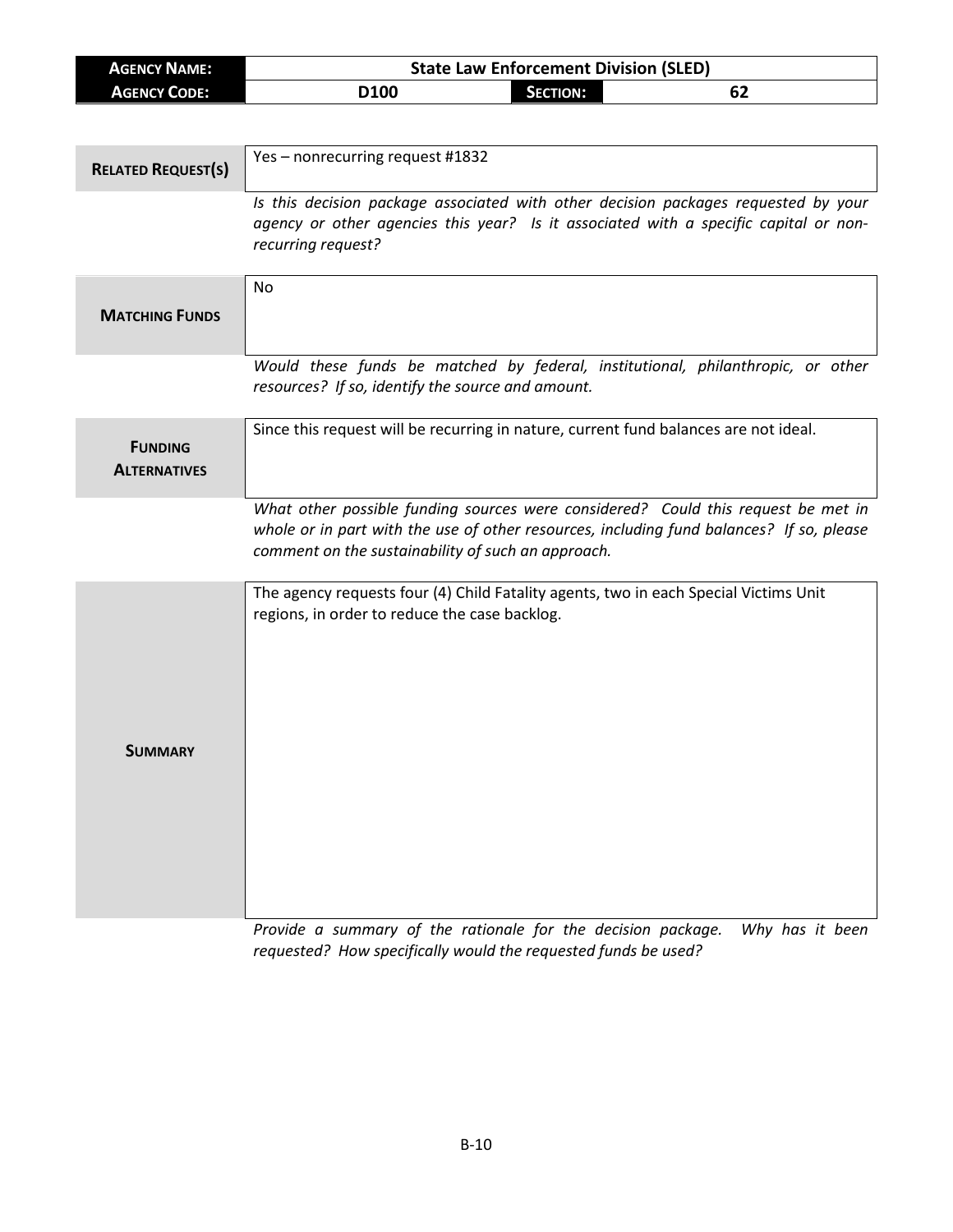| <b>AGENCY NAME:</b> |      | <b>State Law Enforcement Division (SLED)</b> |    |  |
|---------------------|------|----------------------------------------------|----|--|
| <b>AGENCY CODE:</b> | D100 | <b>SECTION:</b>                              | 62 |  |

| <b>METHOD OF</b><br><b>CALCULATION</b> | Four (4) Law Enforcement Officer II per agent at $$45,000 = $180,000$<br>Fringe calculated at $37\% = $66,600$<br>Overtime (104 Hrs Including Fringe at 22%) per agent at \$3,830 = \$15,320<br>Recurring Operating per agent at \$11,446 = \$45,784 |
|----------------------------------------|------------------------------------------------------------------------------------------------------------------------------------------------------------------------------------------------------------------------------------------------------|
|                                        | How was the amount of the request calculated? What factors could cause deviations<br>between the request and the amount that could ultimately be required in order to<br>perform the underlying work?                                                |

| <b>FUTURE IMPACT</b>  | N/A                                                                                                                                                                                                                                                                                                       |
|-----------------------|-----------------------------------------------------------------------------------------------------------------------------------------------------------------------------------------------------------------------------------------------------------------------------------------------------------|
|                       | Will the state incur any maintenance-of-effort or other obligations by adopting this<br>decision package? What impact will there be on future capital and/or operating<br>budgets if this request is or is not honored? Has a source of any such funds been<br>identified and/or obtained by your agency? |
| <b>PRIORITIZATION</b> | If new funds are not available for this request, SLED will be unable to hire the additional<br>agents. Ultimately, the agency will continue to request these positions in future years<br>until the unit is fully staffed in order to decrease the Child Fatality case backlog.                           |
|                       | If no or insufficient new funds are available in order to meet this need, how would the<br>agency prefer to proceed? By using fund balances, generating new revenue, cutting<br>other programs, or deferring action on this request in FY 2014-15?                                                        |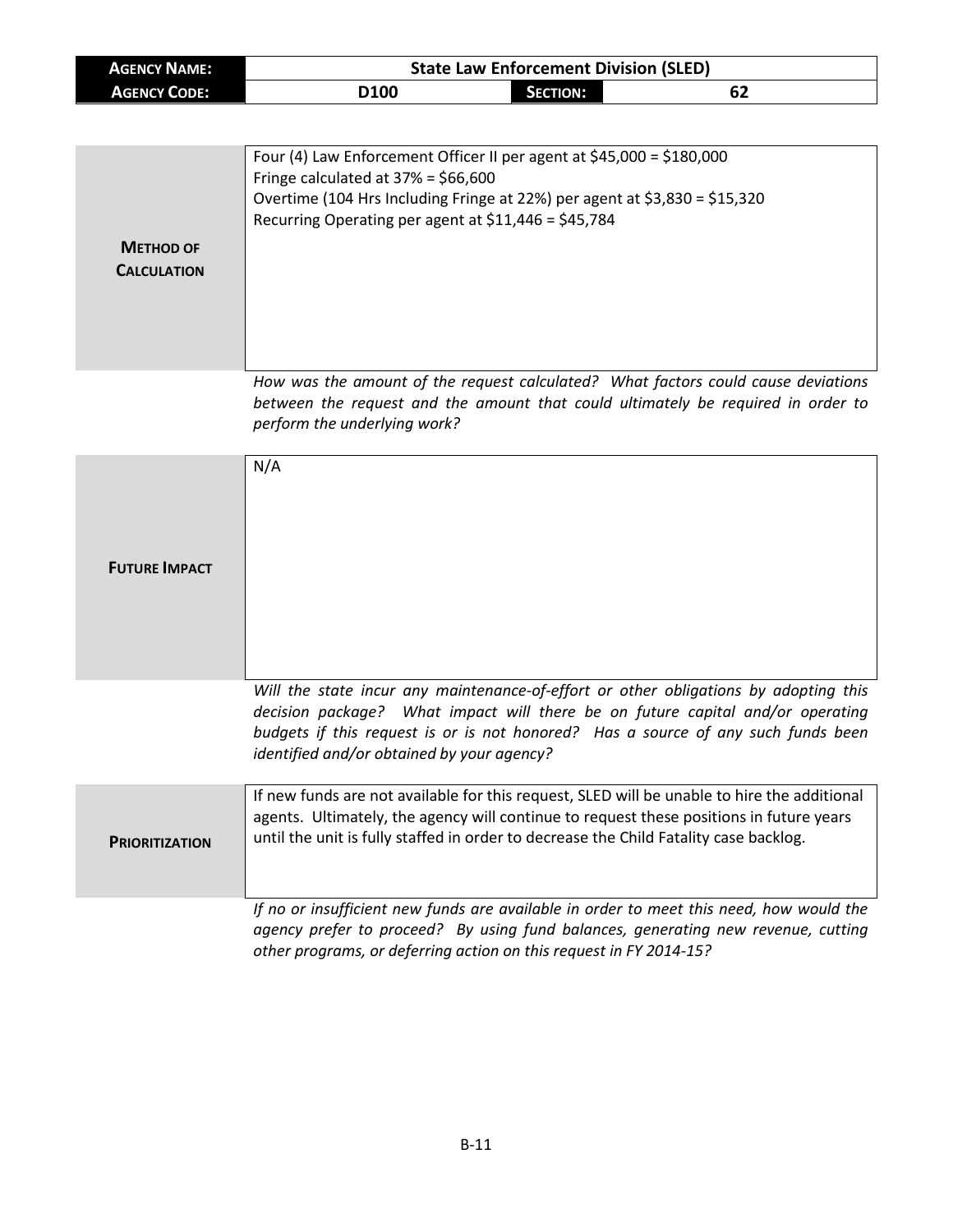| <b>AGENCY NAME:</b> |                  | <b>State Law Enforcement Division (SLED)</b> |    |
|---------------------|------------------|----------------------------------------------|----|
| <b>AGENCY CODE:</b> | D <sub>100</sub> | SECTION:                                     | 62 |

| <b>INTENDED IMPACT</b> | The additional agents would allow the unit to effectively reduce the case backlog and<br>improve future case turnaround.         |
|------------------------|----------------------------------------------------------------------------------------------------------------------------------|
|                        | What impact is this decision package intended to have on service delivery and program<br>outcomes, and over what period of time? |

**PROGRAM EVALUATION** Performance measures include the decrease in the case backlog and future case turnaround time.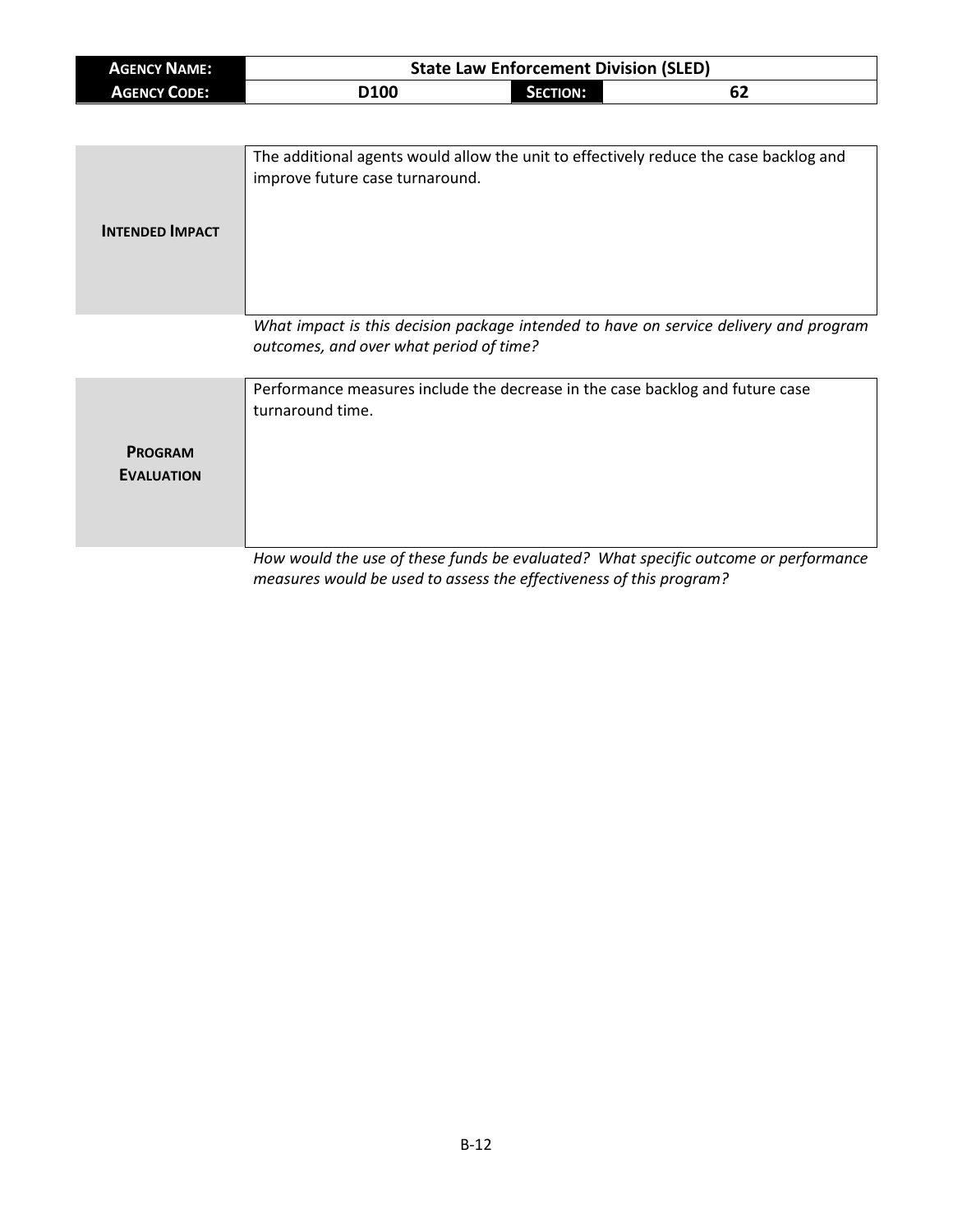| <b>AGENCY NAME:</b> |      | <b>State Law Enforcement Division (SLED)</b> |    |  |
|---------------------|------|----------------------------------------------|----|--|
| <b>AGENCY CODE:</b> | D100 | <b>SECTION:</b>                              | 62 |  |

| <b>DECISION PACKAGE</b>    | 944                                                                                                                                                                                  |
|----------------------------|--------------------------------------------------------------------------------------------------------------------------------------------------------------------------------------|
|                            | Provide the decision package number issued by the PBF system ("Governor's Request").                                                                                                 |
|                            | <b>CJIS/Fusion Personnel</b>                                                                                                                                                         |
| <b>TITLE</b>               |                                                                                                                                                                                      |
|                            | Provide a brief, descriptive title for this request.                                                                                                                                 |
|                            |                                                                                                                                                                                      |
| <b>AMOUNT</b>              | \$207,761                                                                                                                                                                            |
|                            | What is the net change in requested appropriations for FY 2014-15? This amount should<br>correspond to the decision package's total in PBF across all funding sources.               |
|                            | Section 23-3-10(A)(4)                                                                                                                                                                |
|                            | Section 23-3-110                                                                                                                                                                     |
| <b>ENABLING AUTHORITY</b>  |                                                                                                                                                                                      |
|                            |                                                                                                                                                                                      |
|                            |                                                                                                                                                                                      |
|                            | What state or federal statutory, regulatory, and/or administrative authority established<br>this program? Is this decision package prompted by the establishment of or a revision to |
|                            | that authority?                                                                                                                                                                      |
|                            |                                                                                                                                                                                      |
|                            | Mark "X" for all that apply:                                                                                                                                                         |
|                            | Change in cost of providing current services to existing program audience.                                                                                                           |
|                            | Non-mandated change in eligibility / enrollment for existing program.                                                                                                                |
| <b>FACTORS ASSOCIATED</b>  | Change in case load / enrollment under existing program guidelines.<br>X                                                                                                             |
| WITH THE REQUEST           | Non-mandated program change in service levels or areas.                                                                                                                              |
|                            | Loss of federal or other external financial support for existing program.                                                                                                            |
|                            | Exhaustion of fund balances previously used to support program.                                                                                                                      |
|                            | Proposed establishment of a new program or initiative.                                                                                                                               |
|                            | Funds requested to staff the following positions within the agency:                                                                                                                  |
|                            | One (1) National Crime Information Center (NCIC)/SC Incident Based Reporting                                                                                                         |
|                            | System (SCIBRS) agent                                                                                                                                                                |
| <b>RECIPIENTS OF FUNDS</b> | One (1) Fingerprint Auditor for the Automated Fingerprint Identification System                                                                                                      |
|                            | (AFIS)                                                                                                                                                                               |
|                            | One (1) Intelligence Analyst within the Fusion Center<br>٠                                                                                                                           |
|                            | One (1) Administrative Specialist II within the Fusion Center<br>$\bullet$                                                                                                           |
|                            | What individuals or entities would receive these funds (contractors, vendors, grantees,<br>individual beneficiaries, etc.)? How would these funds be allocated - using an existing   |

*formula, through a competitive process, based upon predetermined eligibility criteria?*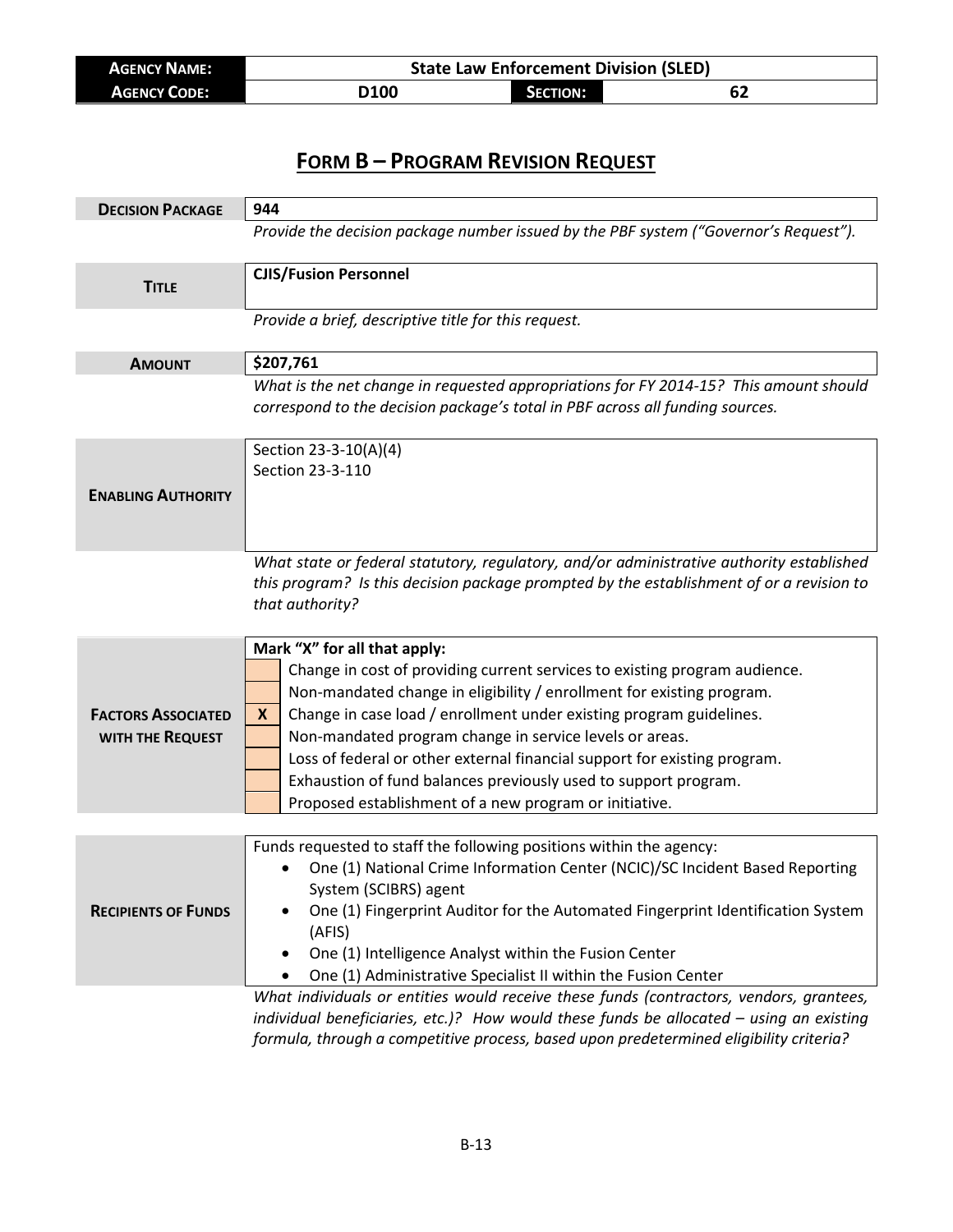| <b>AGENCY NAME:</b>                   | <b>State Law Enforcement Division (SLED)</b>                                                                                                                                                                                                                                                                                                                                                                                                                                                                                                                                                                                                                                                                                                                                   |  |  |
|---------------------------------------|--------------------------------------------------------------------------------------------------------------------------------------------------------------------------------------------------------------------------------------------------------------------------------------------------------------------------------------------------------------------------------------------------------------------------------------------------------------------------------------------------------------------------------------------------------------------------------------------------------------------------------------------------------------------------------------------------------------------------------------------------------------------------------|--|--|
| <b>AGENCY CODE:</b>                   | D100<br><b>SECTION:</b><br>62                                                                                                                                                                                                                                                                                                                                                                                                                                                                                                                                                                                                                                                                                                                                                  |  |  |
|                                       |                                                                                                                                                                                                                                                                                                                                                                                                                                                                                                                                                                                                                                                                                                                                                                                |  |  |
| <b>RELATED REQUEST(S)</b>             | Yes-nonrecurring request #1835                                                                                                                                                                                                                                                                                                                                                                                                                                                                                                                                                                                                                                                                                                                                                 |  |  |
|                                       | Is this decision package associated with other decision packages requested by your<br>agency or other agencies this year? Is it associated with a specific capital or non-<br>recurring request?                                                                                                                                                                                                                                                                                                                                                                                                                                                                                                                                                                               |  |  |
| <b>MATCHING FUNDS</b>                 | <b>No</b>                                                                                                                                                                                                                                                                                                                                                                                                                                                                                                                                                                                                                                                                                                                                                                      |  |  |
|                                       | Would these funds be matched by federal, institutional, philanthropic, or other<br>resources? If so, identify the source and amount.                                                                                                                                                                                                                                                                                                                                                                                                                                                                                                                                                                                                                                           |  |  |
| <b>FUNDING</b><br><b>ALTERNATIVES</b> | Since this request will be recurring in nature, current fund balances are not ideal.                                                                                                                                                                                                                                                                                                                                                                                                                                                                                                                                                                                                                                                                                           |  |  |
|                                       | What other possible funding sources were considered? Could this request be met in<br>whole or in part with the use of other resources, including fund balances? If so, please<br>comment on the sustainability of such an approach.                                                                                                                                                                                                                                                                                                                                                                                                                                                                                                                                            |  |  |
| <b>SUMMARY</b>                        | One (1) Agent is required to assist with the NCIC and SCIBRS training. This<br>$\bullet$<br>position will allow the agency to provide resources to local law enforcement<br>within each region of the state.<br>One (1) Fingerprint Auditor is requested in the AFIS department for data<br>٠<br>verification and livescan transactions.<br>One (1) Intelligence Analyst will support the mission of the Fusion Center as an<br>٠<br>all-crimes center. The analyst will assist other intelligence analysts with the<br>development of intelligence products, research, and analysis of information<br>received from local, state, federal, and private sector partners.<br>One (1) Administrative Specialist II is requested to provide support to the Fusion<br>٠<br>Center. |  |  |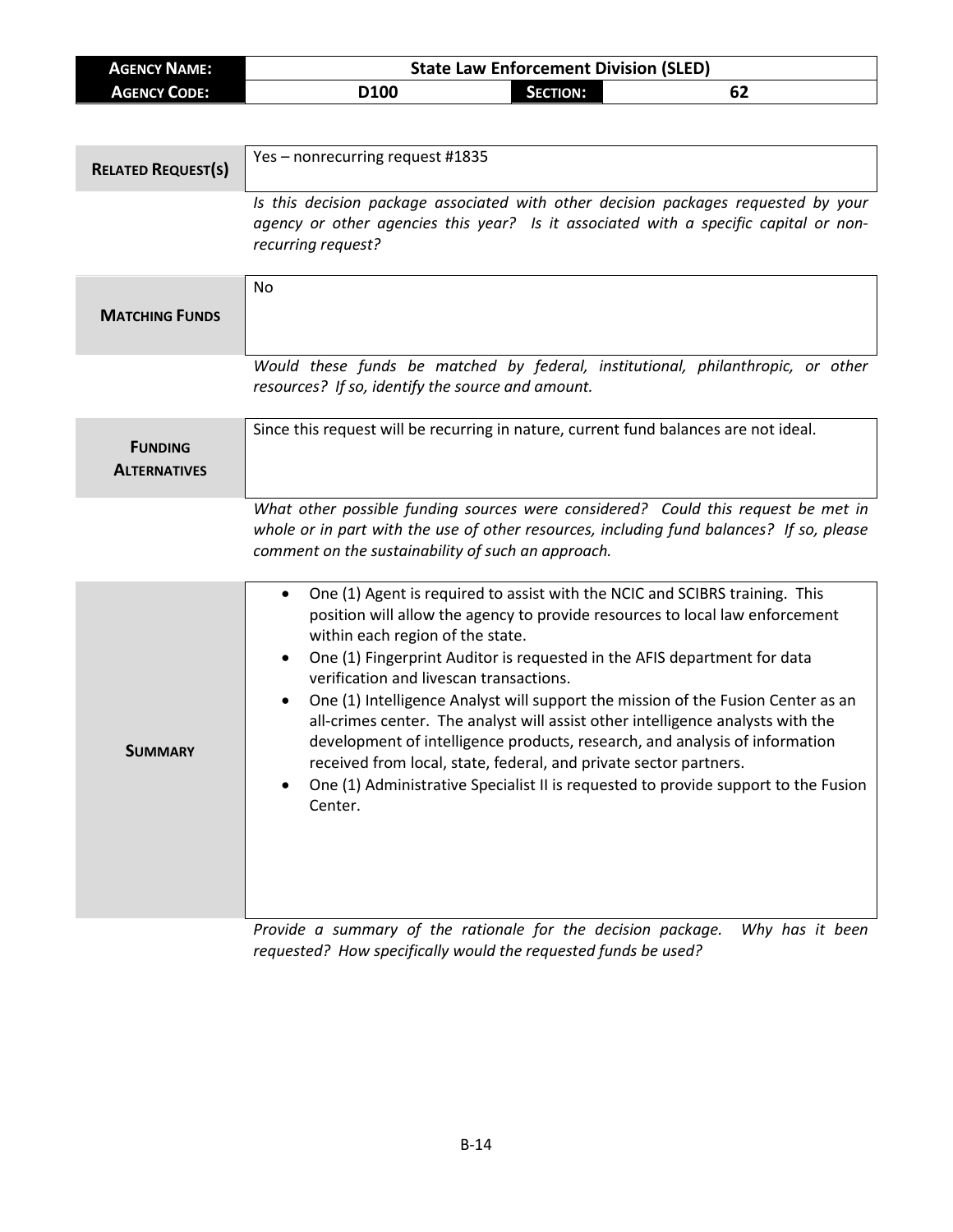| <b>AGENCY NAME:</b> |      | <b>State Law Enforcement Division (SLED)</b> |    |
|---------------------|------|----------------------------------------------|----|
| <b>AGENCY CODE:</b> | D100 | <b>SECTION:</b>                              | 62 |

| <b>METHOD OF</b><br><b>CALCULATION</b> | One (1) Law Enforcement Officer II agent = \$45,000<br>One $(1)$ Fingerprint Examiner = \$30,000<br>One (1) Statistical and Research Analyst II = \$35,500<br>One (1) Administrative Specialist II = \$30,000<br>Fringe calculated at $37\% = $51,985$<br>Overtime (104 Hrs Including Fringe at 22%) per agent at \$3,830 = \$3,830<br>Recurring Operating per agent at \$11,446 = \$11,446 |
|----------------------------------------|---------------------------------------------------------------------------------------------------------------------------------------------------------------------------------------------------------------------------------------------------------------------------------------------------------------------------------------------------------------------------------------------|
|----------------------------------------|---------------------------------------------------------------------------------------------------------------------------------------------------------------------------------------------------------------------------------------------------------------------------------------------------------------------------------------------------------------------------------------------|

*How was the amount of the request calculated? What factors could cause deviations between the request and the amount that could ultimately be required in order to perform the underlying work?*

| <b>FUTURE IMPACT</b>  | N/A                                                                                                                                                                                                                                                                                                       |
|-----------------------|-----------------------------------------------------------------------------------------------------------------------------------------------------------------------------------------------------------------------------------------------------------------------------------------------------------|
|                       | Will the state incur any maintenance-of-effort or other obligations by adopting this<br>decision package? What impact will there be on future capital and/or operating<br>budgets if this request is or is not honored? Has a source of any such funds been<br>identified and/or obtained by your agency? |
| <b>PRIORITIZATION</b> | If new funds are not available for this request, SLED will be unable to hire the additional<br>personnel. Ultimately, the agency will continue to request these positions in future<br>years until the units are fully staffed in order to support the agency's mission.                                  |
|                       | If no or insufficient new funds are available in order to meet this need, how would the<br>agency prefer to proceed? By using fund balances, generating new revenue, cutting<br>other programs, or deferring action on this request in FY 2014-15?                                                        |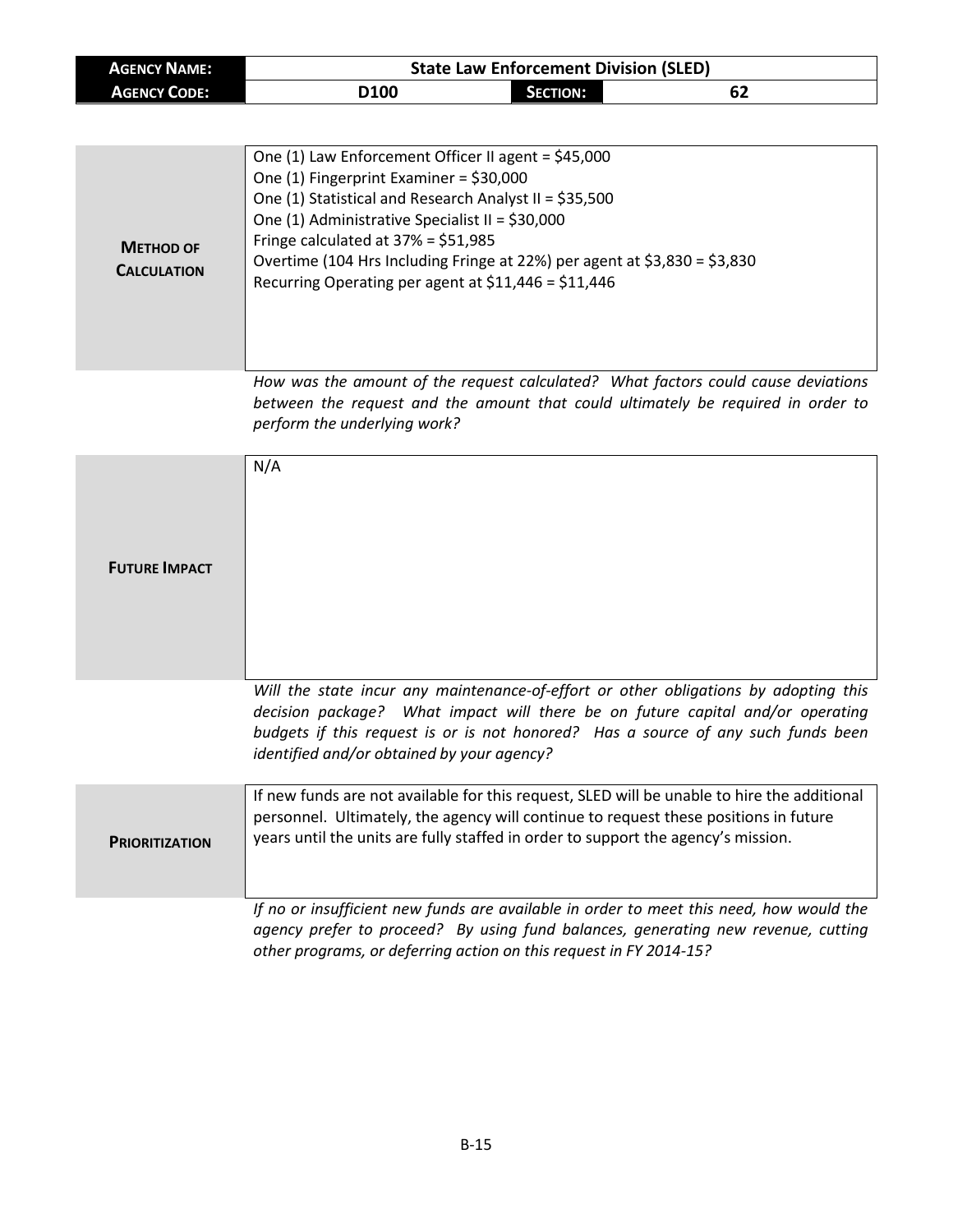| <b>AGENCY NAME:</b> | <b>State Law Enforcement Division (SLED)</b> |                 |    |  |
|---------------------|----------------------------------------------|-----------------|----|--|
| <b>AGENCY CODE:</b> | D <sub>100</sub>                             | <b>SECTION:</b> | 62 |  |

| <b>INTENDED IMPACT</b> | The additional personnel would allow the CJIS unit and the Fusion Center to effectively<br>support local law enforcement throughout the state. |
|------------------------|------------------------------------------------------------------------------------------------------------------------------------------------|
|                        | What impact is this decision package intended to have on service delivery and program<br>outcomes, and over what period of time?               |

|                                     | Performance measures include the ability to better support local law enforcement<br>through intelligence gathering and identity data verifications. |  |  |
|-------------------------------------|-----------------------------------------------------------------------------------------------------------------------------------------------------|--|--|
| <b>PROGRAM</b><br><b>EVALUATION</b> |                                                                                                                                                     |  |  |
|                                     | How would the use of these funds be evaluated? What specific outcome or performance                                                                 |  |  |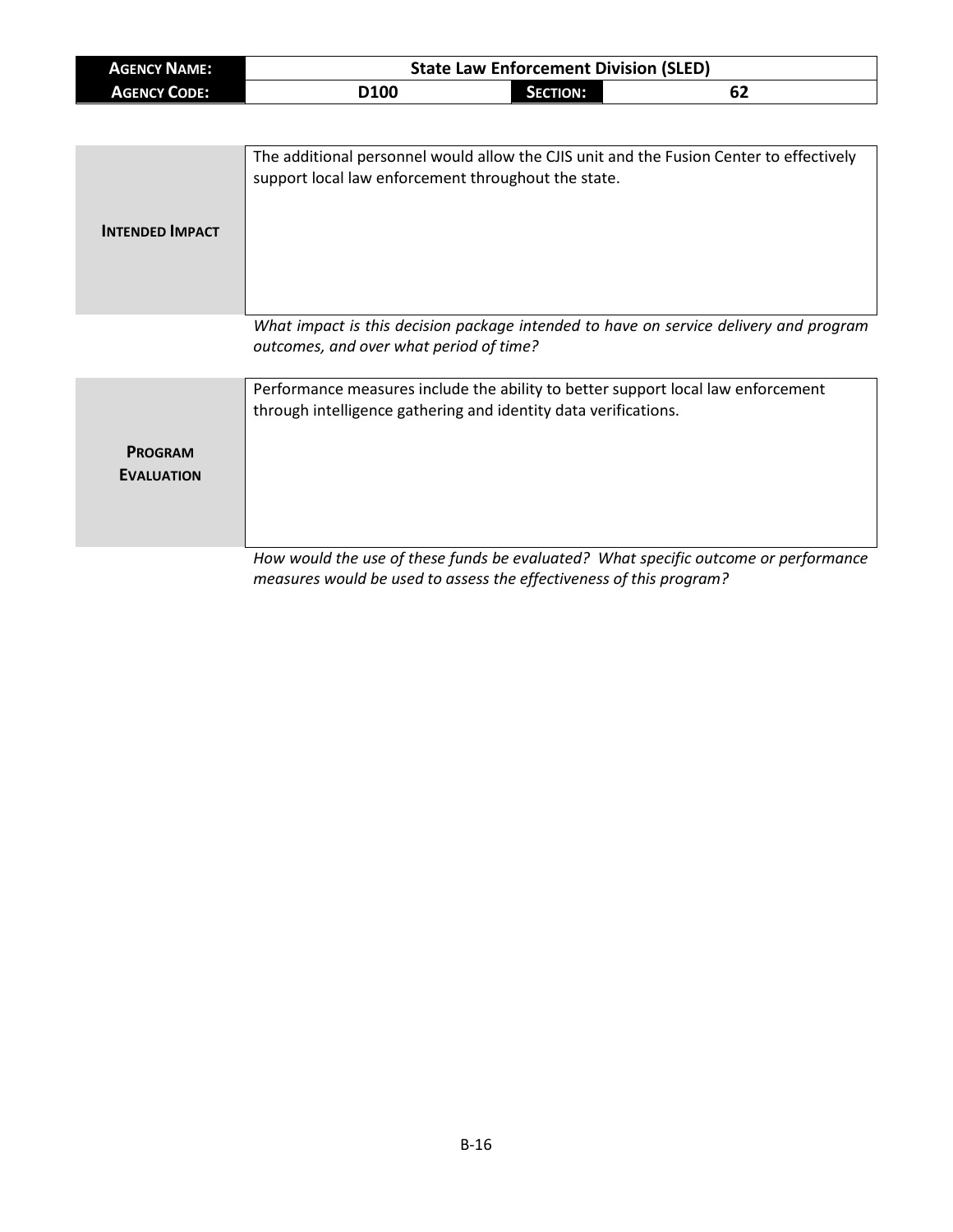| <b>AGENCY NAME:</b> | <b>State Law Enforcement Division (SLED)</b> |                 |    |  |
|---------------------|----------------------------------------------|-----------------|----|--|
| <b>AGENCY CODE:</b> | <b>D100</b>                                  | <b>SECTION:</b> | 62 |  |

| <b>DECISION PACKAGE</b>    | 947                                                                                      |  |  |
|----------------------------|------------------------------------------------------------------------------------------|--|--|
|                            | Provide the decision package number issued by the PBF system ("Governor's Request").     |  |  |
|                            |                                                                                          |  |  |
| <b>TITLE</b>               | <b>Computer Crimes Personnel</b>                                                         |  |  |
|                            | Provide a brief, descriptive title for this request.                                     |  |  |
|                            |                                                                                          |  |  |
| <b>AMOUNT</b>              | \$425,730                                                                                |  |  |
|                            | What is the net change in requested appropriations for FY 2014-15? This amount should    |  |  |
|                            | correspond to the decision package's total in PBF across all funding sources.            |  |  |
|                            | Title 16 Chapter 16                                                                      |  |  |
|                            |                                                                                          |  |  |
| <b>ENABLING AUTHORITY</b>  |                                                                                          |  |  |
|                            |                                                                                          |  |  |
|                            |                                                                                          |  |  |
|                            | What state or federal statutory, regulatory, and/or administrative authority established |  |  |
|                            | this program? Is this decision package prompted by the establishment of or a revision to |  |  |
|                            | that authority?                                                                          |  |  |
|                            | Mark "X" for all that apply:                                                             |  |  |
|                            | Change in cost of providing current services to existing program audience.               |  |  |
|                            | Non-mandated change in eligibility / enrollment for existing program.                    |  |  |
| <b>FACTORS ASSOCIATED</b>  | Change in case load / enrollment under existing program guidelines.<br>X.                |  |  |
| WITH THE REQUEST           | Non-mandated program change in service levels or areas.                                  |  |  |
|                            | Loss of federal or other external financial support for existing program.                |  |  |
|                            | Exhaustion of fund balances previously used to support program.                          |  |  |
|                            | Proposed establishment of a new program or initiative.<br>X                              |  |  |
|                            |                                                                                          |  |  |
|                            | Funds requested to staff the following Computer Crimes positions within the agency:      |  |  |
|                            | One (1) Agent in Digital Forensic Examinations<br>$\bullet$                              |  |  |
| <b>RECIPIENTS OF FUNDS</b> | Two (2) Agents in Cybercrime and Internet Crimes Against Children (ICAC)                 |  |  |
|                            | Two (2) Backfill Agents from Lieutenant promotions<br>$\bullet$                          |  |  |
|                            | One (1) Administrative Specialist II                                                     |  |  |
|                            | What individuals or entities would receive these funds (contractors, vendors, grantees,  |  |  |
|                            | individual beneficiation esta 12 Heur weuld theos funds he ellesated y veins an existing |  |  |

*individual beneficiaries, etc.)? How would these funds be allocated – using an existing formula, through a competitive process, based upon predetermined eligibility criteria?*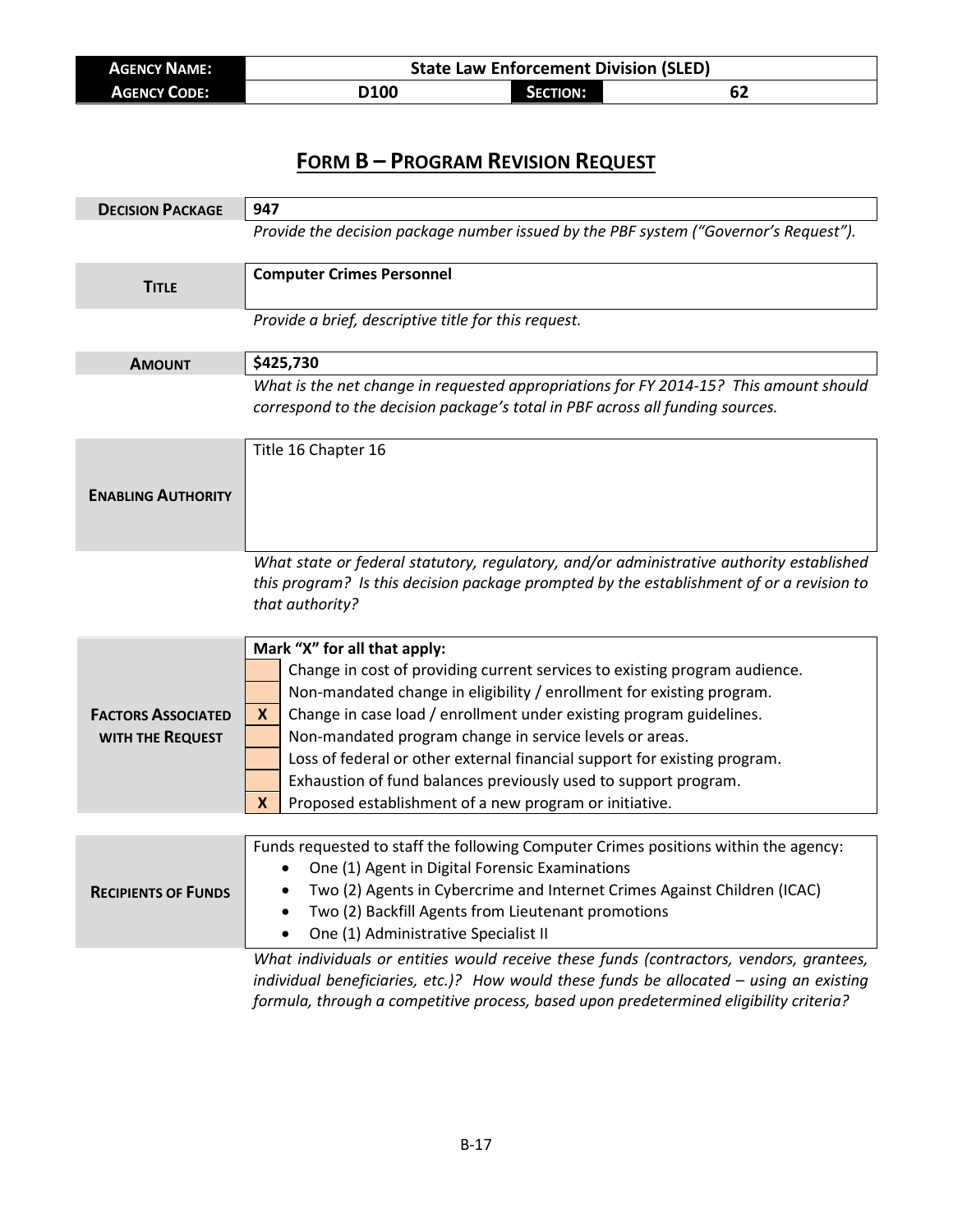| <b>AGENCY NAME:</b>       |                                                                                    | <b>State Law Enforcement Division (SLED)</b> |  |    |
|---------------------------|------------------------------------------------------------------------------------|----------------------------------------------|--|----|
| <b>AGENCY CODE:</b>       | D <sub>100</sub>                                                                   | <b>SECTION:</b>                              |  | 62 |
|                           |                                                                                    |                                              |  |    |
|                           |                                                                                    |                                              |  |    |
| <b>RELATED REQUEST(S)</b> | Yes – nonrecurring request #1838                                                   |                                              |  |    |
|                           | Is this decision package associated with other decision packages requested by your |                                              |  |    |

*agency or other agencies this year? Is it associated with a specific capital or nonrecurring request?*

| <b>MATCHING FUNDS</b>                 | <b>No</b>                                                                                                                                                                                                                                                                                                                                                                                                                                                                                                                                                                                                                                                             |
|---------------------------------------|-----------------------------------------------------------------------------------------------------------------------------------------------------------------------------------------------------------------------------------------------------------------------------------------------------------------------------------------------------------------------------------------------------------------------------------------------------------------------------------------------------------------------------------------------------------------------------------------------------------------------------------------------------------------------|
|                                       | Would these funds be matched by federal, institutional, philanthropic, or other<br>resources? If so, identify the source and amount.                                                                                                                                                                                                                                                                                                                                                                                                                                                                                                                                  |
| <b>FUNDING</b><br><b>ALTERNATIVES</b> | Since this request will be recurring in nature, current fund balances are not ideal.                                                                                                                                                                                                                                                                                                                                                                                                                                                                                                                                                                                  |
|                                       | What other possible funding sources were considered? Could this request be met in<br>whole or in part with the use of other resources, including fund balances? If so, please<br>comment on the sustainability of such an approach.                                                                                                                                                                                                                                                                                                                                                                                                                                   |
| <b>SUMMARY</b>                        | The growing workload for the Computer Crimes unit is overseen by one Captain<br>responsible for 16 positions and 5 sub-units. This request will backfill two Agents as a<br>result of promotions of two Lieutenants, and make a current temporary administrative<br>support position a permanent FTE in order to reduce the administrative backlog.<br>One agent is requested to help reduce the digital forensic examination case backlog.<br>Additionally, two agents are requested to provide training and investigate Cybercrime<br>and ICAC cases. This service was once provided by the unit, but after employees retired<br>the positions were never replaced. |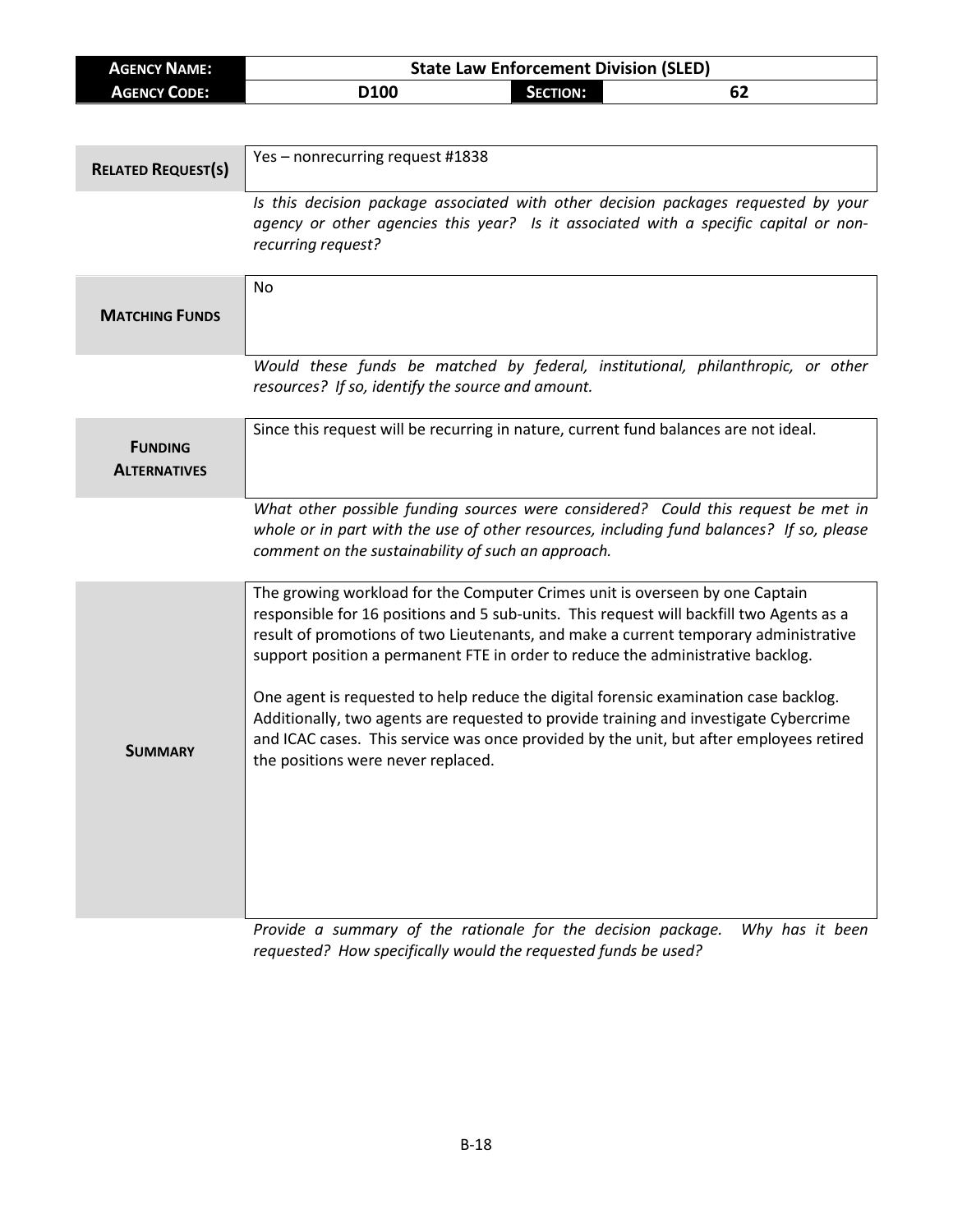| <b>AGENCY NAME:</b> | <b>State Law Enforcement Division (SLED)</b> |                 |  |
|---------------------|----------------------------------------------|-----------------|--|
| <b>AGENCY CODE:</b> | D <sub>100</sub>                             | <b>SECTION:</b> |  |

٦

| <b>METHOD OF</b><br><b>CALCULATION</b> | Five (5) Law Enforcement Officer II agents at $$45,000 = $225,000$<br>One (1) Administrative Specialist II = \$30,000<br>Fringe calculated at $37\% = $94,350$<br>Overtime (104 Hrs Including Fringe at 22%) per agent at \$3,830 = \$19,150<br>Recurring Operating for 5 agents at $$11,446 = $57,230$   |
|----------------------------------------|-----------------------------------------------------------------------------------------------------------------------------------------------------------------------------------------------------------------------------------------------------------------------------------------------------------|
|                                        | How was the amount of the request calculated? What factors could cause deviations<br>between the request and the amount that could ultimately be required in order to<br>perform the underlying work?                                                                                                     |
| <b>FUTURE IMPACT</b>                   | N/A                                                                                                                                                                                                                                                                                                       |
|                                        | Will the state incur any maintenance-of-effort or other obligations by adopting this<br>decision package? What impact will there be on future capital and/or operating<br>budgets if this request is or is not honored? Has a source of any such funds been<br>identified and/or obtained by your agency? |
| <b>PRIORITIZATION</b>                  | If new funds are not available for this request, SLED will be unable to hire the additional<br>agents. Ultimately, the agency will continue to request these positions in future years<br>until the unit is fully staffed in order to decrease the administrative and case backlog.                       |
|                                        | If no or insufficient new funds are available in order to meet this need, how would the<br>agency prefer to proceed? By using fund balances, generating new revenue, cutting<br>other programs, or deferring action on this request in FY 2014-15?                                                        |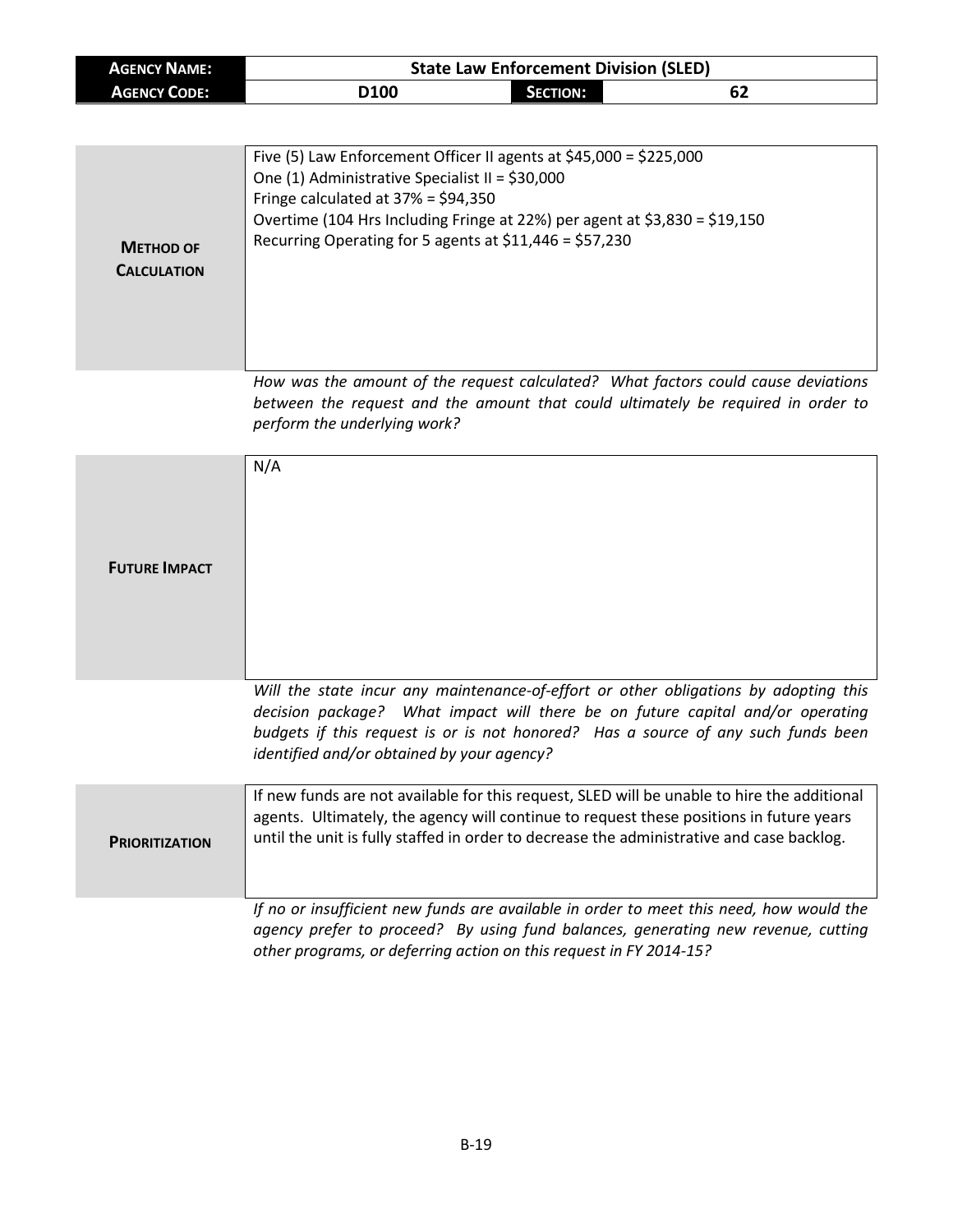| <b>AGENCY NAME:</b> | <b>State Law Enforcement Division (SLED)</b> |                 |    |
|---------------------|----------------------------------------------|-----------------|----|
| <b>AGENCY CODE:</b> | <b>D100</b>                                  | <b>SECTION:</b> | 62 |

| <b>INTENDED IMPACT</b> | The additional agents would allow the unit to effectively reduce the administrative and<br>case backlog within the Computer Crimes unit. The additional two (2) agents in<br>Cybercrime and ICAC will allow the unit to provide assistance to local law enforcement. |
|------------------------|----------------------------------------------------------------------------------------------------------------------------------------------------------------------------------------------------------------------------------------------------------------------|
|                        | What impact is this decision package intended to have on service delivery and program<br>outcomes, and over what period of time?                                                                                                                                     |

**PROGRAM EVALUATION** Performance measures include the reduction of administrative and case backlog, as well as the successful re-establishment of the Cybercrime and ICAC unit.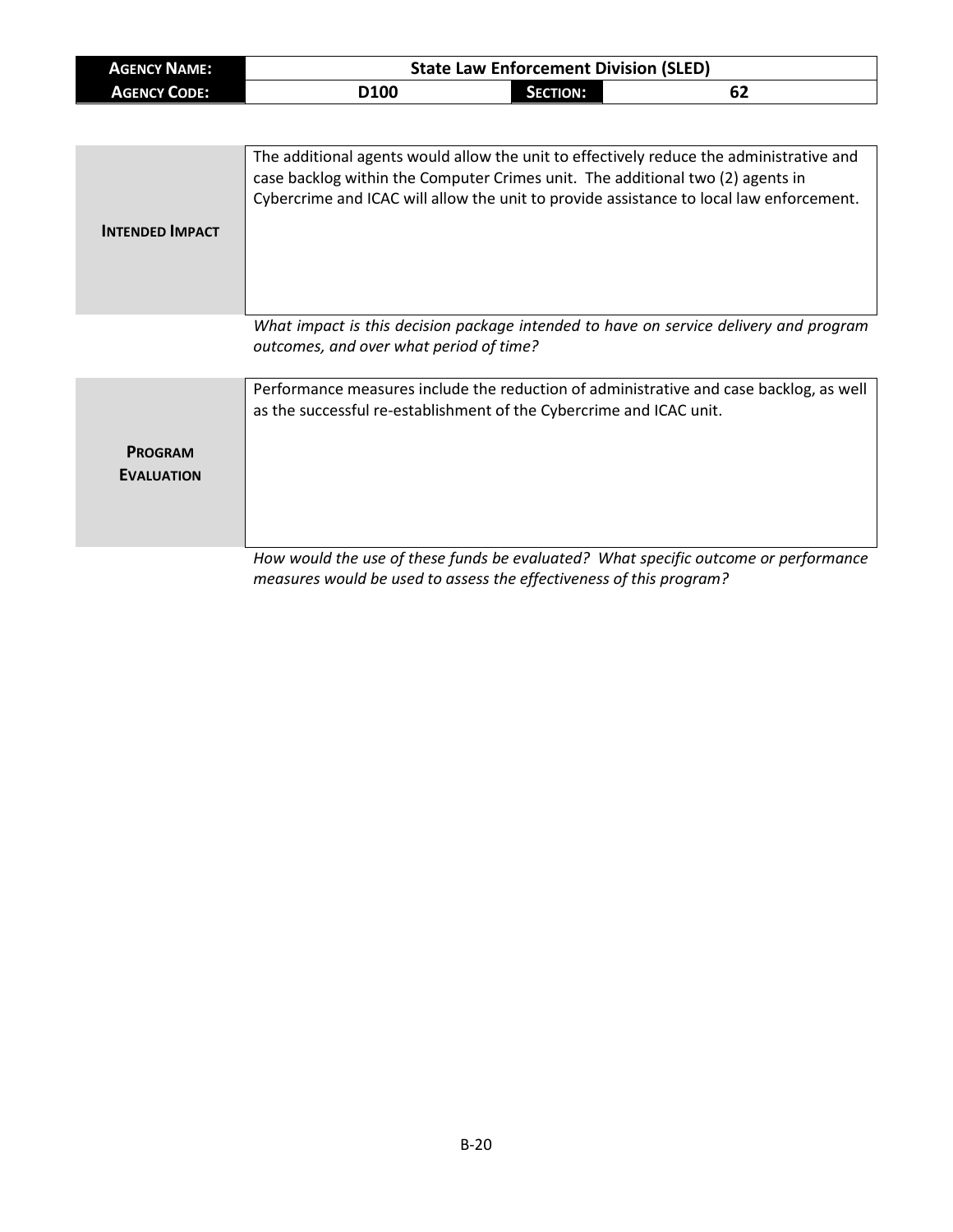| <b>AGENCY NAME:</b> | <b>State Law Enforcement Division (SLED)</b> |                 |    |  |
|---------------------|----------------------------------------------|-----------------|----|--|
| <b>AGENCY CODE:</b> | D100                                         | <b>SECTION:</b> | 62 |  |

| <b>DECISION PACKAGE</b>                       | 958                                                                                                                                                                                                                                                                                                                                                                                                                                                                                                                                   |
|-----------------------------------------------|---------------------------------------------------------------------------------------------------------------------------------------------------------------------------------------------------------------------------------------------------------------------------------------------------------------------------------------------------------------------------------------------------------------------------------------------------------------------------------------------------------------------------------------|
|                                               | Provide the decision package number issued by the PBF system ("Governor's Request").                                                                                                                                                                                                                                                                                                                                                                                                                                                  |
| <b>TITLE</b>                                  | <b>Counter-Terrorism Personnel</b>                                                                                                                                                                                                                                                                                                                                                                                                                                                                                                    |
|                                               | Provide a brief, descriptive title for this request.                                                                                                                                                                                                                                                                                                                                                                                                                                                                                  |
| <b>AMOUNT</b>                                 | \$473,088                                                                                                                                                                                                                                                                                                                                                                                                                                                                                                                             |
|                                               | What is the net change in requested appropriations for FY 2014-15? This amount should<br>correspond to the decision package's total in PBF across all funding sources.                                                                                                                                                                                                                                                                                                                                                                |
| <b>ENABLING AUTHORITY</b>                     | Section 23-3-15(A)(1)<br>Section 23-3-15(A)(8)                                                                                                                                                                                                                                                                                                                                                                                                                                                                                        |
|                                               | What state or federal statutory, regulatory, and/or administrative authority established<br>this program? Is this decision package prompted by the establishment of or a revision to<br>that authority?                                                                                                                                                                                                                                                                                                                               |
| <b>FACTORS ASSOCIATED</b><br>WITH THE REQUEST | Mark "X" for all that apply:<br>Change in cost of providing current services to existing program audience.<br>Non-mandated change in eligibility / enrollment for existing program.<br>Change in case load / enrollment under existing program guidelines.<br>X.<br>Non-mandated program change in service levels or areas.<br>Loss of federal or other external financial support for existing program.<br>Exhaustion of fund balances previously used to support program.<br>Proposed establishment of a new program or initiative. |
|                                               |                                                                                                                                                                                                                                                                                                                                                                                                                                                                                                                                       |
| <b>RECIPIENTS OF FUNDS</b>                    | Funds requested to staff the following Counter-Terrorism positions within the agency:<br>Two (2) Arson Agents<br>Two (2) Bomb Squad Agents<br>One (1) Agent in Protective Services/Emergency Management<br>$\bullet$<br>One (1) Agent for Active Shooter Training<br>What individuals or entities would receive these funds (contractors, vendors, grantees,                                                                                                                                                                          |

*individual beneficiaries, etc.)? How would these funds be allocated – using an existing formula, through a competitive process, based upon predetermined eligibility criteria?*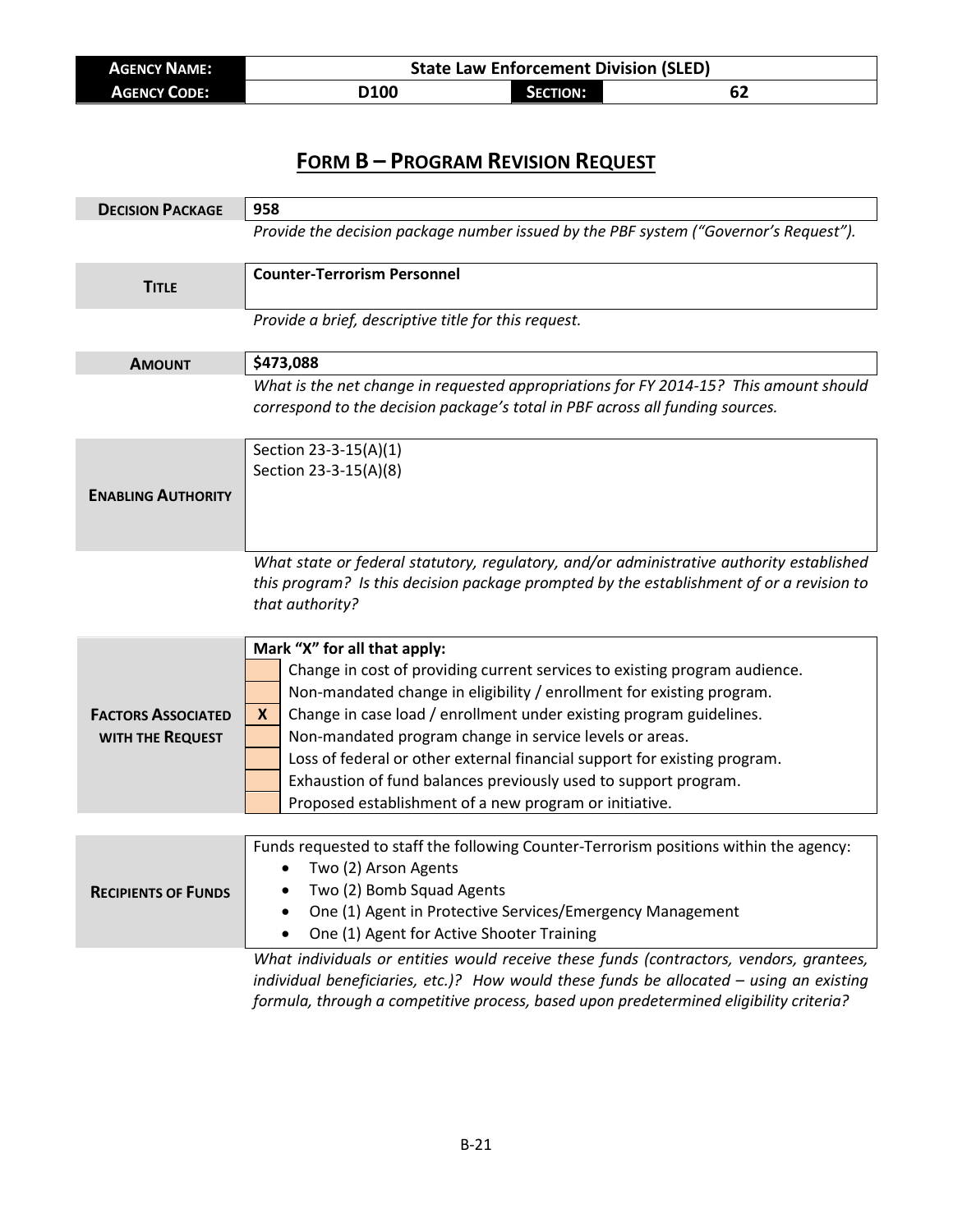| <b>AGENCY NAME:</b>       |                                                                                                            | <b>State Law Enforcement Division (SLED)</b> |                                                                                    |
|---------------------------|------------------------------------------------------------------------------------------------------------|----------------------------------------------|------------------------------------------------------------------------------------|
| <b>AGENCY CODE:</b>       | D <sub>100</sub>                                                                                           | <b>SECTION:</b>                              | 62                                                                                 |
|                           |                                                                                                            |                                              |                                                                                    |
|                           |                                                                                                            |                                              |                                                                                    |
| <b>RELATED REQUEST(S)</b> | Yes - nonrecurring request #1841                                                                           |                                              |                                                                                    |
|                           |                                                                                                            |                                              | Is this decision package associated with other decision packages requested by your |
|                           | agency or other agencies this year? Is it associated with a specific capital or non-<br>recurring request? |                                              |                                                                                    |

|                                       | No                                                                                                                                                                                                                                                                                                                                                                                                                                                                                                                                                                                                                                                                                                                                                                                                                                                                                                                         |
|---------------------------------------|----------------------------------------------------------------------------------------------------------------------------------------------------------------------------------------------------------------------------------------------------------------------------------------------------------------------------------------------------------------------------------------------------------------------------------------------------------------------------------------------------------------------------------------------------------------------------------------------------------------------------------------------------------------------------------------------------------------------------------------------------------------------------------------------------------------------------------------------------------------------------------------------------------------------------|
| <b>MATCHING FUNDS</b>                 |                                                                                                                                                                                                                                                                                                                                                                                                                                                                                                                                                                                                                                                                                                                                                                                                                                                                                                                            |
|                                       | Would these funds be matched by federal, institutional, philanthropic, or other<br>resources? If so, identify the source and amount.                                                                                                                                                                                                                                                                                                                                                                                                                                                                                                                                                                                                                                                                                                                                                                                       |
| <b>FUNDING</b><br><b>ALTERNATIVES</b> | Since this request will be recurring in nature, current fund balances are not ideal.                                                                                                                                                                                                                                                                                                                                                                                                                                                                                                                                                                                                                                                                                                                                                                                                                                       |
|                                       | What other possible funding sources were considered? Could this request be met in<br>whole or in part with the use of other resources, including fund balances? If so, please<br>comment on the sustainability of such an approach.                                                                                                                                                                                                                                                                                                                                                                                                                                                                                                                                                                                                                                                                                        |
| <b>SUMMARY</b>                        | The growing workload for the Arson and Bomb units are overseen by one Captain<br>currently. This request will provide the opportunity to split the two units, by backfilling<br>an agent position as a result of promoting a Captain over each to oversee operations. In<br>order to increase coverage across the state and decrease response time, the agency<br>requests an additional Arson agent and two (2) new Bomb agents.<br>In order to reduce the administrative backlog and to increase productivity within the<br>Protective Services/Emergency Management unit, the agency requests a backfill agent<br>as a result of promoting a Lieutenant to assist the Captain.<br>The agency's experienced Active Shooter Trainer is currently grant funded by Homeland<br>Security funds; however, the agency requests recurring state funds in order to sustain<br>this position long term as federal funds decrease. |
|                                       | Provide a summary of the rationale for the decision package.<br>Why has it been                                                                                                                                                                                                                                                                                                                                                                                                                                                                                                                                                                                                                                                                                                                                                                                                                                            |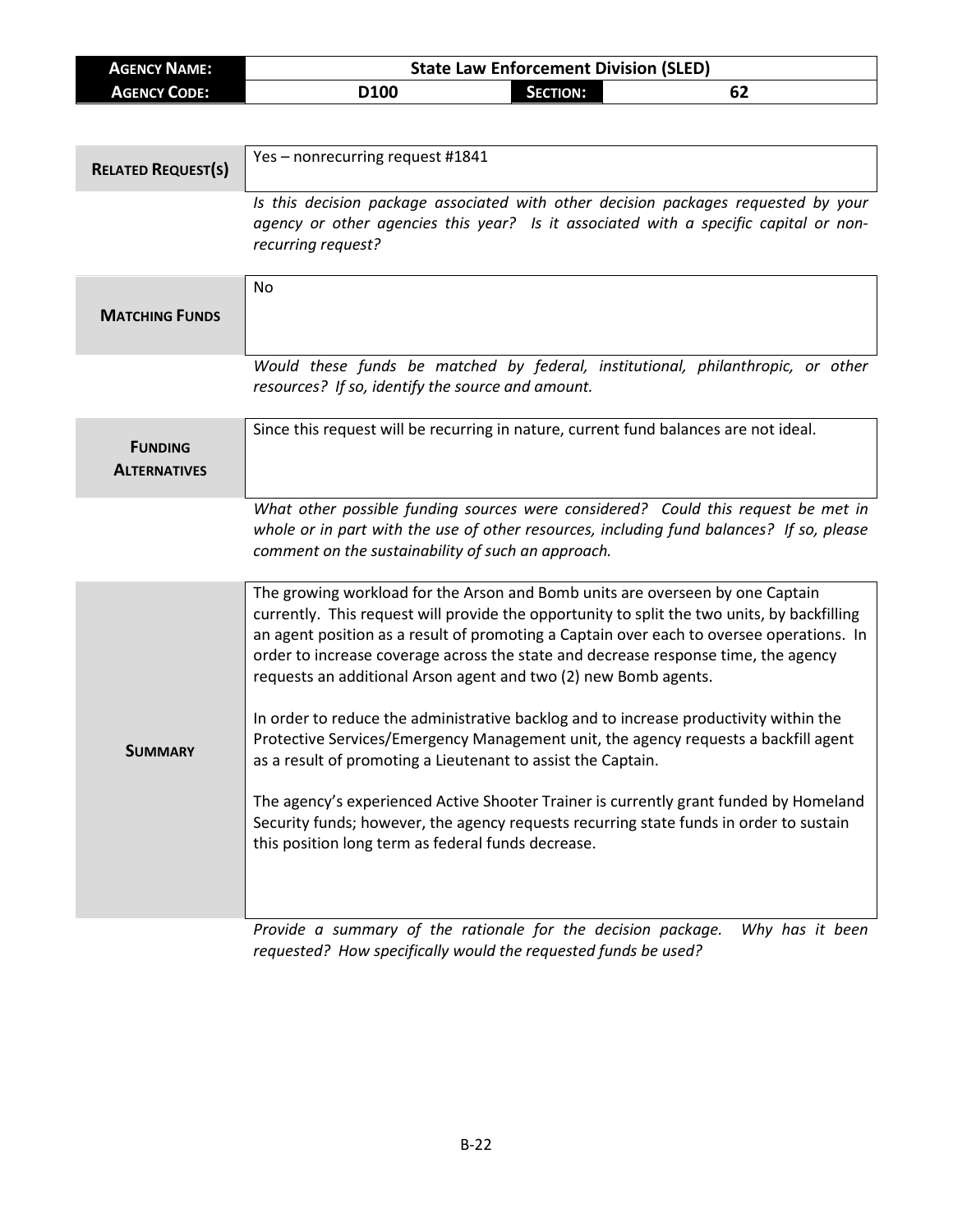| <b>AGENCY NAME:</b> |                  | <b>State Law Enforcement Division (SLED)</b> |    |  |
|---------------------|------------------|----------------------------------------------|----|--|
| <b>AGENCY CODE:</b> | D <sub>100</sub> | <b>SECTION:</b>                              | 62 |  |

| <b>METHOD OF</b><br><b>CALCULATION</b> | Two (2) Law Enforcement Officer II in Arson = \$90,000<br>Two (2) Bomb agents at \$45,000 = \$90,000<br>One (1) Law Enforcement Officer II in Prot. Svcs. = \$45,000<br>One (1) Law Enforcement Officer III in Training = \$52,530<br>Fringe calculated at $37\% = $102,686$<br>Overtime (104 Hrs Including Fringe at 22%) per agent at \$3,830 = \$22,980<br>Recurring Operating at \$11,750 for Arson/Bomb and \$11,446 for others= \$69,892 |
|----------------------------------------|------------------------------------------------------------------------------------------------------------------------------------------------------------------------------------------------------------------------------------------------------------------------------------------------------------------------------------------------------------------------------------------------------------------------------------------------|

*How was the amount of the request calculated? What factors could cause deviations between the request and the amount that could ultimately be required in order to perform the underlying work?*

| <b>FUTURE IMPACT</b>  | N/A                                                                                                                                                                                                                                                                                                               |
|-----------------------|-------------------------------------------------------------------------------------------------------------------------------------------------------------------------------------------------------------------------------------------------------------------------------------------------------------------|
|                       | Will the state incur any maintenance-of-effort or other obligations by adopting this<br>decision package? What impact will there be on future capital and/or operating<br>budgets if this request is or is not honored? Has a source of any such funds been<br>identified and/or obtained by your agency?         |
| <b>PRIORITIZATION</b> | If new funds are not available for this request, SLED will be unable to hire the additional<br>agents. Ultimately, the agency will continue to request these positions in future years<br>until the unit is fully staffed in order to improve the arson/bomb response capabilities<br>and administrative backlog. |
|                       | If no or insufficient new funds are available in order to meet this need, how would the<br>agency prefer to proceed? By using fund balances, generating new revenue, cutting<br>other programs, or deferring action on this request in FY 2014-15?                                                                |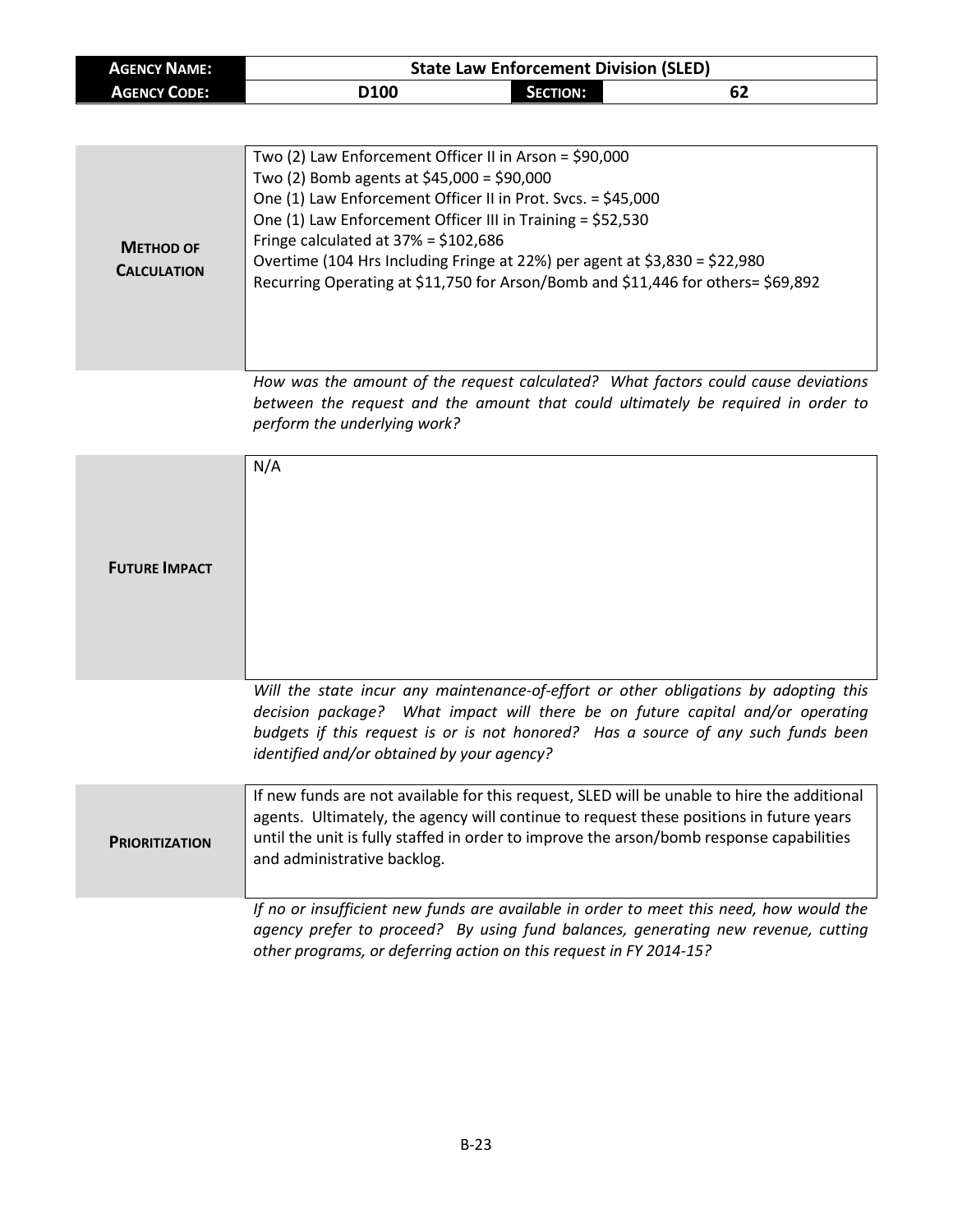| <b>AGENCY NAME:</b> |             |          | <b>State Law Enforcement Division (SLED)</b> |
|---------------------|-------------|----------|----------------------------------------------|
| <b>AGENCY CODE:</b> | <b>D100</b> | SECTION: | -62                                          |

| <b>INTENDED IMPACT</b> | The additional agents would allow the unit to effectively improve Arson/Bomb response<br>capabilities throughout the state. The Active Shooter training position is responsible for<br>providing statewide training. |
|------------------------|----------------------------------------------------------------------------------------------------------------------------------------------------------------------------------------------------------------------|
|                        | What impact is this decision package intended to have on service delivery and program                                                                                                                                |

*outcomes, and over what period of time?*

**PROGRAM EVALUATION** Performance measures include the improved Arson/Bomb response capabilities, decrease in the administrative backlog within Protective Services, and the sustainment of statewide Active Shooter training.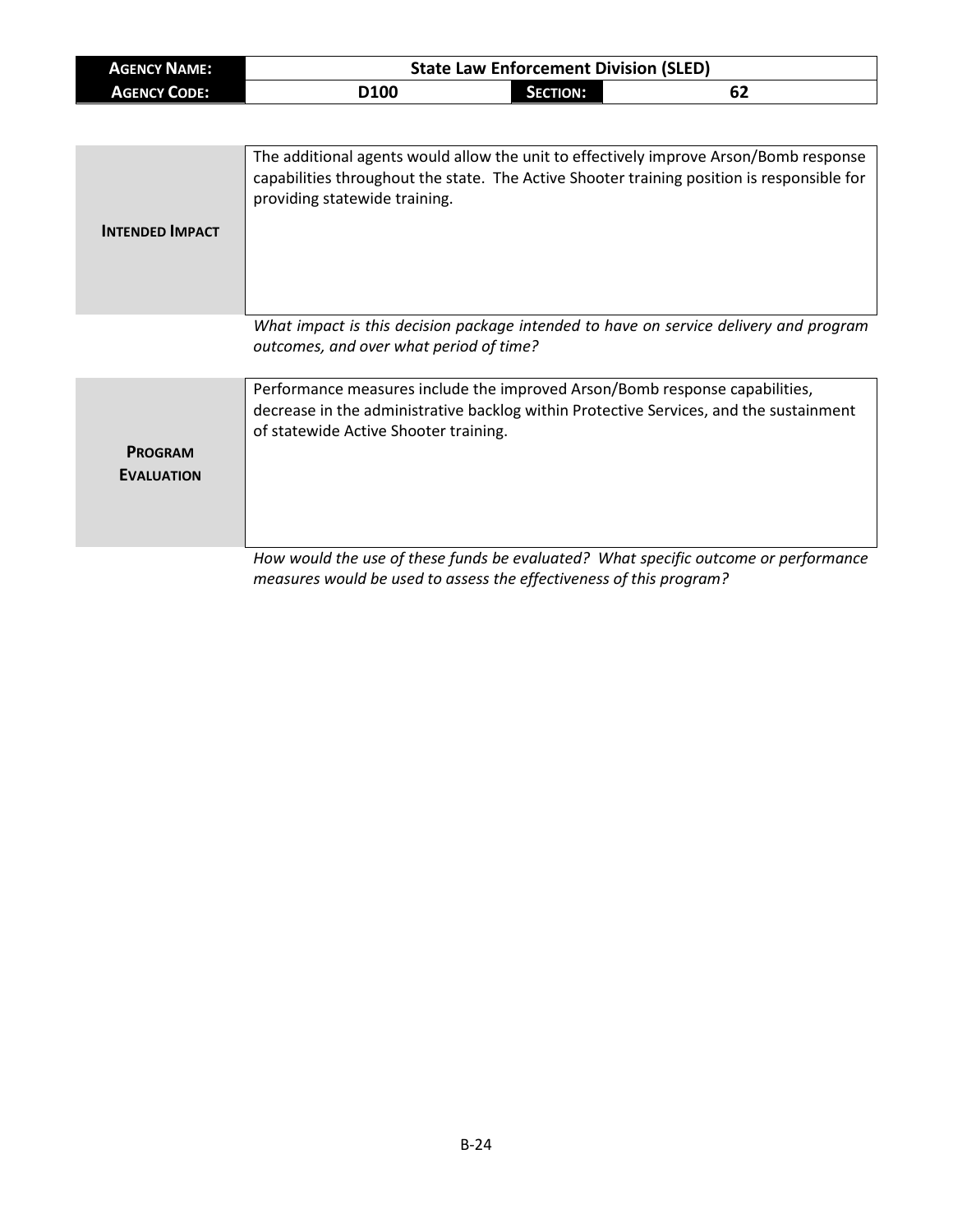| <b>AGENCY NAME:</b> |      |                     | <b>State Law Enforcement Division (SLED)</b> |
|---------------------|------|---------------------|----------------------------------------------|
| <b>AGENCY CODE:</b> | D100 | <b>CTION:</b><br>ЛΟ |                                              |

| <b>DECISION PACKAGE</b>    | 971                                                                                                                                                                    |
|----------------------------|------------------------------------------------------------------------------------------------------------------------------------------------------------------------|
|                            | Provide the decision package number issued by the PBF system ("Governor's Request").                                                                                   |
|                            | <b>DNA Arrestee Sample Kits</b>                                                                                                                                        |
| <b>TITLE</b>               |                                                                                                                                                                        |
|                            | Provide a brief, descriptive title for this request.                                                                                                                   |
|                            |                                                                                                                                                                        |
| <b>AMOUNT</b>              | \$90,000                                                                                                                                                               |
|                            | What is the net change in requested appropriations for FY 2014-15? This amount should<br>correspond to the decision package's total in PBF across all funding sources. |
|                            |                                                                                                                                                                        |
|                            | Article 9 Section 23-3-600 through 23-3-700                                                                                                                            |
|                            |                                                                                                                                                                        |
| <b>ENABLING AUTHORITY</b>  |                                                                                                                                                                        |
|                            |                                                                                                                                                                        |
|                            | What state or federal statutory, regulatory, and/or administrative authority established                                                                               |
|                            | this program? Is this decision package prompted by the establishment of or a revision to                                                                               |
|                            | that authority?                                                                                                                                                        |
|                            |                                                                                                                                                                        |
|                            | Mark "X" for all that apply:                                                                                                                                           |
|                            | Change in cost of providing current services to existing program audience.<br>X                                                                                        |
|                            | Non-mandated change in eligibility / enrollment for existing program.                                                                                                  |
| <b>FACTORS ASSOCIATED</b>  | Change in case load / enrollment under existing program guidelines.                                                                                                    |
| WITH THE REQUEST           | Non-mandated program change in service levels or areas.                                                                                                                |
|                            | Loss of federal or other external financial support for existing program.                                                                                              |
|                            | Exhaustion of fund balances previously used to support program.                                                                                                        |
|                            | Proposed establishment of a new program or initiative.                                                                                                                 |
|                            | Funds requested for the Forensic Laboratory to cover the cost of the collection kits for                                                                               |
|                            | all arrestee samples. These kits were competitively bid and will be procured and sent to                                                                               |
| <b>RECIPIENTS OF FUNDS</b> | all booking facilities throughout the state (i.e. local jails, detention centers, etc.).                                                                               |
|                            |                                                                                                                                                                        |
|                            |                                                                                                                                                                        |
|                            | What individuals or entities would receive these funds (contractors, vendors, grantees,                                                                                |
|                            | individual beneficiaries, etc.)? How would these funds be allocated $-$ using an existing                                                                              |
|                            | formula, through a competitive process, based upon predetermined eligibility criteria?                                                                                 |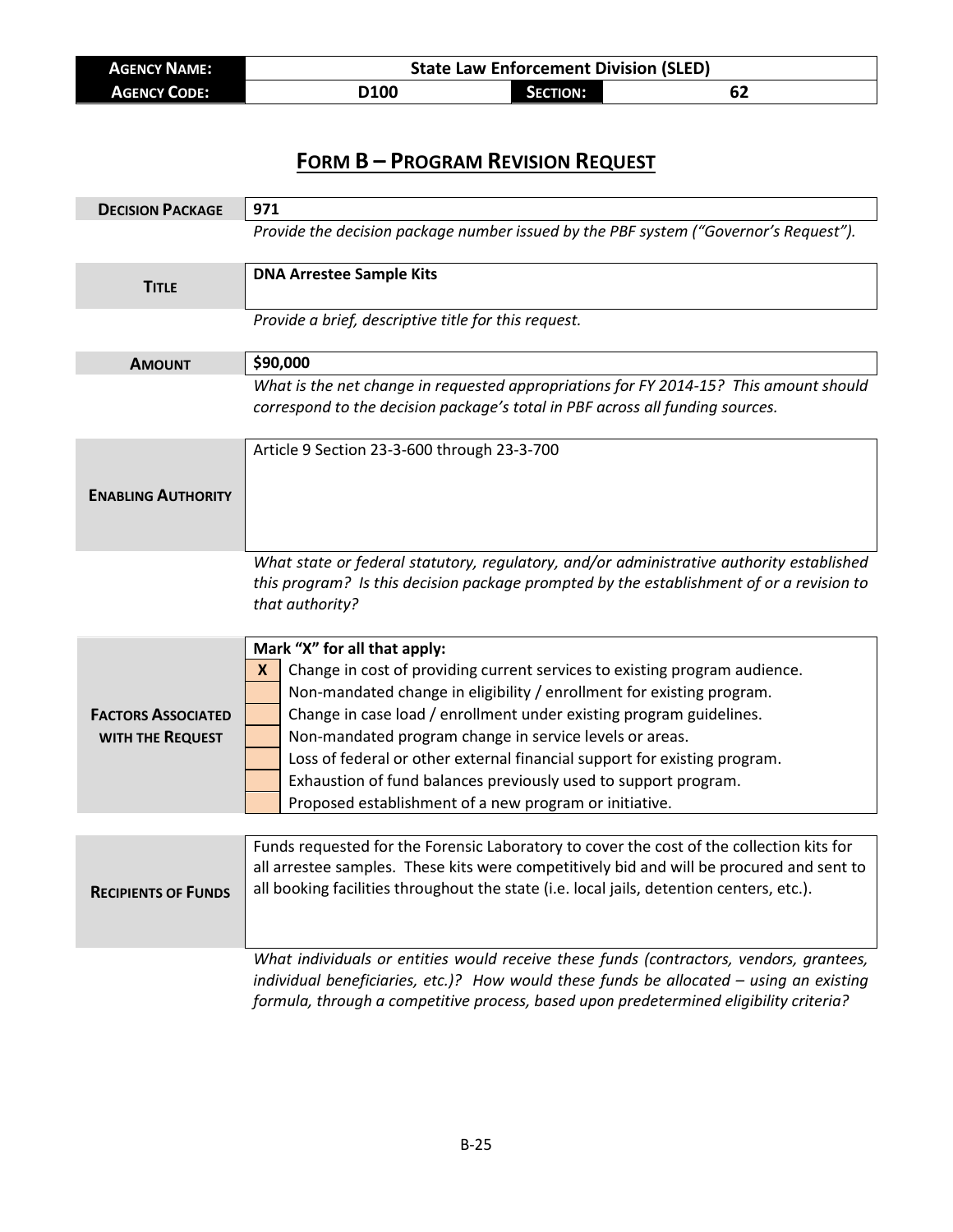| <b>AGENCY NAME:</b> | <b>State Law Enforcement Division (SLED)</b> |                 |    |
|---------------------|----------------------------------------------|-----------------|----|
| <b>AGENCY CODE:</b> | D <sub>100</sub>                             | <b>SECTION:</b> | 62 |

| <b>RELATED REQUEST(S)</b>             | <b>No</b>                                                                                                                                                                                                                                                                                                                                                                                                                                                                                                                   |
|---------------------------------------|-----------------------------------------------------------------------------------------------------------------------------------------------------------------------------------------------------------------------------------------------------------------------------------------------------------------------------------------------------------------------------------------------------------------------------------------------------------------------------------------------------------------------------|
|                                       | Is this decision package associated with other decision packages requested by your<br>agency or other agencies this year? Is it associated with a specific capital or non-<br>recurring request?                                                                                                                                                                                                                                                                                                                            |
| <b>MATCHING FUNDS</b>                 | No                                                                                                                                                                                                                                                                                                                                                                                                                                                                                                                          |
|                                       | Would these funds be matched by federal, institutional, philanthropic, or other<br>resources? If so, identify the source and amount.                                                                                                                                                                                                                                                                                                                                                                                        |
| <b>FUNDING</b><br><b>ALTERNATIVES</b> | Since the cost of the collection kits are recurring in nature, fund balances would not be<br>ideal.                                                                                                                                                                                                                                                                                                                                                                                                                         |
|                                       | What other possible funding sources were considered? Could this request be met in<br>whole or in part with the use of other resources, including fund balances? If so, please<br>comment on the sustainability of such an approach.                                                                                                                                                                                                                                                                                         |
|                                       | The cost of the collection kits for arrestee samples is considerably more than originally<br>estimated. The kits were recently awarded to a vendor via a competitive bidding<br>process. The lowest quote was approximately \$8.00 per kit. It is estimated that<br>approximately 20,000 samples will be collected annually. The original amount funded in<br>FY13 for the DNA All Arrestee Samples, was an initial estimate of \$3.50 per sample. This<br>request is the anticipated shortage of what the kits truly cost. |
| <b>SUMMARY</b>                        |                                                                                                                                                                                                                                                                                                                                                                                                                                                                                                                             |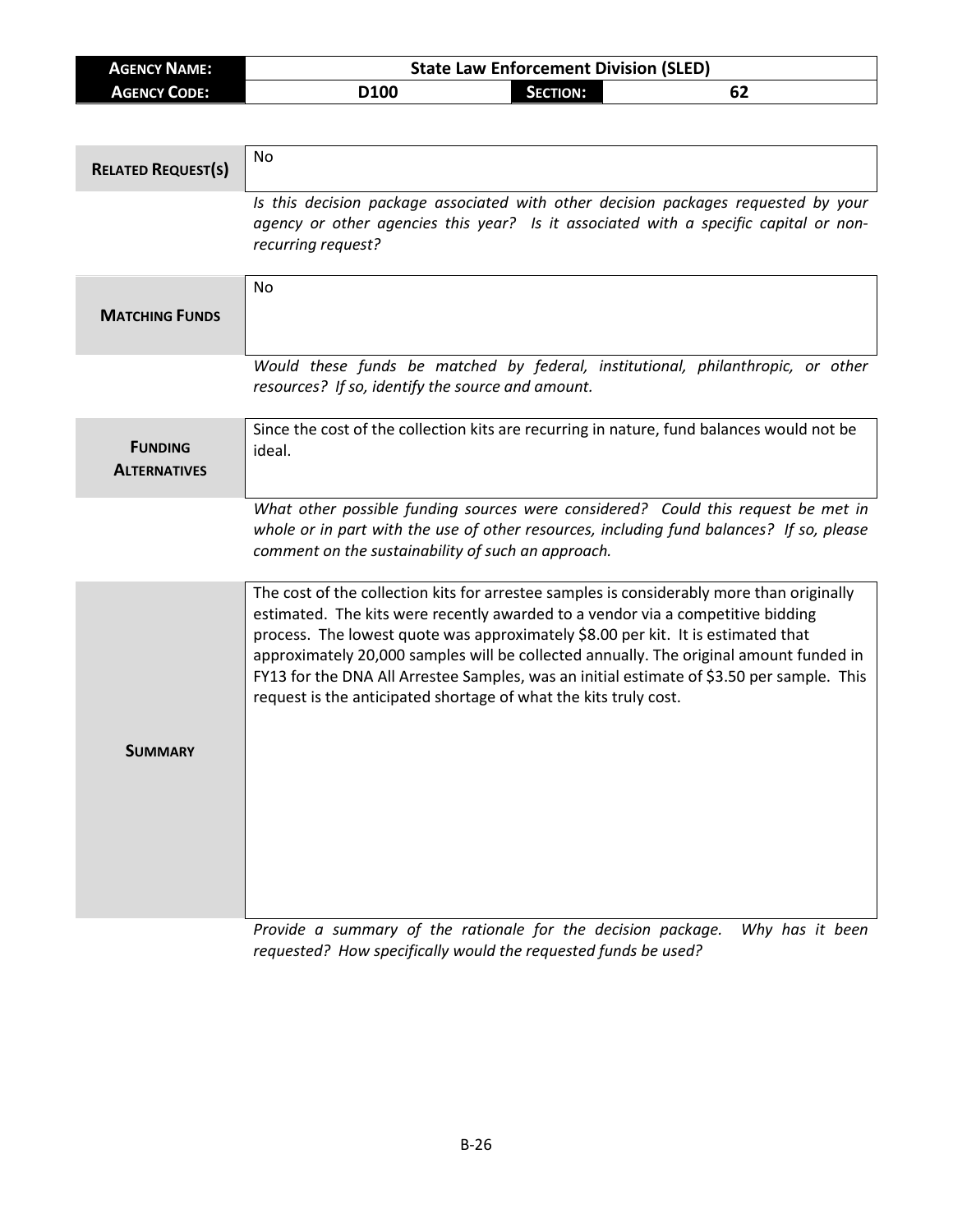| <b>AGENCY NAME:</b>                    | <b>State Law Enforcement Division (SLED)</b>                                                                                                                                                                                                                                     |                 |                                                                                                                                                                                                                                                             |
|----------------------------------------|----------------------------------------------------------------------------------------------------------------------------------------------------------------------------------------------------------------------------------------------------------------------------------|-----------------|-------------------------------------------------------------------------------------------------------------------------------------------------------------------------------------------------------------------------------------------------------------|
| <b>AGENCY CODE:</b>                    | D100                                                                                                                                                                                                                                                                             | <b>SECTION:</b> | 62                                                                                                                                                                                                                                                          |
|                                        |                                                                                                                                                                                                                                                                                  |                 |                                                                                                                                                                                                                                                             |
| <b>METHOD OF</b><br><b>CALCULATION</b> | Estimating 20,000 samples at \$8.00 per kit (\$160k) less the amount already funded at<br>$$3.50$ (\$70k) = \$90,000                                                                                                                                                             |                 |                                                                                                                                                                                                                                                             |
|                                        | perform the underlying work?                                                                                                                                                                                                                                                     |                 | How was the amount of the request calculated? What factors could cause deviations<br>between the request and the amount that could ultimately be required in order to                                                                                       |
| <b>FUTURE IMPACT</b>                   | N/A                                                                                                                                                                                                                                                                              |                 |                                                                                                                                                                                                                                                             |
|                                        | identified and/or obtained by your agency?                                                                                                                                                                                                                                       |                 | Will the state incur any maintenance-of-effort or other obligations by adopting this<br>decision package? What impact will there be on future capital and/or operating<br>budgets if this request is or is not honored? Has a source of any such funds been |
| <b>PRIORITIZATION</b>                  | If new funds are not available for this request, SLED will utilize current fund balances in<br>order to proceed with the DNA All Arrestee collections. Ultimately, the agency will<br>continue to request this shortage in future years until it is funded on a recurring basis. |                 |                                                                                                                                                                                                                                                             |
|                                        | If no or insufficient new funds are available in order to meet this need, how would the<br>other programs, or deferring action on this request in FY 2014-15?                                                                                                                    |                 | agency prefer to proceed? By using fund balances, generating new revenue, cutting                                                                                                                                                                           |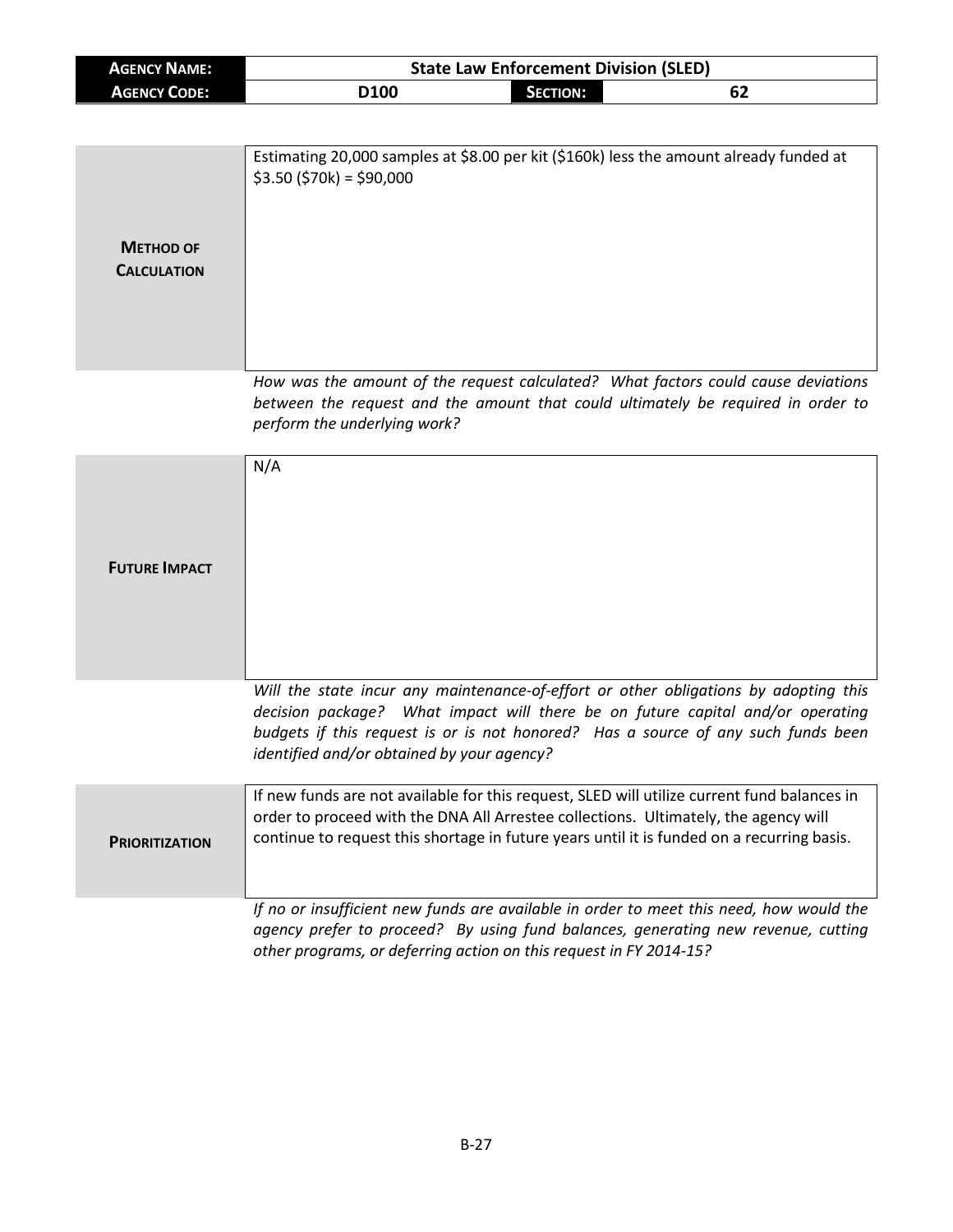| <b>AGENCY NAME:</b> |             |          | <b>State Law Enforcement Division (SLED)</b> |
|---------------------|-------------|----------|----------------------------------------------|
| <b>AGENCY CODE:</b> | <b>D100</b> | SECTION: | 62                                           |

| <b>INTENDED IMPACT</b> | The recurring funds will securely provide the resources to the Forensics Laboratory to<br>ensure the DNA All Arrestee sample kits are procured on behalf of local law<br>enforcement. These kits will be provided to local county jails, detention centers, etc. |
|------------------------|------------------------------------------------------------------------------------------------------------------------------------------------------------------------------------------------------------------------------------------------------------------|
|                        | What impact is this decision package intended to have on service delivery and program                                                                                                                                                                            |

*What impact is this decision package intended to have on service delivery and program outcomes, and over what period of time?*

|                                     | Performance measures include the successful procurement of all DNA sample kits<br>needed for local law enforcement. |
|-------------------------------------|---------------------------------------------------------------------------------------------------------------------|
| <b>PROGRAM</b><br><b>EVALUATION</b> |                                                                                                                     |
|                                     | How would the use of these funds he evaluated? What specific outcome or performance                                 |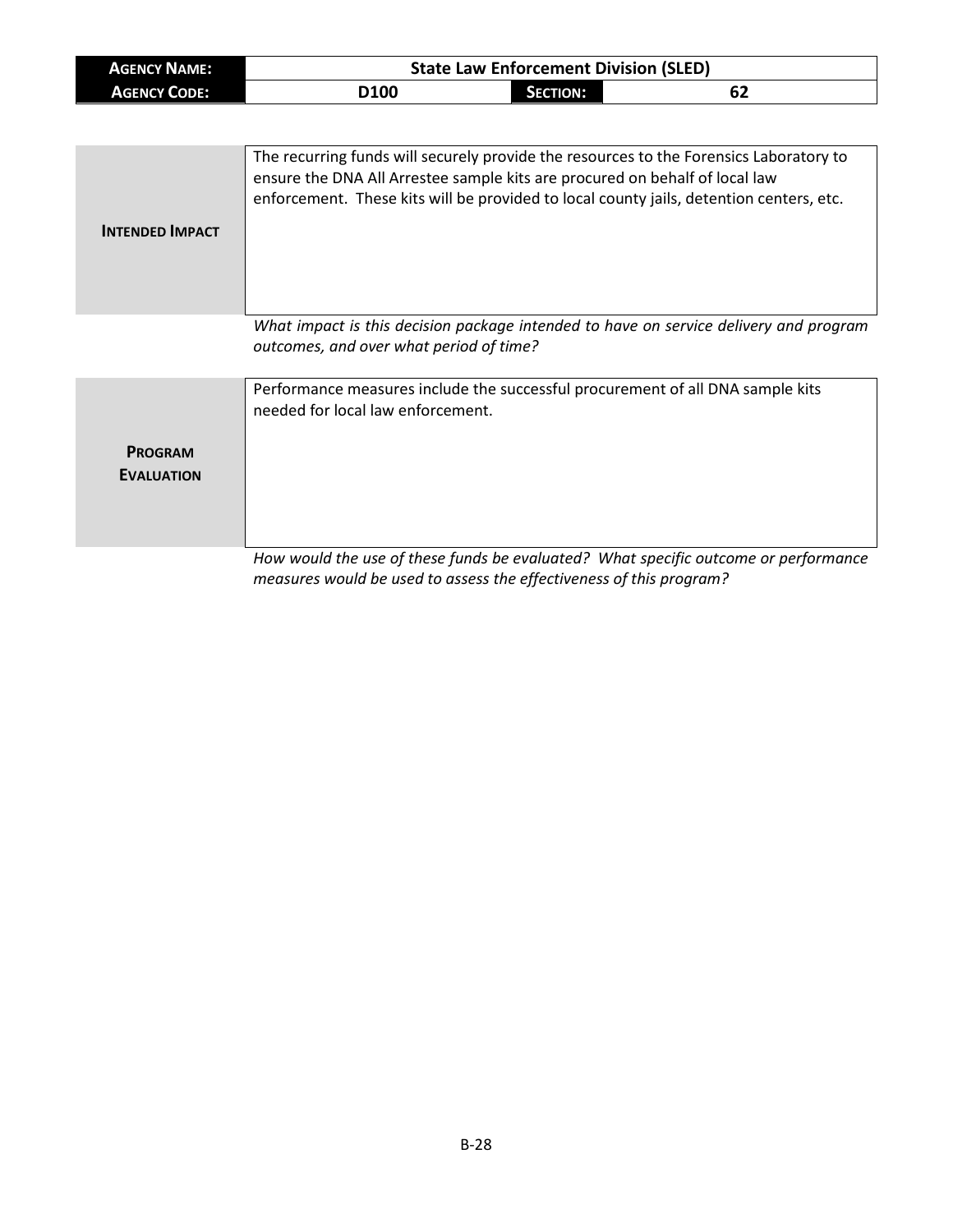| <b>AGENCY NAME:</b> | <b>State Law Enforcement Division (SLED)</b> |                     |  |
|---------------------|----------------------------------------------|---------------------|--|
| <b>AGENCY CODE:</b> | D100                                         | <b>CTION:</b><br>ЛΟ |  |

| <b>DECISION PACKAGE</b>    | 974                                                                                                                                                                                  |  |
|----------------------------|--------------------------------------------------------------------------------------------------------------------------------------------------------------------------------------|--|
|                            | Provide the decision package number issued by the PBF system ("Governor's Request").                                                                                                 |  |
|                            | Drug Lab Clean Up Pass Through                                                                                                                                                       |  |
| <b>TITLE</b>               |                                                                                                                                                                                      |  |
|                            | Provide a brief, descriptive title for this request.                                                                                                                                 |  |
| <b>AMOUNT</b>              | \$500,000                                                                                                                                                                            |  |
|                            | What is the net change in requested appropriations for FY 2014-15? This amount should                                                                                                |  |
|                            | correspond to the decision package's total in PBF across all funding sources.                                                                                                        |  |
|                            | <b>SECTION 23-3-1200</b>                                                                                                                                                             |  |
|                            | Part IA Section 62 II.A. Meth Lab Clean Up                                                                                                                                           |  |
| <b>ENABLING AUTHORITY</b>  |                                                                                                                                                                                      |  |
|                            |                                                                                                                                                                                      |  |
|                            |                                                                                                                                                                                      |  |
|                            | What state or federal statutory, regulatory, and/or administrative authority established<br>this program? Is this decision package prompted by the establishment of or a revision to |  |
|                            | that authority?                                                                                                                                                                      |  |
|                            |                                                                                                                                                                                      |  |
|                            | Mark "X" for all that apply:                                                                                                                                                         |  |
|                            | Change in cost of providing current services to existing program audience.                                                                                                           |  |
|                            | Non-mandated change in eligibility / enrollment for existing program.                                                                                                                |  |
| <b>FACTORS ASSOCIATED</b>  | Change in case load / enrollment under existing program guidelines.<br><b>X</b>                                                                                                      |  |
| WITH THE REQUEST           | Non-mandated program change in service levels or areas.                                                                                                                              |  |
|                            | Loss of federal or other external financial support for existing program.                                                                                                            |  |
|                            | Exhaustion of fund balances previously used to support program.                                                                                                                      |  |
|                            | Proposed establishment of a new program or initiative.                                                                                                                               |  |
|                            | The Drug Lab Clean Up funds are passed through SLED to contractors who clean up drug                                                                                                 |  |
|                            | labs throughout the state reported by local law enforcement agencies.                                                                                                                |  |
| <b>RECIPIENTS OF FUNDS</b> |                                                                                                                                                                                      |  |
|                            |                                                                                                                                                                                      |  |
|                            |                                                                                                                                                                                      |  |
|                            | What individuals or entities would receive these funds (contractors, vendors, grantees,                                                                                              |  |
|                            | individual beneficiaries, etc.)? How would these funds be allocated $-$ using an existing                                                                                            |  |
|                            | formula, through a competitive process, based upon predetermined eligibility criteria?                                                                                               |  |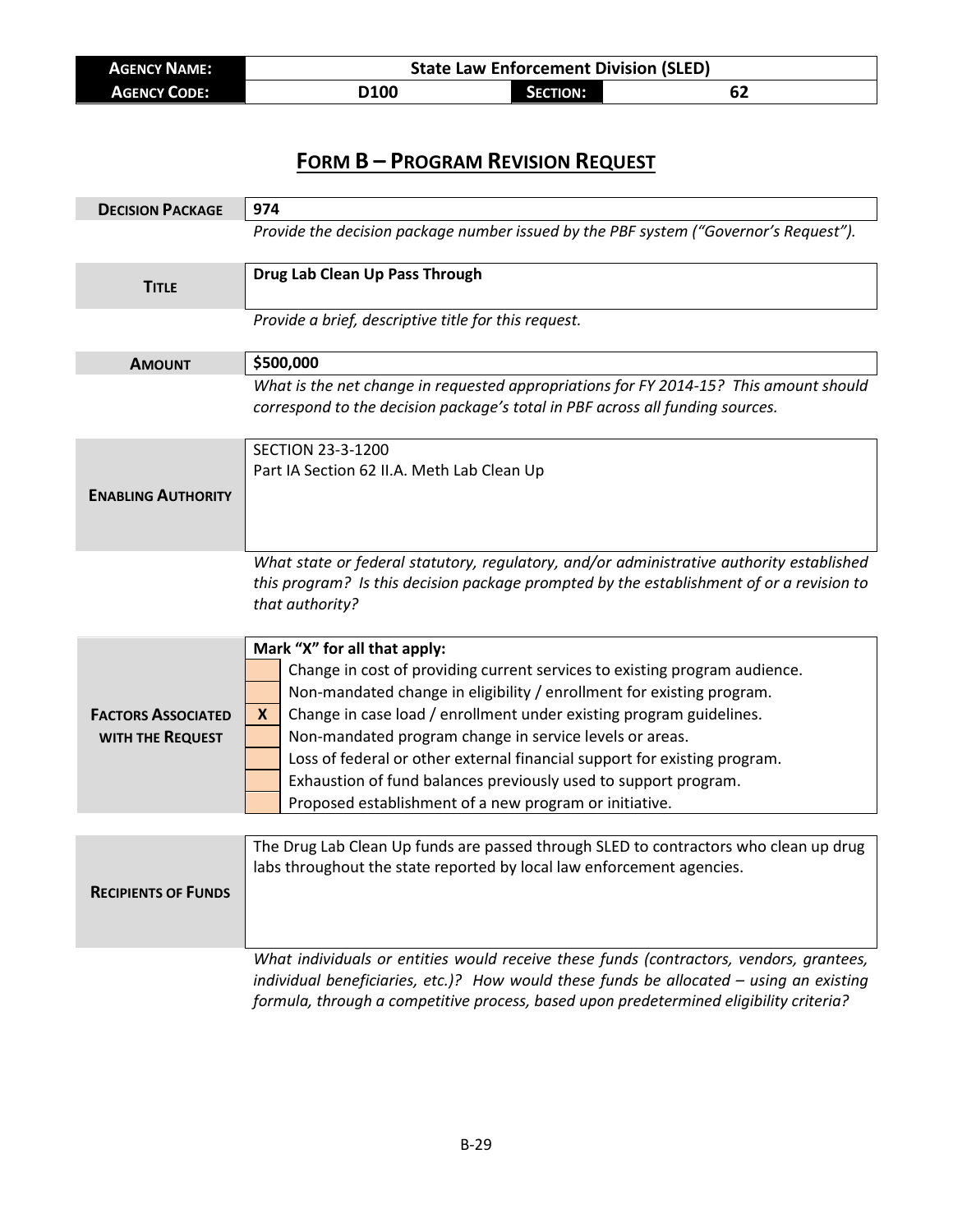| <b>AGENCY NAME:</b> | <b>State Law Enforcement Division (SLED)</b> |          |  |
|---------------------|----------------------------------------------|----------|--|
| <b>AGENCY CODE:</b> | D <sub>100</sub>                             | SECTION: |  |

| <b>RELATED REQUEST(S)</b>             | No                                                                                                                                                                                                                                                                                                                                                                                                                                                                                                                                                                                                     |
|---------------------------------------|--------------------------------------------------------------------------------------------------------------------------------------------------------------------------------------------------------------------------------------------------------------------------------------------------------------------------------------------------------------------------------------------------------------------------------------------------------------------------------------------------------------------------------------------------------------------------------------------------------|
|                                       | Is this decision package associated with other decision packages requested by your<br>agency or other agencies this year? Is it associated with a specific capital or non-<br>recurring request?                                                                                                                                                                                                                                                                                                                                                                                                       |
| <b>MATCHING FUNDS</b>                 | No                                                                                                                                                                                                                                                                                                                                                                                                                                                                                                                                                                                                     |
|                                       | Would these funds be matched by federal, institutional, philanthropic, or other<br>resources? If so, identify the source and amount.                                                                                                                                                                                                                                                                                                                                                                                                                                                                   |
| <b>FUNDING</b><br><b>ALTERNATIVES</b> | These funds are passed through the agency in order to assist drug enforcement efforts<br>by local law enforcement. In order to avoid deterring these efforts, funds must be<br>available to cover the increasing demand. As these efforts are recurring in nature, fund<br>balances would not be ideal long term. The last resort alternative is to pass these<br>additional costs to the local Sheriffs' Offices in the amount that exceeds SLED's funding.                                                                                                                                           |
|                                       | What other possible funding sources were considered? Could this request be met in<br>whole or in part with the use of other resources, including fund balances? If so, please<br>comment on the sustainability of such an approach.                                                                                                                                                                                                                                                                                                                                                                    |
| <b>SUMMARY</b>                        | Recurring Drug Lab Cleanup funds were appropriated to the agency in the amount of<br>\$1M last budget year. During FY13, the agency spent a total of \$1.2M, of which<br>approximately \$43K was paid with agency fund balances. Cleanup efforts are estimated<br>to reach near \$1.25M in FY14, and even higher at \$1.5M in FY15. The agency plans to<br>absorb any estimated overage with fund balances again during FY14; however, in order<br>to effectively sustain these drug enforcement efforts by local law enforcement, the<br>agency requests an increase in the recurring appropriations. |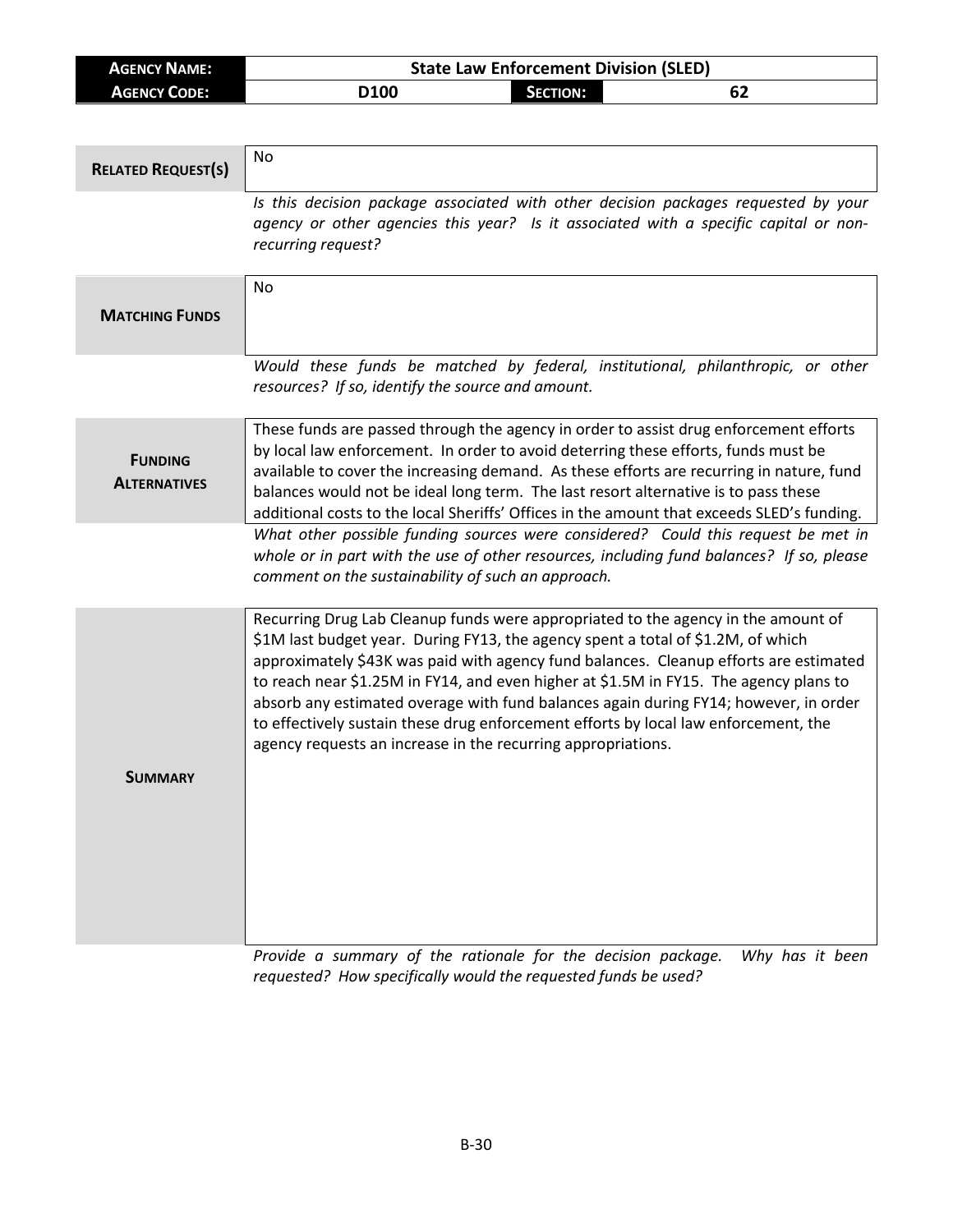| <b>AGENCY NAME:</b> | <b>State Law Enforcement Division (SLED)</b> |                 |    |  |
|---------------------|----------------------------------------------|-----------------|----|--|
| AGENCY CODE:        | D <sub>100</sub>                             | <b>SECTION:</b> | 62 |  |

| <b>METHOD OF</b><br><b>CALCULATION</b> | Projected increase in service requests = \$500,000                                                                                                                                                                                                                                                        |
|----------------------------------------|-----------------------------------------------------------------------------------------------------------------------------------------------------------------------------------------------------------------------------------------------------------------------------------------------------------|
|                                        | How was the amount of the request calculated? What factors could cause deviations<br>between the request and the amount that could ultimately be required in order to<br>perform the underlying work?                                                                                                     |
| <b>FUTURE IMPACT</b>                   | N/A                                                                                                                                                                                                                                                                                                       |
|                                        | Will the state incur any maintenance-of-effort or other obligations by adopting this<br>decision package? What impact will there be on future capital and/or operating<br>budgets if this request is or is not honored? Has a source of any such funds been<br>identified and/or obtained by your agency? |
| <b>PRIORITIZATION</b>                  | If new funds are not available for this request, SLED must pass the additional<br>expenditures to the local Sheriffs' Offices. SLED fund balances cannot be a long term<br>solution to these drug enforcement efforts.                                                                                    |
|                                        | If no or insufficient new funds are available in order to meet this need, how would the                                                                                                                                                                                                                   |

*agency prefer to proceed? By using fund balances, generating new revenue, cutting other programs, or deferring action on this request in FY 2014-15?*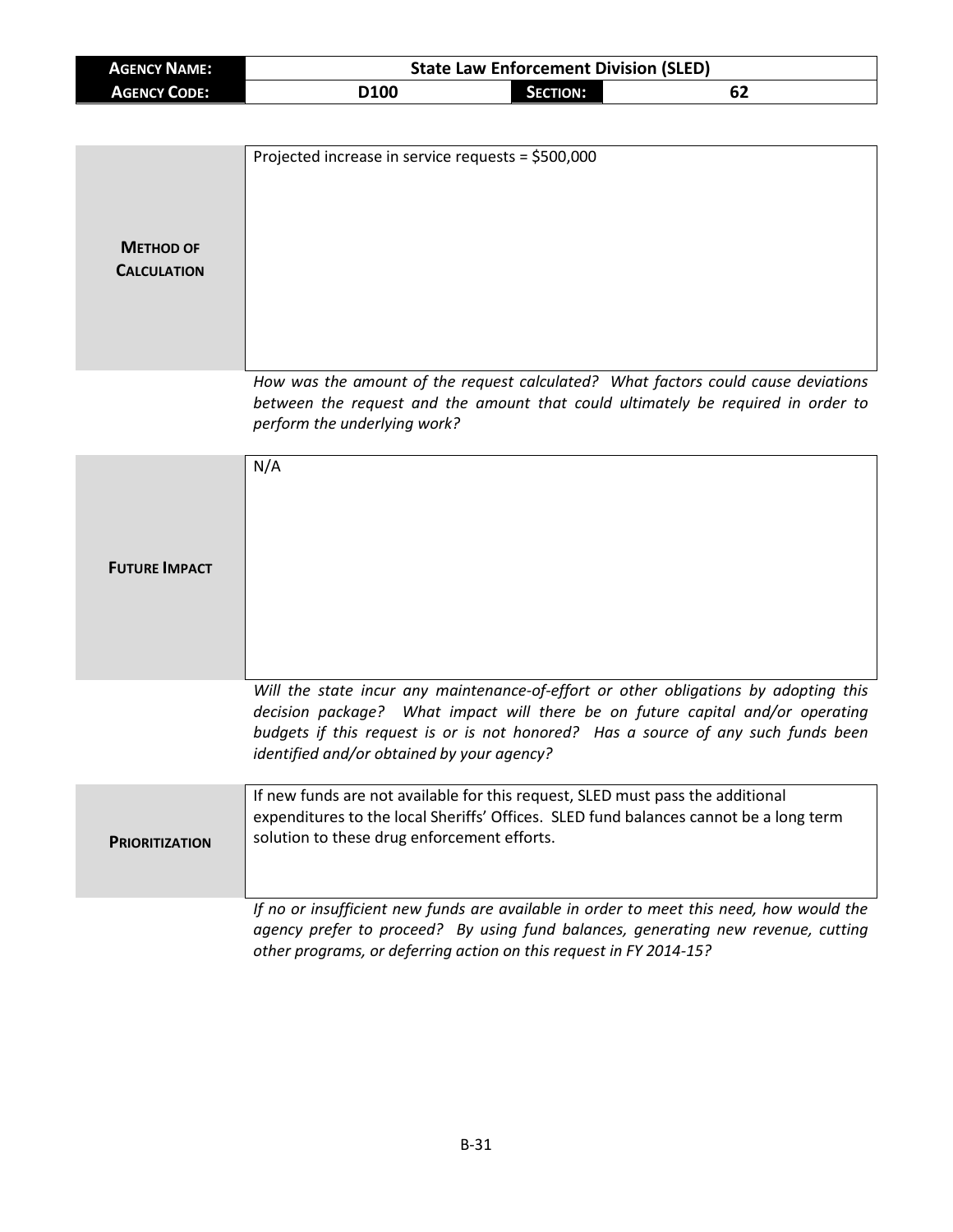| <b>AGENCY NAME:</b> | <b>State Law Enforcement Division (SLED)</b> |          |    |  |
|---------------------|----------------------------------------------|----------|----|--|
| <b>AGENCY CODE:</b> | D <sub>100</sub>                             | SECTION: | 62 |  |

| <b>INTENDED IMPACT</b> | The recurring funds will securely provide the resources to the agency in order to<br>support drug enforcement efforts made by local law enforcement. |
|------------------------|------------------------------------------------------------------------------------------------------------------------------------------------------|
|                        | What impact is this decision package intended to have on service delivery and program<br>outcomes, and over what period of time?                     |

| <b>PROGRAM</b><br><b>EVALUATION</b> | Performance measures include the number of cleanup sites and dollars spent to<br>contractors during a fiscal year. |
|-------------------------------------|--------------------------------------------------------------------------------------------------------------------|
|                                     |                                                                                                                    |
|                                     | How would the use of these funds he evaluated? What specific outcome or performance                                |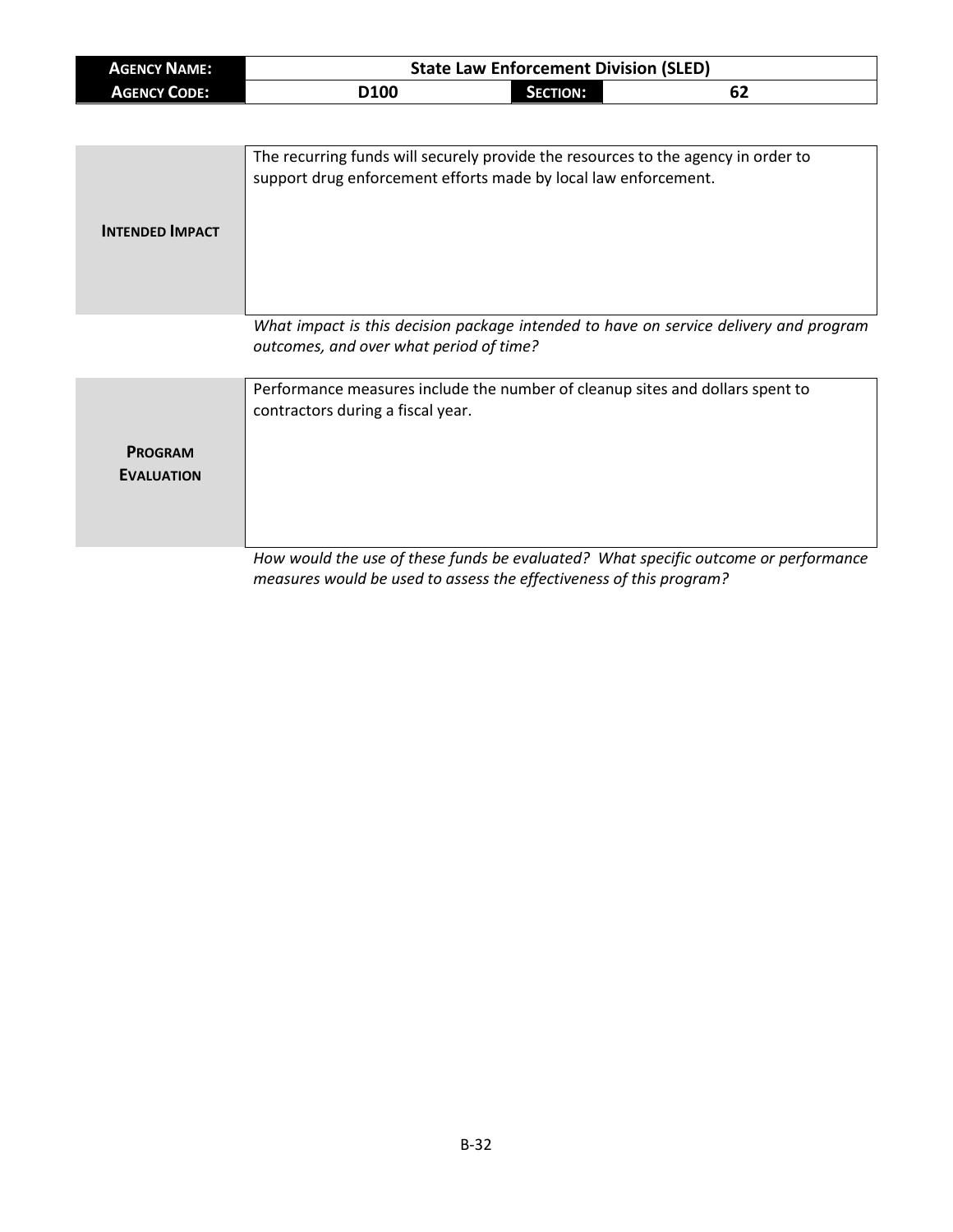| <b>AGENCY NAME:</b> | <b>State Law Enforcement Division (SLED)</b> |          |    |
|---------------------|----------------------------------------------|----------|----|
| <b>AGENCY CODE:</b> | D100                                         | SECTION: | 62 |

| <b>DECISION PACKAGE</b>    | 1016                                                                                                                                                                               |  |  |
|----------------------------|------------------------------------------------------------------------------------------------------------------------------------------------------------------------------------|--|--|
|                            | Provide the decision package number issued by the PBF system ("Governor's Request").                                                                                               |  |  |
|                            |                                                                                                                                                                                    |  |  |
| <b>TITLE</b>               | <b>Forensics Personnel</b>                                                                                                                                                         |  |  |
|                            | Provide a brief, descriptive title for this request.                                                                                                                               |  |  |
|                            |                                                                                                                                                                                    |  |  |
| <b>AMOUNT</b>              | \$555,580                                                                                                                                                                          |  |  |
|                            | What is the net change in requested appropriations for FY 2014-15? This amount should                                                                                              |  |  |
|                            | correspond to the decision package's total in PBF across all funding sources.                                                                                                      |  |  |
|                            | Section 23-3-10(A)(2)                                                                                                                                                              |  |  |
|                            | Article 9 Section 23-3-600                                                                                                                                                         |  |  |
| <b>ENABLING AUTHORITY</b>  |                                                                                                                                                                                    |  |  |
|                            |                                                                                                                                                                                    |  |  |
|                            |                                                                                                                                                                                    |  |  |
|                            | What state or federal statutory, regulatory, and/or administrative authority established                                                                                           |  |  |
|                            | this program? Is this decision package prompted by the establishment of or a revision to<br>that authority?                                                                        |  |  |
|                            |                                                                                                                                                                                    |  |  |
|                            | Mark "X" for all that apply:                                                                                                                                                       |  |  |
|                            | Change in cost of providing current services to existing program audience.                                                                                                         |  |  |
|                            | Non-mandated change in eligibility / enrollment for existing program.                                                                                                              |  |  |
| <b>FACTORS ASSOCIATED</b>  | Change in case load / enrollment under existing program guidelines.<br>X.                                                                                                          |  |  |
| WITH THE REQUEST           | Non-mandated program change in service levels or areas.                                                                                                                            |  |  |
|                            | Loss of federal or other external financial support for existing program.                                                                                                          |  |  |
|                            | Exhaustion of fund balances previously used to support program.                                                                                                                    |  |  |
|                            | Proposed establishment of a new program or initiative.                                                                                                                             |  |  |
|                            |                                                                                                                                                                                    |  |  |
|                            | Funds requested to staff the following Forensics Laboratory positions within the agency:                                                                                           |  |  |
|                            | Two (2) Administrative Assistants<br>$\bullet$                                                                                                                                     |  |  |
| <b>RECIPIENTS OF FUNDS</b> | Five (5) Forensic Technician II<br>$\bullet$                                                                                                                                       |  |  |
|                            | Two (2) Criminalist II<br>$\bullet$                                                                                                                                                |  |  |
|                            |                                                                                                                                                                                    |  |  |
|                            | One (1) Senior Criminalist<br>$\bullet$                                                                                                                                            |  |  |
|                            | What individuals or entities would receive these funds (contractors, vendors, grantees,<br>individual beneficiaries, etc.)? How would these funds be allocated - using an existing |  |  |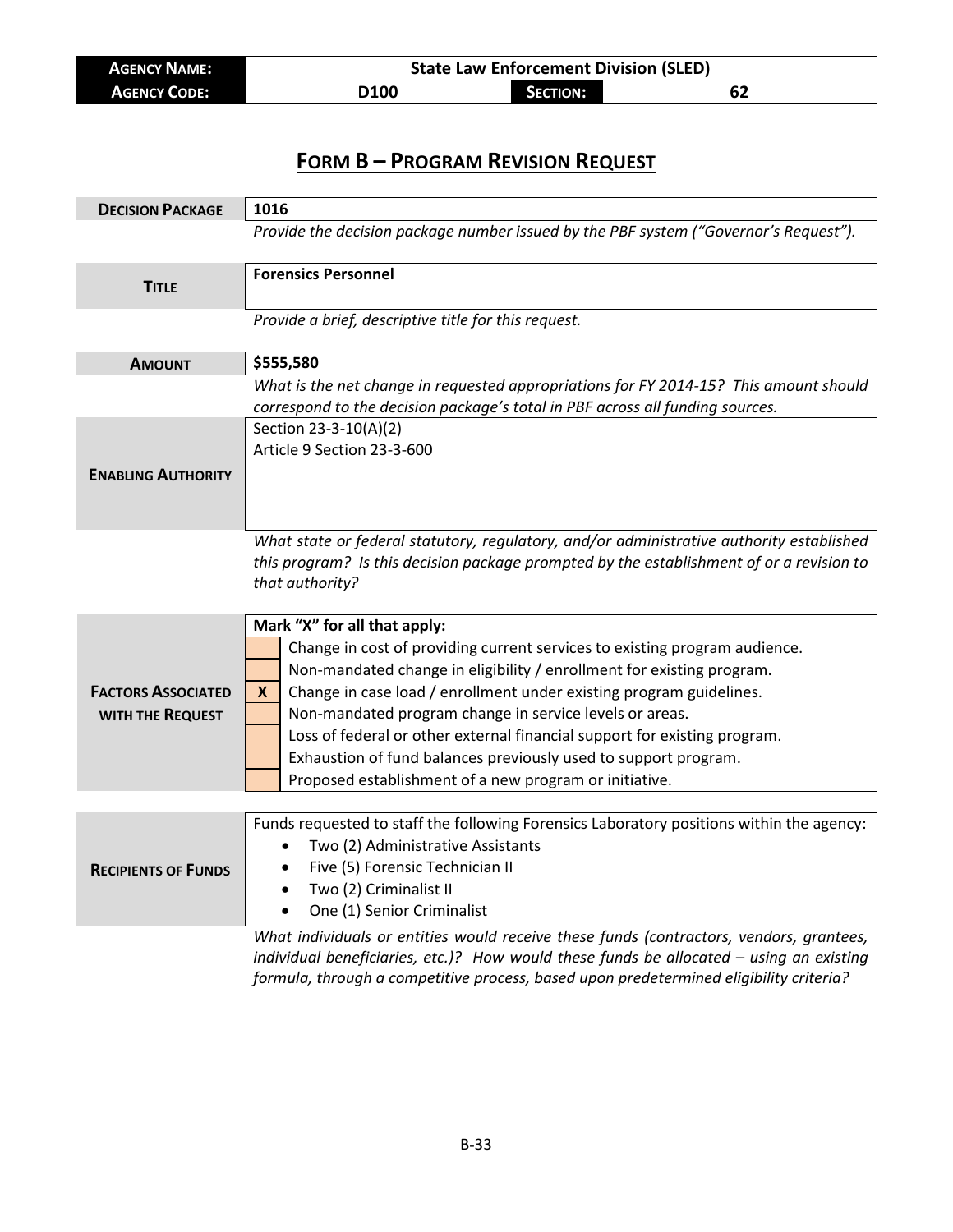| <b>AGENCY NAME:</b> | <b>State Law Enforcement Division (SLED)</b> |                 |  |  |
|---------------------|----------------------------------------------|-----------------|--|--|
| <b>AGENCY CODE:</b> | D100                                         | <b>SECTION:</b> |  |  |
|                     |                                              |                 |  |  |

| <b>RELATED REQUEST(S)</b>             | Yes - nonrecurring request #1844                                                                                                                                                                                                                                                                                                                                                                                                                                                                                                                                                                                                                                                                                                                                                                                                                                                                                                                                                                                                                                                                                                                                                                                                                                                                                                                                                                                                                                                                                                                                                                                                                                                                                                                                                                                                                                                                                                                                                                 |  |  |
|---------------------------------------|--------------------------------------------------------------------------------------------------------------------------------------------------------------------------------------------------------------------------------------------------------------------------------------------------------------------------------------------------------------------------------------------------------------------------------------------------------------------------------------------------------------------------------------------------------------------------------------------------------------------------------------------------------------------------------------------------------------------------------------------------------------------------------------------------------------------------------------------------------------------------------------------------------------------------------------------------------------------------------------------------------------------------------------------------------------------------------------------------------------------------------------------------------------------------------------------------------------------------------------------------------------------------------------------------------------------------------------------------------------------------------------------------------------------------------------------------------------------------------------------------------------------------------------------------------------------------------------------------------------------------------------------------------------------------------------------------------------------------------------------------------------------------------------------------------------------------------------------------------------------------------------------------------------------------------------------------------------------------------------------------|--|--|
|                                       | Is this decision package associated with other decision packages requested by your<br>agency or other agencies this year? Is it associated with a specific capital or non-<br>recurring request?                                                                                                                                                                                                                                                                                                                                                                                                                                                                                                                                                                                                                                                                                                                                                                                                                                                                                                                                                                                                                                                                                                                                                                                                                                                                                                                                                                                                                                                                                                                                                                                                                                                                                                                                                                                                 |  |  |
| <b>MATCHING FUNDS</b>                 | No                                                                                                                                                                                                                                                                                                                                                                                                                                                                                                                                                                                                                                                                                                                                                                                                                                                                                                                                                                                                                                                                                                                                                                                                                                                                                                                                                                                                                                                                                                                                                                                                                                                                                                                                                                                                                                                                                                                                                                                               |  |  |
|                                       | Would these funds be matched by federal, institutional, philanthropic, or other<br>resources? If so, identify the source and amount.                                                                                                                                                                                                                                                                                                                                                                                                                                                                                                                                                                                                                                                                                                                                                                                                                                                                                                                                                                                                                                                                                                                                                                                                                                                                                                                                                                                                                                                                                                                                                                                                                                                                                                                                                                                                                                                             |  |  |
| <b>FUNDING</b><br><b>ALTERNATIVES</b> | Since this request will be recurring in nature, current fund balances are not ideal.                                                                                                                                                                                                                                                                                                                                                                                                                                                                                                                                                                                                                                                                                                                                                                                                                                                                                                                                                                                                                                                                                                                                                                                                                                                                                                                                                                                                                                                                                                                                                                                                                                                                                                                                                                                                                                                                                                             |  |  |
|                                       | What other possible funding sources were considered? Could this request be met in<br>whole or in part with the use of other resources, including fund balances? If so, please<br>comment on the sustainability of such an approach.                                                                                                                                                                                                                                                                                                                                                                                                                                                                                                                                                                                                                                                                                                                                                                                                                                                                                                                                                                                                                                                                                                                                                                                                                                                                                                                                                                                                                                                                                                                                                                                                                                                                                                                                                              |  |  |
| <b>SUMMARY</b>                        | One (1) Administrative Assistant within the Forensics Laboratory to fund a<br>$\bullet$<br>current temporary as a FTE position. The Laboratory must man a receptionist<br>area from 8:30 am to 5:00 pm. This position is responsible for taking evidence,<br>liaise with local law enforcement agencies, serve as a facility coordinator (assign<br>escorted/unescorted badges, etc.), and provide support to the Polygraph<br>Department. A full time FTE will no longer require Forensic Technicians to be<br>pulled from their assigned duties to assist with receptionist assistance.<br>One (1) Administrative Assistant within the DNA Casework and DNA Database<br>$\bullet$<br>department to assist with the increasing demands in that unit. The two<br>departments consist of 27 employees who are in constant contact with<br>evidence submitters. The administrative support will increase productivity of<br>the DNA Analysts.<br>Two (2) Forensic Technicians for the DNA Database Department to reduce the<br>processing time of arrestee samples from the date of receipt to the date the<br>profile is entered into the Combined DNA Index System (CODIS). The<br>technicians are responsible for front end processing of arrestee samples,<br>identifying and addressing problem samples, performing expungements, and<br>confirming duplicates, in addition to Quality Assurance functions.<br>One (1) Forensic Technician for the DNA Casework Department to be<br>$\bullet$<br>responsible for all Quality Control (routine and post-maintenance/repair) of<br>DNA instruments and reagents; inventory and intake; and assistance with<br>casework.<br>One (1) Laboratory Information Management System (LIMS) Forensic Technician<br>to program and troubleshoot the LIMS, provide custom reports, and assist<br>customers and lab personnel with LIMS and iLab related issues. The LIMS has<br>become the most critical component of the laboratory with only one trained |  |  |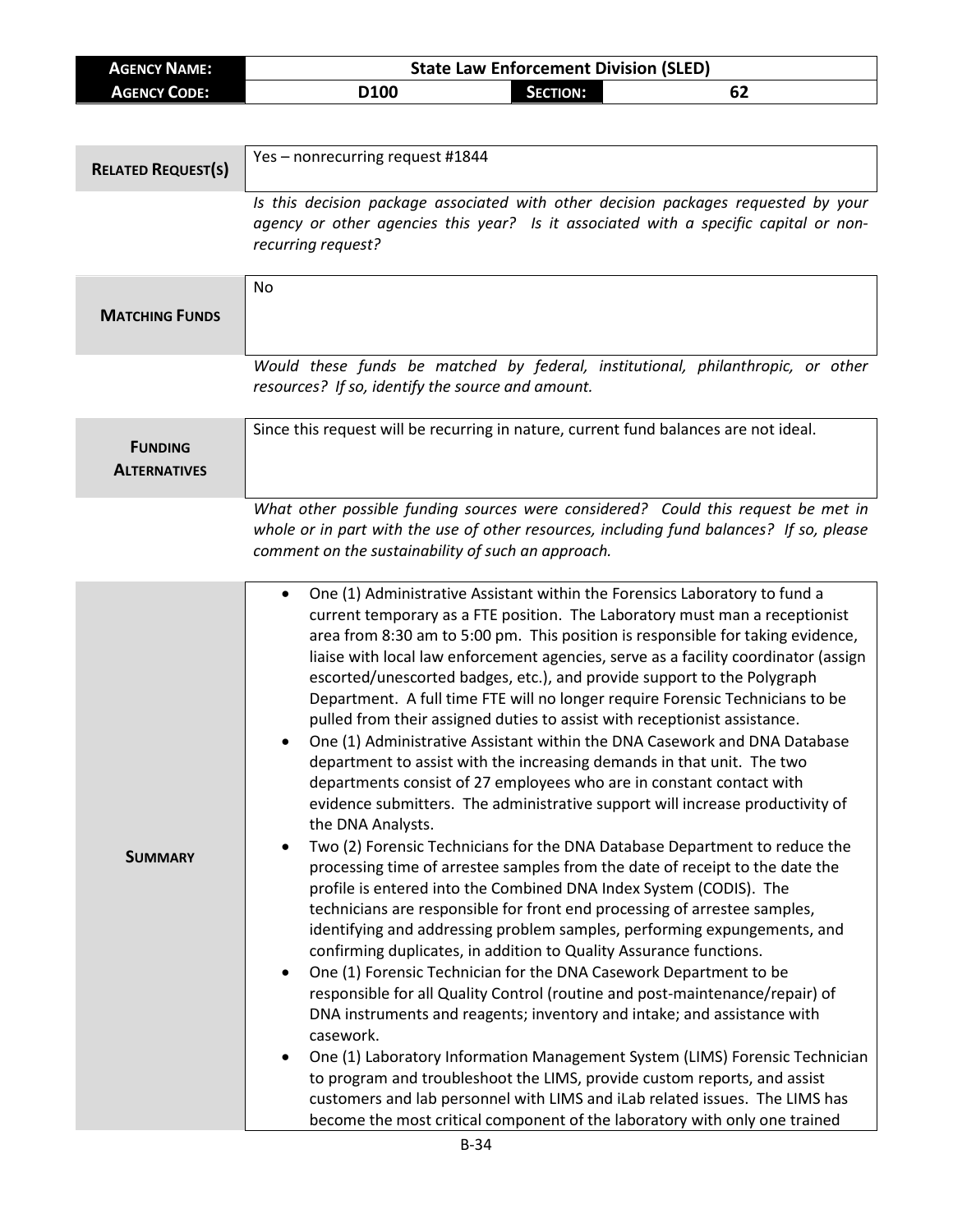| <b>AGENCY NAME:</b> | <b>State Law Enforcement Division (SLED)</b>                                                                                                                                                                                                                                                                                                                                                                                                                                                                                                                                                                                                                                                                                                                                                                                                                                                                                                                                                                                                                                                                                                    |                 |    |  |  |
|---------------------|-------------------------------------------------------------------------------------------------------------------------------------------------------------------------------------------------------------------------------------------------------------------------------------------------------------------------------------------------------------------------------------------------------------------------------------------------------------------------------------------------------------------------------------------------------------------------------------------------------------------------------------------------------------------------------------------------------------------------------------------------------------------------------------------------------------------------------------------------------------------------------------------------------------------------------------------------------------------------------------------------------------------------------------------------------------------------------------------------------------------------------------------------|-----------------|----|--|--|
| <b>AGENCY CODE:</b> | D <sub>100</sub>                                                                                                                                                                                                                                                                                                                                                                                                                                                                                                                                                                                                                                                                                                                                                                                                                                                                                                                                                                                                                                                                                                                                | <b>SECTION:</b> | 62 |  |  |
|                     |                                                                                                                                                                                                                                                                                                                                                                                                                                                                                                                                                                                                                                                                                                                                                                                                                                                                                                                                                                                                                                                                                                                                                 |                 |    |  |  |
|                     | that position.                                                                                                                                                                                                                                                                                                                                                                                                                                                                                                                                                                                                                                                                                                                                                                                                                                                                                                                                                                                                                                                                                                                                  |                 |    |  |  |
|                     | technical staff person. This position would provide backup and assistance to<br>• One (1) Forensic Technician in Toxicology to assist with the department's goal of<br>obtaining a 30 day turnaround time for Toxicology cases. Technicians perform<br>initial evidence assessment and documentation followed by volatiles analysis<br>and drug screens. The current number of technicians assigned to the unit is<br>inadequate to process the amount of evidence.<br>One (1) Criminalist II in the Drug Analysis Department to assist with the increase<br>$\bullet$<br>caseload and to help reduce the backlog.<br>One (1) Criminalist II in the Firearms Department to train under current part<br>time retired staff before the knowledge is lost within the unit.<br>One (1) Senior Criminalist position requested in Crime Scene. The growing<br>$\bullet$<br>workload for the Crime Scene and Latent Print units are overseen by one<br>Lieutenant currently. A Senior Criminalist position will provide the opportunity<br>to split the two units, by having a Lieutenant over each to effectively oversee<br>operations in each area. |                 |    |  |  |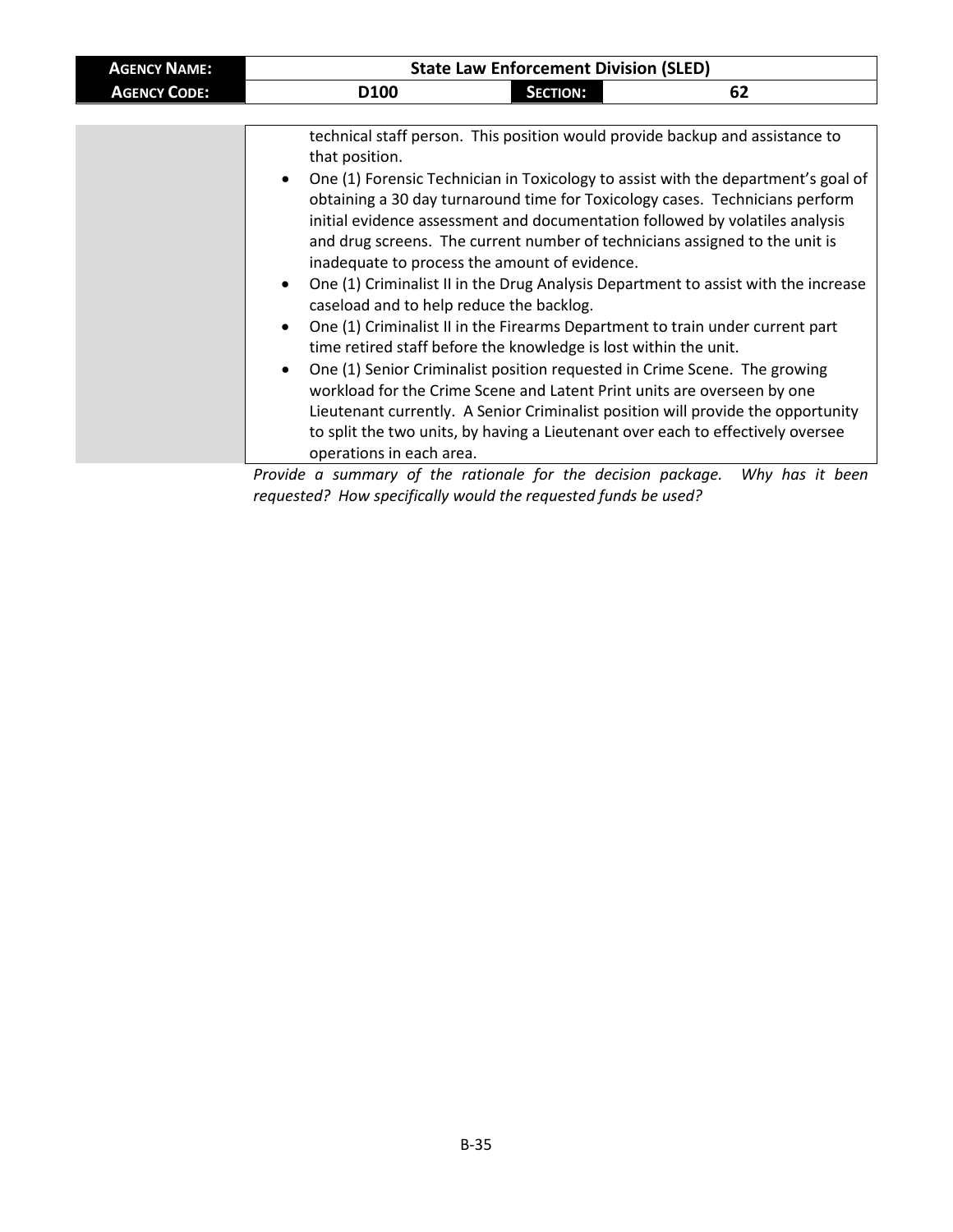| <b>AGENCY NAME:</b> |                  | <b>State Law Enforcement Division (SLED)</b> |    |  |
|---------------------|------------------|----------------------------------------------|----|--|
| <b>AGENCY CODE:</b> | D <sub>100</sub> | Section:                                     | 62 |  |

|                    | Two (2) Administrative Assistants at $$30,000 = $60,000$             |
|--------------------|----------------------------------------------------------------------|
|                    | Three (3) Forensic Technician II at $$30,000 = $90,000$              |
|                    | Two (2) Forensic Technician II at \$35,000 = \$70,000                |
|                    | Two (2) Criminalist II at \$45,000 = \$90,000                        |
| <b>METHOD OF</b>   | One (1) Senior Criminalist = $$70,000$                               |
|                    | Fringe calculated at $37\% = $140,600$                               |
| <b>CALCULATION</b> | Recurring Operating per Criminalist II at \$11,446 = \$22,892        |
|                    | Recurring Operating per Senior Criminalist in Crime Scene = \$12,088 |
|                    |                                                                      |
|                    |                                                                      |
|                    |                                                                      |

*How was the amount of the request calculated? What factors could cause deviations between the request and the amount that could ultimately be required in order to perform the underlying work?*

| <b>FUTURE IMPACT</b>  | N/A                                                                                                                                                                                                                                                                                                                                                                                                 |
|-----------------------|-----------------------------------------------------------------------------------------------------------------------------------------------------------------------------------------------------------------------------------------------------------------------------------------------------------------------------------------------------------------------------------------------------|
|                       | Will the state incur any maintenance-of-effort or other obligations by adopting this<br>decision package? What impact will there be on future capital and/or operating<br>budgets if this request is or is not honored? Has a source of any such funds been<br>identified and/or obtained by your agency?                                                                                           |
| <b>PRIORITIZATION</b> | If new funds are not available for this request, SLED will be unable to hire the additional<br>personnel. Fund balances would continue to cover the temporary Administrative<br>Assistant position within the Laboratory. However, ultimately the agency will continue<br>to request these positions in future years until the units are fully staffed in order to<br>support the agency's mission. |
|                       | If no or insufficient new funds are available in order to meet this need, how would the<br>agency prefer to proceed? By using fund balances, generating new revenue, cutting<br>other programs, or deferring action on this request in FY 2014-15?                                                                                                                                                  |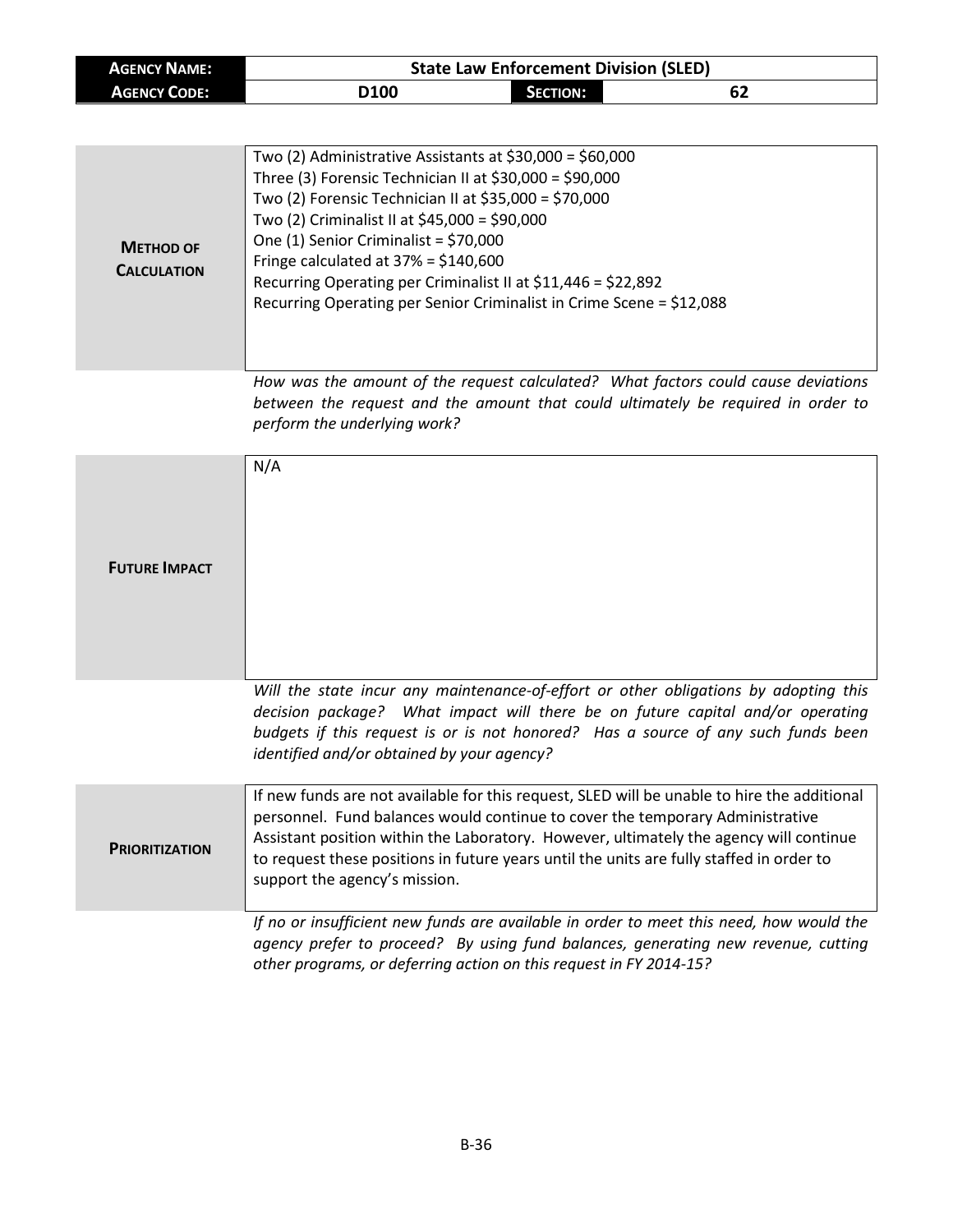| <b>AGENCY NAME:</b> |                  | <b>State Law Enforcement Division (SLED)</b> |    |  |
|---------------------|------------------|----------------------------------------------|----|--|
| <b>AGENCY CODE:</b> | D <sub>100</sub> | SECTION:                                     | 62 |  |

| <b>INTENDED IMPACT</b> | The additional personnel would allow the Forensic Laboratory to more effectively<br>reduce the case backlog and fill/train key positions. |
|------------------------|-------------------------------------------------------------------------------------------------------------------------------------------|
|                        | What impact is this decision package intended to have on service delivery and program<br>outcomes, and over what period of time?          |

|                                     | Performance measures include the reduction in case backlog, effective training of new<br>staff in key positions, and a decrease in case turnaround time. |
|-------------------------------------|----------------------------------------------------------------------------------------------------------------------------------------------------------|
| <b>PROGRAM</b><br><b>EVALUATION</b> |                                                                                                                                                          |
|                                     | How would the use of these funds he evaluated? What specific outcome or performance                                                                      |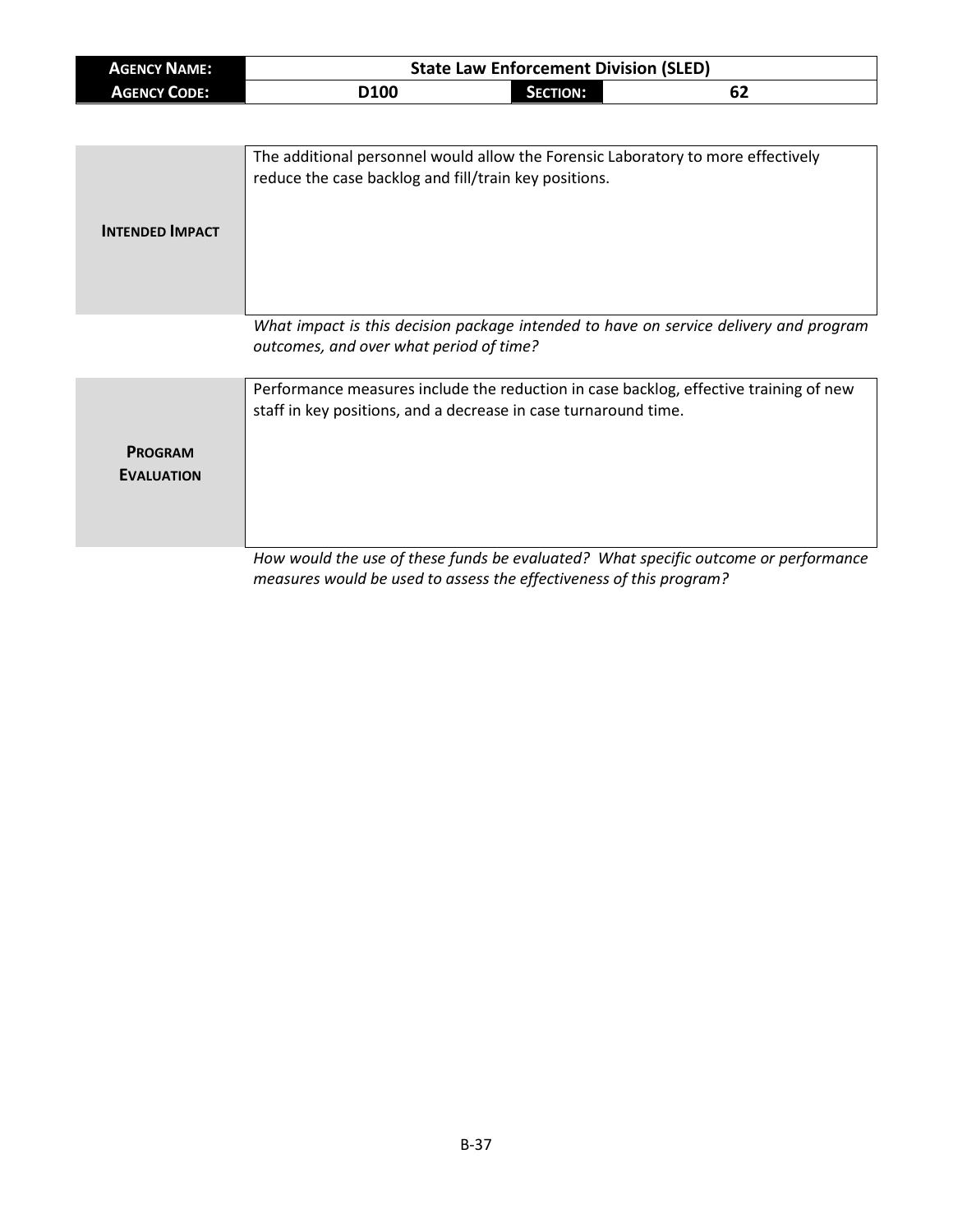| <b>AGENCY NAME:</b> | <b>State Law Enforcement Division (SLED)</b> |                 |    |  |
|---------------------|----------------------------------------------|-----------------|----|--|
| <b>AGENCY CODE:</b> | <b>D100</b>                                  | <b>SECTION:</b> | 62 |  |

| <b>DECISION PACKAGE</b>    | 1019                                                                                     |  |
|----------------------------|------------------------------------------------------------------------------------------|--|
|                            | Provide the decision package number issued by the PBF system ("Governor's Request").     |  |
|                            | <b>Investigative Personnel</b>                                                           |  |
| <b>TITLE</b>               |                                                                                          |  |
|                            | Provide a brief, descriptive title for this request.                                     |  |
| <b>AMOUNT</b>              | \$846,186                                                                                |  |
|                            | What is the net change in requested appropriations for FY 2014-15? This amount should    |  |
|                            | correspond to the decision package's total in PBF across all funding sources.            |  |
|                            |                                                                                          |  |
|                            | Section 23-3-15(A)(1)                                                                    |  |
|                            |                                                                                          |  |
| <b>ENABLING AUTHORITY</b>  |                                                                                          |  |
|                            |                                                                                          |  |
|                            | What state or federal statutory, regulatory, and/or administrative authority established |  |
|                            | this program? Is this decision package prompted by the establishment of or a revision to |  |
|                            | that authority?                                                                          |  |
|                            |                                                                                          |  |
|                            | Mark "X" for all that apply:                                                             |  |
|                            | Change in cost of providing current services to existing program audience.               |  |
|                            | Non-mandated change in eligibility / enrollment for existing program.                    |  |
| <b>FACTORS ASSOCIATED</b>  | Change in case load / enrollment under existing program guidelines.<br>X.                |  |
| WITH THE REQUEST           | Non-mandated program change in service levels or areas.                                  |  |
|                            | Loss of federal or other external financial support for existing program.                |  |
|                            | Exhaustion of fund balances previously used to support program.                          |  |
|                            | Proposed establishment of a new program or initiative.                                   |  |
|                            |                                                                                          |  |
|                            | Funds requested to staff the following Investigative Services positions within the       |  |
|                            | agency:                                                                                  |  |
| <b>RECIPIENTS OF FUNDS</b> | Eight (8) Regional Investigative Agents<br>$\bullet$                                     |  |
|                            | One (1) Insurance Fraud Agent<br>$\bullet$                                               |  |
|                            | Two (2) Public Corruption Agents<br>$\bullet$                                            |  |
|                            | What individuals or entities would receive these funds (contractors, vendors, grantees,  |  |
|                            | individual beneficiaries, etc.)? How would these funds be allocated - using an existing  |  |

*formula, through a competitive process, based upon predetermined eligibility criteria?*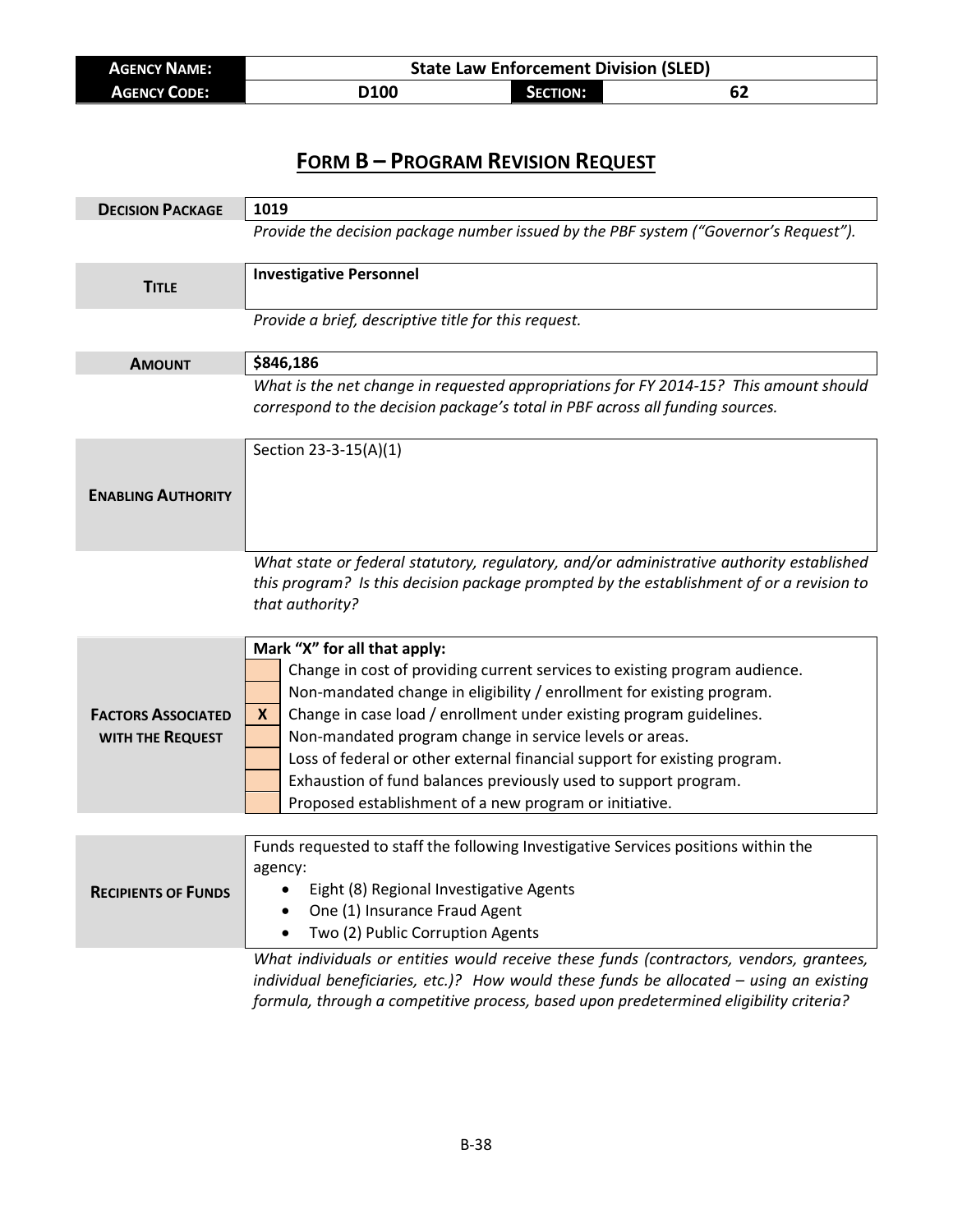| <b>AGENCY NAME:</b>                   | <b>State Law Enforcement Division (SLED)</b>                                                                                                                                                                                                                                                                                                                                                                                                                                                                                                                                                                                                                                                                                 |  |
|---------------------------------------|------------------------------------------------------------------------------------------------------------------------------------------------------------------------------------------------------------------------------------------------------------------------------------------------------------------------------------------------------------------------------------------------------------------------------------------------------------------------------------------------------------------------------------------------------------------------------------------------------------------------------------------------------------------------------------------------------------------------------|--|
| <b>AGENCY CODE:</b>                   | D100<br><b>SECTION:</b><br>62                                                                                                                                                                                                                                                                                                                                                                                                                                                                                                                                                                                                                                                                                                |  |
|                                       |                                                                                                                                                                                                                                                                                                                                                                                                                                                                                                                                                                                                                                                                                                                              |  |
| <b>RELATED REQUEST(S)</b>             | Yes - nonrecurring request #1847                                                                                                                                                                                                                                                                                                                                                                                                                                                                                                                                                                                                                                                                                             |  |
|                                       | Is this decision package associated with other decision packages requested by your<br>agency or other agencies this year? Is it associated with a specific capital or non-<br>recurring request?                                                                                                                                                                                                                                                                                                                                                                                                                                                                                                                             |  |
| <b>MATCHING FUNDS</b>                 | <b>No</b>                                                                                                                                                                                                                                                                                                                                                                                                                                                                                                                                                                                                                                                                                                                    |  |
|                                       | Would these funds be matched by federal, institutional, philanthropic, or other<br>resources? If so, identify the source and amount.                                                                                                                                                                                                                                                                                                                                                                                                                                                                                                                                                                                         |  |
| <b>FUNDING</b><br><b>ALTERNATIVES</b> | Since this request will be recurring in nature, current fund balances are not ideal.                                                                                                                                                                                                                                                                                                                                                                                                                                                                                                                                                                                                                                         |  |
|                                       | What other possible funding sources were considered? Could this request be met in<br>whole or in part with the use of other resources, including fund balances? If so, please<br>comment on the sustainability of such an approach.                                                                                                                                                                                                                                                                                                                                                                                                                                                                                          |  |
| <b>SUMMARY</b>                        | Eight (8) Regional Agents requested to allow strategic placement of two (2)<br>$\bullet$<br>agents per region in order to better address the needs of local law enforcement<br>partners, decrease response time to emergency calls, and accommodate<br>additional requests for investigative assistance.<br>One (1) Insurance Fraud Agent requested along the SC coast to help with the<br>$\bullet$<br>number of insurance fraud cases. The current agents in this unit are spending<br>numerous hours driving to coastal areas to conduct investigations. This position<br>would allow for strategic placement and reduce travel costs.<br>Two (2) Public Corruption Agents requested to work cases with federal partners. |  |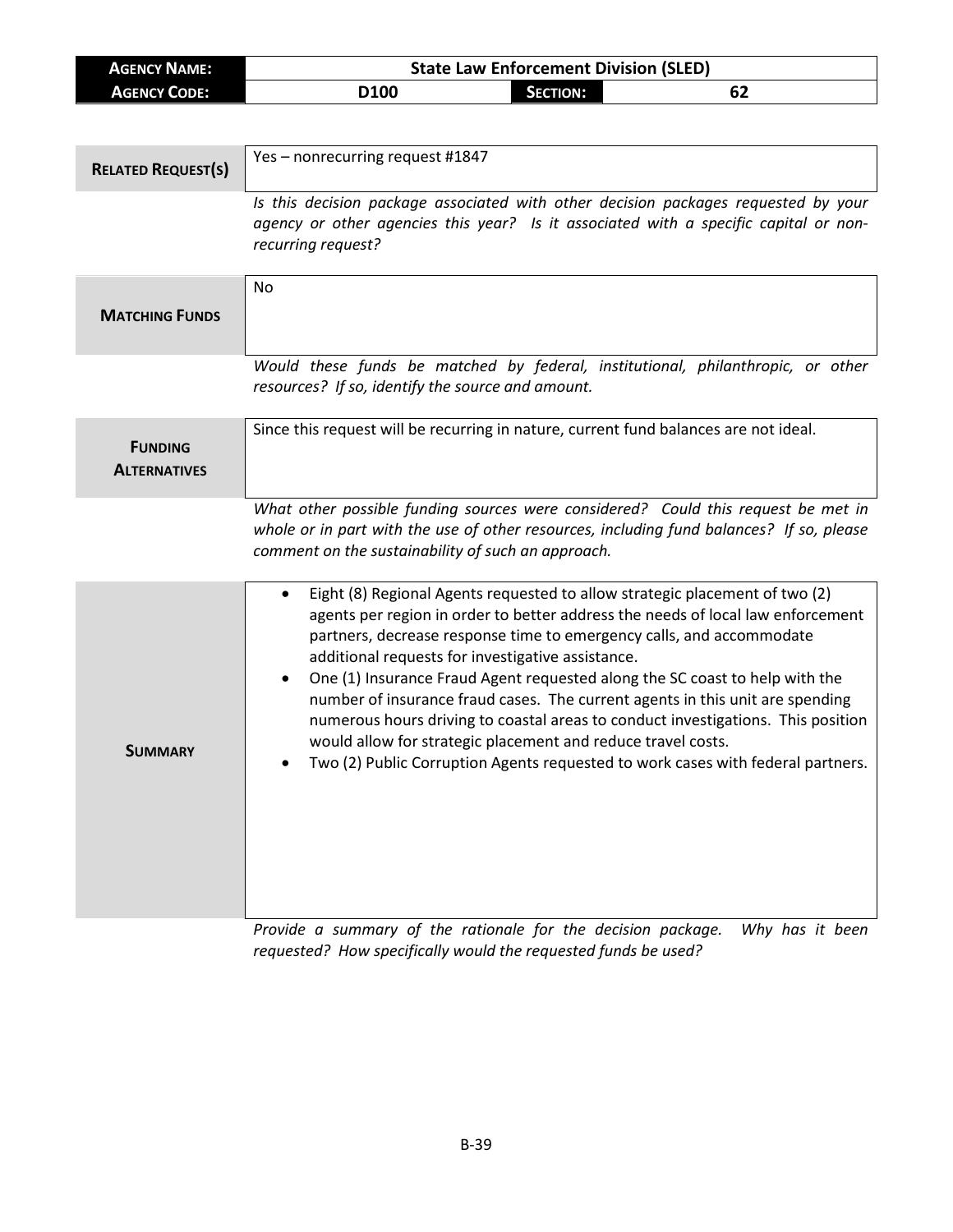| <b>AGENCY NAME:</b> |      | <b>State Law Enforcement Division (SLED)</b> |    |  |
|---------------------|------|----------------------------------------------|----|--|
| <b>AGENCY CODE:</b> | D100 | Section: .                                   | 62 |  |

| <b>METHOD OF</b><br><b>CALCULATION</b> | Eleven (11) Law Enforcement Officer II salary per agent at $$45,000 = $495,000$<br>Fringe calculated at $37% = $183,150$<br>Recurring Operating per Agent at \$11,446 = \$125,906<br>Overtime (104 Hrs Including Fringe at 22%) per agent at \$3,830 = \$42,130 |
|----------------------------------------|-----------------------------------------------------------------------------------------------------------------------------------------------------------------------------------------------------------------------------------------------------------------|
|                                        | How was the amount of the request calculated? What factors could cause deviations<br>between the request and the amount that could ultimately be required in order to<br>perform the underlying work?                                                           |

| <b>FUTURE IMPACT</b>  | N/A                                                                                                                                                                                                                                                                                                       |
|-----------------------|-----------------------------------------------------------------------------------------------------------------------------------------------------------------------------------------------------------------------------------------------------------------------------------------------------------|
|                       | Will the state incur any maintenance-of-effort or other obligations by adopting this<br>decision package? What impact will there be on future capital and/or operating<br>budgets if this request is or is not honored? Has a source of any such funds been<br>identified and/or obtained by your agency? |
| <b>PRIORITIZATION</b> | If new funds are not available for this request, SLED will be unable to hire the additional<br>agents. Ultimately, the agency will continue to request these positions in future years<br>until the unit is fully staffed in order to meet the increasing investigative demands.                          |
|                       | If no or insufficient new funds are available in order to meet this need, how would the<br>agency prefer to proceed? By using fund balances, generating new revenue, cutting<br>other programs, or deferring action on this request in FY 2014-15?                                                        |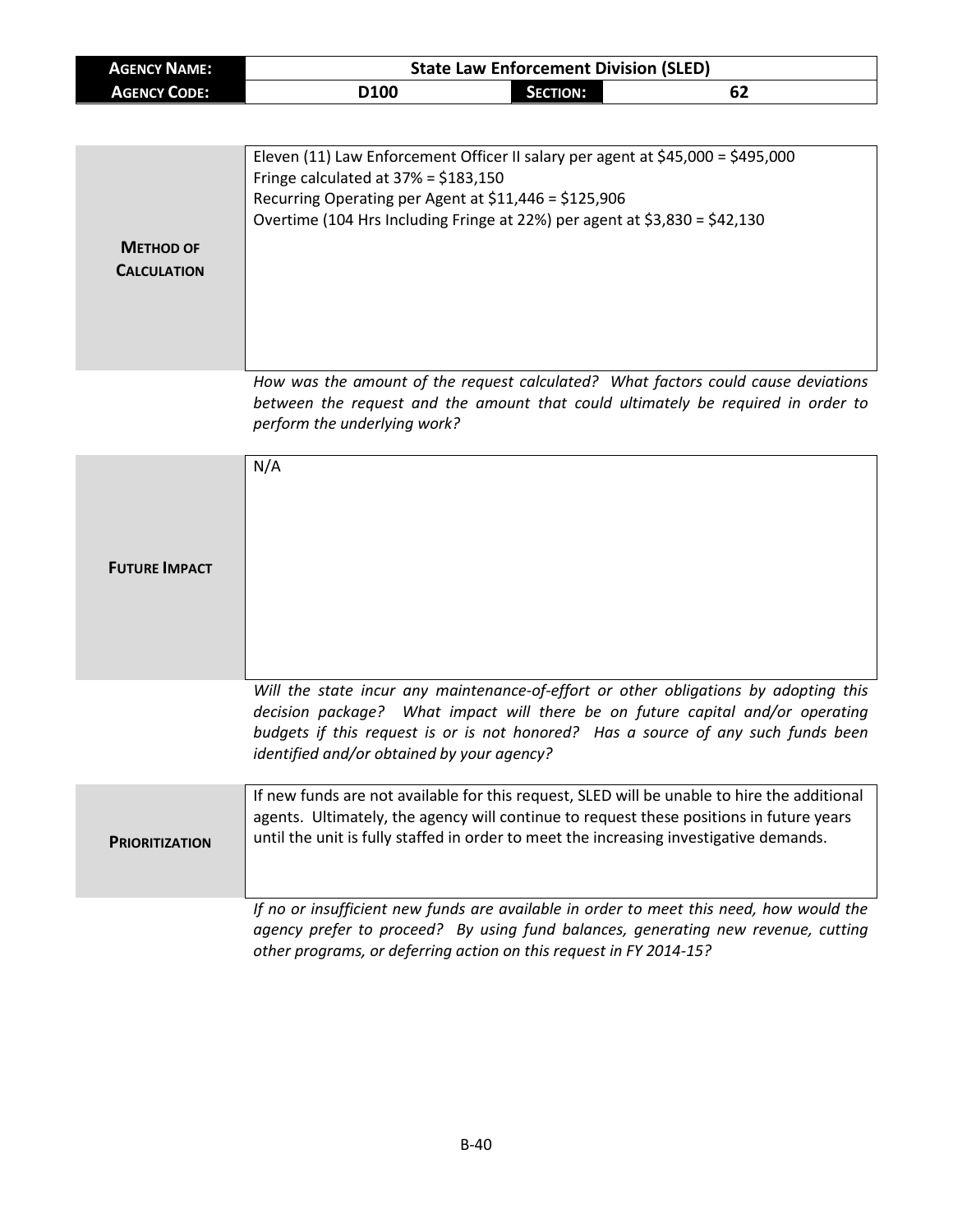| <b>AGENCY NAME:</b> |                  | <b>State Law Enforcement Division (SLED)</b> |    |
|---------------------|------------------|----------------------------------------------|----|
| <b>AGENCY CODE:</b> | D <sub>100</sub> | SECTION:                                     | 62 |

| <b>INTENDED IMPACT</b> | The additional agents would allow the unit to strategically place agents within the<br>regions of the state as needed. These agents would accommodate additional requests<br>for investigative services and reduce the case turnaround time. |
|------------------------|----------------------------------------------------------------------------------------------------------------------------------------------------------------------------------------------------------------------------------------------|
|                        | What impact is this decision package intended to have on service delivery and program                                                                                                                                                        |

*What impact is this decision package intended to have on service delivery and program outcomes, and over what period of time?*

|                                     | Performance measures include the increased number of investigative cases, and the<br>reduction of the case backlog. |
|-------------------------------------|---------------------------------------------------------------------------------------------------------------------|
| <b>PROGRAM</b><br><b>EVALUATION</b> |                                                                                                                     |
|                                     | How would the use of these funds he evaluated? What specific outcome or performance                                 |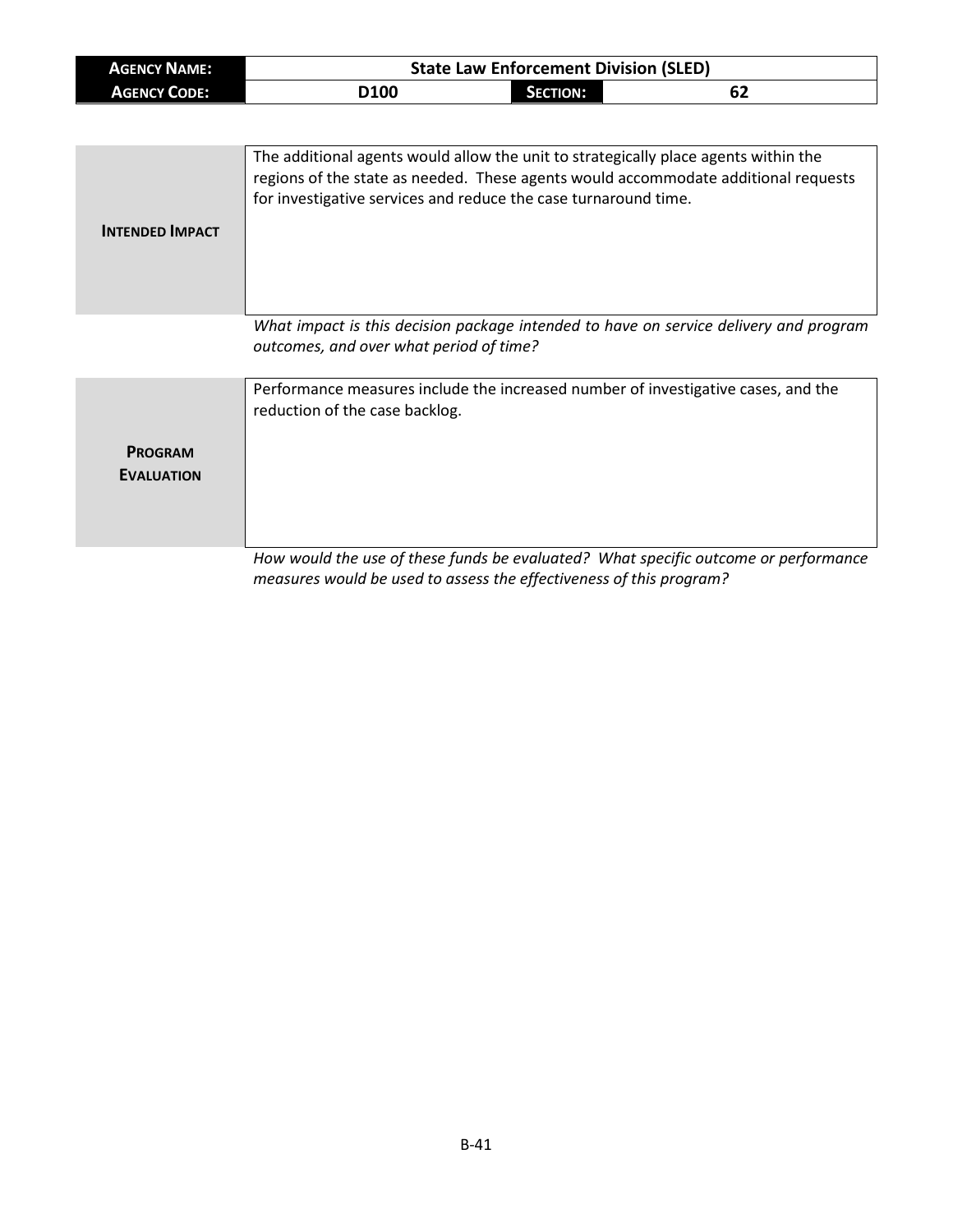| <b>AGENCY NAME:</b> | <b>State Law Enforcement Division (SLED)</b> |                 |    |  |
|---------------------|----------------------------------------------|-----------------|----|--|
| <b>AGENCY CODE:</b> | D100                                         | <b>SECTION:</b> | 62 |  |

| <b>DECISION PACKAGE</b>                       | 1022                                                                                                                                                                                                                                                                                                                                                                                                                                                                                                                                 |  |
|-----------------------------------------------|--------------------------------------------------------------------------------------------------------------------------------------------------------------------------------------------------------------------------------------------------------------------------------------------------------------------------------------------------------------------------------------------------------------------------------------------------------------------------------------------------------------------------------------|--|
|                                               | Provide the decision package number issued by the PBF system ("Governor's Request").                                                                                                                                                                                                                                                                                                                                                                                                                                                 |  |
| <b>TITLE</b>                                  | <b>Law Enforcement Operating</b>                                                                                                                                                                                                                                                                                                                                                                                                                                                                                                     |  |
|                                               | Provide a brief, descriptive title for this request.                                                                                                                                                                                                                                                                                                                                                                                                                                                                                 |  |
| <b>AMOUNT</b>                                 | \$436,000                                                                                                                                                                                                                                                                                                                                                                                                                                                                                                                            |  |
|                                               | What is the net change in requested appropriations for FY 2014-15? This amount should<br>correspond to the decision package's total in PBF across all funding sources.                                                                                                                                                                                                                                                                                                                                                               |  |
| <b>ENABLING AUTHORITY</b>                     | Section 23-3-10                                                                                                                                                                                                                                                                                                                                                                                                                                                                                                                      |  |
|                                               | What state or federal statutory, regulatory, and/or administrative authority established<br>this program? Is this decision package prompted by the establishment of or a revision to<br>that authority?                                                                                                                                                                                                                                                                                                                              |  |
| <b>FACTORS ASSOCIATED</b><br>WITH THE REQUEST | Mark "X" for all that apply:<br>Change in cost of providing current services to existing program audience.<br>Non-mandated change in eligibility / enrollment for existing program.<br>Change in case load / enrollment under existing program guidelines.<br>X<br>Non-mandated program change in service levels or areas.<br>Loss of federal or other external financial support for existing program.<br>Exhaustion of fund balances previously used to support program.<br>Proposed establishment of a new program or initiative. |  |
|                                               |                                                                                                                                                                                                                                                                                                                                                                                                                                                                                                                                      |  |
| <b>KELIPIENIS OF FUNDS</b>                    | Funds requested to provide the agency with miscellaneous equipment upgrades each<br>year, which will eventually be paid to vendors throughout the state via a competitive<br>bid process.                                                                                                                                                                                                                                                                                                                                            |  |
|                                               | What individuals or entities would receive these funds (contractors, vendors, grantees,<br>individual beneficiaries, etc.)? How would these funds be allocated - using an existing<br>formula, through a competitive process, based upon predetermined eligibility criteria?                                                                                                                                                                                                                                                         |  |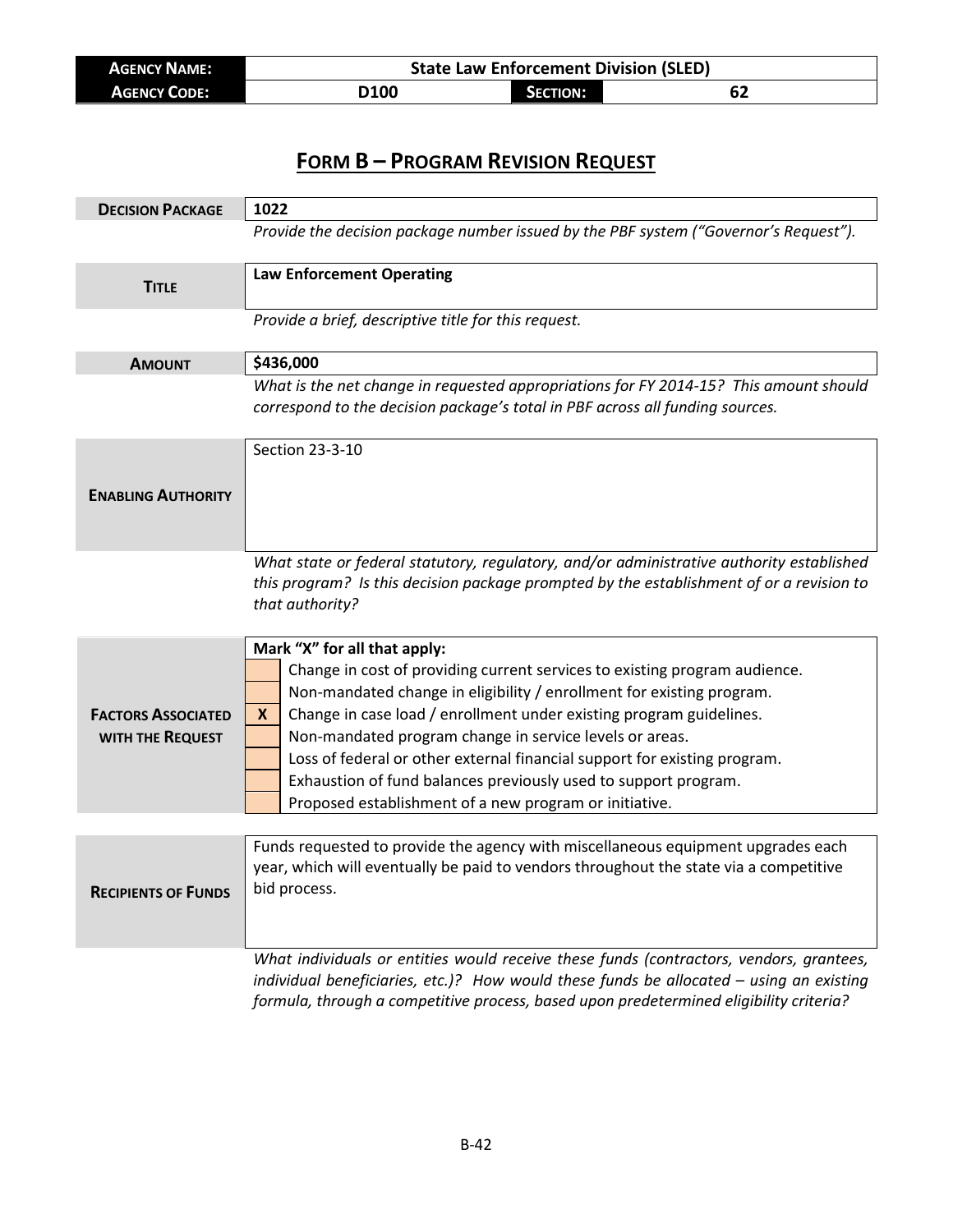| <b>AGENCY NAME:</b>       | <b>State Law Enforcement Division (SLED)</b>                                                                                                                                  |
|---------------------------|-------------------------------------------------------------------------------------------------------------------------------------------------------------------------------|
| <b>AGENCY CODE:</b>       | D100<br><b>SECTION:</b><br>62                                                                                                                                                 |
|                           |                                                                                                                                                                               |
|                           |                                                                                                                                                                               |
| <b>RELATED REQUEST(S)</b> | Yes - nonrecurring request #1850                                                                                                                                              |
|                           | Is this decision package associated with other decision packages requested by your                                                                                            |
|                           | agency or other agencies this year? Is it associated with a specific capital or non-                                                                                          |
|                           | recurring request?                                                                                                                                                            |
|                           |                                                                                                                                                                               |
|                           | No                                                                                                                                                                            |
| <b>MATCHING FUNDS</b>     |                                                                                                                                                                               |
|                           |                                                                                                                                                                               |
|                           | Would these funds be matched by federal, institutional, philanthropic, or other                                                                                               |
|                           | resources? If so, identify the source and amount.                                                                                                                             |
|                           |                                                                                                                                                                               |
| <b>FUNDING</b>            | Since this request will be recurring in nature, current fund balances are not ideal.                                                                                          |
| <b>ALTERNATIVES</b>       |                                                                                                                                                                               |
|                           |                                                                                                                                                                               |
|                           | What other possible funding sources were considered? Could this request be met in<br>whole or in part with the use of other resources, including fund balances? If so, please |
|                           | comment on the sustainability of such an approach.                                                                                                                            |
|                           |                                                                                                                                                                               |
|                           | \$80,000 - Annual UH-1H (SLED 600) Helicopter inspection required to operate                                                                                                  |
|                           | the aircraft. The agency utilized confiscated cash in prior years to cover this                                                                                               |
|                           | recurring expenditure; however, the agency requests recurring dollars in order                                                                                                |
|                           | to secure funding for the long term. Confiscated cash is a fluctuating fund<br>source and should not be utilized for recurring purchases.                                     |
|                           | \$321,000 - 50 VHF Mobile Radio replacements each year. The agency plans to                                                                                                   |
|                           | implement an annual ¼ radio equipment replacement each year.                                                                                                                  |
| Summary                   | \$35,000 - Shortage of recurring funds for annual agent uniform replacement.                                                                                                  |
|                           | Upon receipt of final bids on the agency's uniforms, this is the amount that                                                                                                  |
|                           | exceeds what was provided to the agency in FY13.                                                                                                                              |
|                           |                                                                                                                                                                               |
|                           |                                                                                                                                                                               |
|                           |                                                                                                                                                                               |
|                           |                                                                                                                                                                               |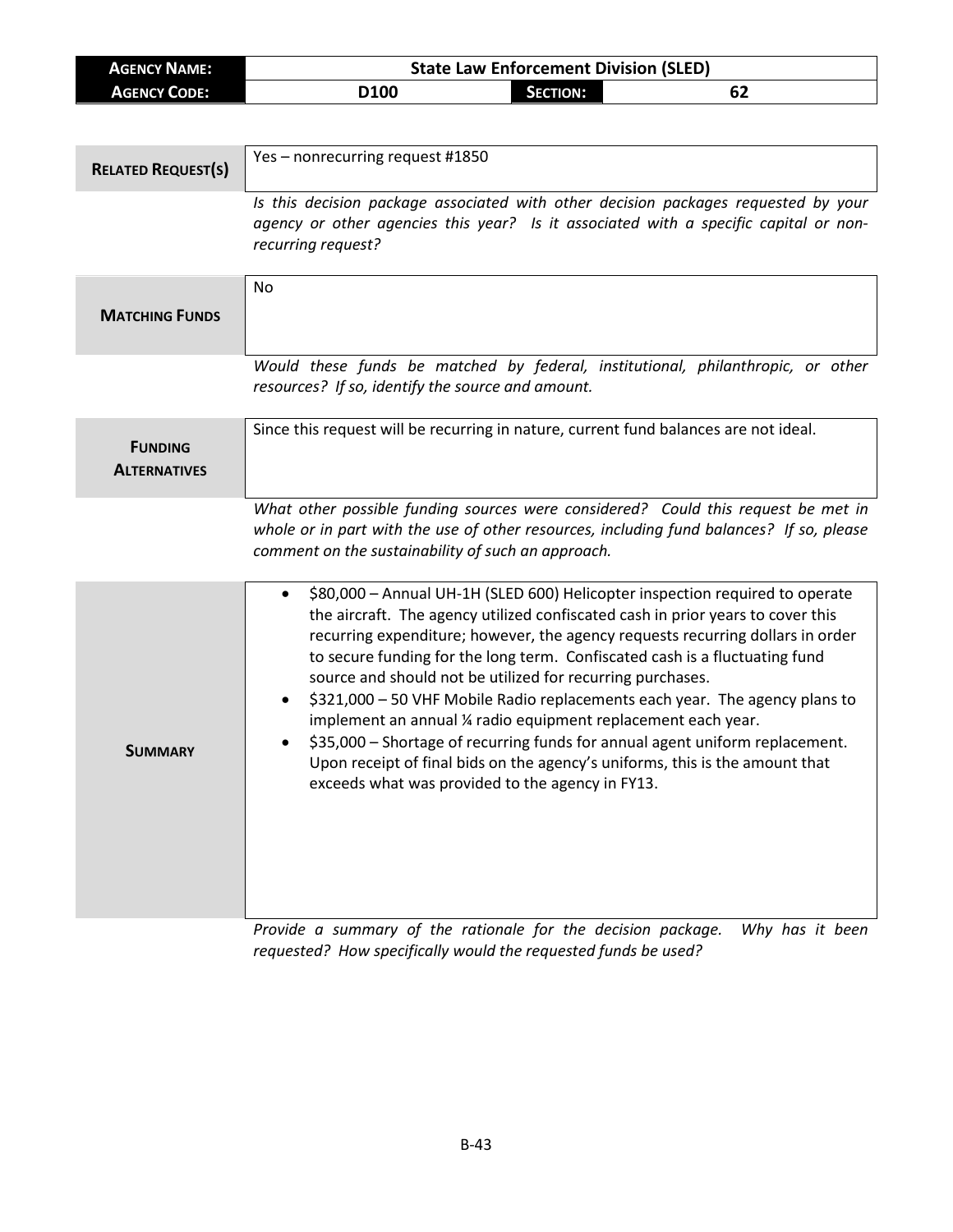| <b>AGENCY NAME:</b>                    | <b>State Law Enforcement Division (SLED)</b>                                                                                                                                                                                                                                                                                                                                                                                                                                  |  |  |
|----------------------------------------|-------------------------------------------------------------------------------------------------------------------------------------------------------------------------------------------------------------------------------------------------------------------------------------------------------------------------------------------------------------------------------------------------------------------------------------------------------------------------------|--|--|
| <b>AGENCY CODE:</b>                    | D100<br><b>SECTION:</b><br>62                                                                                                                                                                                                                                                                                                                                                                                                                                                 |  |  |
|                                        |                                                                                                                                                                                                                                                                                                                                                                                                                                                                               |  |  |
| <b>METHOD OF</b><br><b>CALCULATION</b> | Average annual Helicopter inspection of \$80,000<br>٠<br>Per VHF Mobile Radio cost of approximately \$6,420/ea. times 50 = \$321,000<br>Total uniform replacement cost of \$166,600 less amount funded in FY13 of<br>$$131,600 = $35,000$                                                                                                                                                                                                                                     |  |  |
|                                        | How was the amount of the request calculated? What factors could cause deviations<br>between the request and the amount that could ultimately be required in order to<br>perform the underlying work?                                                                                                                                                                                                                                                                         |  |  |
| <b>FUTURE IMPACT</b>                   | N/A                                                                                                                                                                                                                                                                                                                                                                                                                                                                           |  |  |
|                                        | Will the state incur any maintenance-of-effort or other obligations by adopting this<br>decision package? What impact will there be on future capital and/or operating<br>budgets if this request is or is not honored? Has a source of any such funds been<br>identified and/or obtained by your agency?                                                                                                                                                                     |  |  |
| <b>PRIORITIZATION</b>                  | The priority of this request is as follows:<br>1. Annual Helicopter Inspection<br>2. 50 VHF Mobile Radio Replacement (1/4 of equipment)<br>3. Shortage for Annual Uniform Replacement<br>If new funds are not available for this request, SLED must resort to utilizing current fund<br>balances. Ultimately, the agency will continue to request these items in future years, as<br>they are recurring in nature and cannot be sustained by fund balances for the long term. |  |  |
|                                        | If no or insufficient new funds are available in order to meet this need, how would the<br>agency prefer to proceed? By using fund balances, generating new revenue, cutting<br>other programs, or deferring action on this request in FY 2014-15?                                                                                                                                                                                                                            |  |  |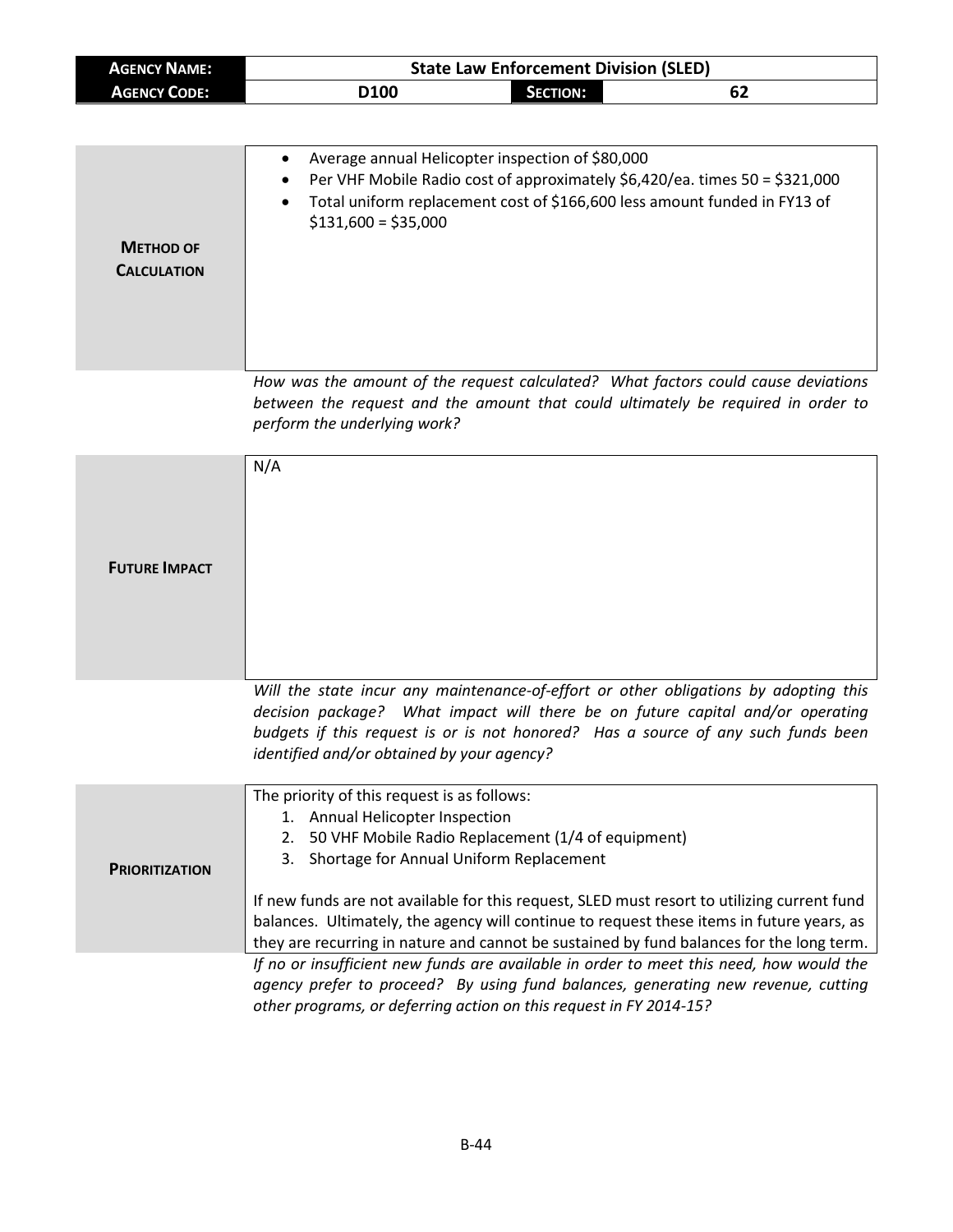| <b>AGENCY NAME:</b> |                  |            | <b>State Law Enforcement Division (SLED)</b> |
|---------------------|------------------|------------|----------------------------------------------|
| <b>AGENCY CODE:</b> | D <sub>100</sub> | Section: I | 62                                           |

| <b>INTENDED IMPACT</b> | State funds provided for the agency's recurring law enforcement operating needs will<br>ensure the stability of the agency's aircraft and the mobile radio equipment. |
|------------------------|-----------------------------------------------------------------------------------------------------------------------------------------------------------------------|
|                        | What impact is this decision package intended to have on service delivery and program<br>outcomes, and over what period of time?                                      |
|                        | .                                                                                                                                                                     |

|                                     | Performance measures include implementation of a mobile replacement schedule of<br>one-fourth (1/4) of the inventory and the successful completion of the helicopter<br>inspection each year. |
|-------------------------------------|-----------------------------------------------------------------------------------------------------------------------------------------------------------------------------------------------|
| <b>PROGRAM</b><br><b>EVALUATION</b> |                                                                                                                                                                                               |
|                                     | How would the use of these funds he evaluated? What specific outcome or performance                                                                                                           |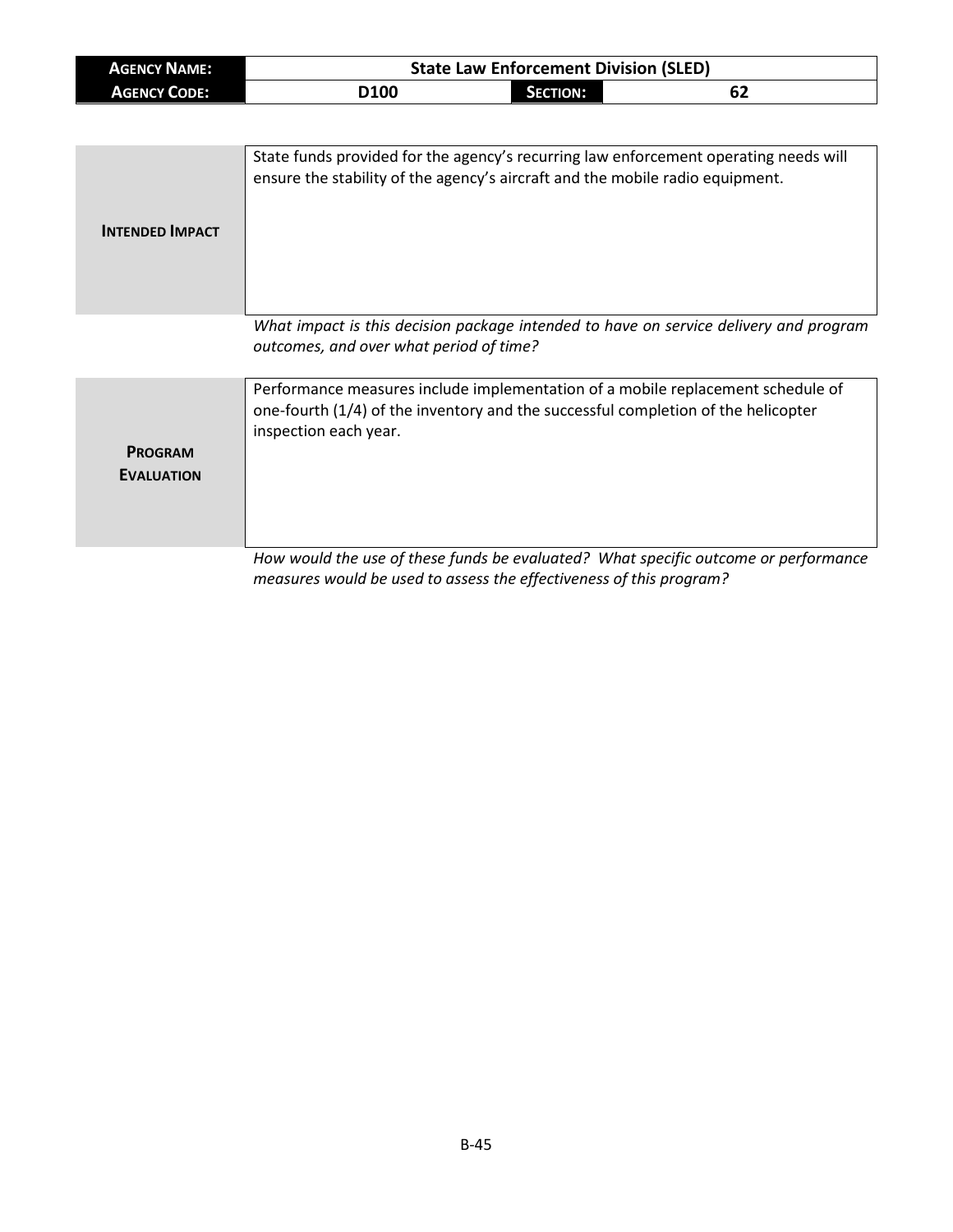| <b>AGENCY NAME:</b> | <b>State Law Enforcement Division (SLED)</b> |                 |    |  |
|---------------------|----------------------------------------------|-----------------|----|--|
| <b>AGENCY CODE:</b> | <b>D100</b>                                  | <b>SECTION:</b> | 62 |  |

| <b>DECISION PACKAGE</b>                       | 1025                                                                                                                                                                                                                                                                                                                                                                                                                                                                                                                                 |
|-----------------------------------------------|--------------------------------------------------------------------------------------------------------------------------------------------------------------------------------------------------------------------------------------------------------------------------------------------------------------------------------------------------------------------------------------------------------------------------------------------------------------------------------------------------------------------------------------|
|                                               | Provide the decision package number issued by the PBF system ("Governor's Request").                                                                                                                                                                                                                                                                                                                                                                                                                                                 |
| <b>TITLE</b>                                  | Law Enforcement Rank Change                                                                                                                                                                                                                                                                                                                                                                                                                                                                                                          |
|                                               | Provide a brief, descriptive title for this request.                                                                                                                                                                                                                                                                                                                                                                                                                                                                                 |
| <b>AMOUNT</b>                                 | \$611,597                                                                                                                                                                                                                                                                                                                                                                                                                                                                                                                            |
|                                               | What is the net change in requested appropriations for FY 2014-15? This amount should<br>correspond to the decision package's total in PBF across all funding sources.                                                                                                                                                                                                                                                                                                                                                               |
| <b>ENABLING AUTHORITY</b>                     |                                                                                                                                                                                                                                                                                                                                                                                                                                                                                                                                      |
|                                               | What state or federal statutory, regulatory, and/or administrative authority established<br>this program? Is this decision package prompted by the establishment of or a revision to<br>that authority?                                                                                                                                                                                                                                                                                                                              |
| <b>FACTORS ASSOCIATED</b><br>WITH THE REQUEST | Mark "X" for all that apply:<br>Change in cost of providing current services to existing program audience.<br>Non-mandated change in eligibility / enrollment for existing program.<br>Change in case load / enrollment under existing program guidelines.<br>Non-mandated program change in service levels or areas.<br>Loss of federal or other external financial support for existing program.<br>Exhaustion of fund balances previously used to support program.<br>Proposed establishment of a new program or initiative.<br>X |
| <b>RECIPIENTS OF FUNDS</b>                    | Class I law enforcement personnel who are eligible for a rank change during FY 2015.                                                                                                                                                                                                                                                                                                                                                                                                                                                 |
|                                               | What individuals or entities would receive these funds (contractors, vendors, grantees,<br>individual beneficiaries, etc.)? How would these funds be allocated - using an existing                                                                                                                                                                                                                                                                                                                                                   |

*formula, through a competitive process, based upon predetermined eligibility criteria?*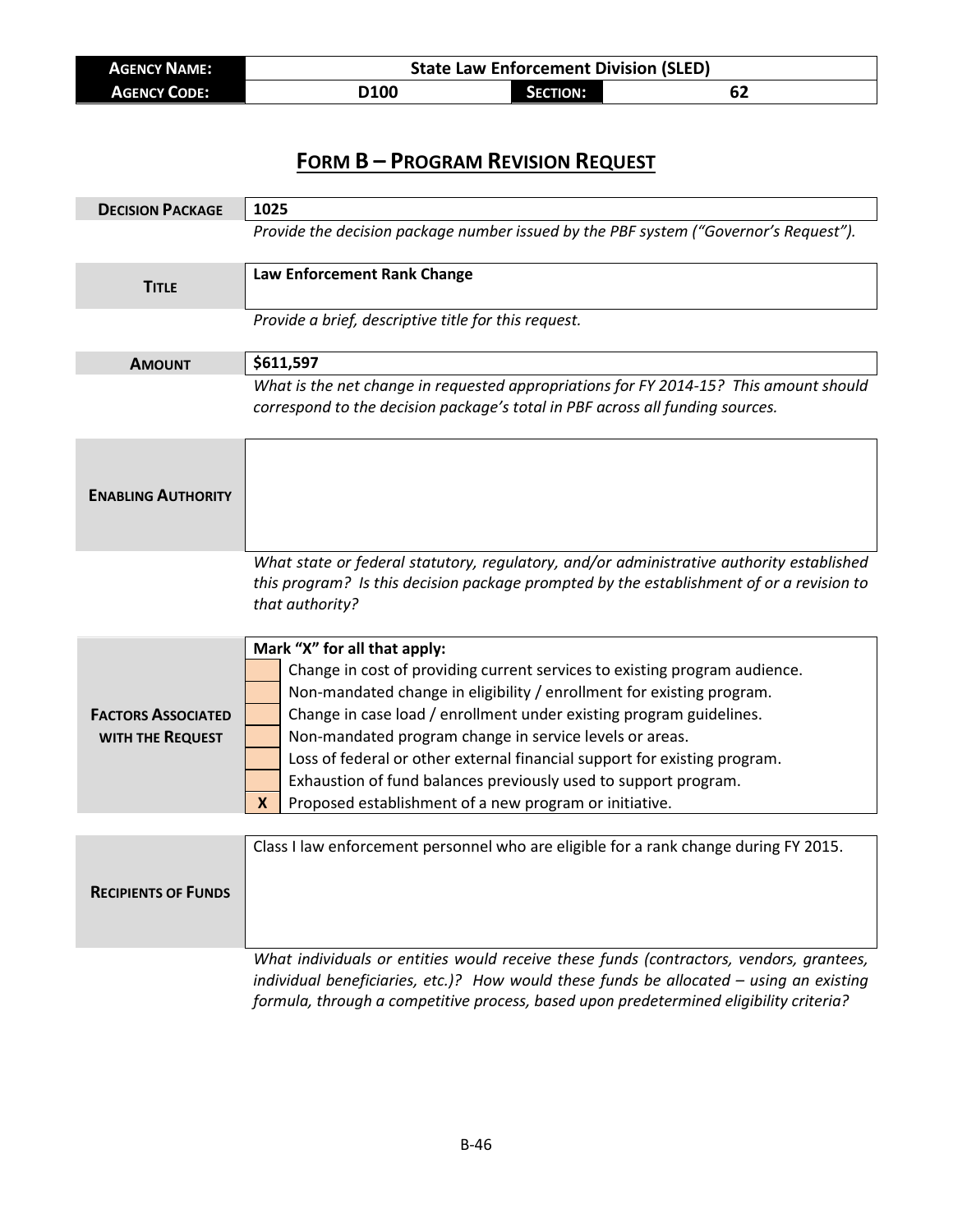| <b>AGENCY NAME:</b> | <b>State Law Enforcement Division (SLED)</b> |                 |    |
|---------------------|----------------------------------------------|-----------------|----|
| <b>AGENCY CODE:</b> | D <sub>100</sub>                             | <b>SECTION:</b> | 62 |

| <b>RELATED REQUEST(S)</b>             | <b>No</b>                                                                                                                                                                                                                                                                                                                                      |
|---------------------------------------|------------------------------------------------------------------------------------------------------------------------------------------------------------------------------------------------------------------------------------------------------------------------------------------------------------------------------------------------|
|                                       | Is this decision package associated with other decision packages requested by your<br>agency or other agencies this year? Is it associated with a specific capital or non-<br>recurring request?                                                                                                                                               |
| <b>MATCHING FUNDS</b>                 | N <sub>0</sub>                                                                                                                                                                                                                                                                                                                                 |
|                                       | Would these funds be matched by federal, institutional, philanthropic, or other<br>resources? If so, identify the source and amount.                                                                                                                                                                                                           |
| <b>FUNDING</b><br><b>ALTERNATIVES</b> | Since this request will be recurring in nature, current fund balances are not ideal.                                                                                                                                                                                                                                                           |
|                                       | What other possible funding sources were considered? Could this request be met in<br>whole or in part with the use of other resources, including fund balances? If so, please<br>comment on the sustainability of such an approach.                                                                                                            |
| <b>SUMMARY</b>                        | The ability for the agency to promote career development is extremely vital in order to<br>retain qualified, experienced, and specialized law enforcement officers. This request is<br>to maintain the agency's internal rank structure by funding increases for all eligible Class<br>I Agents that are due for a rank change during FY 2015. |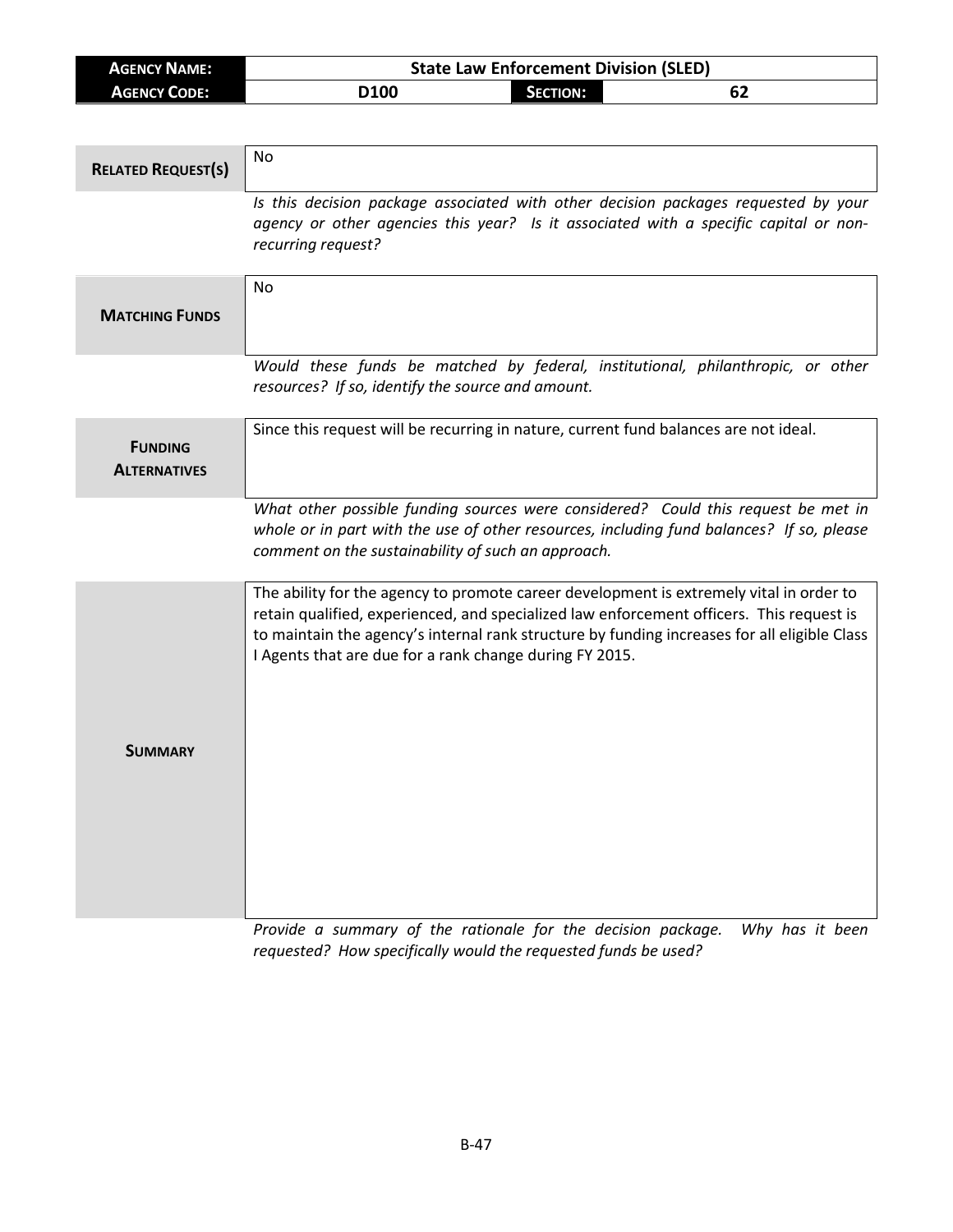| <b>AGENCY NAME:</b> | <b>State Law Enforcement Division (SLED)</b> |                 |    |  |
|---------------------|----------------------------------------------|-----------------|----|--|
| <b>AGENCY CODE:</b> | D <sub>100</sub>                             | <b>SECTION:</b> | 62 |  |

| <b>METHOD OF</b><br><b>CALCULATION</b> | Three Year Rank Change to Special Agent II Based on 10%<br>Six Year Rank Change to Special Agent III Based on 15%<br>10 Year Rank Change to Senior Special Agent Based on 15%<br>Total number of agents eligible: 75 agents; approximately 15% of total FTE workforce<br>Total Estimated Personal Services = \$501,309<br>Total Estimated Fringe at 22% = \$110,288 |
|----------------------------------------|---------------------------------------------------------------------------------------------------------------------------------------------------------------------------------------------------------------------------------------------------------------------------------------------------------------------------------------------------------------------|
|                                        | How was the amount of the request calculated? What factors could cause deviations                                                                                                                                                                                                                                                                                   |

*How was the amount of the request calculated? What factors could cause deviations between the request and the amount that could ultimately be required in order to perform the underlying work?*

| <b>FUTURE IMPACT</b>  | N/A                                                                                                                                                                                                                                                                                                                      |
|-----------------------|--------------------------------------------------------------------------------------------------------------------------------------------------------------------------------------------------------------------------------------------------------------------------------------------------------------------------|
|                       | Will the state incur any maintenance-of-effort or other obligations by adopting this<br>decision package? What impact will there be on future capital and/or operating<br>budgets if this request is or is not honored? Has a source of any such funds been<br>identified and/or obtained by your agency?                |
| <b>PRIORITIZATION</b> | This decision package is the highest in priority for the agency. The biggest challenge for<br>SLED is retaining experienced and specialty skilled Agents. This funding will support and<br>maintain the agency's internal rank structure. If new funds are not available, the agency<br>risks losing experienced Agents. |
|                       | If no or insufficient new funds are available in order to meet this need, how would the<br>agency prefer to proceed? By using fund balances, generating new revenue, cutting<br>other programs, or deferring action on this request in FY 2014-15?                                                                       |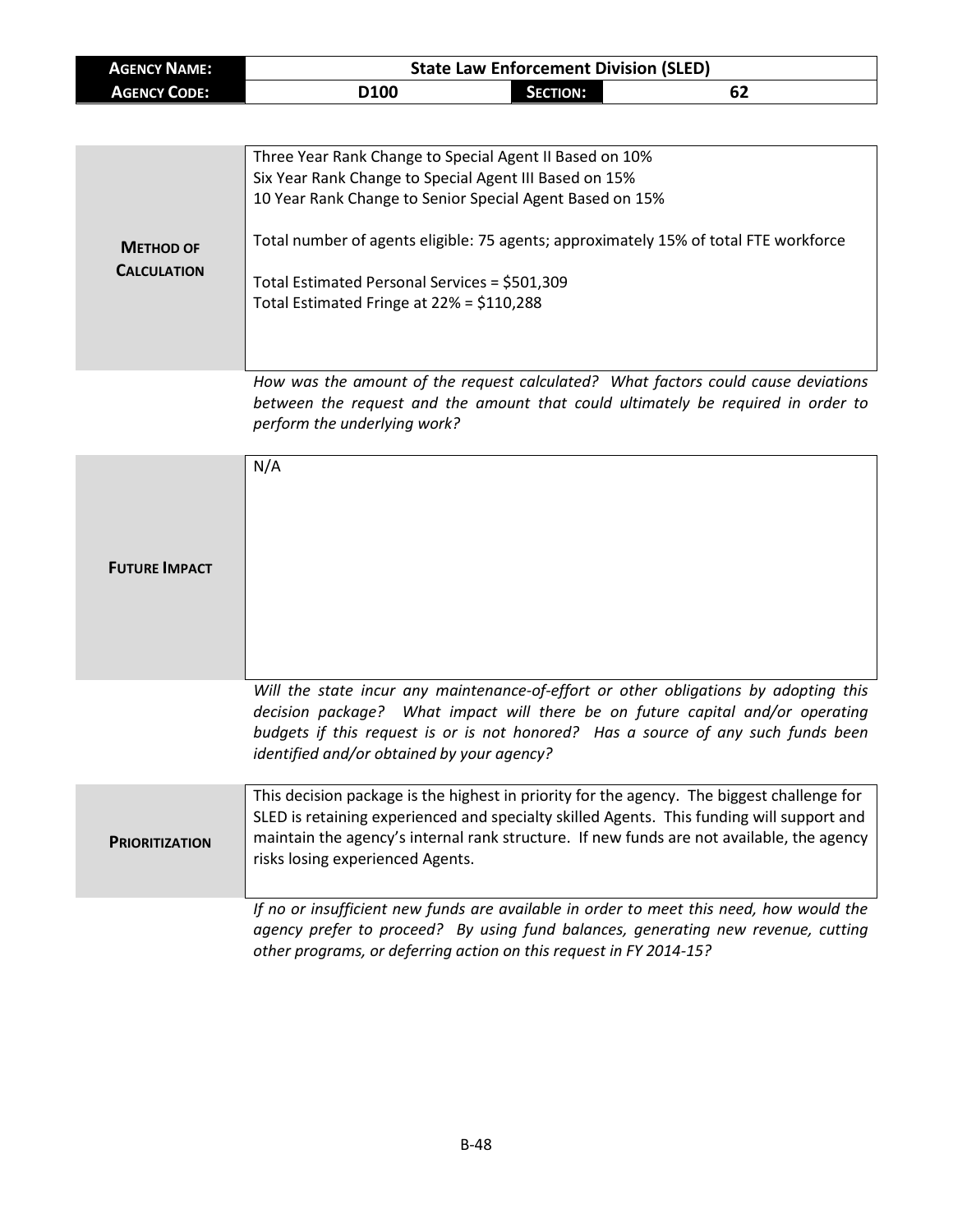| <b>AGENCY NAME:</b> | <b>State Law Enforcement Division (SLED)</b> |          |    |  |
|---------------------|----------------------------------------------|----------|----|--|
| <b>AGENCY CODE:</b> | D <sub>100</sub>                             | SECTION: | 62 |  |

| <b>INTENDED IMPACT</b> | Funding for the internal rank structure will ensure the agency's commitment to retain<br>the state's most qualified and experienced law enforcement officers. |
|------------------------|---------------------------------------------------------------------------------------------------------------------------------------------------------------|
|                        | What impact is this desision package intended to have an senice delivery and program                                                                          |

*What impact is this decision package intended to have on service delivery and program outcomes, and over what period of time?*

|                                     | Performance measures include a decrease in the employee turnover rate.              |
|-------------------------------------|-------------------------------------------------------------------------------------|
| <b>PROGRAM</b><br><b>EVALUATION</b> |                                                                                     |
|                                     | How would the use of these funds be evaluated? What specific outcome or performance |

*measures would be used to assess the effectiveness of this program?*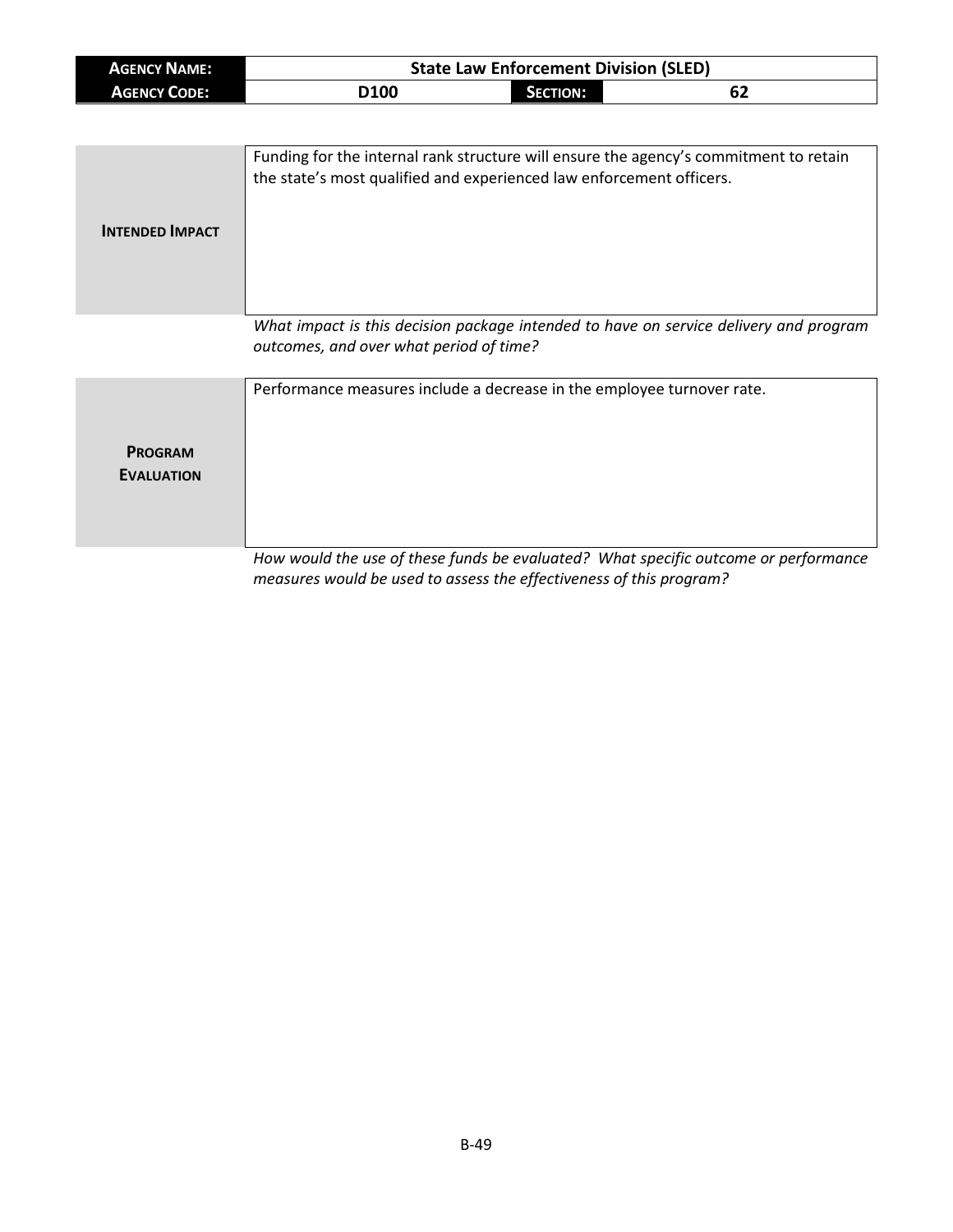| <b>AGENCY NAME:</b> | <b>State Law Enforcement Division (SLED)</b> |                 |    |  |
|---------------------|----------------------------------------------|-----------------|----|--|
| <b>AGENCY CODE:</b> | <b>D100</b>                                  | <b>SECTION:</b> | 62 |  |

| <b>DECISION PACKAGE</b>    | 1028                                                                                                           |  |  |
|----------------------------|----------------------------------------------------------------------------------------------------------------|--|--|
|                            | Provide the decision package number issued by the PBF system ("Governor's Request").                           |  |  |
| <b>TITLE</b>               | <b>Narcotics Personnel</b>                                                                                     |  |  |
|                            | Provide a brief, descriptive title for this request.                                                           |  |  |
| <b>AMOUNT</b>              | \$348,804                                                                                                      |  |  |
|                            | What is the net change in requested appropriations for FY 2014-15? This amount should                          |  |  |
|                            | correspond to the decision package's total in PBF across all funding sources.                                  |  |  |
|                            | Section 23-3-10(A)(3)                                                                                          |  |  |
|                            |                                                                                                                |  |  |
| <b>ENABLING AUTHORITY</b>  |                                                                                                                |  |  |
|                            |                                                                                                                |  |  |
|                            |                                                                                                                |  |  |
|                            | What state or federal statutory, regulatory, and/or administrative authority established                       |  |  |
|                            | this program? Is this decision package prompted by the establishment of or a revision to                       |  |  |
|                            | that authority?                                                                                                |  |  |
|                            |                                                                                                                |  |  |
|                            | Mark "X" for all that apply:                                                                                   |  |  |
|                            | Change in cost of providing current services to existing program audience.                                     |  |  |
|                            | Non-mandated change in eligibility / enrollment for existing program.                                          |  |  |
| <b>FACTORS ASSOCIATED</b>  | Change in case load / enrollment under existing program guidelines.<br>X                                       |  |  |
| WITH THE REQUEST           | Non-mandated program change in service levels or areas.                                                        |  |  |
|                            | Loss of federal or other external financial support for existing program.                                      |  |  |
|                            | Exhaustion of fund balances previously used to support program.                                                |  |  |
|                            | Proposed establishment of a new program or initiative.<br>X                                                    |  |  |
|                            |                                                                                                                |  |  |
|                            | Funds requested to staff the following Narcotics agents within the agency:                                     |  |  |
|                            | One (1) Interdiction Agent<br>$\bullet$                                                                        |  |  |
| <b>RECIPIENTS OF FUNDS</b> | One (1) Diversion Agent                                                                                        |  |  |
|                            | Two (2) Agents to work street crimes<br>$\bullet$                                                              |  |  |
|                            | One (1) Administrative Specialist II                                                                           |  |  |
|                            | What individuals or entities would receive these funds (contractors, vendors, grantees,                        |  |  |
|                            | interest in the control of the control of the second change to the second the second control of the second con |  |  |

*individual beneficiaries, etc.)? How would these funds be allocated – using an existing formula, through a competitive process, based upon predetermined eligibility criteria?*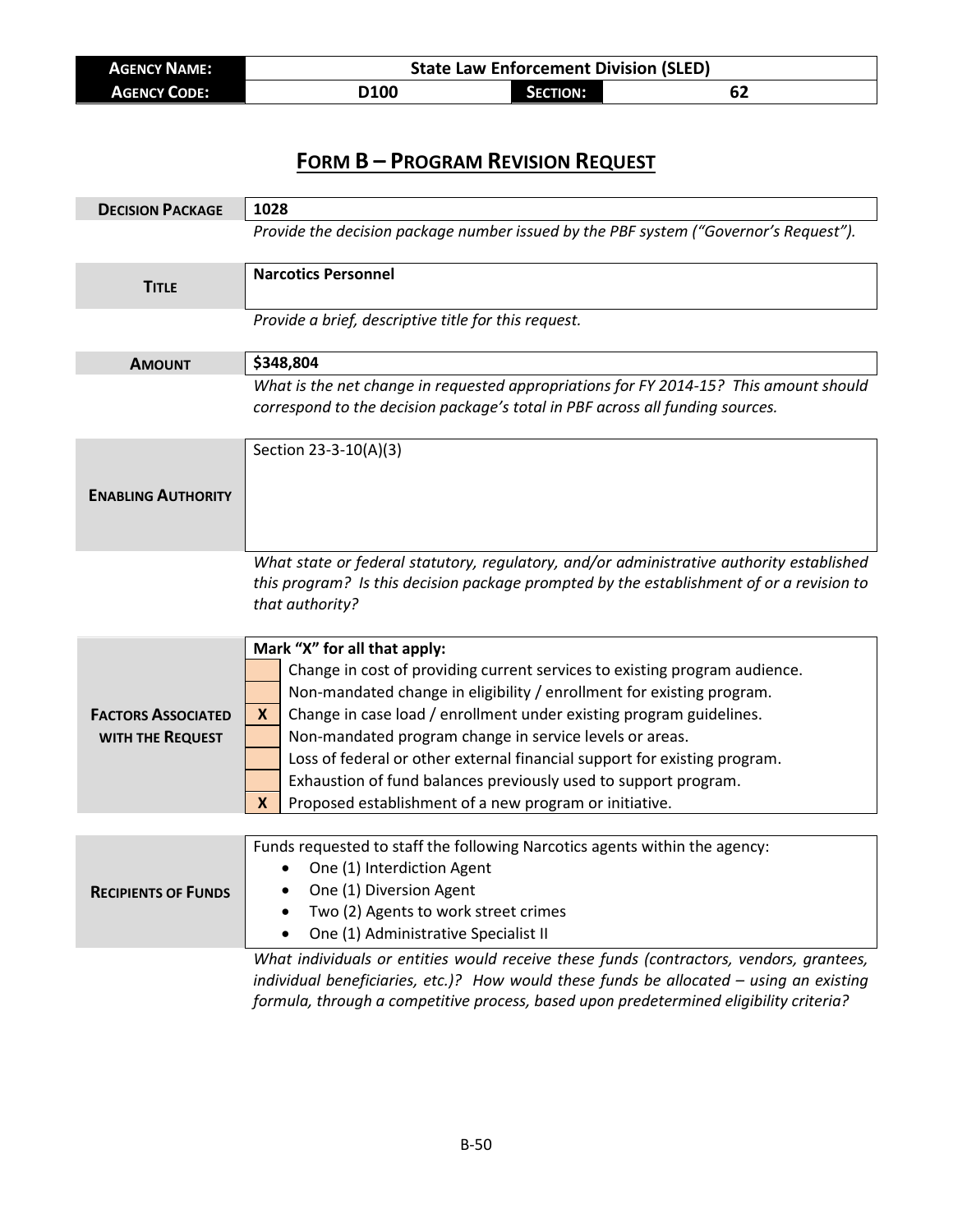| <b>AGENCY NAME:</b>                   | <b>State Law Enforcement Division (SLED)</b>                                                                                                                                                                                                                                                                                                                                                                                                                                                                                                                                                                                                                          |  |  |
|---------------------------------------|-----------------------------------------------------------------------------------------------------------------------------------------------------------------------------------------------------------------------------------------------------------------------------------------------------------------------------------------------------------------------------------------------------------------------------------------------------------------------------------------------------------------------------------------------------------------------------------------------------------------------------------------------------------------------|--|--|
| <b>AGENCY CODE:</b>                   | <b>SECTION:</b><br>D100<br>62                                                                                                                                                                                                                                                                                                                                                                                                                                                                                                                                                                                                                                         |  |  |
|                                       |                                                                                                                                                                                                                                                                                                                                                                                                                                                                                                                                                                                                                                                                       |  |  |
| <b>RELATED REQUEST(S)</b>             | Yes - nonrecurring request #1853                                                                                                                                                                                                                                                                                                                                                                                                                                                                                                                                                                                                                                      |  |  |
|                                       | Is this decision package associated with other decision packages requested by your<br>agency or other agencies this year? Is it associated with a specific capital or non-<br>recurring request?                                                                                                                                                                                                                                                                                                                                                                                                                                                                      |  |  |
| <b>MATCHING FUNDS</b>                 | No                                                                                                                                                                                                                                                                                                                                                                                                                                                                                                                                                                                                                                                                    |  |  |
|                                       | Would these funds be matched by federal, institutional, philanthropic, or other<br>resources? If so, identify the source and amount.                                                                                                                                                                                                                                                                                                                                                                                                                                                                                                                                  |  |  |
| <b>FUNDING</b><br><b>ALTERNATIVES</b> | Since this request will be recurring in nature, current fund balances are not ideal.                                                                                                                                                                                                                                                                                                                                                                                                                                                                                                                                                                                  |  |  |
|                                       | What other possible funding sources were considered? Could this request be met in<br>whole or in part with the use of other resources, including fund balances? If so, please<br>comment on the sustainability of such an approach.                                                                                                                                                                                                                                                                                                                                                                                                                                   |  |  |
| <b>SUMMARY</b>                        | The additional agents will support the agency's Key Strategic Goals of:<br>Expanding the Interdiction Program by increasing the number of agents in the<br>1.<br>Upstate region,<br>2. Expanding the Narcotics Diversion Unit by increasing the number of agents to<br>work in conjunction with the Federal Task Force partners on prescription drug<br>cases, and<br>Implementing a Street Vice Unit to enforce narcotic and alcohol violations in<br>3.<br>areas of extreme violent activity.<br>The Narcotics Unit also requests an Administrative Specialist II position to assist with the<br>backlog of case material from existing and anticipated new agents. |  |  |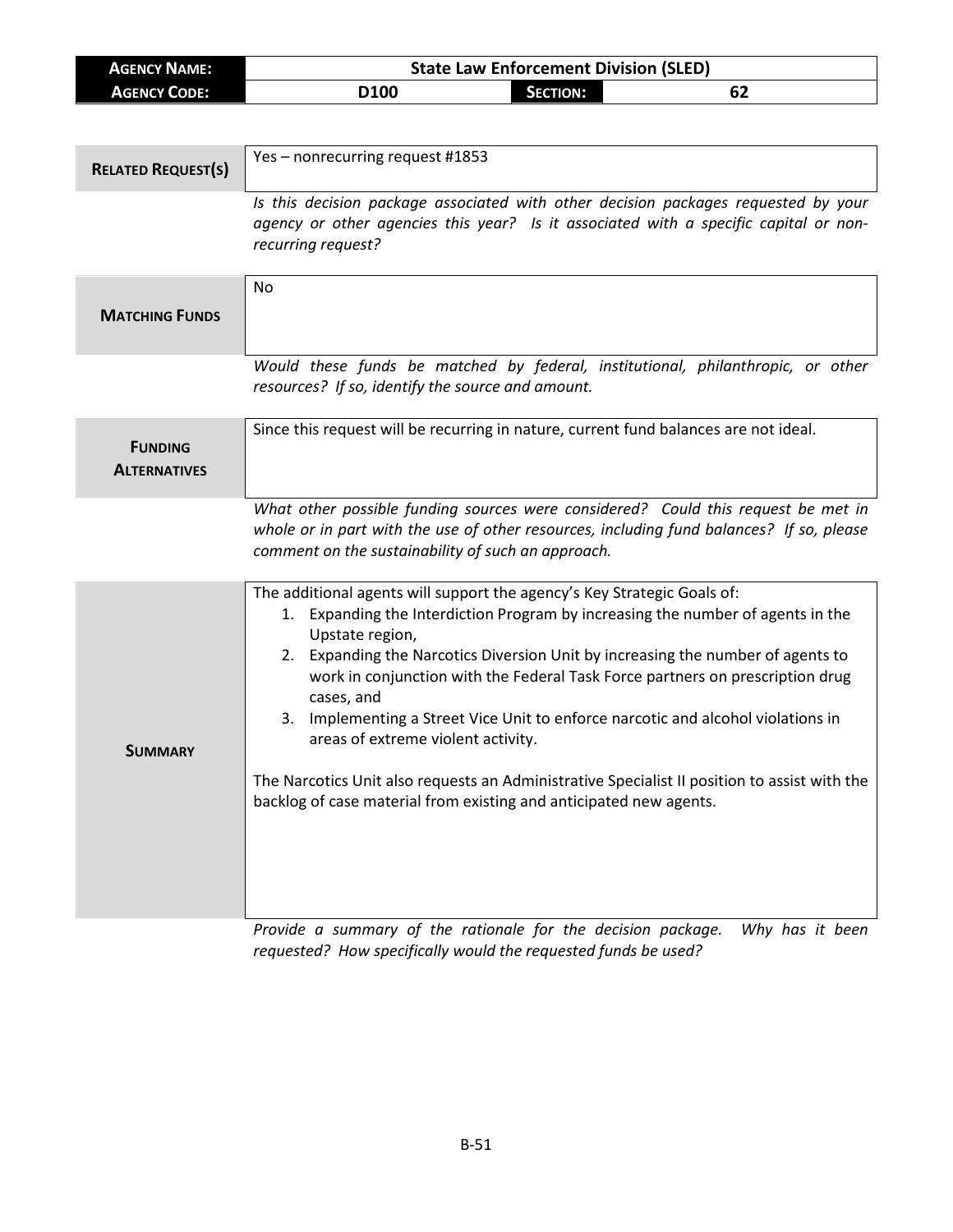| <b>AGENCY NAME:</b> | <b>State Law Enforcement Division (SLED)</b> |                 |    |  |
|---------------------|----------------------------------------------|-----------------|----|--|
| <b>AGENCY CODE:</b> | D <sub>100</sub>                             | <b>SECTION:</b> | 62 |  |

| <b>METHOD OF</b><br><b>CALCULATION</b> | Four (4) Law Enforcement Officer II salary per agent at $$45,000 = $180,000$<br>One (1) Administrative Specialist II salary = \$30,000<br>Fringe calculated at $37\% = $77,700$<br>Recurring Operating per Agent at $$11,446 = $45,784$<br>Overtime (104 Hrs Including Fringe at 22%) per agent at $$3,830 = $15,320$ |
|----------------------------------------|-----------------------------------------------------------------------------------------------------------------------------------------------------------------------------------------------------------------------------------------------------------------------------------------------------------------------|
|                                        | How was the amount of the request calculated? What factors could cause deviations<br>between the request and the amount that could ultimately be required in order to<br>perform the underlying work?                                                                                                                 |
| <b>FUTURE IMPACT</b>                   | N/A                                                                                                                                                                                                                                                                                                                   |

*Will the state incur any maintenance-of-effort or other obligations by adopting this decision package? What impact will there be on future capital and/or operating budgets if this request is or is not honored? Has a source of any such funds been identified and/or obtained by your agency?*

| <b>PRIORITIZATION</b> | If new funds are not available for this request, SLED will be unable to hire the additional<br>agents and pursue the expansion of the Interdiction Program and Narcotics Diversion<br>Unit. Additionally, the agency would be unable to implement a Street Vice Unit in order<br>to deter extreme violent activity in high risk areas throughout the state. |
|-----------------------|-------------------------------------------------------------------------------------------------------------------------------------------------------------------------------------------------------------------------------------------------------------------------------------------------------------------------------------------------------------|
|                       | If no or insufficient new funds are available in order to meet this need, how would the                                                                                                                                                                                                                                                                     |

*agency prefer to proceed? By using fund balances, generating new revenue, cutting other programs, or deferring action on this request in FY 2014-15?*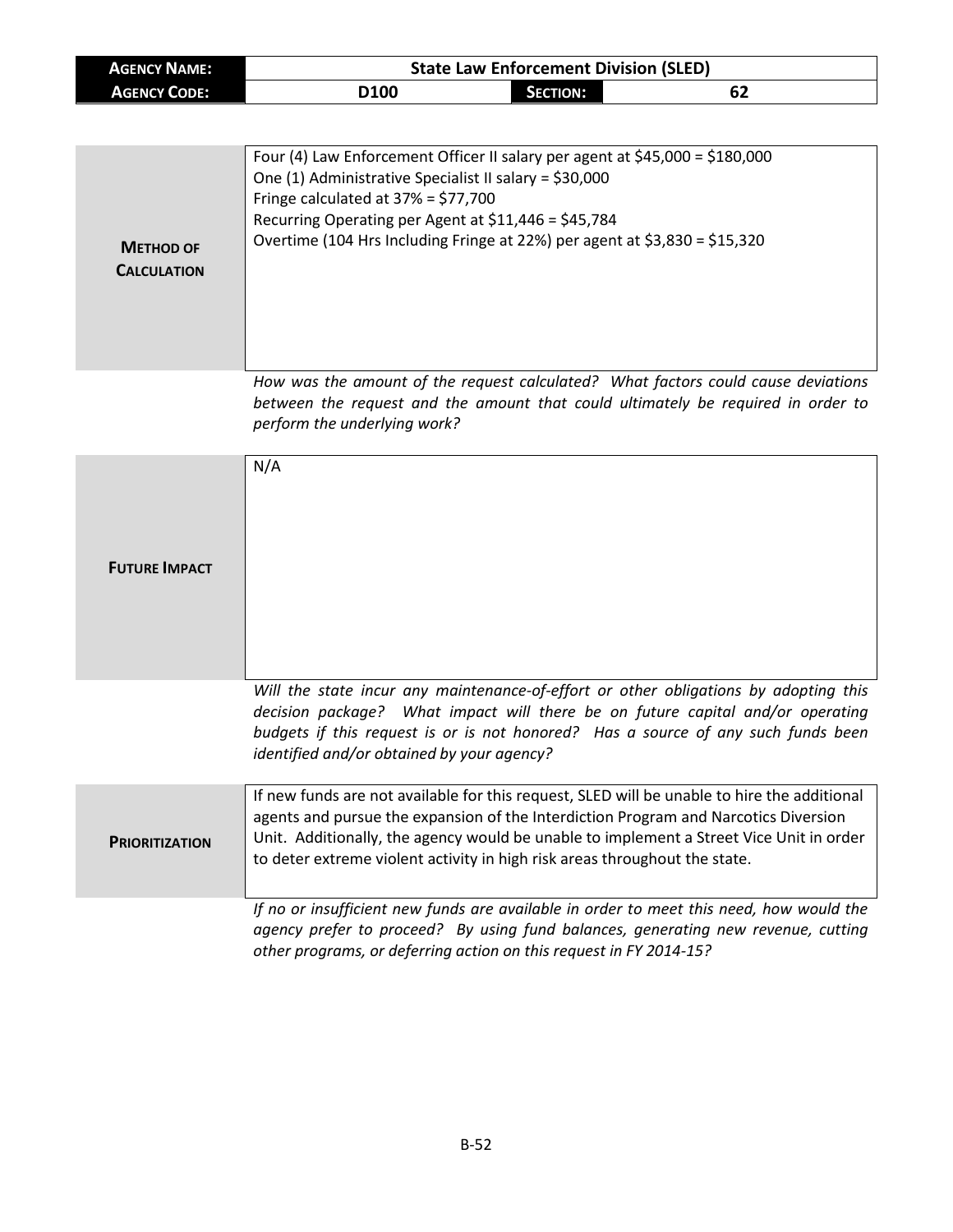| <b>AGENCY NAME:</b> | <b>State Law Enforcement Division (SLED)</b> |          |    |
|---------------------|----------------------------------------------|----------|----|
| <b>AGENCY CODE:</b> | D <sub>100</sub>                             | SECTION: | 62 |

| <b>INTENDED IMPACT</b> | The additional agents would allow the Narcotics Unit to effectively provide increased<br>enforcement throughout the state.       |
|------------------------|----------------------------------------------------------------------------------------------------------------------------------|
|                        | What impact is this decision package intended to have on service delivery and program<br>outcomes, and over what period of time? |

| <b>PROGRAM</b>    | Performance measures include the successful implementation of the Street Vice Unit, as |
|-------------------|----------------------------------------------------------------------------------------|
| <b>EVALUATION</b> | well as the reduction in prescription drug fraud.                                      |
|                   | How would the use of these funds he evaluated? What specific outcome or performance    |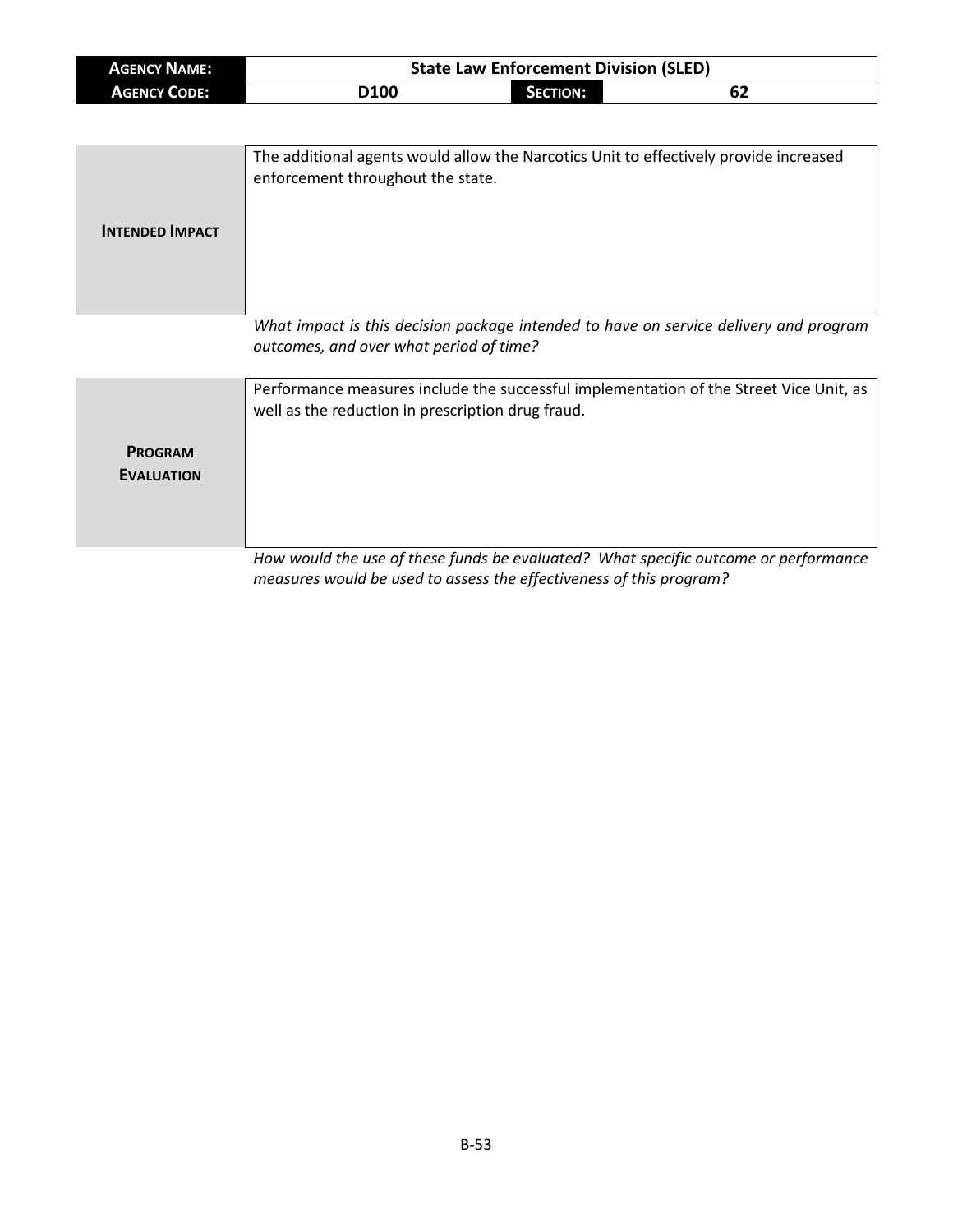| AGENCY NAME:        | <b>State Law Enforcement Division (SLED)</b> |                 |      |
|---------------------|----------------------------------------------|-----------------|------|
| <b>AGENCY CODE:</b> | 100                                          | <b>SECTION:</b> | . DŁ |

| <b>DECISION PACKAGE</b>    | 1031                                                                                                                           |
|----------------------------|--------------------------------------------------------------------------------------------------------------------------------|
|                            | Provide the decision package number issued by the PBF system ("Governor's Request").                                           |
| <b>TITLE</b>               | <b>Piedmont Office Space</b>                                                                                                   |
|                            |                                                                                                                                |
|                            | Provide a brief, descriptive title for this request.                                                                           |
| <b>AMOUNT</b>              | \$70,000                                                                                                                       |
|                            | What is the net change in requested appropriations for FY 2014-15? This amount should                                          |
|                            | correspond to the decision package's total in PBF across all funding sources.                                                  |
|                            |                                                                                                                                |
|                            |                                                                                                                                |
| <b>ENABLING AUTHORITY</b>  |                                                                                                                                |
|                            |                                                                                                                                |
|                            | What state or federal statutory, regulatory, and/or administrative authority established                                       |
|                            | this program? Is this decision package prompted by the establishment of or a revision to                                       |
|                            | that authority?                                                                                                                |
|                            |                                                                                                                                |
|                            | Mark "X" for all that apply:                                                                                                   |
|                            | Change in cost of providing current services to existing program audience.<br>X                                                |
|                            | Non-mandated change in eligibility / enrollment for existing program.                                                          |
| <b>FACTORS ASSOCIATED</b>  | Change in case load / enrollment under existing program guidelines.                                                            |
| WITH THE REQUEST           | Non-mandated program change in service levels or areas.                                                                        |
|                            | Loss of federal or other external financial support for existing program.                                                      |
|                            | Exhaustion of fund balances previously used to support program.<br>Proposed establishment of a new program or initiative.<br>X |
|                            |                                                                                                                                |
|                            | Funds requested to lease additional office space for the Piedmont Regional Office. The                                         |
|                            | Budget and Control Board will assist the agency to identify office lessor(s) with terms                                        |
| <b>KECIPIENTS OF FUNDS</b> | that are within the state's criteria.                                                                                          |
|                            |                                                                                                                                |
|                            |                                                                                                                                |
|                            | What individuals or entities would receive these funds (contractors, vendors, grantees,                                        |
|                            | individual beneficiaries, etc.)? How would these funds be allocated - using an existing                                        |
|                            | formula, through a competitive process, based upon predetermined eligibility criteria?                                         |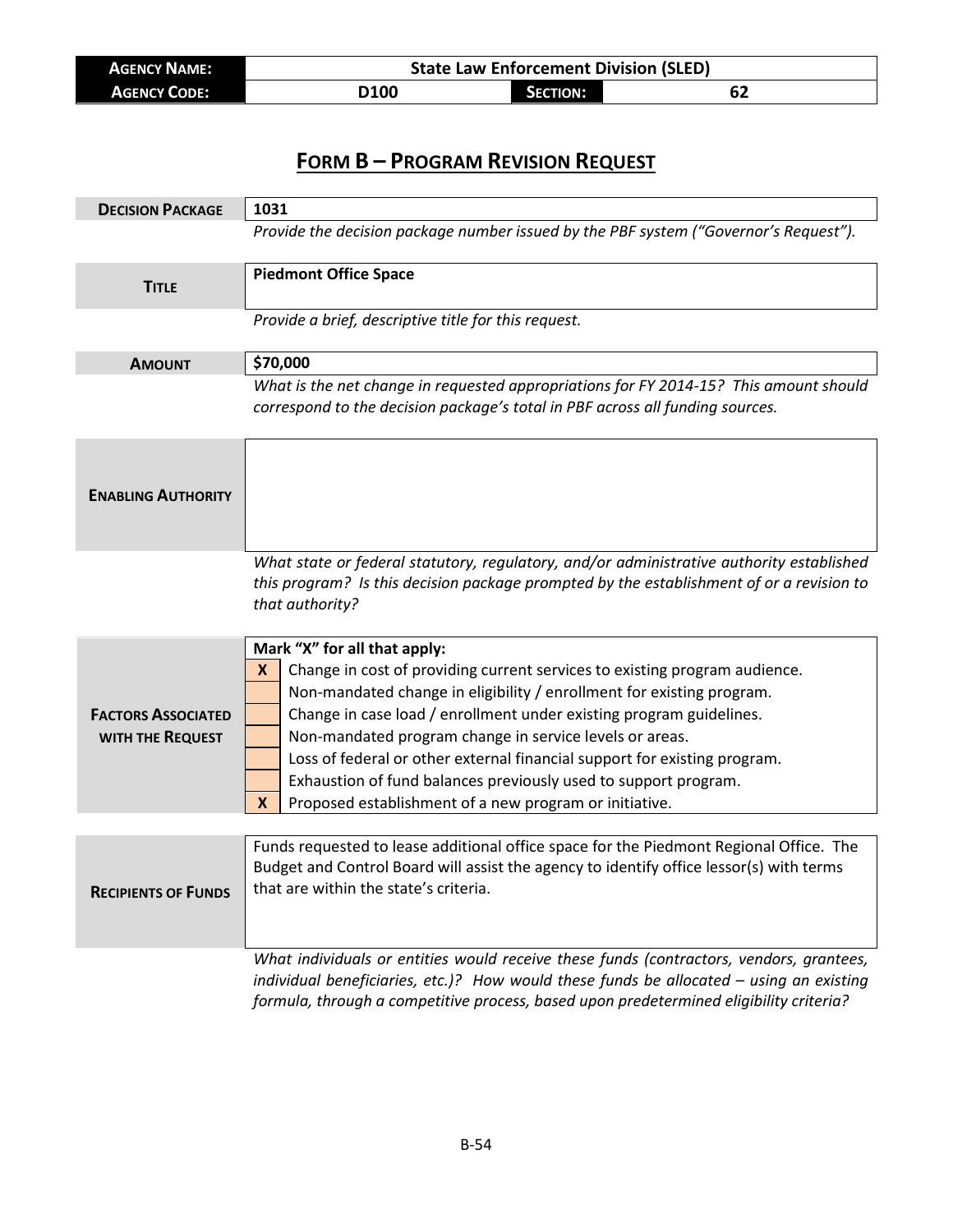| <b>AGENCY NAME:</b> | <b>State Law Enforcement Division (SLED)</b> |                 |    |
|---------------------|----------------------------------------------|-----------------|----|
| <b>AGENCY CODE:</b> | D100                                         | <b>SECTION:</b> | 62 |

| <b>RELATED REQUEST(S)</b>             | No                                                                                                                                                                                                                                                                                                                                                                                                                                                                                                                                                                                                                                                                                                                                                                                                                                                                                                                                                                                                                                                                                                                                                                                                                                                                                                                                                                                                                                                                                                                                                                                                      |
|---------------------------------------|---------------------------------------------------------------------------------------------------------------------------------------------------------------------------------------------------------------------------------------------------------------------------------------------------------------------------------------------------------------------------------------------------------------------------------------------------------------------------------------------------------------------------------------------------------------------------------------------------------------------------------------------------------------------------------------------------------------------------------------------------------------------------------------------------------------------------------------------------------------------------------------------------------------------------------------------------------------------------------------------------------------------------------------------------------------------------------------------------------------------------------------------------------------------------------------------------------------------------------------------------------------------------------------------------------------------------------------------------------------------------------------------------------------------------------------------------------------------------------------------------------------------------------------------------------------------------------------------------------|
|                                       | Is this decision package associated with other decision packages requested by your<br>agency or other agencies this year? Is it associated with a specific capital or non-<br>recurring request?                                                                                                                                                                                                                                                                                                                                                                                                                                                                                                                                                                                                                                                                                                                                                                                                                                                                                                                                                                                                                                                                                                                                                                                                                                                                                                                                                                                                        |
| <b>MATCHING FUNDS</b>                 | No                                                                                                                                                                                                                                                                                                                                                                                                                                                                                                                                                                                                                                                                                                                                                                                                                                                                                                                                                                                                                                                                                                                                                                                                                                                                                                                                                                                                                                                                                                                                                                                                      |
|                                       | Would these funds be matched by federal, institutional, philanthropic, or other<br>resources? If so, identify the source and amount.                                                                                                                                                                                                                                                                                                                                                                                                                                                                                                                                                                                                                                                                                                                                                                                                                                                                                                                                                                                                                                                                                                                                                                                                                                                                                                                                                                                                                                                                    |
| <b>FUNDING</b><br><b>ALTERNATIVES</b> | Since this request will be recurring in nature, current fund balances are not ideal.                                                                                                                                                                                                                                                                                                                                                                                                                                                                                                                                                                                                                                                                                                                                                                                                                                                                                                                                                                                                                                                                                                                                                                                                                                                                                                                                                                                                                                                                                                                    |
|                                       | What other possible funding sources were considered? Could this request be met in<br>whole or in part with the use of other resources, including fund balances? If so, please<br>comment on the sustainability of such an approach.                                                                                                                                                                                                                                                                                                                                                                                                                                                                                                                                                                                                                                                                                                                                                                                                                                                                                                                                                                                                                                                                                                                                                                                                                                                                                                                                                                     |
| <b>SUMMARY</b>                        | Current Piedmont Regional Office space is approximately 1,430 square feet in the lower<br>floor of the Greenville County Courthouse. This includes evidence storage, supply<br>storage, reception area, lobby, and conference room. Parking is limited to four reserved<br>spaces in total. Additional parking is normally not available due to the high volume of<br>traffic related to sessions of court.<br>There are currently 12 agents assigned to the Piedmont Region, three supervisors, and<br>an administrative assistant. There is limited space for the number of agents who share<br>four work stations. This does not include other entities who utilize the Piedmont Region<br>Office regularly. Agents have been forced to solicit alternative work stations in local<br>agencies. This also creates serious security concerns for sensitive investigative files<br>and/or work product. Agents are currently forced to maintain sensitive documents and<br>to complete required reports and paperwork in their vehicles or homes. The lack of<br>available work space also prevents use of the Piedmont Region Office for required<br>meetings, training, interviews, etc.<br>Additional space would allow agents to conduct investigative work, store files and make<br>telephone calls, and interview witnesses and/or suspects. It would further provide<br>agents with an area to meet, have briefings, plan events and/or raids, and share<br>information on a regular basis. Lastly, the additional space would provide for evidence<br>storage and a designated interview room. |
|                                       | Provide a summary of the rationale for the decision package.<br>Why has it been<br>requested? How specifically would the requested funds be used?                                                                                                                                                                                                                                                                                                                                                                                                                                                                                                                                                                                                                                                                                                                                                                                                                                                                                                                                                                                                                                                                                                                                                                                                                                                                                                                                                                                                                                                       |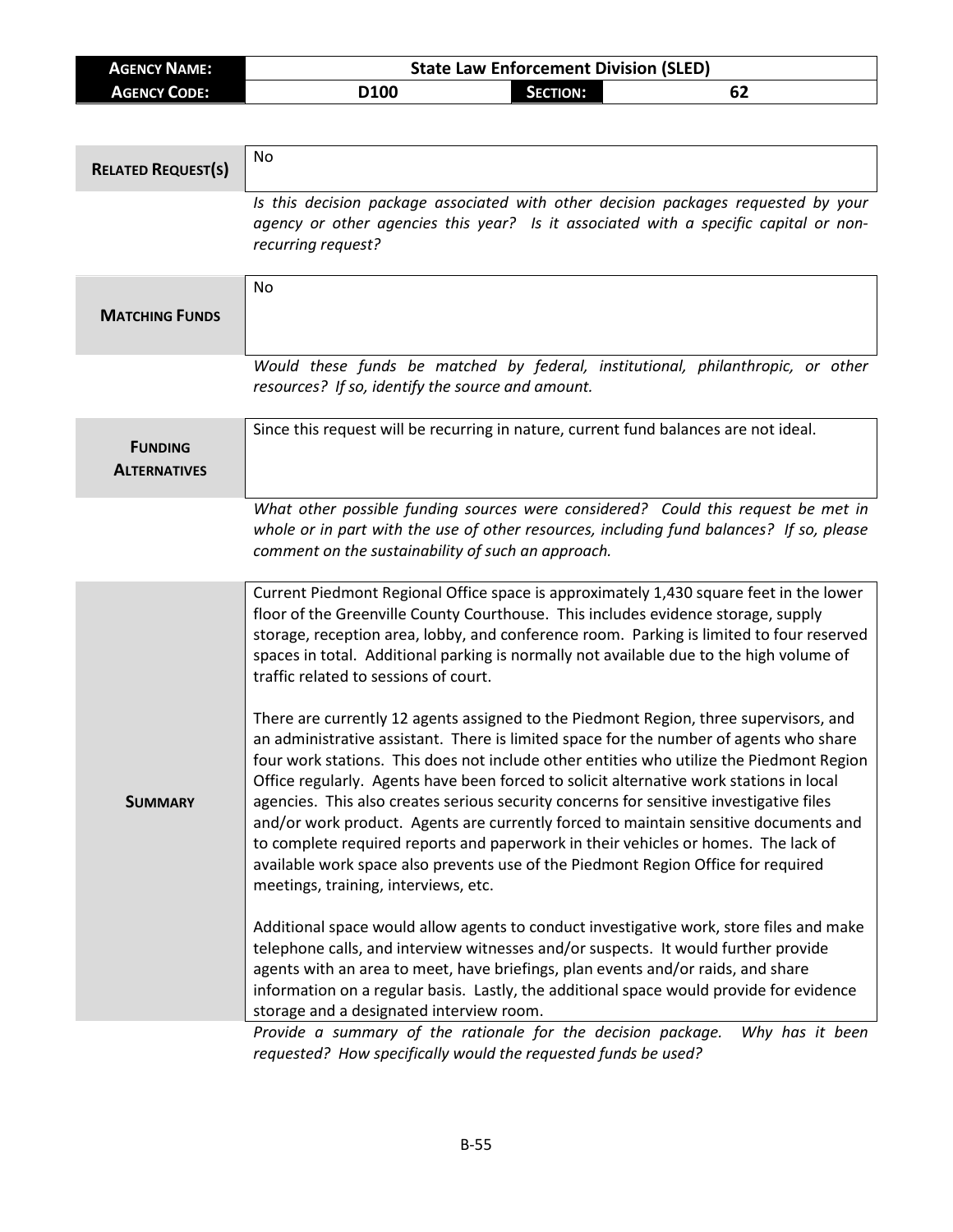| <b>AGENCY NAME:</b> | <b>State Law Enforcement Division (SLED)</b> |                 |    |  |
|---------------------|----------------------------------------------|-----------------|----|--|
| <b>AGENCY CODE:</b> | D100                                         | <b>SECTION:</b> | 62 |  |

| <b>METHOD OF</b><br><b>CALCULATION</b> | Estimated annual lease of \$70,000                                                                                                                                                                                                                                                                        |
|----------------------------------------|-----------------------------------------------------------------------------------------------------------------------------------------------------------------------------------------------------------------------------------------------------------------------------------------------------------|
|                                        | How was the amount of the request calculated? What factors could cause deviations<br>between the request and the amount that could ultimately be required in order to<br>perform the underlying work?                                                                                                     |
| <b>FUTURE IMPACT</b>                   | N/A                                                                                                                                                                                                                                                                                                       |
|                                        | Will the state incur any maintenance-of-effort or other obligations by adopting this<br>decision package? What impact will there be on future capital and/or operating<br>budgets if this request is or is not honored? Has a source of any such funds been<br>identified and/or obtained by your agency? |
| <b>PRIORITIZATION</b>                  | If new funds are not available for this request, SLED will be unable to lease the<br>additional office space. The Piedmont Region will continue to struggle with space<br>allocation needs.                                                                                                               |
|                                        | If no or insufficient new funds are available in order to meet this need, how would the<br>agency prefer to proceed? By using fund balances, generating new revenue, cutting<br>other programs, or deferring action on this request in FY 2014-15?                                                        |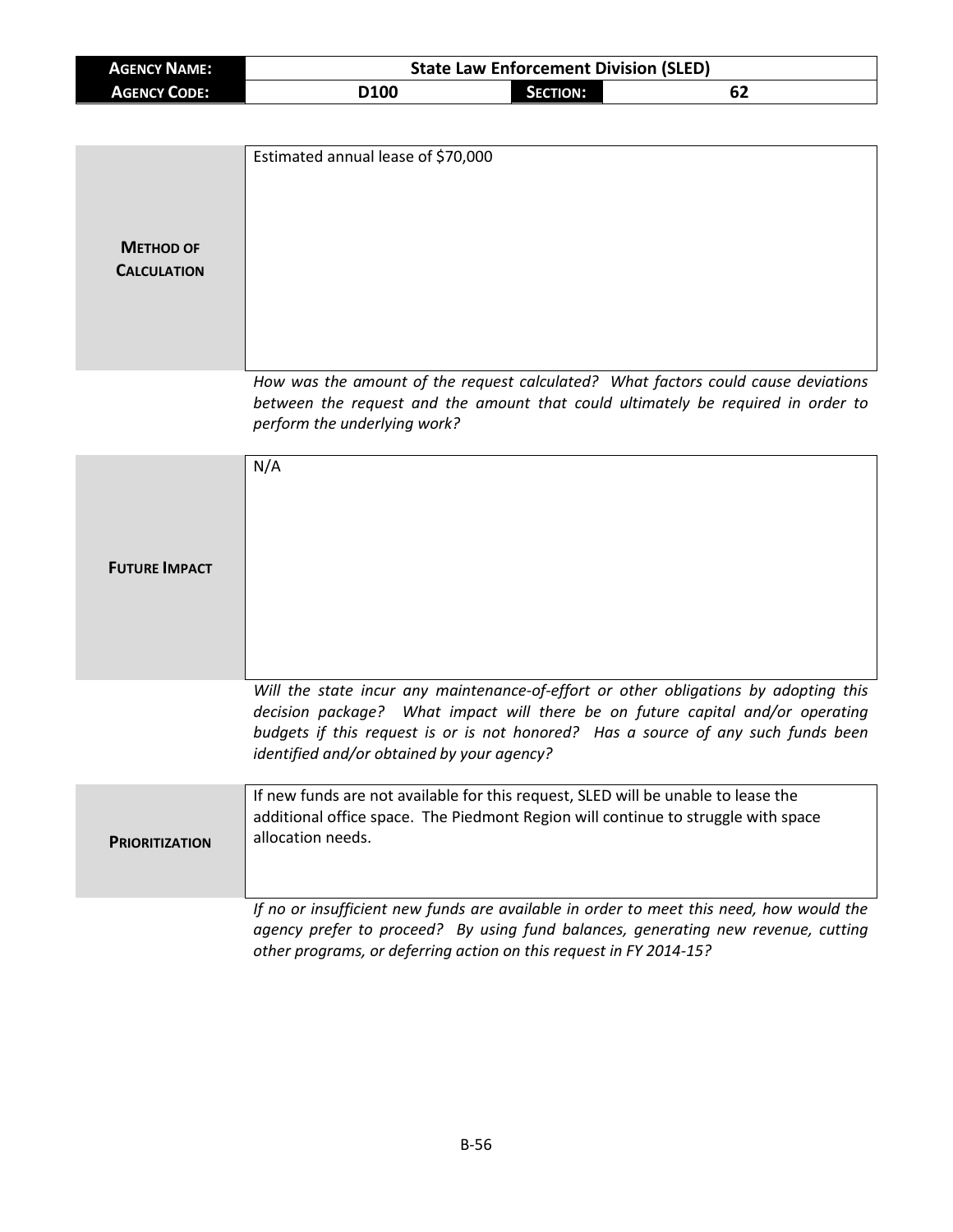| <b>AGENCY NAME:</b> | <b>State Law Enforcement Division (SLED)</b> |          |    |  |
|---------------------|----------------------------------------------|----------|----|--|
| <b>AGENCY CODE:</b> | D100                                         | Section: | 62 |  |

| <b>INTENDED IMPACT</b> | Securing additional office space for the Piedmont region will allow the agents to<br>function more effectively, thereby providing better assistance to local law enforcement. |
|------------------------|-------------------------------------------------------------------------------------------------------------------------------------------------------------------------------|
|                        | What impact is this decision package intended to have on service delivery and program<br>outcomes, and over what period of time?                                              |

|                                     | Performance measures include successful transition into the new office space,<br>increased productivity, and decreased storage challenges. |
|-------------------------------------|--------------------------------------------------------------------------------------------------------------------------------------------|
| <b>PROGRAM</b><br><b>EVALUATION</b> |                                                                                                                                            |
|                                     | Usuwuquld the use of these funds he qualusted? What specific outcome as norfermance                                                        |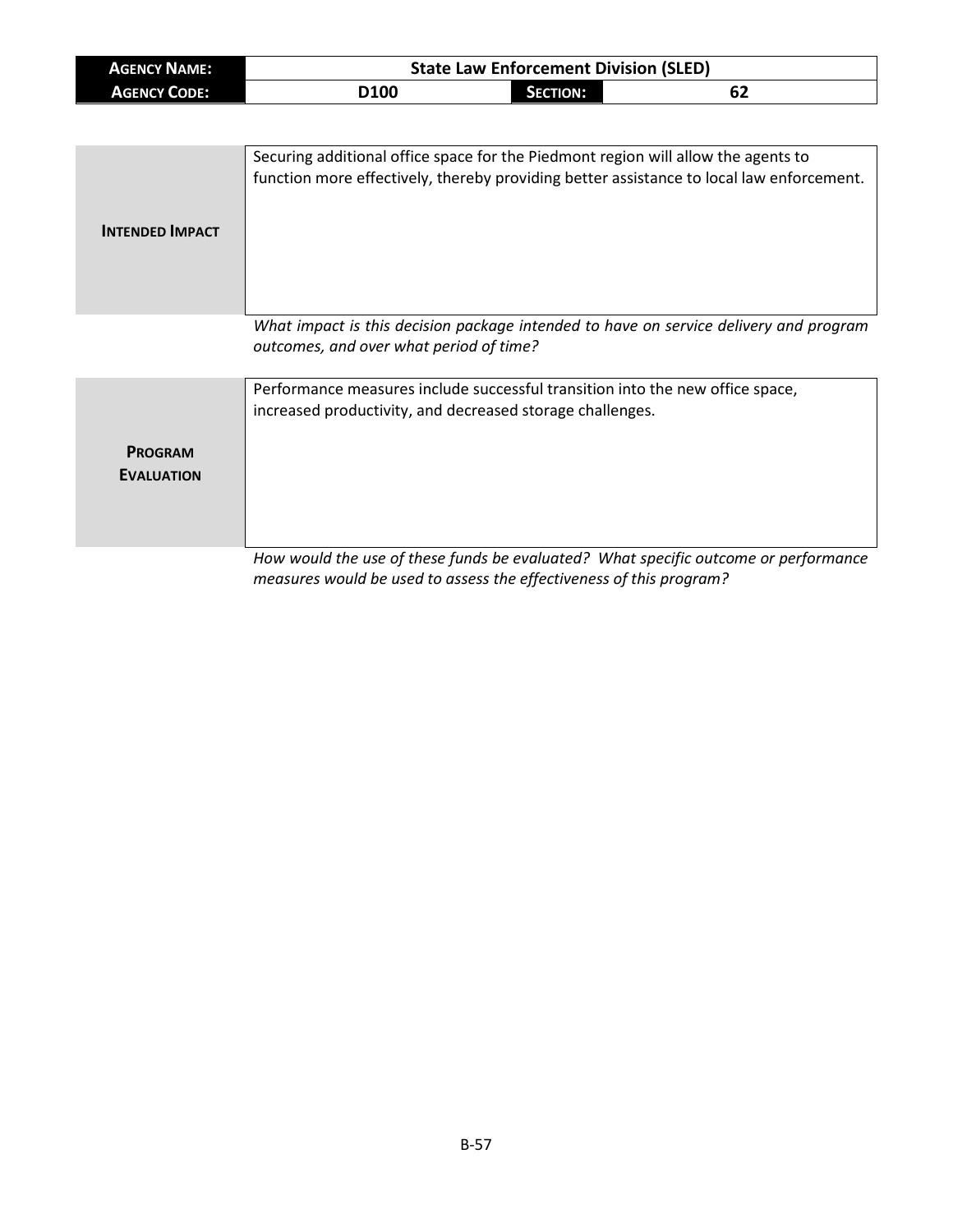| <b>AGENCY NAME:</b> | <b>State Law Enforcement Division (SLED)</b> |                 |    |  |
|---------------------|----------------------------------------------|-----------------|----|--|
| <b>AGENCY CODE:</b> | D100                                         | <b>SECTION:</b> | 62 |  |

| <b>DECISION PACKAGE</b>                       | 1034                                                                                                                                                                                                                                                                                                                                                                                                                                                                                                                                      |  |  |
|-----------------------------------------------|-------------------------------------------------------------------------------------------------------------------------------------------------------------------------------------------------------------------------------------------------------------------------------------------------------------------------------------------------------------------------------------------------------------------------------------------------------------------------------------------------------------------------------------------|--|--|
|                                               | Provide the decision package number issued by the PBF system ("Governor's Request").                                                                                                                                                                                                                                                                                                                                                                                                                                                      |  |  |
| <b>TITLE</b>                                  | <b>Polygraph/Inspections Personnel</b>                                                                                                                                                                                                                                                                                                                                                                                                                                                                                                    |  |  |
|                                               | Provide a brief, descriptive title for this request.                                                                                                                                                                                                                                                                                                                                                                                                                                                                                      |  |  |
| <b>AMOUNT</b>                                 | \$114,196                                                                                                                                                                                                                                                                                                                                                                                                                                                                                                                                 |  |  |
|                                               | What is the net change in requested appropriations for FY 2014-15? This amount should<br>correspond to the decision package's total in PBF across all funding sources.                                                                                                                                                                                                                                                                                                                                                                    |  |  |
| <b>ENABLING AUTHORITY</b>                     | Section 23-3-10(A)(6)<br>Section 23-3-10(A)(7)                                                                                                                                                                                                                                                                                                                                                                                                                                                                                            |  |  |
|                                               | What state or federal statutory, regulatory, and/or administrative authority established<br>this program? Is this decision package prompted by the establishment of or a revision to<br>that authority?                                                                                                                                                                                                                                                                                                                                   |  |  |
| <b>FACTORS ASSOCIATED</b><br>WITH THE REQUEST | Mark "X" for all that apply:<br>Change in cost of providing current services to existing program audience.<br>Non-mandated change in eligibility / enrollment for existing program.<br>Change in case load / enrollment under existing program guidelines.<br>X<br>Non-mandated program change in service levels or areas.<br>Loss of federal or other external financial support for existing program.<br>Exhaustion of fund balances previously used to support program.<br>Proposed establishment of a new program or initiative.<br>X |  |  |
|                                               |                                                                                                                                                                                                                                                                                                                                                                                                                                                                                                                                           |  |  |
| <b>KECIPIENTS OF FUNDS</b>                    | Funds requested to staff one (1) Safety Coordinator agent and one (1) Administrative<br>Specialist II within the agency.                                                                                                                                                                                                                                                                                                                                                                                                                  |  |  |
|                                               | What individuals or entities would receive these funds (contractors, vendors, grantees,<br>individual beneficiaries, etc.)? How would these funds be allocated $-$ using an existing<br>formula, through a competitive process, based upon predetermined eligibility criteria?                                                                                                                                                                                                                                                            |  |  |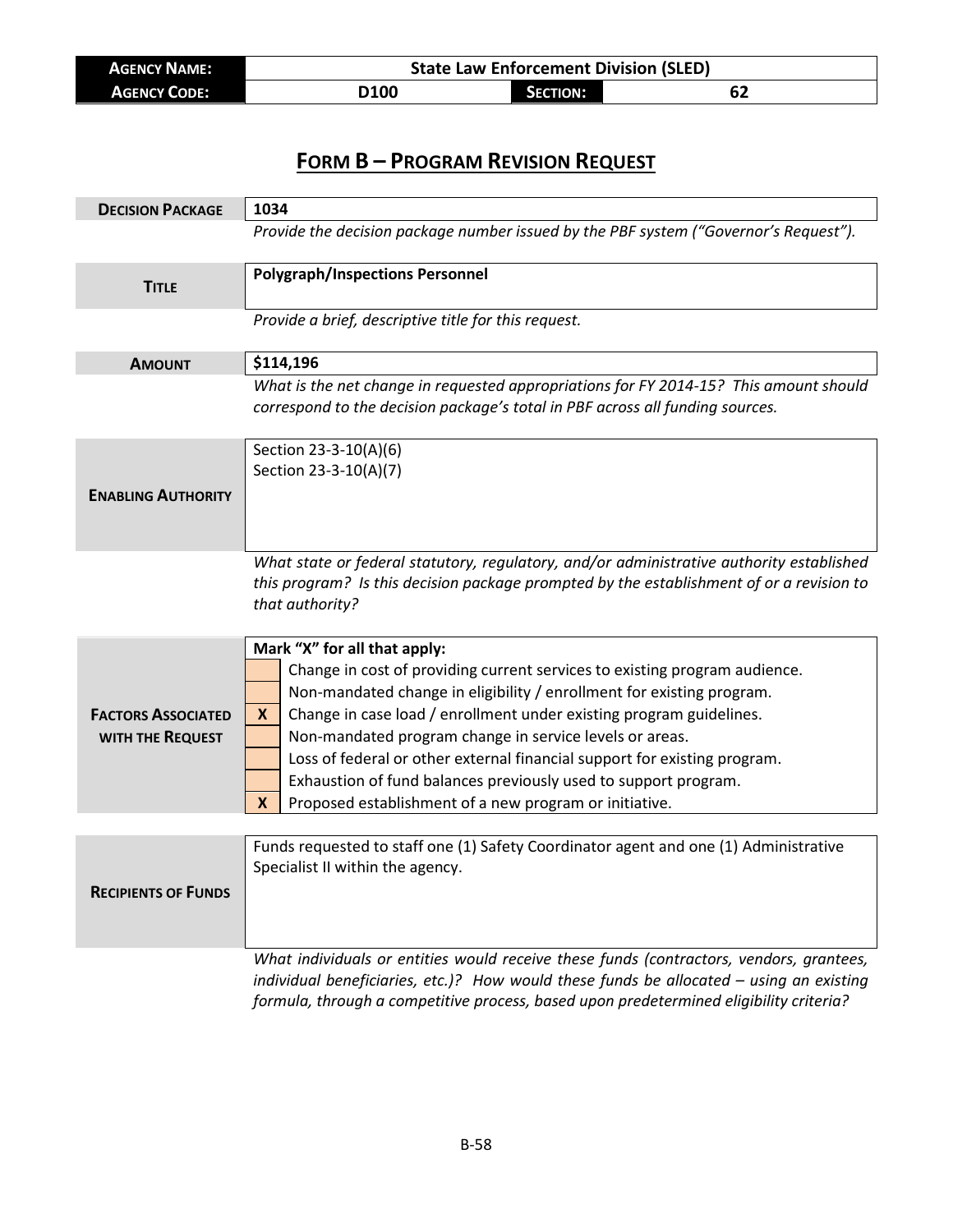| <b>AGENCY NAME:</b>                   | <b>State Law Enforcement Division (SLED)</b>                                                                                                                                                                                                                                                                                                                 |  |  |
|---------------------------------------|--------------------------------------------------------------------------------------------------------------------------------------------------------------------------------------------------------------------------------------------------------------------------------------------------------------------------------------------------------------|--|--|
| <b>AGENCY CODE:</b>                   | D100<br><b>SECTION:</b><br>62                                                                                                                                                                                                                                                                                                                                |  |  |
|                                       |                                                                                                                                                                                                                                                                                                                                                              |  |  |
| <b>RELATED REQUEST(S)</b>             | Yes-nonrecurring request #1856                                                                                                                                                                                                                                                                                                                               |  |  |
|                                       | Is this decision package associated with other decision packages requested by your<br>agency or other agencies this year? Is it associated with a specific capital or non-<br>recurring request?                                                                                                                                                             |  |  |
| <b>MATCHING FUNDS</b>                 | <b>No</b>                                                                                                                                                                                                                                                                                                                                                    |  |  |
|                                       | Would these funds be matched by federal, institutional, philanthropic, or other<br>resources? If so, identify the source and amount.                                                                                                                                                                                                                         |  |  |
| <b>FUNDING</b><br><b>ALTERNATIVES</b> | Since this request will be recurring in nature, current fund balances are not ideal.                                                                                                                                                                                                                                                                         |  |  |
|                                       | What other possible funding sources were considered? Could this request be met in<br>whole or in part with the use of other resources, including fund balances? If so, please<br>comment on the sustainability of such an approach.                                                                                                                          |  |  |
|                                       | One (1) Safety Coordinator Agent requested in the Inspections Unit to develop an<br>Occupational Safety and Health Administration (OSHA) Compliance/Safety Unit<br>dedicated to ensuring compliance and preventing safety violations.                                                                                                                        |  |  |
|                                       | One (1) Administrative Specialist II position requested in the Polygraph Unit. This unit<br>has no support staff, and upon availability, currently relies on the Forensic Laboratory<br>staff to assist with administrative tasks. This request will ensure that the department<br>has the support it needs in order to allow agents to focus on polygraphs. |  |  |

**SUMMARY**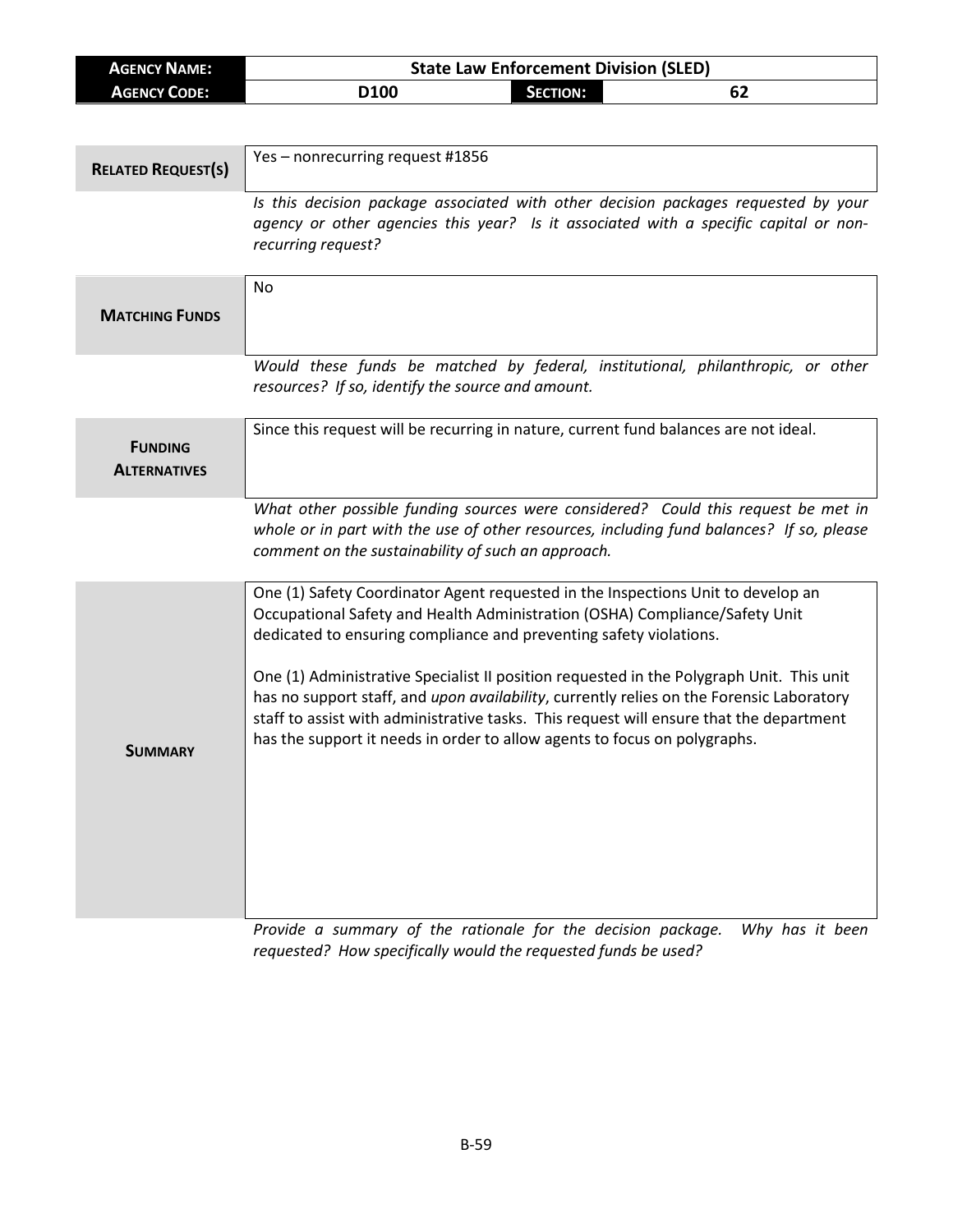| <b>AGENCY NAME:</b>                    | <b>State Law Enforcement Division (SLED)</b>                                                                                                                                                                                                                                                                                                                                    |                 |    |
|----------------------------------------|---------------------------------------------------------------------------------------------------------------------------------------------------------------------------------------------------------------------------------------------------------------------------------------------------------------------------------------------------------------------------------|-----------------|----|
| <b>AGENCY CODE:</b>                    | D100                                                                                                                                                                                                                                                                                                                                                                            | <b>SECTION:</b> | 62 |
|                                        |                                                                                                                                                                                                                                                                                                                                                                                 |                 |    |
| <b>METHOD OF</b><br><b>CALCULATION</b> | One (1) Law Enforcement Officer II = \$45,000<br>One (1) Administrative Specialist II = \$30,000<br>Fringe calculated at $37\% = $27,750$<br>Recurring Operating per Agent = \$11,446                                                                                                                                                                                           |                 |    |
|                                        | How was the amount of the request calculated? What factors could cause deviations<br>between the request and the amount that could ultimately be required in order to<br>perform the underlying work?                                                                                                                                                                           |                 |    |
| <b>FUTURE IMPACT</b>                   | N/A                                                                                                                                                                                                                                                                                                                                                                             |                 |    |
|                                        | Will the state incur any maintenance-of-effort or other obligations by adopting this<br>decision package? What impact will there be on future capital and/or operating<br>budgets if this request is or is not honored? Has a source of any such funds been<br>identified and/or obtained by your agency?                                                                       |                 |    |
| <b>PRIORITIZATION</b>                  | If new funds are not available for this request, SLED will be unable to implement the<br>OSHA Safety Unit, or hire adequate support staff for the Polygraph Unit. Ultimately, the<br>agency will continue to request these positions in future years until the units are fully<br>staffed in order to meet the agency's key strategic goal as it relates to OSHA<br>compliance. |                 |    |
|                                        | If no or insufficient new funds are available in order to meet this need, how would the<br>agency prefer to proceed? By using fund balances, generating new revenue, cutting<br>other programs, or deferring action on this request in FY 2014-15?                                                                                                                              |                 |    |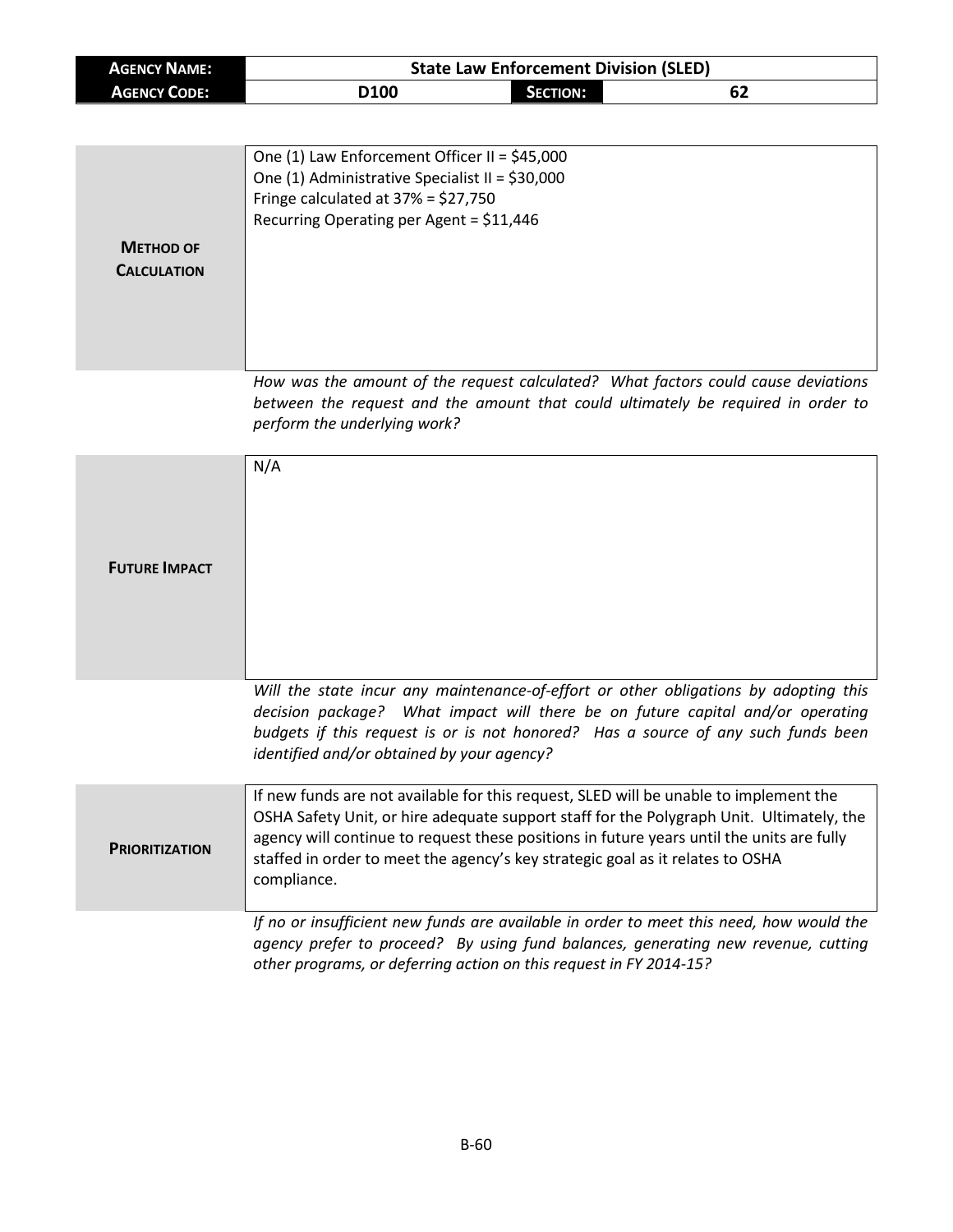| <b>AGENCY NAME:</b> | <b>State Law Enforcement Division (SLED)</b> |          |    |  |
|---------------------|----------------------------------------------|----------|----|--|
| <b>AGENCY CODE:</b> | D <sub>100</sub>                             | SECTION: | 62 |  |

| <b>INTENDED IMPACT</b> | The additional positions will ensure the agency is OSHA compliant, and allow the<br>Polygraph Unit to more effectively provide services throughout the state. |
|------------------------|---------------------------------------------------------------------------------------------------------------------------------------------------------------|
|                        | What impact is this decision package intended to have on service delivery and program<br>outcomes, and over what period of time?                              |

|                                     | Performance measures include the successful implementation of the OSHA<br>Compliance/Safety Unit, and the increased productivity of the Polygraph Unit. |  |  |
|-------------------------------------|---------------------------------------------------------------------------------------------------------------------------------------------------------|--|--|
| <b>PROGRAM</b><br><b>EVALUATION</b> |                                                                                                                                                         |  |  |
|                                     | How would the use of these funds be evaluated? What specific outcome or performance                                                                     |  |  |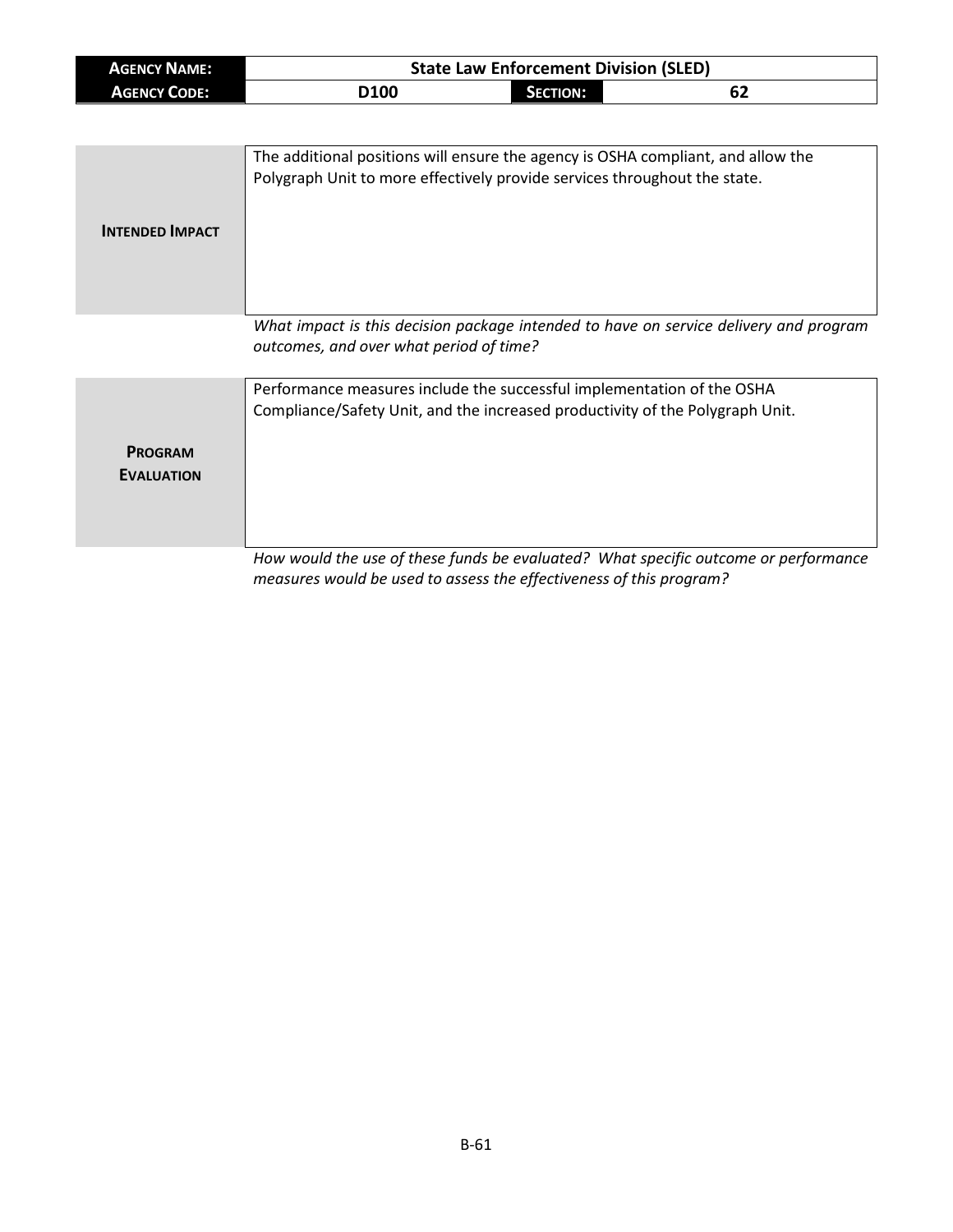| <b>AGENCY NAME:</b> | <b>State Law Enforcement Division (SLED)</b> |                 |    |  |
|---------------------|----------------------------------------------|-----------------|----|--|
| <b>AGENCY CODE:</b> | <b>D100</b>                                  | <b>SECTION:</b> | 62 |  |

| <b>DECISION PACKAGE</b>                       | 1037                                                                                                                                                                                                                                                                                                                                                                                                                                                                                                                                  |  |  |
|-----------------------------------------------|---------------------------------------------------------------------------------------------------------------------------------------------------------------------------------------------------------------------------------------------------------------------------------------------------------------------------------------------------------------------------------------------------------------------------------------------------------------------------------------------------------------------------------------|--|--|
|                                               | Provide the decision package number issued by the PBF system ("Governor's Request").                                                                                                                                                                                                                                                                                                                                                                                                                                                  |  |  |
| <b>TITLE</b>                                  | <b>Specialized Training</b>                                                                                                                                                                                                                                                                                                                                                                                                                                                                                                           |  |  |
|                                               | Provide a brief, descriptive title for this request.                                                                                                                                                                                                                                                                                                                                                                                                                                                                                  |  |  |
| <b>AMOUNT</b>                                 | \$165,000                                                                                                                                                                                                                                                                                                                                                                                                                                                                                                                             |  |  |
|                                               | What is the net change in requested appropriations for FY 2014-15? This amount should<br>correspond to the decision package's total in PBF across all funding sources.                                                                                                                                                                                                                                                                                                                                                                |  |  |
| <b>ENABLING AUTHORITY</b>                     | Section 23-3-10(A)(2)<br>Section 23-3-10(A)(5)                                                                                                                                                                                                                                                                                                                                                                                                                                                                                        |  |  |
|                                               | What state or federal statutory, regulatory, and/or administrative authority established<br>this program? Is this decision package prompted by the establishment of or a revision to<br>that authority?                                                                                                                                                                                                                                                                                                                               |  |  |
| <b>FACTORS ASSOCIATED</b><br>WITH THE REQUEST | Mark "X" for all that apply:<br>Change in cost of providing current services to existing program audience.<br>Non-mandated change in eligibility / enrollment for existing program.<br>Change in case load / enrollment under existing program guidelines.<br>Non-mandated program change in service levels or areas.<br>Loss of federal or other external financial support for existing program.<br>X.<br>Exhaustion of fund balances previously used to support program.<br>Proposed establishment of a new program or initiative. |  |  |
|                                               |                                                                                                                                                                                                                                                                                                                                                                                                                                                                                                                                       |  |  |
| <b>RECIPIENTS OF FUNDS</b>                    | Funds requested for specialized training in the following areas within the agency:<br>Aviation Training - Private Contract Training twice per year<br>Aviation - Helicopter Factory Training every other year<br>Forensic Crime Scene - Three external training sessions each year<br>$\bullet$<br>Forensic Toxicology - Projected training for analysts and technicians each year<br>What individuals or entities would receive these funds (contractors, vendors, grantees,                                                         |  |  |

*individual beneficiaries, etc.)? How would these funds be allocated – using an existing formula, through a competitive process, based upon predetermined eligibility criteria?*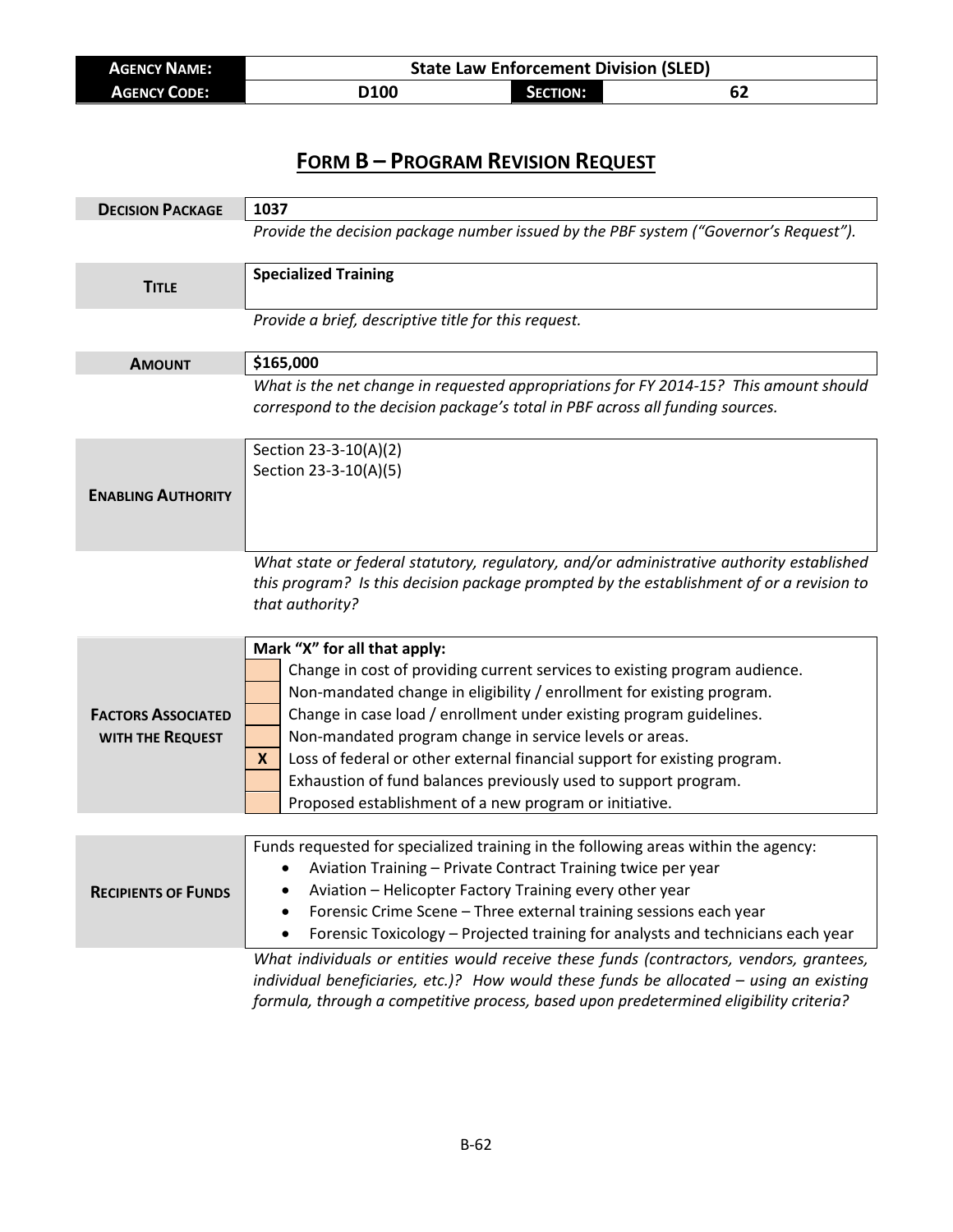| <b>AGENCY NAME:</b> | <b>State Law Enforcement Division (SLED)</b> |                 |    |
|---------------------|----------------------------------------------|-----------------|----|
| <b>AGENCY CODE:</b> | D <sub>100</sub>                             | <b>SECTION:</b> | 62 |

| <b>RELATED REQUEST(S)</b>             | <b>No</b>                                                                                                                                                                                                                                                                                                                                                                                                                                                                                                                                                                                                                    |
|---------------------------------------|------------------------------------------------------------------------------------------------------------------------------------------------------------------------------------------------------------------------------------------------------------------------------------------------------------------------------------------------------------------------------------------------------------------------------------------------------------------------------------------------------------------------------------------------------------------------------------------------------------------------------|
|                                       | Is this decision package associated with other decision packages requested by your<br>agency or other agencies this year? Is it associated with a specific capital or non-<br>recurring request?                                                                                                                                                                                                                                                                                                                                                                                                                             |
| <b>MATCHING FUNDS</b>                 | N <sub>0</sub>                                                                                                                                                                                                                                                                                                                                                                                                                                                                                                                                                                                                               |
|                                       | Would these funds be matched by federal, institutional, philanthropic, or other<br>resources? If so, identify the source and amount.                                                                                                                                                                                                                                                                                                                                                                                                                                                                                         |
| <b>FUNDING</b><br><b>ALTERNATIVES</b> | Since this request will be recurring in nature, current fund balances are not ideal.                                                                                                                                                                                                                                                                                                                                                                                                                                                                                                                                         |
|                                       | What other possible funding sources were considered? Could this request be met in<br>whole or in part with the use of other resources, including fund balances? If so, please<br>comment on the sustainability of such an approach.                                                                                                                                                                                                                                                                                                                                                                                          |
| <b>SUMMARY</b>                        | Aviation - Private contract instructor-led training in the fall and spring of each<br>$\bullet$<br>year for 9 pilots.<br>Aviation - Helicopter training is a three-day session at the Factory in Arizona<br>that is more hands-on training. This is offered every other year totaling<br>\$70,000. The agency requests \$35,000 annually to ensure funds available to<br>accommodate this specialized training need.<br>Forensic Crime Scene - Three external training classes each year for ten Crime<br>Scene agents.<br>Forensic Toxicology - Projected external training needs for Analysts and<br>Technicians annually. |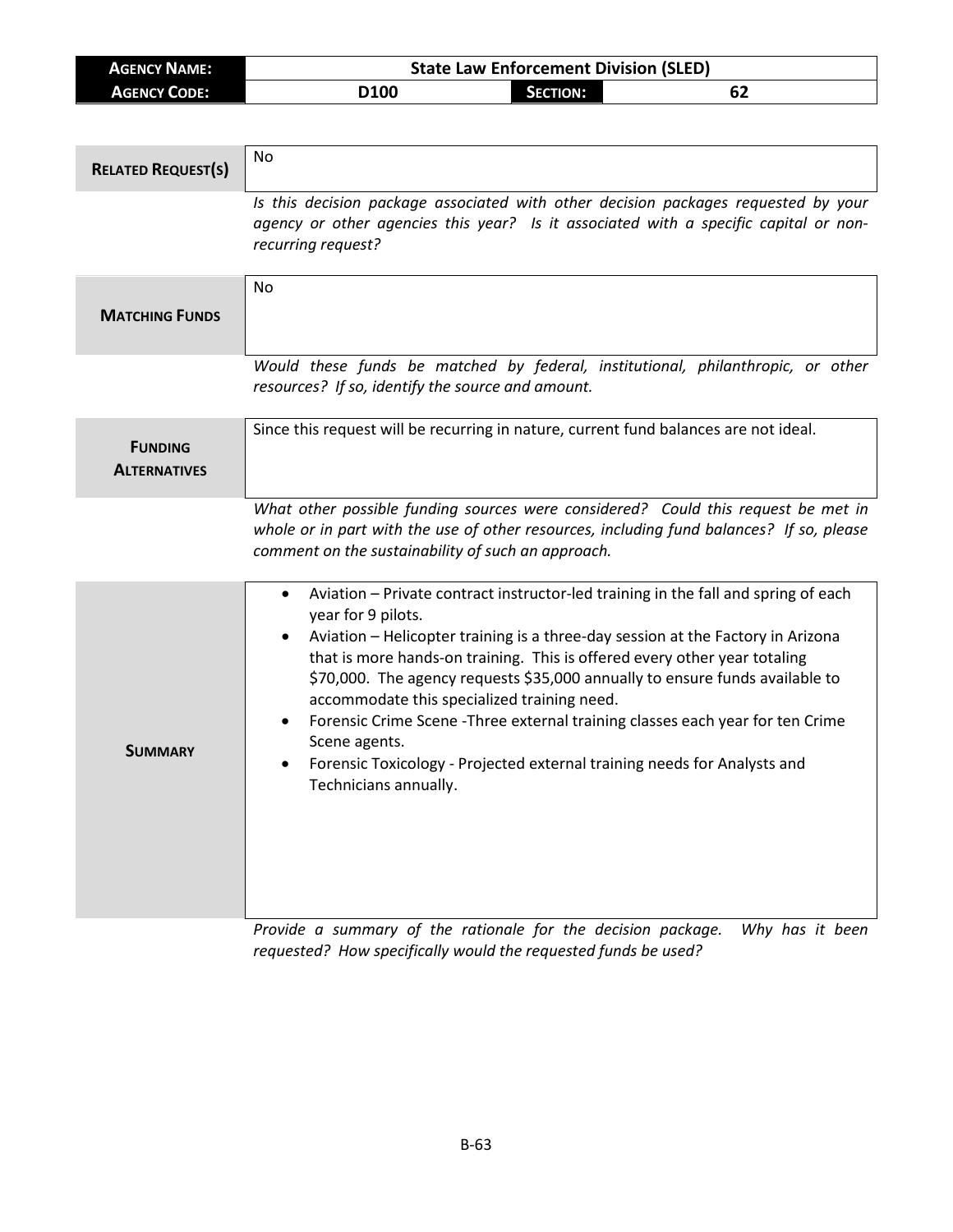| <b>AGENCY NAME:</b> |                  | <b>State Law Enforcement Division (SLED)</b> |    |  |
|---------------------|------------------|----------------------------------------------|----|--|
| <b>AGENCY CODE:</b> | D <sub>100</sub> | <b>SECTION:</b>                              | 62 |  |

|                    | Aviation Private Contract Training for nine pilots annually = \$45,000<br>Aviation Factory Training for nine pilots every other year totaling \$70,000 = \$35,000/yr.<br>Crime Scene Training for 10 agents three times per year at approx. \$2,000/ea. = \$60,000<br>Toxicology Training for Analysts and Technicians estimated at \$25,000/yr. |
|--------------------|--------------------------------------------------------------------------------------------------------------------------------------------------------------------------------------------------------------------------------------------------------------------------------------------------------------------------------------------------|
| <b>METHOD OF</b>   |                                                                                                                                                                                                                                                                                                                                                  |
|                    |                                                                                                                                                                                                                                                                                                                                                  |
| <b>CALCULATION</b> |                                                                                                                                                                                                                                                                                                                                                  |
|                    |                                                                                                                                                                                                                                                                                                                                                  |
|                    | How was the amount of the request calculated? What factors could cause deviations<br>between the request and the amount that could ultimately be required in order to<br>perform the underlying work?                                                                                                                                            |

| <b>FUTURE IMPACT</b>  | N/A                                                                                                                                                                                                                                                                                                       |
|-----------------------|-----------------------------------------------------------------------------------------------------------------------------------------------------------------------------------------------------------------------------------------------------------------------------------------------------------|
|                       | Will the state incur any maintenance-of-effort or other obligations by adopting this<br>decision package? What impact will there be on future capital and/or operating<br>budgets if this request is or is not honored? Has a source of any such funds been<br>identified and/or obtained by your agency? |
| <b>PRIORITIZATION</b> | If new funds are not available for this request, SLED must utilize fund balances to cover<br>these specialized training needs. Ultimately, the agency will continue to request these<br>funds in future years in order to support the recurring needs for the long term.                                  |
|                       | If no or insufficient new funds are available in order to meet this need, how would the<br>agency prefer to proceed? By using fund balances, generating new revenue, cutting<br>other programs, or deferring action on this request in FY 2014-15?                                                        |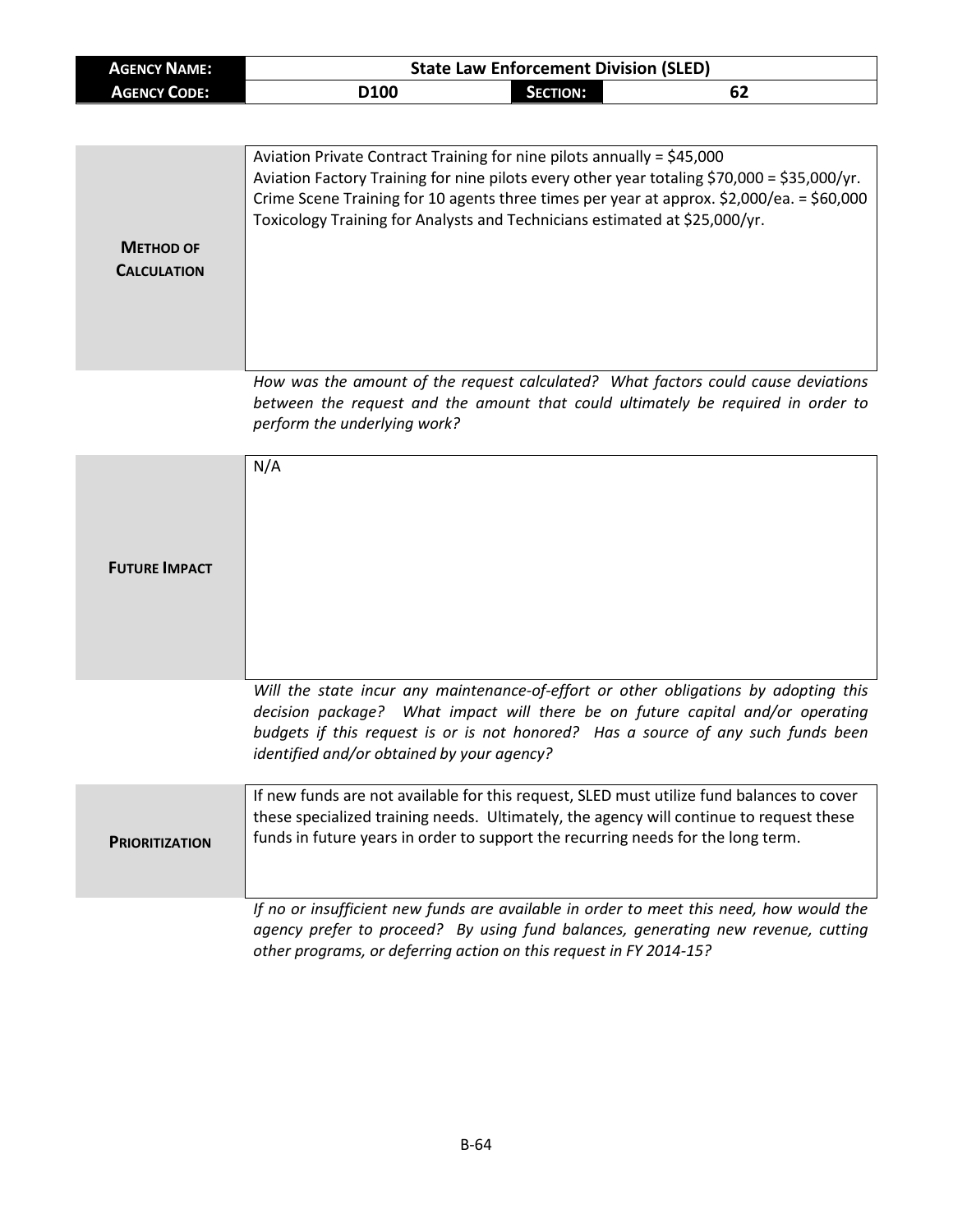| <b>AGENCY NAME:</b> |                  | <b>State Law Enforcement Division (SLED)</b> |    |
|---------------------|------------------|----------------------------------------------|----|
| <b>AGENCY CODE:</b> | D <sub>100</sub> | SECTION:                                     | 62 |

| <b>INTENDED IMPACT</b> | performing their law enforcement duties for the benefit of the state. |
|------------------------|-----------------------------------------------------------------------|
|                        |                                                                       |

*What impact is this decision package intended to have on service delivery and program outcomes, and over what period of time?*

|                   | Performance measures include improved knowledge within each specialized discipline. |
|-------------------|-------------------------------------------------------------------------------------|
| <b>PROGRAM</b>    |                                                                                     |
| <b>EVALUATION</b> |                                                                                     |
|                   |                                                                                     |
|                   | How would the use of these funds he evaluated? What specific outcome or performance |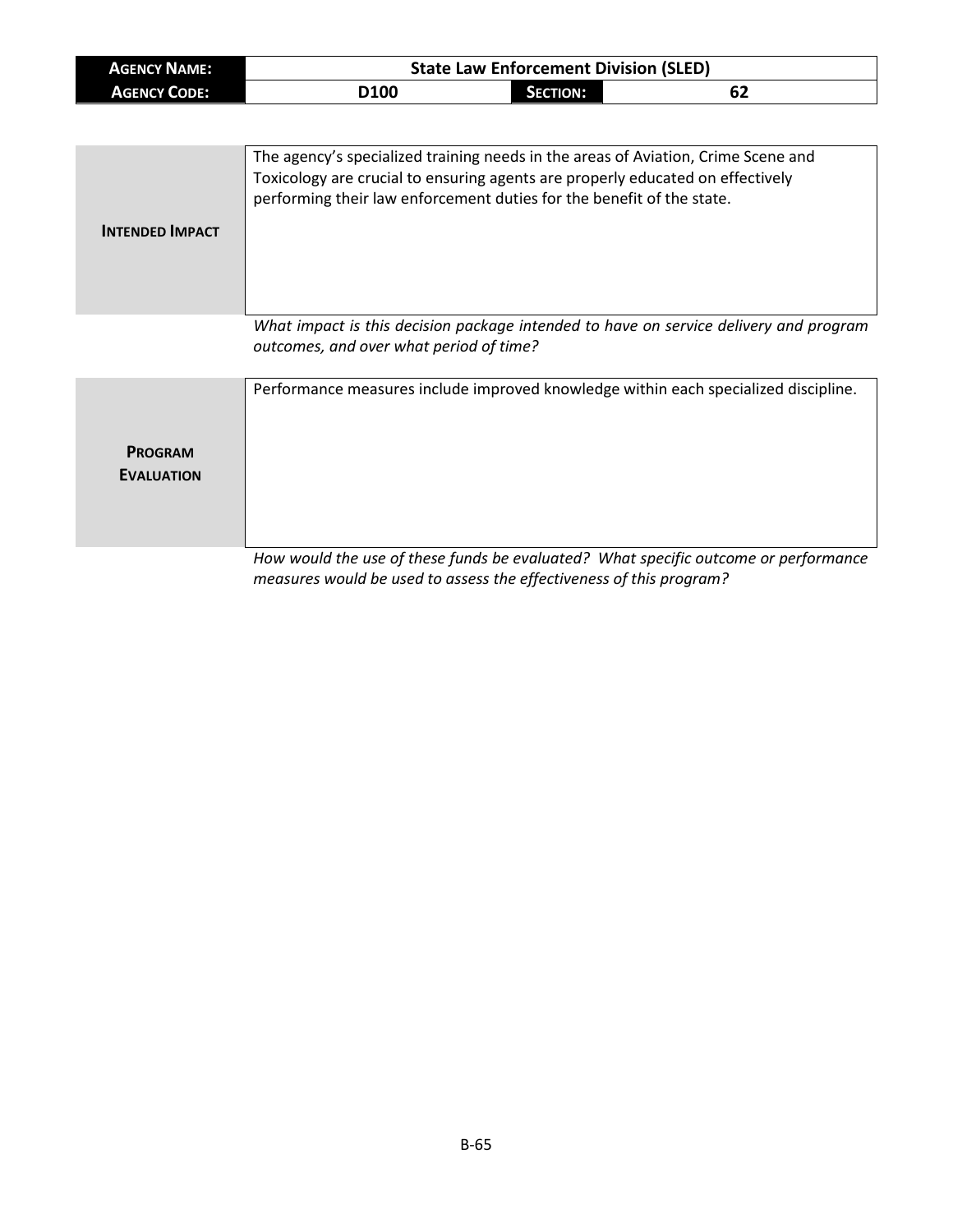| AGENCY NAME:        |     | <b>State Law Enforcement Division (SLED)</b> |      |
|---------------------|-----|----------------------------------------------|------|
| <b>AGENCY CODE:</b> | 100 | <b>SECTION:</b>                              | . DŁ |

| <b>DECISION PACKAGE</b>    | 1040                                                                                                                                                                                                                                                                                                                                                                                                           |
|----------------------------|----------------------------------------------------------------------------------------------------------------------------------------------------------------------------------------------------------------------------------------------------------------------------------------------------------------------------------------------------------------------------------------------------------------|
|                            | Provide the decision package number issued by the PBF system ("Governor's Request").                                                                                                                                                                                                                                                                                                                           |
| <b>TITLE</b>               | <b>Technology/Equipment Software</b>                                                                                                                                                                                                                                                                                                                                                                           |
|                            | Provide a brief, descriptive title for this request.                                                                                                                                                                                                                                                                                                                                                           |
| <b>AMOUNT</b>              | \$874,600                                                                                                                                                                                                                                                                                                                                                                                                      |
|                            | What is the net change in requested appropriations for FY 2014-15? This amount should<br>correspond to the decision package's total in PBF across all funding sources.                                                                                                                                                                                                                                         |
| <b>ENABLING AUTHORITY</b>  | Section 23-3                                                                                                                                                                                                                                                                                                                                                                                                   |
|                            | What state or federal statutory, regulatory, and/or administrative authority established<br>this program? Is this decision package prompted by the establishment of or a revision to<br>that authority?                                                                                                                                                                                                        |
|                            | Mark "X" for all that apply:                                                                                                                                                                                                                                                                                                                                                                                   |
|                            | Change in cost of providing current services to existing program audience.                                                                                                                                                                                                                                                                                                                                     |
|                            | Non-mandated change in eligibility / enrollment for existing program.                                                                                                                                                                                                                                                                                                                                          |
| <b>FACTORS ASSOCIATED</b>  | Change in case load / enrollment under existing program guidelines.<br>X                                                                                                                                                                                                                                                                                                                                       |
| WITH THE REQUEST           | Non-mandated program change in service levels or areas.                                                                                                                                                                                                                                                                                                                                                        |
|                            | Loss of federal or other external financial support for existing program.<br>Exhaustion of fund balances previously used to support program.                                                                                                                                                                                                                                                                   |
|                            | Proposed establishment of a new program or initiative.<br>X                                                                                                                                                                                                                                                                                                                                                    |
|                            |                                                                                                                                                                                                                                                                                                                                                                                                                |
| <b>RECIPIENTS OF FUNDS</b> | Funds requested for the following equipment and software needs within the agency:<br>1⁄4 Replacement of Computer Crimes Equipment Annually<br>1⁄4 Replacement of Agency Computers Annually<br>Updates of 16 Encase and Forensic Toolkit (FTK) Software Licenses for Computer<br><b>Crimes Unit</b><br>Replacement of 15 Printers Annually<br>٠<br>Pictometry Connect License/Maintenance Annually<br>$\bullet$ |
|                            | What individuals or entities would receive these funds (contractors, vendors, grantees,                                                                                                                                                                                                                                                                                                                        |
|                            | individual beneficiaries, etc.)? How would these funds be allocated $-$ using an existing                                                                                                                                                                                                                                                                                                                      |

*formula, through a competitive process, based upon predetermined eligibility criteria?*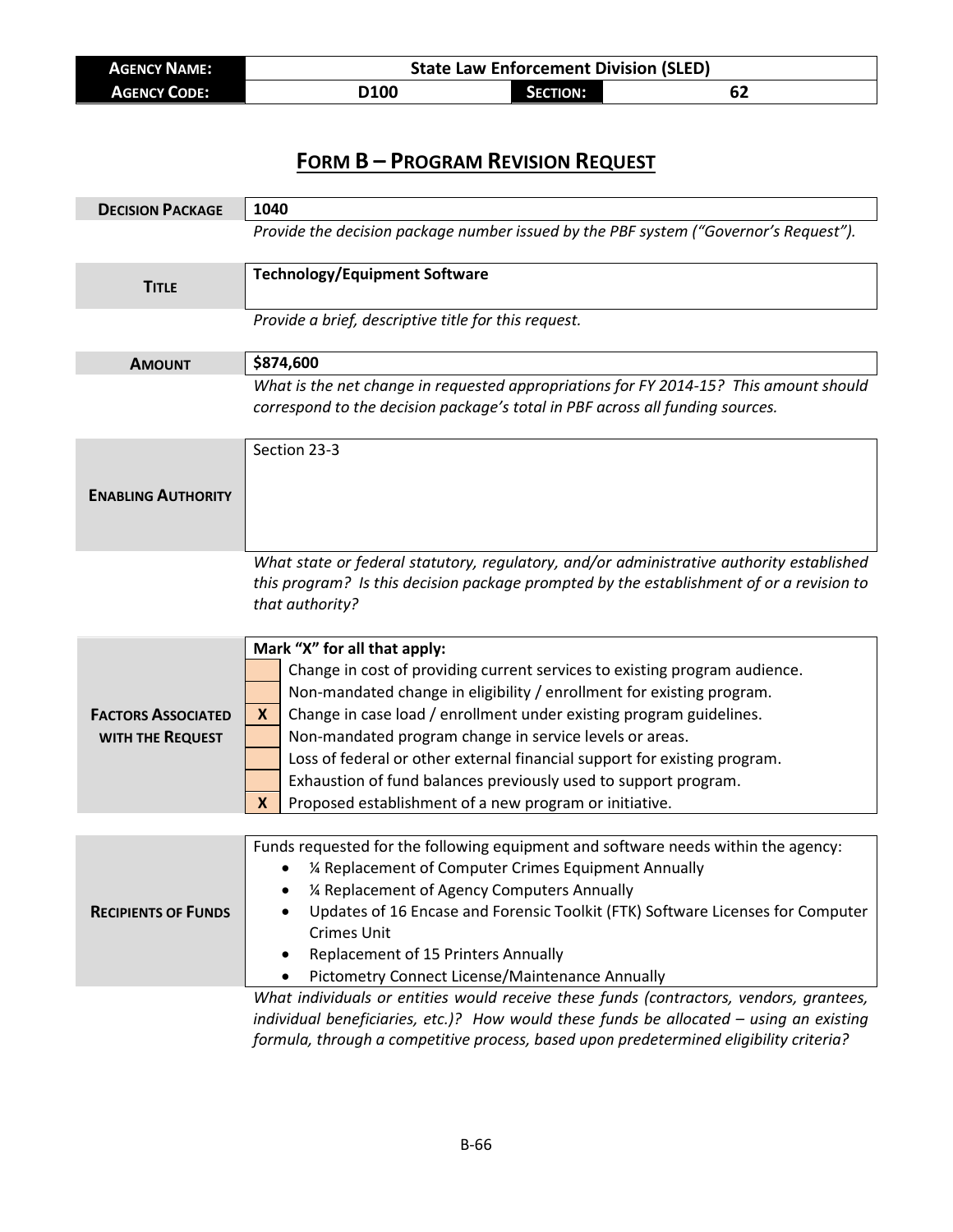| <b>AGENCY NAME:</b> |      |            | <b>State Law Enforcement Division (SLED)</b> |
|---------------------|------|------------|----------------------------------------------|
| <b>AGENCY CODE:</b> | 0100 | Section: I |                                              |
|                     |      |            |                                              |

| <b>RELATED REQUEST(S)</b>             | Yes - nonrecurring request #1860                                                                                                                                                                                                                                                                                                                                                                                                                                                                                                                                               |
|---------------------------------------|--------------------------------------------------------------------------------------------------------------------------------------------------------------------------------------------------------------------------------------------------------------------------------------------------------------------------------------------------------------------------------------------------------------------------------------------------------------------------------------------------------------------------------------------------------------------------------|
|                                       | Is this decision package associated with other decision packages requested by your<br>agency or other agencies this year? Is it associated with a specific capital or non-<br>recurring request?                                                                                                                                                                                                                                                                                                                                                                               |
| <b>MATCHING FUNDS</b>                 | No                                                                                                                                                                                                                                                                                                                                                                                                                                                                                                                                                                             |
|                                       | Would these funds be matched by federal, institutional, philanthropic, or other<br>resources? If so, identify the source and amount.                                                                                                                                                                                                                                                                                                                                                                                                                                           |
| <b>FUNDING</b><br><b>ALTERNATIVES</b> | Since this request will be recurring in nature, current fund balances are not ideal.                                                                                                                                                                                                                                                                                                                                                                                                                                                                                           |
|                                       | What other possible funding sources were considered? Could this request be met in<br>whole or in part with the use of other resources, including fund balances? If so, please<br>comment on the sustainability of such an approach.                                                                                                                                                                                                                                                                                                                                            |
|                                       | In efforts to address the agency's key strategic goal of procuring and using state of the<br>art technology to enhance service and delivery of criminal justice information and tools,<br>the agency needs funding to support a computer equipment replacement schedule each<br>year. The Computer Crimes Unit is challenged by more advanced technology utilized by<br>criminals online. An equipment replacement schedule every four years will ensure the<br>unit stays abreast of new technology. Similarly, the unit's ability to update software is<br>just as critical. |
| <b>SUMMARY</b>                        | The Pictometry Connect is a highly secure, web-based solution that combines high<br>resolution aerial imagery with customer Geographic Information System (GIS) data to<br>create a powerful system that is easily accessible and interactive. This web-based<br>solution will be utilized by the agency's Fusion Center for emergency services and crime<br>analysis and planning.<br>Provide a summary of the rationale for the decision package<br>Why has it hoon                                                                                                          |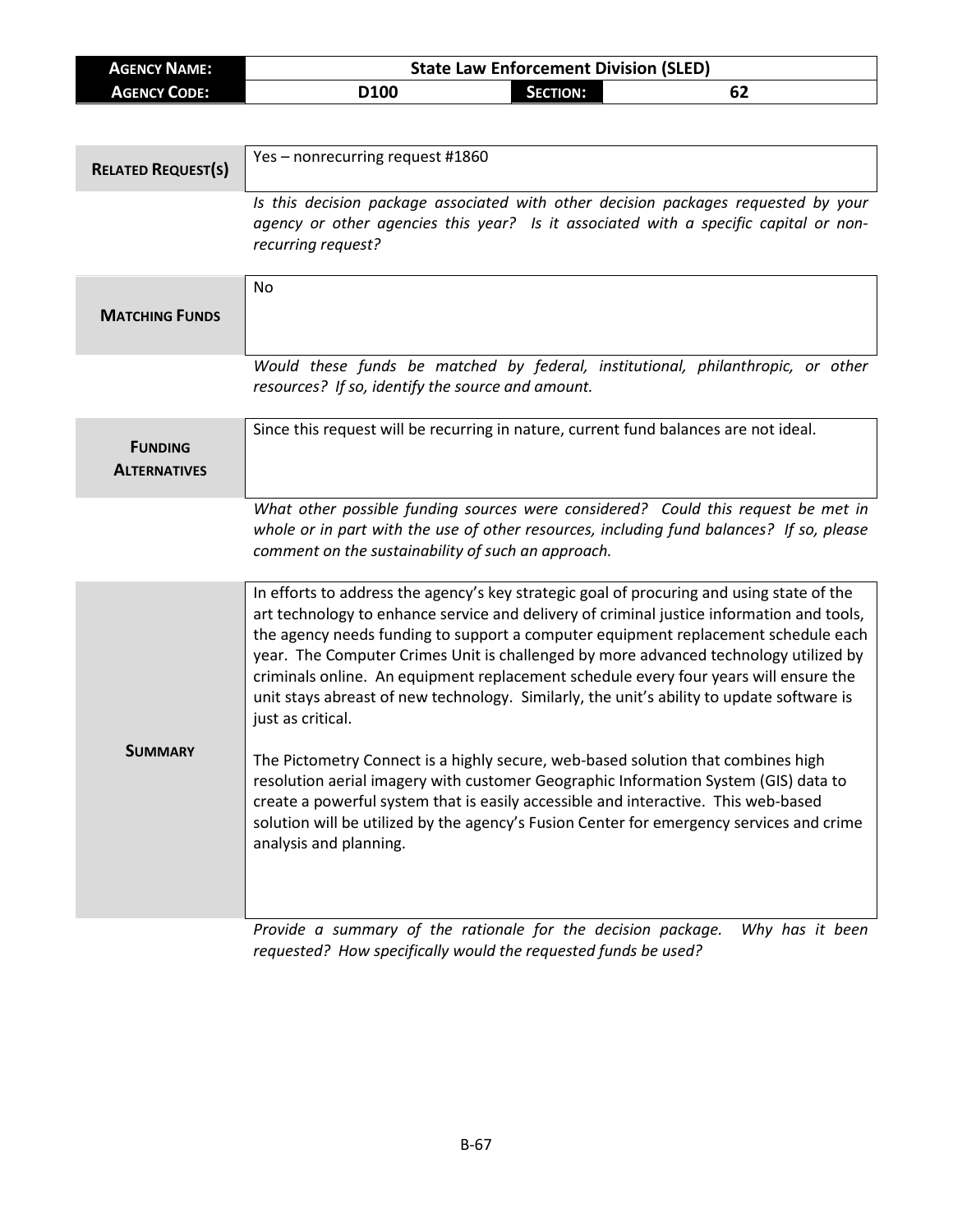| <b>AGENCY NAME:</b> |      | <b>State Law Enforcement Division (SLED)</b> |    |  |
|---------------------|------|----------------------------------------------|----|--|
| <b>AGENCY CODE:</b> | D100 | <b>SECTION:</b>                              | 62 |  |

| <b>METHOD OF</b><br><b>CALCULATION</b> | Computer Crimes: 6 Forensic Exam Computers = \$46,200<br>Computer Crimes: 4 Forensic Field Preview Laptops = \$20,400<br>Computer Crimes: 4 Office Desktop Computers = \$12,000<br>Computer Crimes: 20 APC Battery Backups = \$10,000<br>Computer Crimes: 3 Servers = \$45,000<br>Computer Crimes: $1$ Switch = \$10,000<br>Computer Crimes: 18 Specialty Monitors = \$45,000<br>Computer Crimes: 2 Cellular Forensic Devices = \$6,000<br>Computer Crimes: 16 Encase Software Licenses = \$56,000<br>Computer Crimes: 16 FTK Software Licenses = \$24,000<br>Agency: 1/4 of agency systems 562/4=140; calculated at \$3,000/ea. = - \$420,000<br>15 Printers at \$2,000/ea. = \$30,000<br>Fusion: Pictometry Connect with annual maintenance = \$150,000 |
|----------------------------------------|-----------------------------------------------------------------------------------------------------------------------------------------------------------------------------------------------------------------------------------------------------------------------------------------------------------------------------------------------------------------------------------------------------------------------------------------------------------------------------------------------------------------------------------------------------------------------------------------------------------------------------------------------------------------------------------------------------------------------------------------------------------|
|                                        | How was the amount of the request calculated? What factors could cause deviations                                                                                                                                                                                                                                                                                                                                                                                                                                                                                                                                                                                                                                                                         |
|                                        |                                                                                                                                                                                                                                                                                                                                                                                                                                                                                                                                                                                                                                                                                                                                                           |

*between the request and the amount that could ultimately be required in order to perform the underlying work?*

| <b>FUTURE IMPACT</b>  | N/A                                                                                                                                                                                                                                                                                                                                                                          |
|-----------------------|------------------------------------------------------------------------------------------------------------------------------------------------------------------------------------------------------------------------------------------------------------------------------------------------------------------------------------------------------------------------------|
|                       | Will the state incur any maintenance-of-effort or other obligations by adopting this<br>decision package? What impact will there be on future capital and/or operating<br>budgets if this request is or is not honored? Has a source of any such funds been<br>identified and/or obtained by your agency?                                                                    |
| <b>PRIORITIZATION</b> | If new funds are not available for this request, SLED must utilize fund balances for the<br>equipment and software replacement. Ultimately, the agency will continue to request<br>these funds in future years to ensure a recurring fund source for equipment<br>replacement. Federal funding and/or agency fund balances are not guaranteed or ideal<br>for the long term. |
|                       | If no or insufficient new funds are available in order to meet this need, how would the<br>agency prefer to proceed? By using fund balances, generating new revenue, cutting<br>other programs, or deferring action on this request in FY 2014-15?                                                                                                                           |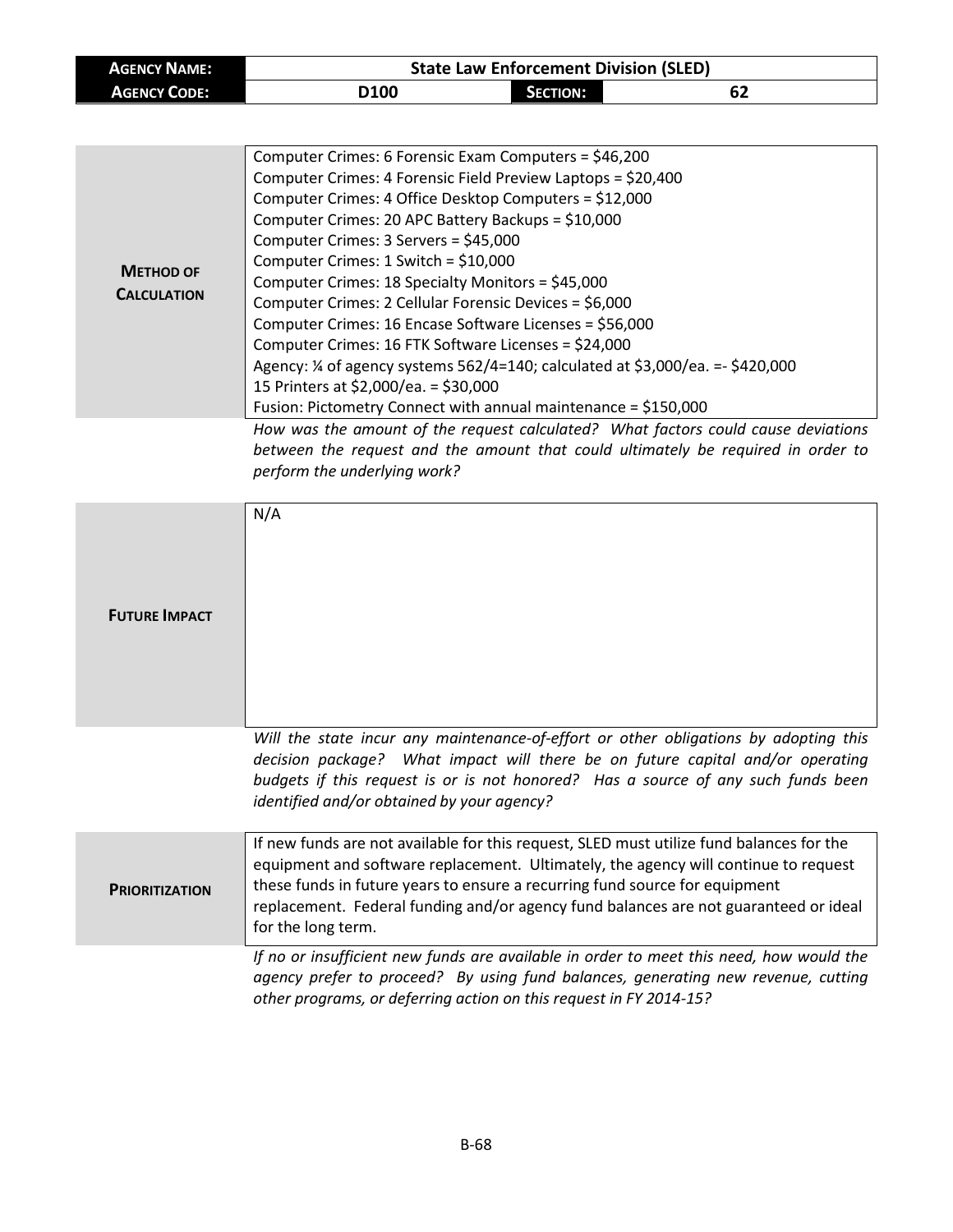| <b>AGENCY NAME:</b> | <b>State Law Enforcement Division (SLED)</b> |          |    |
|---------------------|----------------------------------------------|----------|----|
| <b>AGENCY CODE:</b> | D <sub>100</sub>                             | Section: | ხ∠ |

| <b>INTENDED IMPACT</b> | An equipment and software replacement schedule will ensure the agency stays abreast<br>of the newest technology. State of the art technology will allow the agency to provide<br>optimum assistance to local law enforcement.  |
|------------------------|--------------------------------------------------------------------------------------------------------------------------------------------------------------------------------------------------------------------------------|
|                        | Angles and the second angles of the contract of the second of the first second of the second of the second second second second second second second second second second second second second second second second second sec |

*What impact is this decision package intended to have on service delivery and program outcomes, and over what period of time?*

|                   | Performance measures include the amount of equipment replaced each year.            |
|-------------------|-------------------------------------------------------------------------------------|
| <b>PROGRAM</b>    |                                                                                     |
| <b>EVALUATION</b> |                                                                                     |
|                   |                                                                                     |
|                   | How would the use of these funds he evaluated? What specific outcome or performance |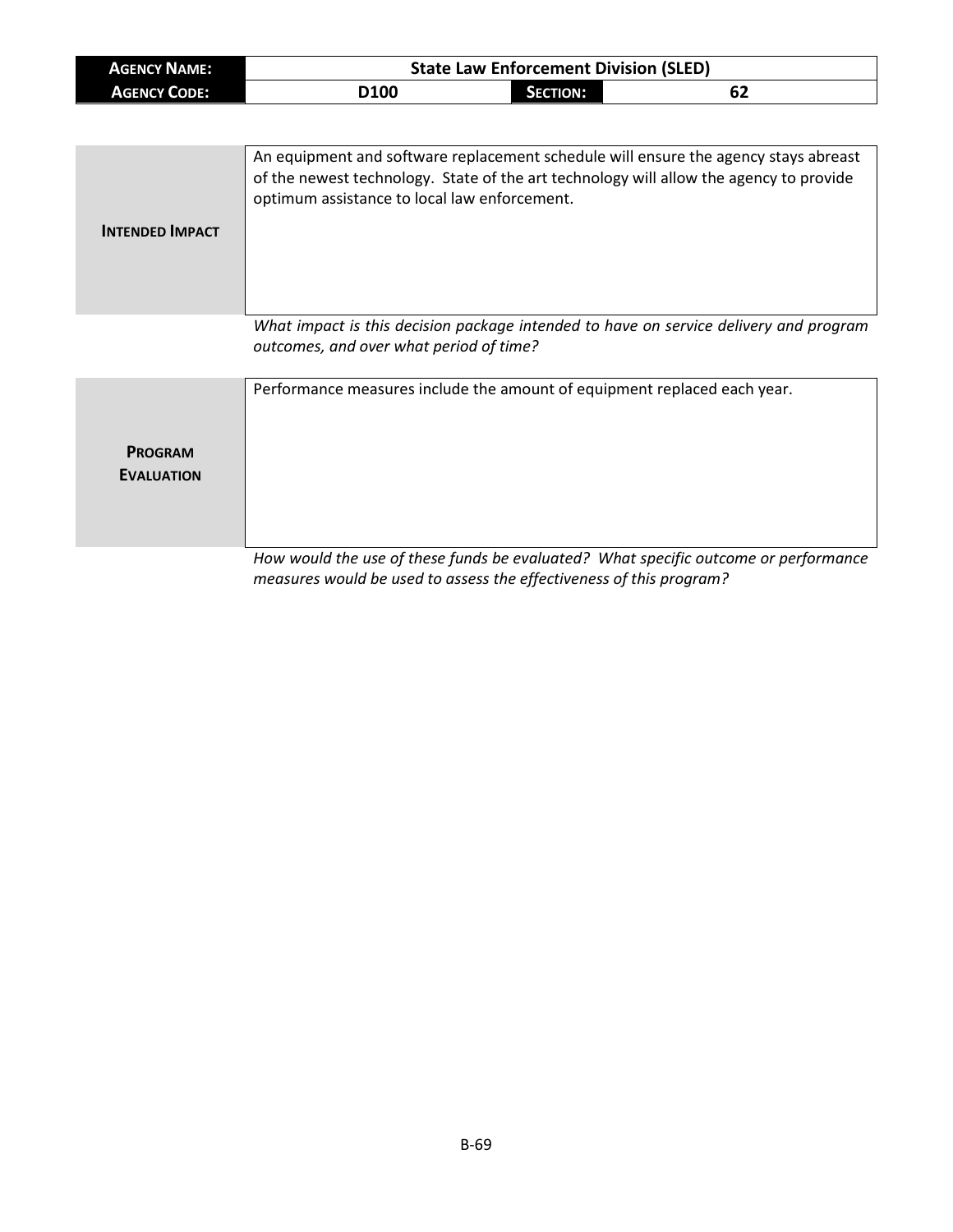| <b>AGENCY NAME:</b> | <b>State Law Enforcement Division (SLED)</b> |                 |    |
|---------------------|----------------------------------------------|-----------------|----|
| <b>AGENCY CODE:</b> | D100                                         | <b>SECTION:</b> | ОZ |

| <b>DECISION PACKAGE</b>                       | 1043                                                                                                                                                                                                                                                                                                                                                                                                                                                                                                                                 |  |  |
|-----------------------------------------------|--------------------------------------------------------------------------------------------------------------------------------------------------------------------------------------------------------------------------------------------------------------------------------------------------------------------------------------------------------------------------------------------------------------------------------------------------------------------------------------------------------------------------------------|--|--|
|                                               | Provide the decision package number issued by the PBF system ("Governor's Request").                                                                                                                                                                                                                                                                                                                                                                                                                                                 |  |  |
| <b>TITLE</b>                                  | <b>Vehicles</b>                                                                                                                                                                                                                                                                                                                                                                                                                                                                                                                      |  |  |
|                                               | Provide a brief, descriptive title for this request.                                                                                                                                                                                                                                                                                                                                                                                                                                                                                 |  |  |
| <b>AMOUNT</b>                                 | \$2,078,024                                                                                                                                                                                                                                                                                                                                                                                                                                                                                                                          |  |  |
|                                               | What is the net change in requested appropriations for FY 2014-15? This amount should<br>correspond to the decision package's total in PBF across all funding sources.                                                                                                                                                                                                                                                                                                                                                               |  |  |
| <b>ENABLING AUTHORITY</b>                     |                                                                                                                                                                                                                                                                                                                                                                                                                                                                                                                                      |  |  |
|                                               | What state or federal statutory, regulatory, and/or administrative authority established<br>this program? Is this decision package prompted by the establishment of or a revision to<br>that authority?                                                                                                                                                                                                                                                                                                                              |  |  |
| <b>FACTORS ASSOCIATED</b><br>WITH THE REQUEST | Mark "X" for all that apply:<br>Change in cost of providing current services to existing program audience.<br>Non-mandated change in eligibility / enrollment for existing program.<br>Change in case load / enrollment under existing program guidelines.<br>Non-mandated program change in service levels or areas.<br>Loss of federal or other external financial support for existing program.<br>Exhaustion of fund balances previously used to support program.<br>Proposed establishment of a new program or initiative.<br>X |  |  |
| <b>RECIPIENTS OF FUNDS</b>                    | Funds requested to replace 1/5 of the vehicle fleet within the agency.                                                                                                                                                                                                                                                                                                                                                                                                                                                               |  |  |
|                                               | What individuals or entities would receive these funds (contractors, vendors, grantees,<br>individual beneficiaries, etc.)? How would these funds be allocated - using an existing                                                                                                                                                                                                                                                                                                                                                   |  |  |

*formula, through a competitive process, based upon predetermined eligibility criteria?*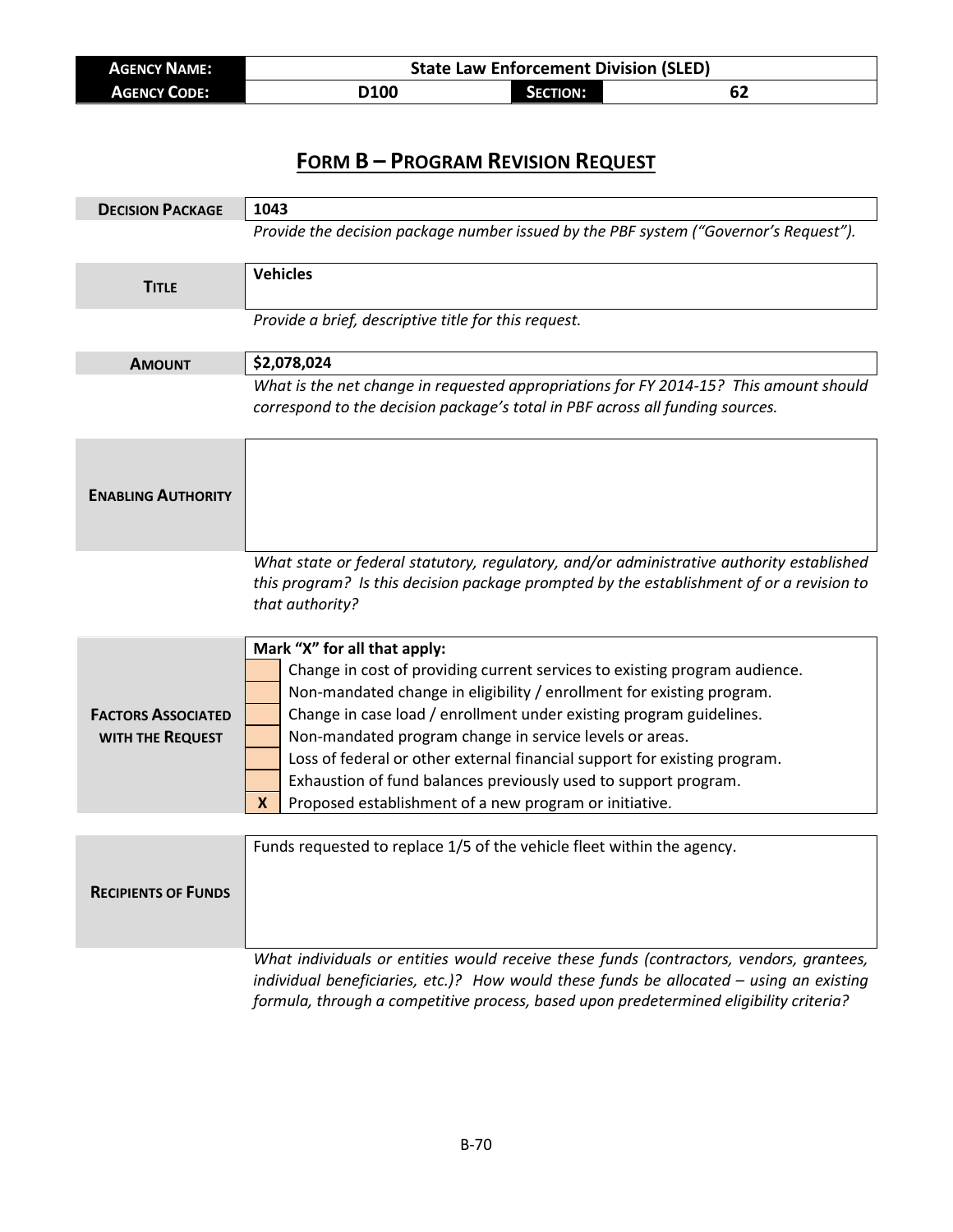| <b>AGENCY NAME:</b> | <b>State Law Enforcement Division (SLED)</b> |                 |    |
|---------------------|----------------------------------------------|-----------------|----|
| <b>AGENCY CODE:</b> | D100                                         | <b>SECTION:</b> | 62 |

| <b>RELATED REQUEST(S)</b>             | <b>No</b>                                                                                                                                                                                                                                                                                                                                                                                                                                                                                                                                                                                                                                                                                                                                                                                                                                                                                             |                                                                                 |  |
|---------------------------------------|-------------------------------------------------------------------------------------------------------------------------------------------------------------------------------------------------------------------------------------------------------------------------------------------------------------------------------------------------------------------------------------------------------------------------------------------------------------------------------------------------------------------------------------------------------------------------------------------------------------------------------------------------------------------------------------------------------------------------------------------------------------------------------------------------------------------------------------------------------------------------------------------------------|---------------------------------------------------------------------------------|--|
|                                       | Is this decision package associated with other decision packages requested by your<br>agency or other agencies this year? Is it associated with a specific capital or non-<br>recurring request?                                                                                                                                                                                                                                                                                                                                                                                                                                                                                                                                                                                                                                                                                                      |                                                                                 |  |
|                                       | <b>No</b>                                                                                                                                                                                                                                                                                                                                                                                                                                                                                                                                                                                                                                                                                                                                                                                                                                                                                             |                                                                                 |  |
| <b>MATCHING FUNDS</b>                 |                                                                                                                                                                                                                                                                                                                                                                                                                                                                                                                                                                                                                                                                                                                                                                                                                                                                                                       |                                                                                 |  |
|                                       | resources? If so, identify the source and amount.                                                                                                                                                                                                                                                                                                                                                                                                                                                                                                                                                                                                                                                                                                                                                                                                                                                     | Would these funds be matched by federal, institutional, philanthropic, or other |  |
| <b>FUNDING</b><br><b>ALTERNATIVES</b> | Since this request will be recurring in nature, current fund balances are not ideal.                                                                                                                                                                                                                                                                                                                                                                                                                                                                                                                                                                                                                                                                                                                                                                                                                  |                                                                                 |  |
|                                       | What other possible funding sources were considered? Could this request be met in<br>whole or in part with the use of other resources, including fund balances? If so, please<br>comment on the sustainability of such an approach.                                                                                                                                                                                                                                                                                                                                                                                                                                                                                                                                                                                                                                                                   |                                                                                 |  |
|                                       | The agency intends to implement a Vehicle Replacement Plan that is focused on daily<br>use and permanently assigned vehicles to agents. Under this plan, the permanently<br>assigned portion of SLED's fleet is replaced in its entirety over a five (5) year period. The<br>remainder of the fleet consists of specialty vehicles that have a longer life cycle, pool<br>vehicles (previously used), and a strategic reserve of well-maintained spare vehicles<br>(also previously used) for use in case of vehicle failures throughout the fleet or for new<br>hires.<br>Each fiscal year, 20% of assigned vehicles will be replaced. Factors such as mileage,<br>mechanical reliability, age, and potential maintenance costs will be used to identify<br>those vehicles to be replaced. SLED replaces its vehicles in accordance with criteria set<br>forth the by the SC Budget & Control Board: |                                                                                 |  |
| <b>SUMMARY</b>                        | <b>VEHICLE TYPE</b>                                                                                                                                                                                                                                                                                                                                                                                                                                                                                                                                                                                                                                                                                                                                                                                                                                                                                   | <b>MILEAGE</b>                                                                  |  |
|                                       | Sedan, Police                                                                                                                                                                                                                                                                                                                                                                                                                                                                                                                                                                                                                                                                                                                                                                                                                                                                                         | 125,000                                                                         |  |
|                                       | Utility, large SUV                                                                                                                                                                                                                                                                                                                                                                                                                                                                                                                                                                                                                                                                                                                                                                                                                                                                                    | 150,000                                                                         |  |
|                                       | Truck, large Pick-Up                                                                                                                                                                                                                                                                                                                                                                                                                                                                                                                                                                                                                                                                                                                                                                                                                                                                                  | 150,000                                                                         |  |
|                                       | Depending on their level of roadworthiness, vehicles taken out of permanent<br>assignment status are sent to auction or rotated into a pool or spare (reserve) status.<br>With a younger fleet, maintenance costs will drop as the primary focus will be on<br>preventive rather than corrective maintenance.<br>SLED's current number of permanently assigned vehicles $-$ 290 $-$ will be replaced by the<br>schedule below. The cost per vehicle is an average across vehicle types and also factors                                                                                                                                                                                                                                                                                                                                                                                               |                                                                                 |  |
|                                       | in added vehicle options, law enforcement light packages, installed radios, and                                                                                                                                                                                                                                                                                                                                                                                                                                                                                                                                                                                                                                                                                                                                                                                                                       |                                                                                 |  |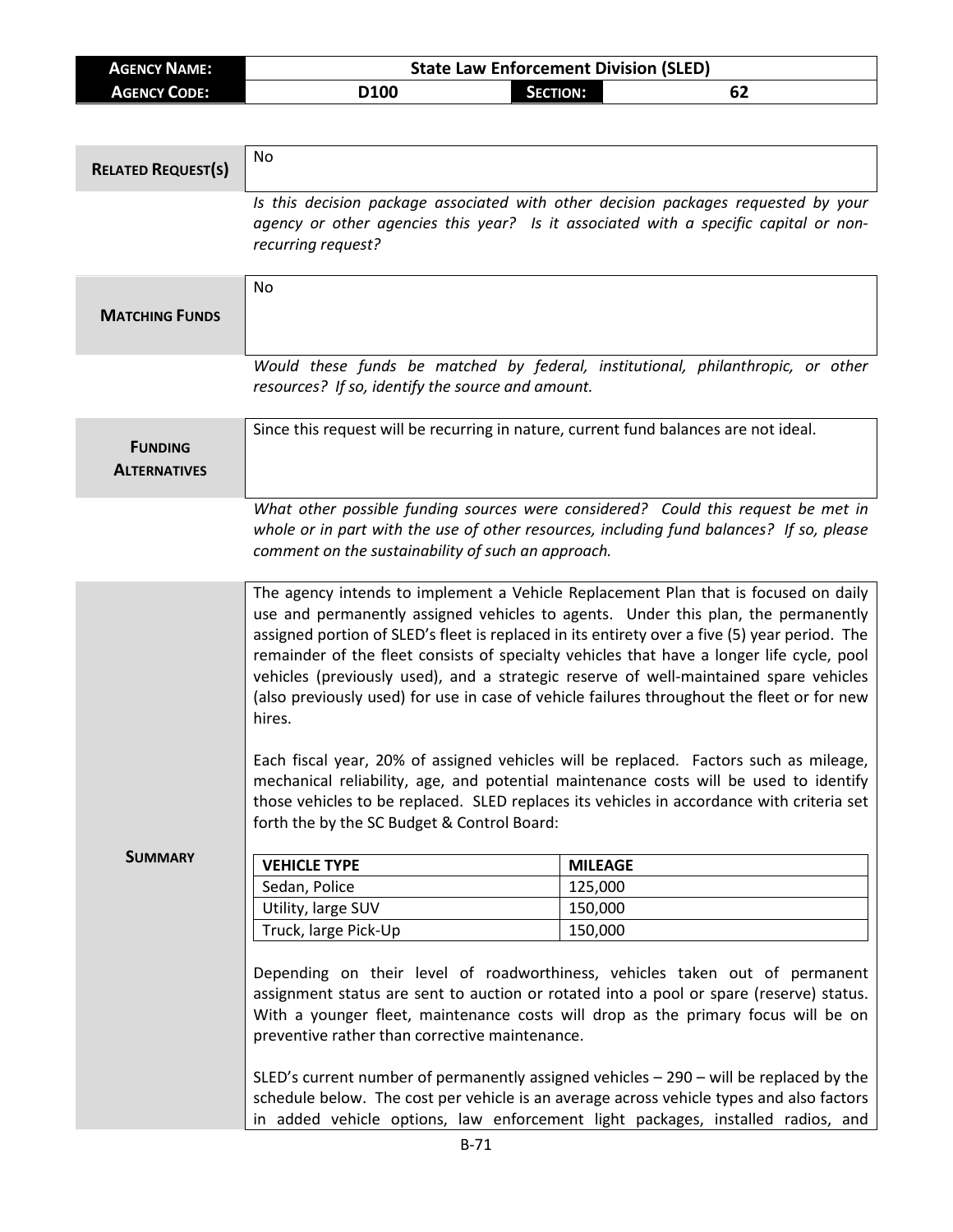| <b>AGENCY NAME:</b> | <b>State Law Enforcement Division (SLED)</b> |                 |    |  |
|---------------------|----------------------------------------------|-----------------|----|--|
| <b>AGENCY CODE:</b> | D <sub>100</sub>                             | <b>SECTION:</b> | ОZ |  |

| 290 Vehicles, Five | <b>Vehicles to</b> | <b>Cost per Vehicle</b> | <b>Total Cost per Year</b> |
|--------------------|--------------------|-------------------------|----------------------------|
| <b>Year Cycle</b>  | Replace            |                         |                            |
| Year 1             | 58                 | \$35,828.00             | \$2,078,024.00             |
| Year 2             | 58                 | \$35,828.00             | \$2,078,024.00             |
| Year 3             | 58                 | \$35,828.00             | \$2,078,024.00             |
| Year 4             | 58                 | \$35,828.00             | \$2,078,024.00             |
| Year 5             | 58                 | \$35,828.00             | \$2,078,024.00             |

*Provide a summary of the rationale for the decision package. Why has it been requested? How specifically would the requested funds be used?*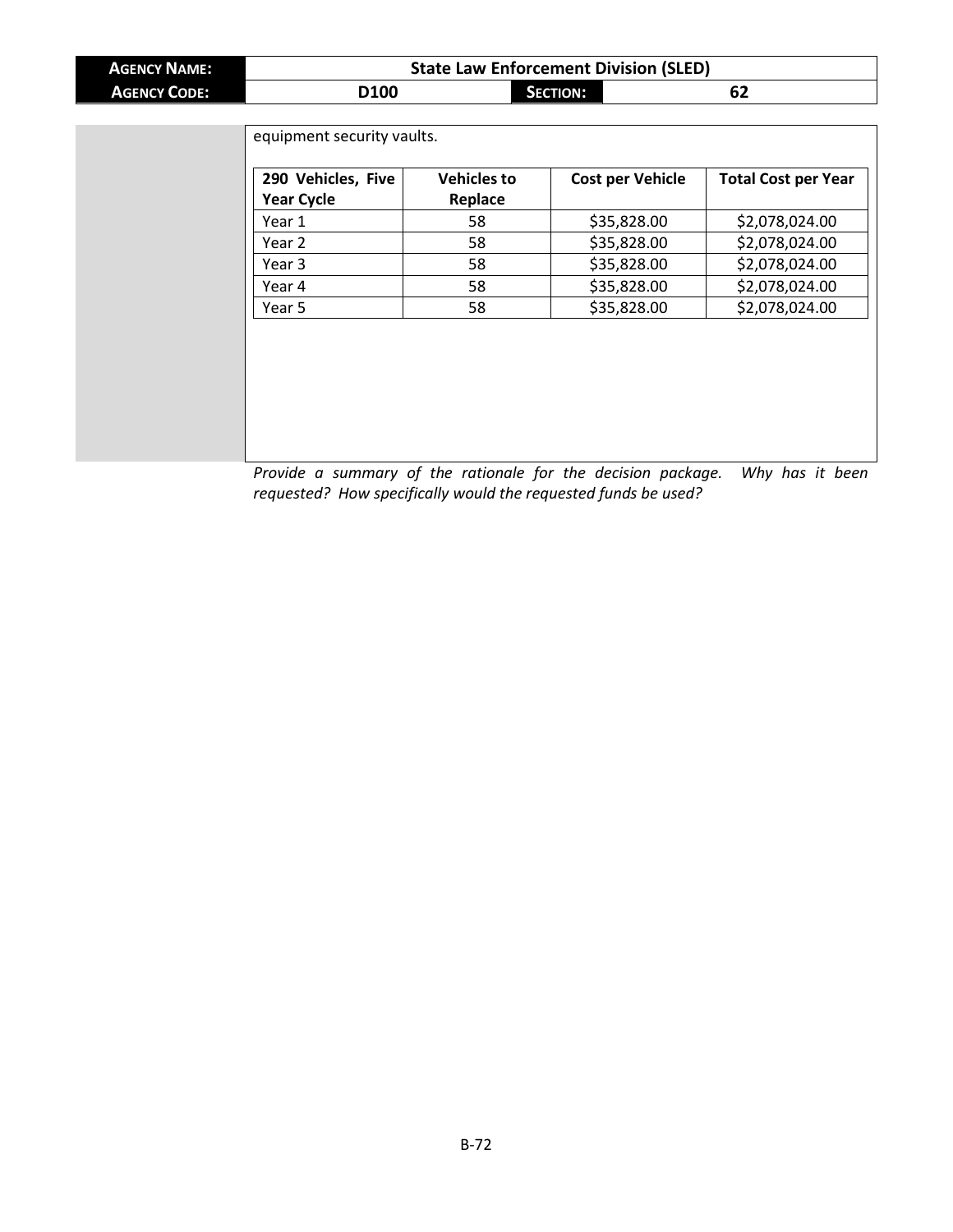| <b>AGENCY NAME:</b>                    |                                                                                                                                                                                                                                                                                                                                | <b>State Law Enforcement Division (SLED)</b> |                                                                                                                                                                                                                                                             |  |
|----------------------------------------|--------------------------------------------------------------------------------------------------------------------------------------------------------------------------------------------------------------------------------------------------------------------------------------------------------------------------------|----------------------------------------------|-------------------------------------------------------------------------------------------------------------------------------------------------------------------------------------------------------------------------------------------------------------|--|
| <b>AGENCY CODE:</b>                    | D100                                                                                                                                                                                                                                                                                                                           | <b>SECTION:</b>                              | 62                                                                                                                                                                                                                                                          |  |
|                                        |                                                                                                                                                                                                                                                                                                                                |                                              |                                                                                                                                                                                                                                                             |  |
| <b>METHOD OF</b><br><b>CALCULATION</b> | Number of permanently assigned vehicles of 290/5 = 58 at \$35,828 per vehicle =<br>\$2,078,024                                                                                                                                                                                                                                 |                                              |                                                                                                                                                                                                                                                             |  |
|                                        | perform the underlying work?                                                                                                                                                                                                                                                                                                   |                                              | How was the amount of the request calculated? What factors could cause deviations<br>between the request and the amount that could ultimately be required in order to                                                                                       |  |
| <b>FUTURE IMPACT</b>                   | N/A                                                                                                                                                                                                                                                                                                                            |                                              |                                                                                                                                                                                                                                                             |  |
|                                        | identified and/or obtained by your agency?                                                                                                                                                                                                                                                                                     |                                              | Will the state incur any maintenance-of-effort or other obligations by adopting this<br>decision package? What impact will there be on future capital and/or operating<br>budgets if this request is or is not honored? Has a source of any such funds been |  |
| <b>PRIORITIZATION</b>                  | If new funds are not available for this request, SLED must utilize fund balances for the<br>vehicle replacement schedule; however, the agency will need additional earmarked<br>authority. Ultimately, SLED will continue to request these funds in future years to<br>obtain a recurring fund source for vehicle replacement. |                                              |                                                                                                                                                                                                                                                             |  |
|                                        | other programs, or deferring action on this request in FY 2014-15?                                                                                                                                                                                                                                                             |                                              | If no or insufficient new funds are available in order to meet this need, how would the<br>agency prefer to proceed? By using fund balances, generating new revenue, cutting                                                                                |  |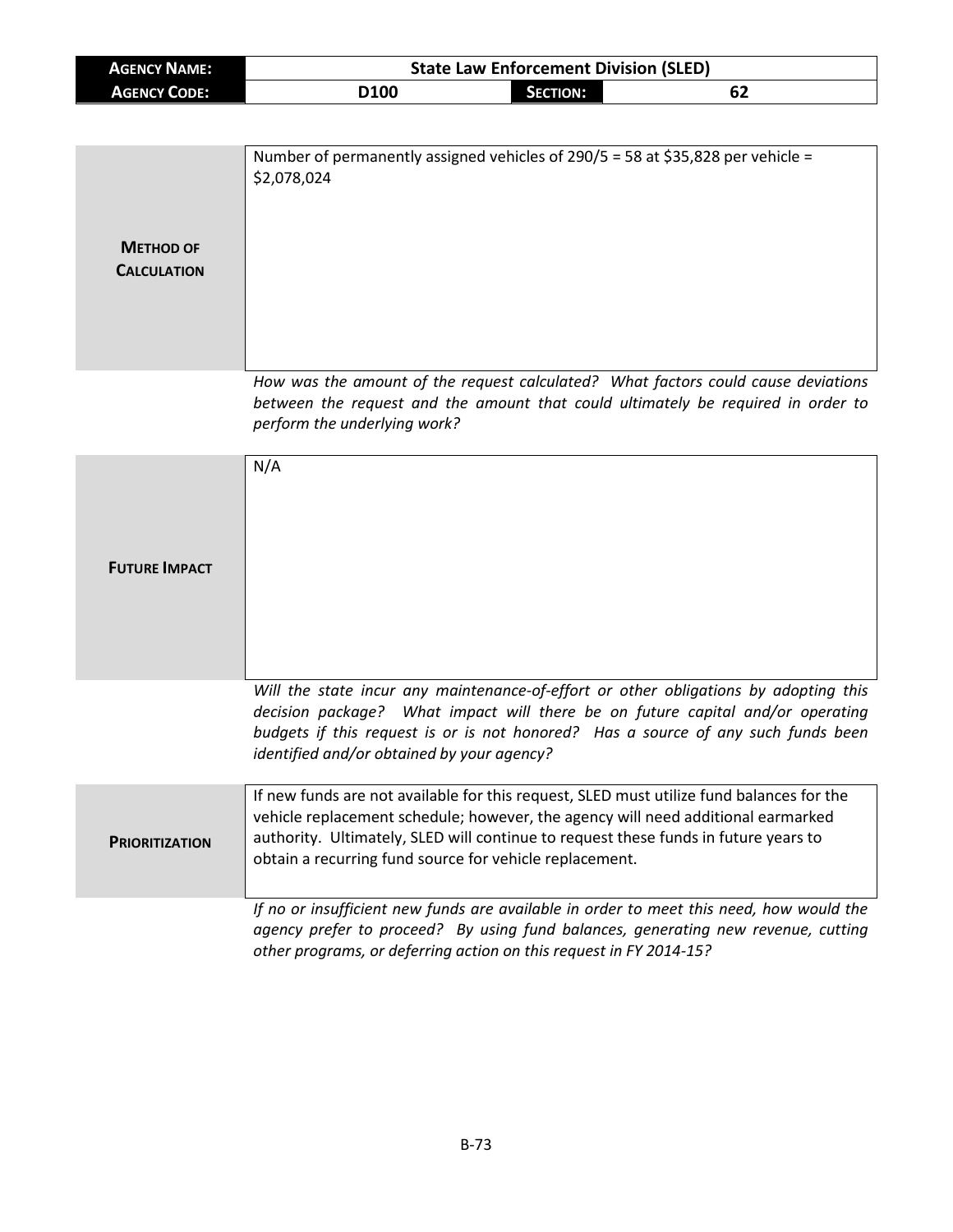| <b>AGENCY NAME:</b> | <b>State Law Enforcement Division (SLED)</b> |          |    |
|---------------------|----------------------------------------------|----------|----|
| <b>AGENCY CODE:</b> | D <sub>100</sub>                             | SECTION: | 62 |

| <b>INTENDED IMPACT</b> | Safe vehicles for SLED agents will ensure better response time and enforcement efforts<br>throughout the state. |
|------------------------|-----------------------------------------------------------------------------------------------------------------|
|                        | What impact is this desigion package intended to have an service delivery and program                           |

*What impact is this decision package intended to have on service delivery and program outcomes, and over what period of time?*

|                   | Performance measures include a decrease in vehicle repair costs.                    |
|-------------------|-------------------------------------------------------------------------------------|
| <b>PROGRAM</b>    |                                                                                     |
| <b>EVALUATION</b> |                                                                                     |
|                   |                                                                                     |
|                   | How would the use of these funds be evaluated? What specific outcome or performance |

*measures would be used to assess the effectiveness of this program?*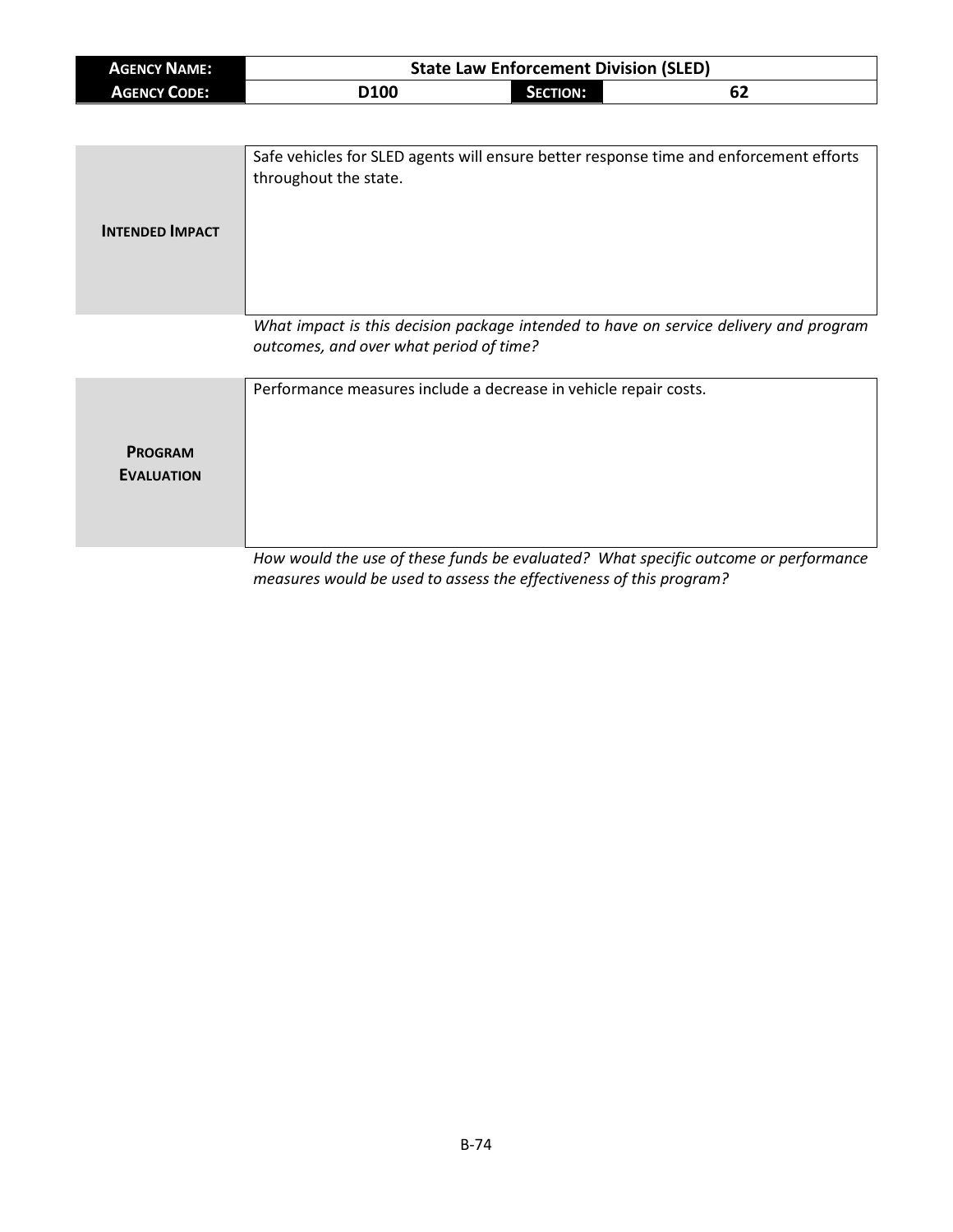| <b>AGENCY NAME:</b> | <b>State Law Enforcement Division (SLED)</b> |                 |    |  |
|---------------------|----------------------------------------------|-----------------|----|--|
| <b>AGENCY CODE:</b> | D100                                         | <b>SECTION:</b> | 62 |  |

| <b>DECISION PACKAGE</b> | 1826                                                                                                                                                                                                                                                                                                  |
|-------------------------|-------------------------------------------------------------------------------------------------------------------------------------------------------------------------------------------------------------------------------------------------------------------------------------------------------|
|                         | Provide the decision package number issued by the PBF system ("Governor's Request").                                                                                                                                                                                                                  |
| <b>TITLE</b>            | <b>New Personnel Equipment-Administrative</b>                                                                                                                                                                                                                                                         |
|                         | Provide a brief, descriptive title for this request.                                                                                                                                                                                                                                                  |
| <b>AMOUNT</b>           | \$7,000                                                                                                                                                                                                                                                                                               |
|                         | How much is requested for this project in FY 2014-15?                                                                                                                                                                                                                                                 |
| <b>BUDGET PROGRAM</b>   | Nonrecurring Appropriations - 98000000                                                                                                                                                                                                                                                                |
|                         | Identify the associated budget program(s) by name and budget section.                                                                                                                                                                                                                                 |
| <b>SUMMARY</b>          | This nonrecurring request is for the following equipment related to the new position<br>requested in Decision Package #925 "Administrative Personnel":<br>\$3,000 - Computer for the Information Resource Consultant position<br>\$4,000 - Computer Crimes Network Training<br>Grand total = $$7,000$ |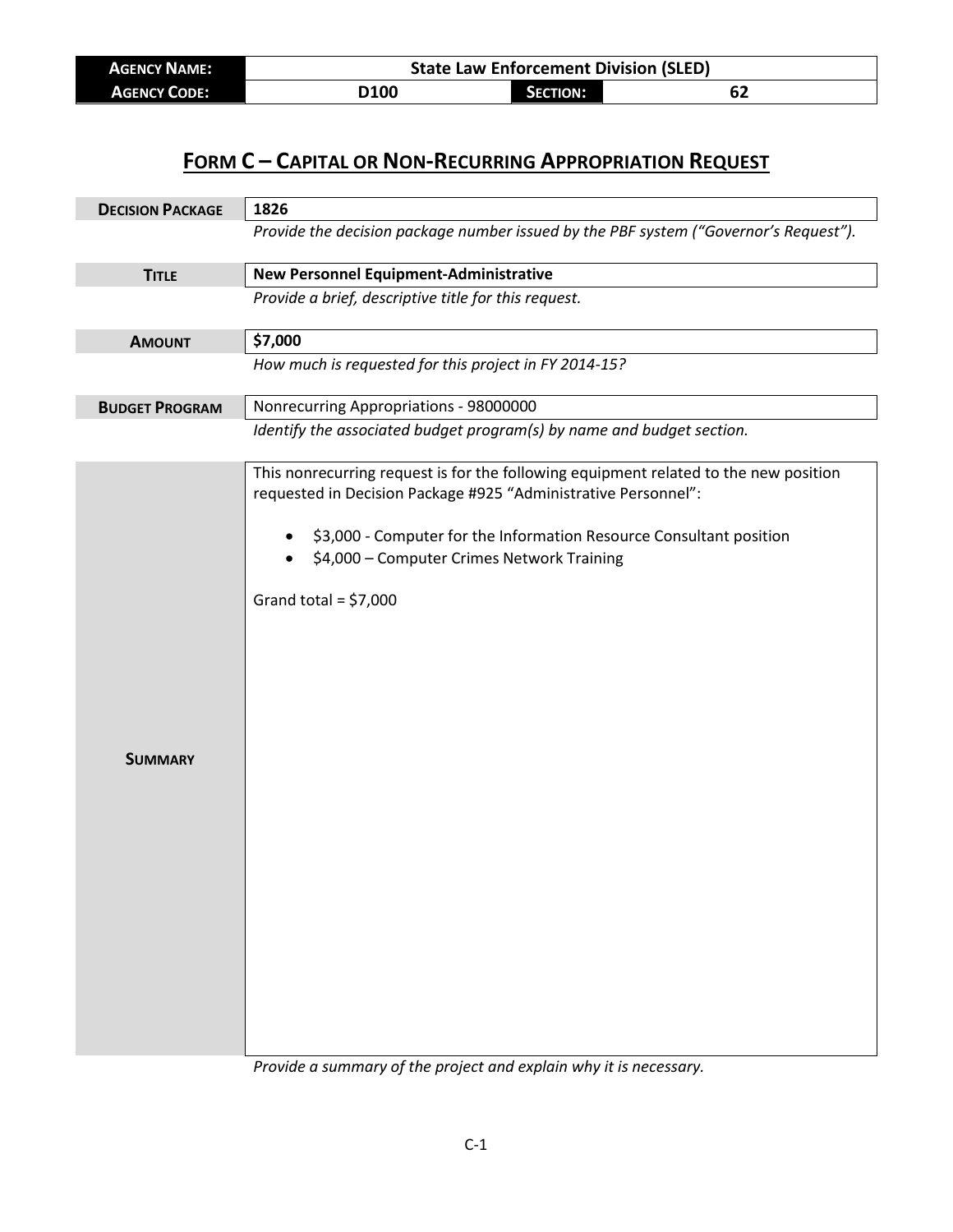| <b>AGENCY NAME:</b>                                    | <b>State Law Enforcement Division (SLED)</b>                                                                                                                                                                                                                                                    |  |  |
|--------------------------------------------------------|-------------------------------------------------------------------------------------------------------------------------------------------------------------------------------------------------------------------------------------------------------------------------------------------------|--|--|
| <b>AGENCY CODE:</b>                                    | D100<br><b>SECTION:</b><br>62                                                                                                                                                                                                                                                                   |  |  |
|                                                        |                                                                                                                                                                                                                                                                                                 |  |  |
| <b>RELATED REQUEST(S)</b>                              | Yes - the recurring request #925 Administrative Personnel<br>Yes - could be combined with other non-recurring requests with the same title                                                                                                                                                      |  |  |
|                                                        | Is this decision package associated with other decision packages requested by your<br>agency or other agencies this year? Is it associated with a specific capital or non-<br>recurring request?                                                                                                |  |  |
| <b>MATCHING FUNDS</b>                                  | <b>No</b>                                                                                                                                                                                                                                                                                       |  |  |
|                                                        | Would these funds be matched by federal, institutional, philanthropic, or other<br>resources? If so, identify the source and amount.                                                                                                                                                            |  |  |
| <b>FUNDING</b><br><b>ALTERNATIVES</b>                  | Agency fund balances were considered; however, those funds have been committed for<br>other nonrecurring purchases to include a helicopter, space allocation challenges, and<br>an emergency contingency.                                                                                       |  |  |
|                                                        | What other possible funding sources were considered?                                                                                                                                                                                                                                            |  |  |
| <b>LONG-TERM PLANNING</b><br><b>AND SUSTAINABILITY</b> | N/A                                                                                                                                                                                                                                                                                             |  |  |
|                                                        | What other funds have already been invested in this project (source/type, amount,<br>timeframe)? Will other capital and/or operating funds for this project be requested in<br>the future? If so, how much, and in which fiscal years? Has a source for those funds<br>been identified/secured? |  |  |
| <b>OTHER APPROVALS</b>                                 | N/A                                                                                                                                                                                                                                                                                             |  |  |
|                                                        | What approvals have already been obtained? Are there additional approvals that must<br>be secured in order for the project to succeed? (Institutional board, JBRC, BCB, etc.)                                                                                                                   |  |  |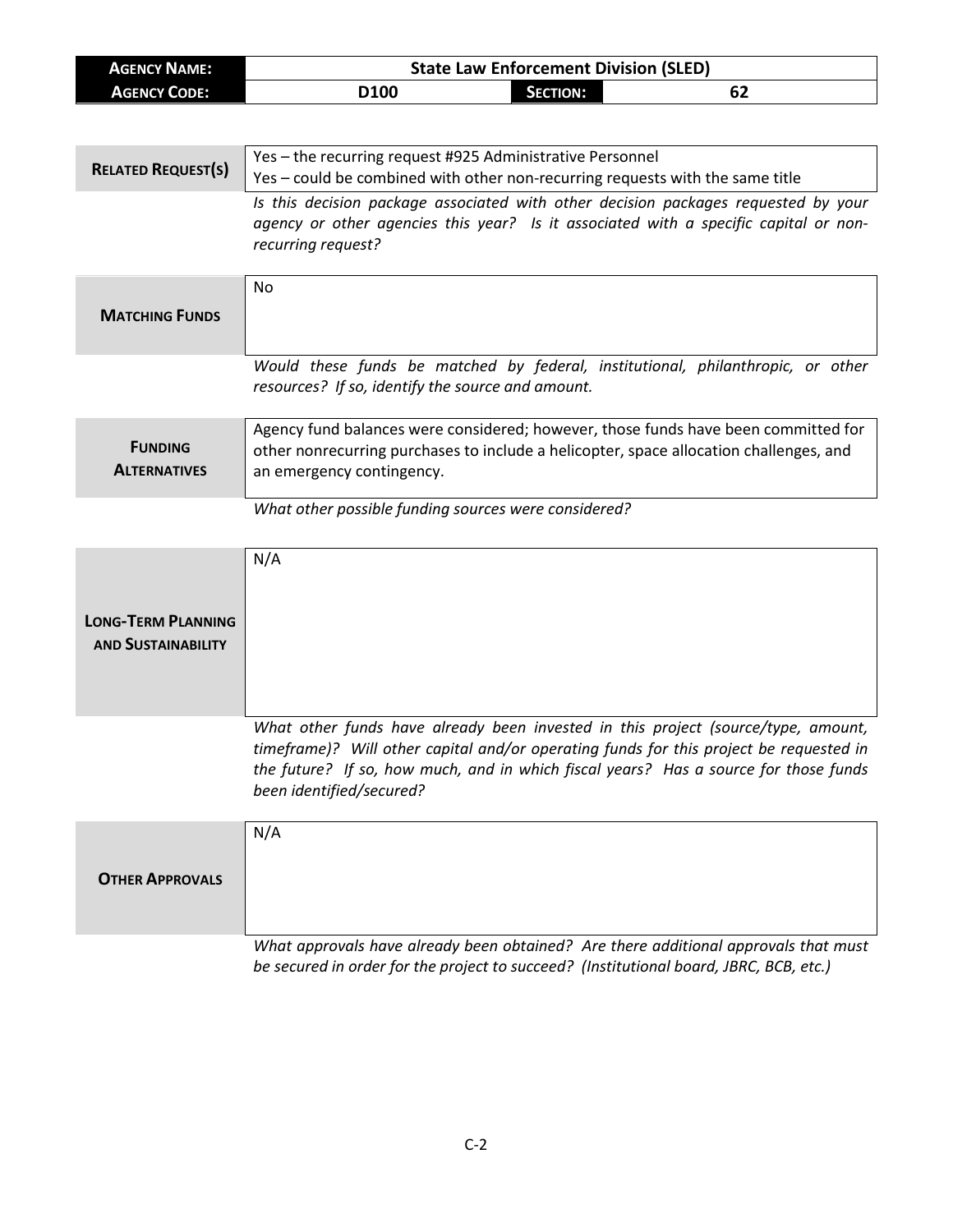| <b>AGENCY NAME:</b> | <b>State Law Enforcement Division (SLED)</b> |                 |    |  |
|---------------------|----------------------------------------------|-----------------|----|--|
| <b>AGENCY CODE:</b> | <b>D100</b>                                  | <b>SECTION:</b> | 62 |  |

| <b>DECISION PACKAGE</b> | 1829                                                                                                                                                                                                                                                                                                                                                                                                                                                                                                |
|-------------------------|-----------------------------------------------------------------------------------------------------------------------------------------------------------------------------------------------------------------------------------------------------------------------------------------------------------------------------------------------------------------------------------------------------------------------------------------------------------------------------------------------------|
|                         | Provide the decision package number issued by the PBF system ("Governor's Request").                                                                                                                                                                                                                                                                                                                                                                                                                |
| <b>TITLE</b>            | <b>New Personnel Equipment-Alcohol</b>                                                                                                                                                                                                                                                                                                                                                                                                                                                              |
|                         | Provide a brief, descriptive title for this request.                                                                                                                                                                                                                                                                                                                                                                                                                                                |
| <b>AMOUNT</b>           | \$1,255,740                                                                                                                                                                                                                                                                                                                                                                                                                                                                                         |
|                         | How much is requested for this project in FY 2014-15?                                                                                                                                                                                                                                                                                                                                                                                                                                               |
| <b>BUDGET PROGRAM</b>   | Nonrecurring Appropriations - 98000000                                                                                                                                                                                                                                                                                                                                                                                                                                                              |
|                         | Identify the associated budget program(s) by name and budget section.                                                                                                                                                                                                                                                                                                                                                                                                                               |
|                         | This nonrecurring request is for the following equipment related to the new agents<br>requested in Decision Package #928 "Alcohol Enforcement Personnel":<br>Per Agent Non-Recurring Cost<br>\$35,828 - Vehicle<br>$\bullet$<br>\$800 - Protective Vest & Cover<br>\$500 - Glock, Duty Belt, Holster<br>\$400 - Shotgun<br>\$1,330 - Uniforms, Boots, Raingear, Protective Gloves, Handcuffs, PPE, Other<br>\$3,000 - Computer Equipment<br>Totals = $$41,858$ per agent<br>30 Agents = \$1,255,740 |
| <b>SUMMARY</b>          |                                                                                                                                                                                                                                                                                                                                                                                                                                                                                                     |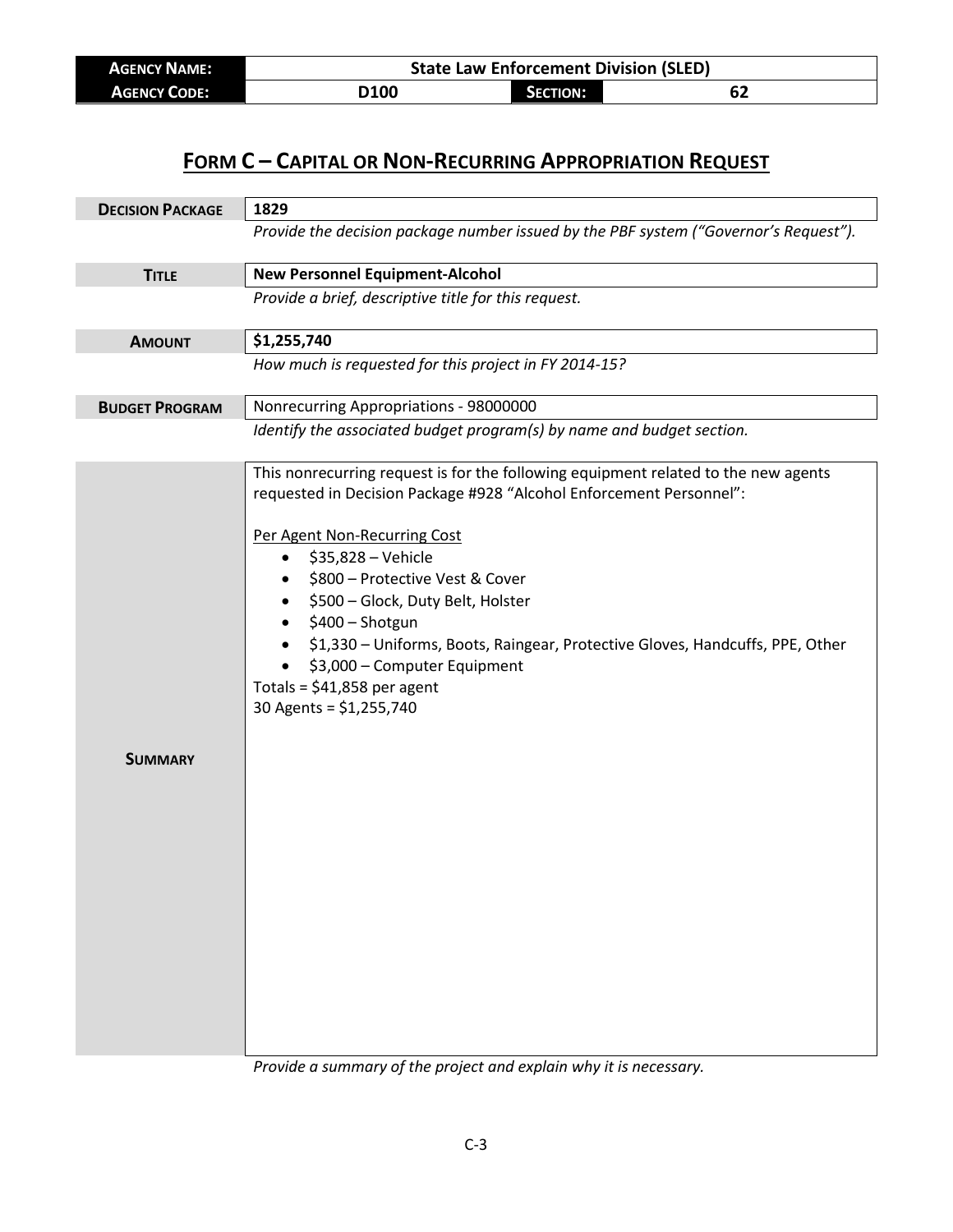| <b>AGENCY NAME:</b>                                    | <b>State Law Enforcement Division (SLED)</b>                                                                                                                                                                                                                                                    |  |  |
|--------------------------------------------------------|-------------------------------------------------------------------------------------------------------------------------------------------------------------------------------------------------------------------------------------------------------------------------------------------------|--|--|
| <b>AGENCY CODE:</b>                                    | D100<br><b>SECTION:</b><br>62                                                                                                                                                                                                                                                                   |  |  |
|                                                        |                                                                                                                                                                                                                                                                                                 |  |  |
| <b>RELATED REQUEST(S)</b>                              | Yes - the recurring request #928 Alcohol Enforcement Personnel<br>Yes - could be combined with other non-recurring requests with the same title                                                                                                                                                 |  |  |
|                                                        | Is this decision package associated with other decision packages requested by your<br>agency or other agencies this year? Is it associated with a specific capital or non-<br>recurring request?                                                                                                |  |  |
| <b>MATCHING FUNDS</b>                                  | <b>No</b>                                                                                                                                                                                                                                                                                       |  |  |
|                                                        | Would these funds be matched by federal, institutional, philanthropic, or other<br>resources? If so, identify the source and amount.                                                                                                                                                            |  |  |
| <b>FUNDING</b><br><b>ALTERNATIVES</b>                  | Agency fund balances were considered; however, those funds have been committed for<br>other nonrecurring purchases to include a helicopter, space allocation challenges, and<br>an emergency contingency.                                                                                       |  |  |
|                                                        | What other possible funding sources were considered?                                                                                                                                                                                                                                            |  |  |
| <b>LONG-TERM PLANNING</b><br><b>AND SUSTAINABILITY</b> | N/A                                                                                                                                                                                                                                                                                             |  |  |
|                                                        | What other funds have already been invested in this project (source/type, amount,<br>timeframe)? Will other capital and/or operating funds for this project be requested in<br>the future? If so, how much, and in which fiscal years? Has a source for those funds<br>been identified/secured? |  |  |
| <b>OTHER APPROVALS</b>                                 | N/A                                                                                                                                                                                                                                                                                             |  |  |
|                                                        | What approvals have already been obtained? Are there additional approvals that must<br>be secured in order for the project to succeed? (Institutional board, JBRC, BCB, etc.)                                                                                                                   |  |  |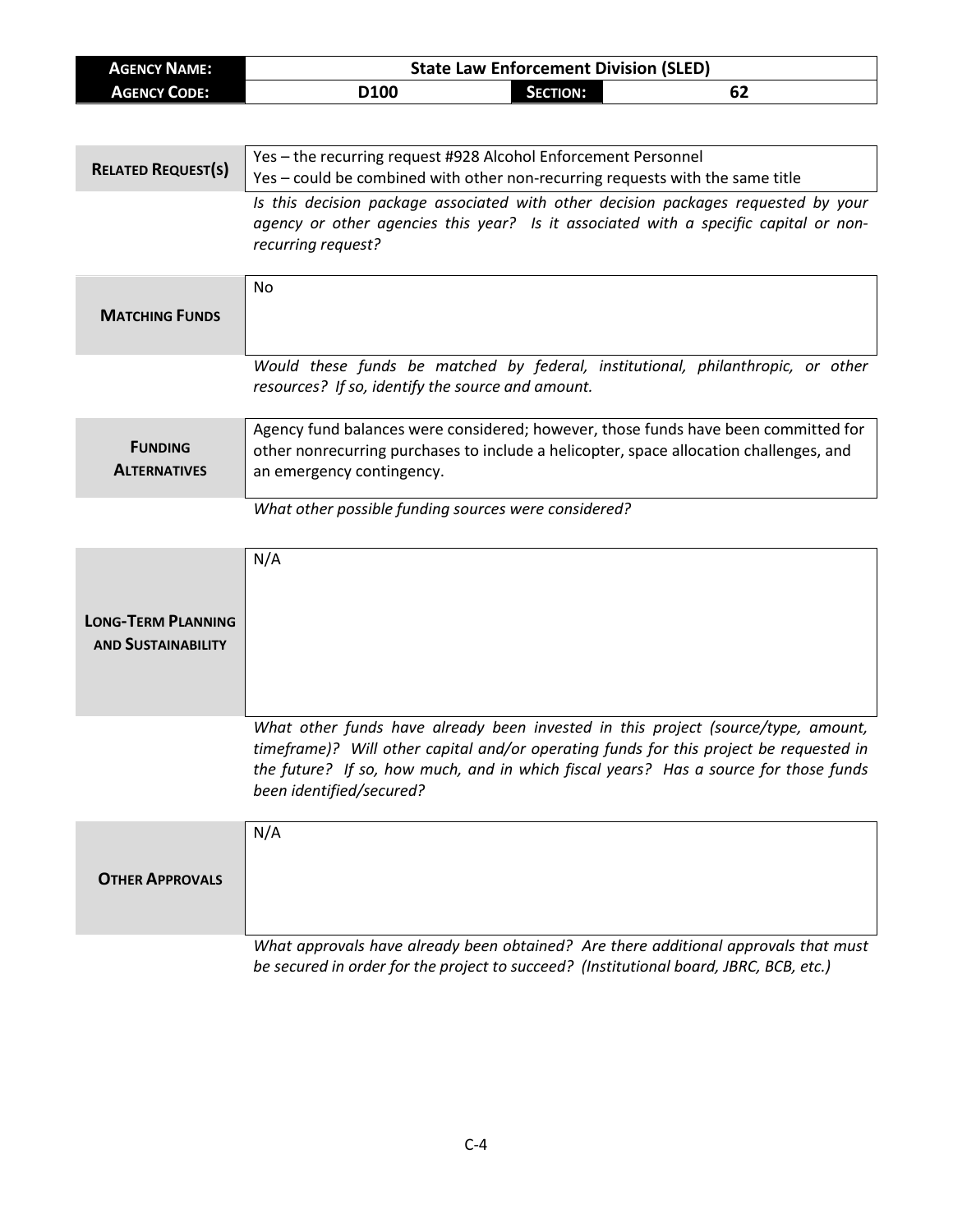| <b>AGENCY NAME:</b> | <b>State Law Enforcement Division (SLED)</b> |                 |    |  |
|---------------------|----------------------------------------------|-----------------|----|--|
| <b>AGENCY CODE:</b> | <b>D100</b>                                  | <b>SECTION:</b> | 62 |  |

| <b>DECISION PACKAGE</b> | 1832                                                                                                                                                                                                                                                                                                                                                                                                                                                                                                     |
|-------------------------|----------------------------------------------------------------------------------------------------------------------------------------------------------------------------------------------------------------------------------------------------------------------------------------------------------------------------------------------------------------------------------------------------------------------------------------------------------------------------------------------------------|
|                         | Provide the decision package number issued by the PBF system ("Governor's Request").                                                                                                                                                                                                                                                                                                                                                                                                                     |
| <b>TITLE</b>            | <b>New Personnel Equipment-Child Fatality</b>                                                                                                                                                                                                                                                                                                                                                                                                                                                            |
|                         | Provide a brief, descriptive title for this request.                                                                                                                                                                                                                                                                                                                                                                                                                                                     |
| <b>AMOUNT</b>           | \$167,432                                                                                                                                                                                                                                                                                                                                                                                                                                                                                                |
|                         | How much is requested for this project in FY 2014-15?                                                                                                                                                                                                                                                                                                                                                                                                                                                    |
| <b>BUDGET PROGRAM</b>   | Nonrecurring Appropriations - 98000000                                                                                                                                                                                                                                                                                                                                                                                                                                                                   |
|                         | Identify the associated budget program(s) by name and budget section.                                                                                                                                                                                                                                                                                                                                                                                                                                    |
| <b>SUMMARY</b>          | This nonrecurring request is for the following equipment related to the new agents<br>requested in Decision Package #941 "Child Fatality Personnel":<br>Per Agent Non-Recurring Cost<br>\$35,828 - Vehicle<br>$\bullet$<br>\$800 - Protective Vest & Cover<br>\$500 - Glock, Duty Belt, Holster<br>$\bullet$<br>\$400 - Shotgun<br>\$1,330 - Uniforms, Boots, Raingear, Protective Gloves, Handcuffs, PPE, Other<br>\$3,000 - Computer Equipment<br>Totals = $$41,858$ per agent<br>4 Agents = \$167,432 |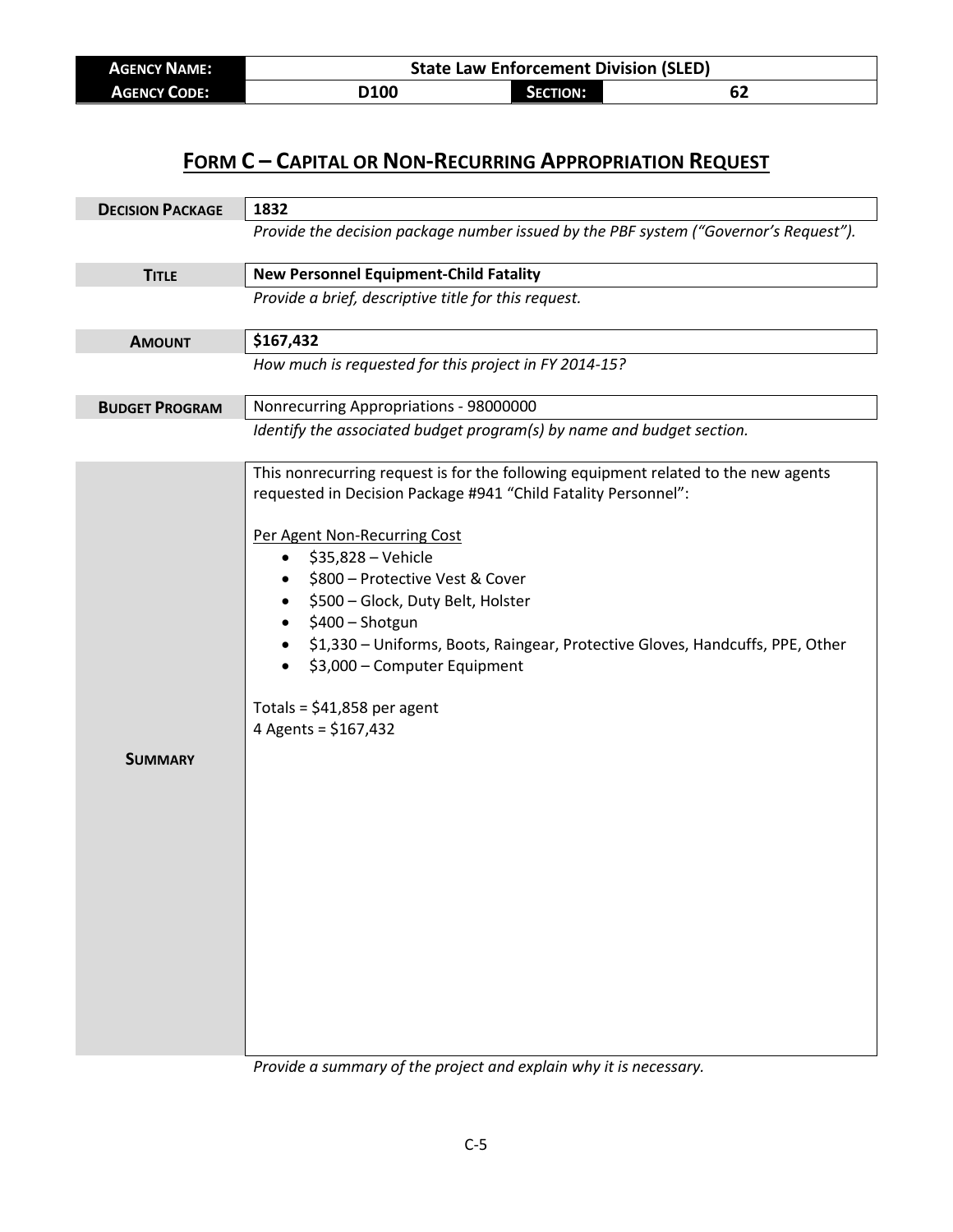| <b>AGENCY NAME:</b>                                    | <b>State Law Enforcement Division (SLED)</b>                                                                                                                                                                                                                                                    |  |  |
|--------------------------------------------------------|-------------------------------------------------------------------------------------------------------------------------------------------------------------------------------------------------------------------------------------------------------------------------------------------------|--|--|
| <b>AGENCY CODE:</b>                                    | D100<br>62<br><b>SECTION:</b>                                                                                                                                                                                                                                                                   |  |  |
|                                                        |                                                                                                                                                                                                                                                                                                 |  |  |
| <b>RELATED REQUEST(S)</b>                              | Yes - the recurring request #941 Child Fatality Personnel<br>Yes - could be combined with other non-recurring requests with the same title                                                                                                                                                      |  |  |
|                                                        | Is this decision package associated with other decision packages requested by your<br>agency or other agencies this year? Is it associated with a specific capital or non-<br>recurring request?                                                                                                |  |  |
| <b>MATCHING FUNDS</b>                                  | No                                                                                                                                                                                                                                                                                              |  |  |
|                                                        | Would these funds be matched by federal, institutional, philanthropic, or other<br>resources? If so, identify the source and amount.                                                                                                                                                            |  |  |
| <b>FUNDING</b><br><b>ALTERNATIVES</b>                  | Agency fund balances were considered; however, those funds have been committed for<br>other nonrecurring purchases to include a helicopter, space allocation challenges, and<br>an emergency contingency.                                                                                       |  |  |
|                                                        | What other possible funding sources were considered?                                                                                                                                                                                                                                            |  |  |
| <b>LONG-TERM PLANNING</b><br><b>AND SUSTAINABILITY</b> | N/A                                                                                                                                                                                                                                                                                             |  |  |
|                                                        | What other funds have already been invested in this project (source/type, amount,<br>timeframe)? Will other capital and/or operating funds for this project be requested in<br>the future? If so, how much, and in which fiscal years? Has a source for those funds<br>been identified/secured? |  |  |
| <b>OTHER APPROVALS</b>                                 | N/A                                                                                                                                                                                                                                                                                             |  |  |
|                                                        | What approvals have already been obtained? Are there additional approvals that must<br>be secured in order for the project to succeed? (Institutional board, JBRC, BCB, etc.)                                                                                                                   |  |  |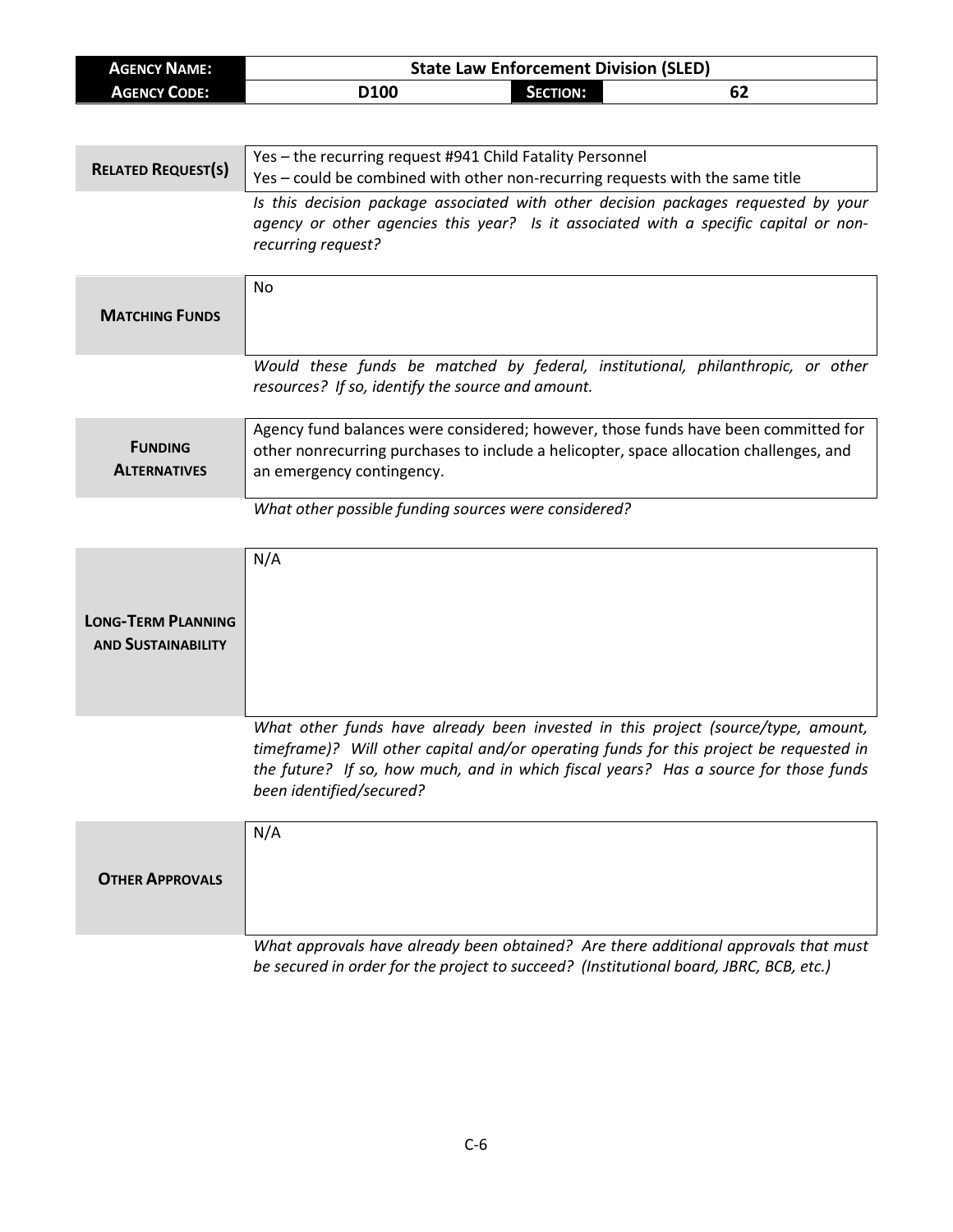| <b>AGENCY NAME:</b> | <b>State Law Enforcement Division (SLED)</b> |                 |    |  |
|---------------------|----------------------------------------------|-----------------|----|--|
| <b>AGENCY CODE:</b> | <b>D100</b>                                  | <b>SECTION:</b> | 62 |  |

| <b>DECISION PACKAGE</b> | 1835                                                                                                                                                                                                                                                                                                                                                                                                                                                                                                                                                                                                            |  |
|-------------------------|-----------------------------------------------------------------------------------------------------------------------------------------------------------------------------------------------------------------------------------------------------------------------------------------------------------------------------------------------------------------------------------------------------------------------------------------------------------------------------------------------------------------------------------------------------------------------------------------------------------------|--|
|                         | Provide the decision package number issued by the PBF system ("Governor's Request").                                                                                                                                                                                                                                                                                                                                                                                                                                                                                                                            |  |
| <b>TITLE</b>            | <b>New Personnel Equipment-CJIS/Fusion</b>                                                                                                                                                                                                                                                                                                                                                                                                                                                                                                                                                                      |  |
|                         | Provide a brief, descriptive title for this request.                                                                                                                                                                                                                                                                                                                                                                                                                                                                                                                                                            |  |
| <b>AMOUNT</b>           | \$47,858                                                                                                                                                                                                                                                                                                                                                                                                                                                                                                                                                                                                        |  |
|                         | How much is requested for this project in FY 2014-15?                                                                                                                                                                                                                                                                                                                                                                                                                                                                                                                                                           |  |
| <b>BUDGET PROGRAM</b>   | Nonrecurring Appropriations - 98000000                                                                                                                                                                                                                                                                                                                                                                                                                                                                                                                                                                          |  |
|                         | Identify the associated budget program(s) by name and budget section.                                                                                                                                                                                                                                                                                                                                                                                                                                                                                                                                           |  |
| <b>SUMMARY</b>          | This nonrecurring request is for the following equipment related to the new agents and<br>support staff requested in Decision Package #944 "CJIS/Fusion Personnel":<br>Per Agent Non-Recurring Cost<br>\$35,828 - Vehicle<br>$\bullet$<br>\$800 - Protective Vest & Cover<br>\$500 - Glock, Duty Belt, Holster<br>\$400 - Shotgun<br>\$1,330 - Uniforms, Boots, Raingear, Protective Gloves, Handcuffs, PPE, Other<br>\$3,000 - Computer Equipment<br>Total = $$41,858$ per agent<br>\$6,000 - Computers for two Support Staff (Administrative Assistant and<br>Fingerprint Auditor)<br>Grand Total = $$47,858$ |  |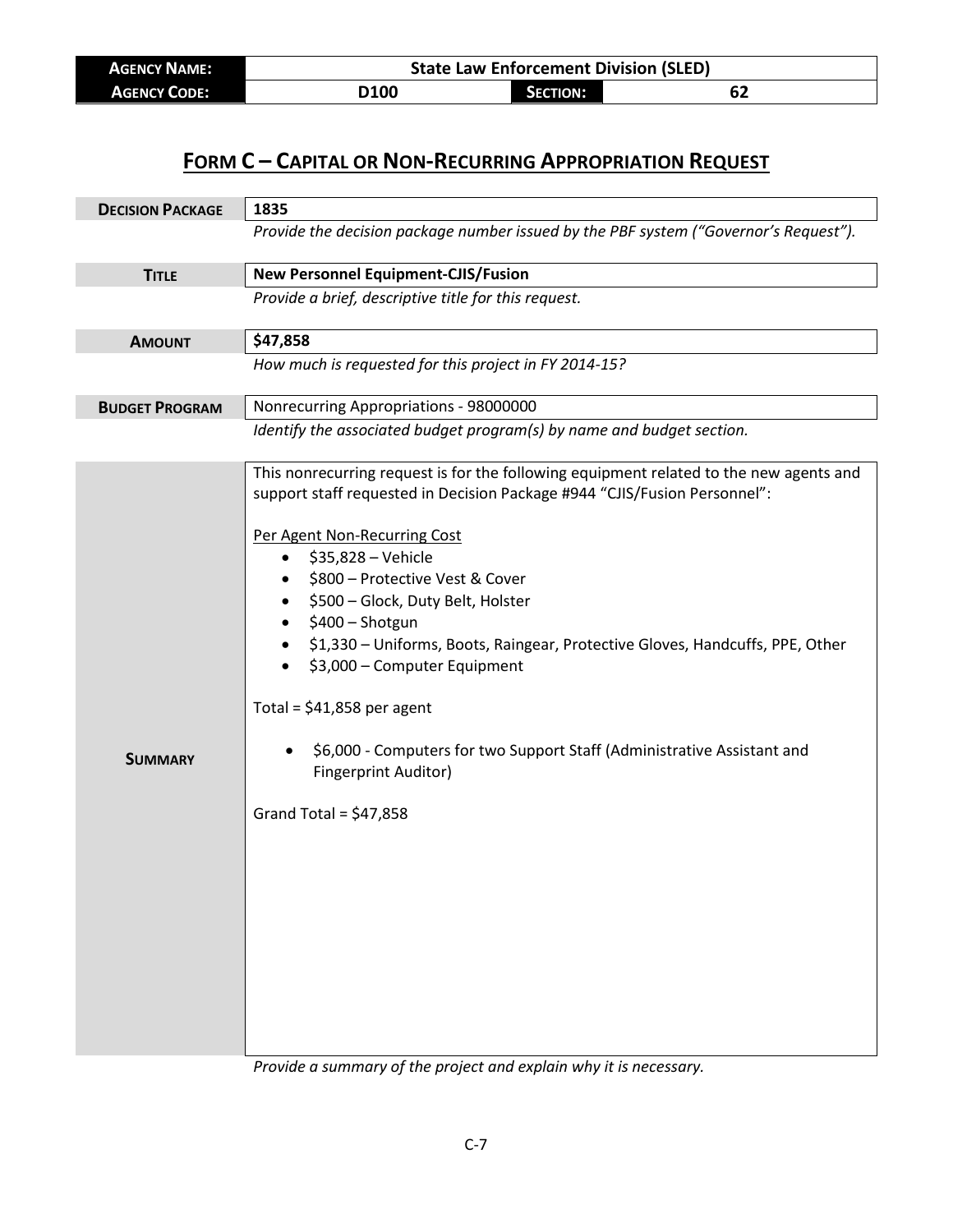| <b>AGENCY NAME:</b>       | <b>State Law Enforcement Division (SLED)</b>                                                                                                                                 |  |  |
|---------------------------|------------------------------------------------------------------------------------------------------------------------------------------------------------------------------|--|--|
| <b>AGENCY CODE:</b>       | D100<br><b>SECTION:</b><br>62                                                                                                                                                |  |  |
|                           |                                                                                                                                                                              |  |  |
|                           | Yes - the recurring request #944 CJIS/Fusion CJIS/Fusion Personnel                                                                                                           |  |  |
| <b>RELATED REQUEST(S)</b> | Yes - could be combined with other non-recurring requests with the same title                                                                                                |  |  |
|                           | Is this decision package associated with other decision packages requested by your                                                                                           |  |  |
|                           | agency or other agencies this year? Is it associated with a specific capital or non-                                                                                         |  |  |
|                           | recurring request?                                                                                                                                                           |  |  |
|                           |                                                                                                                                                                              |  |  |
|                           | <b>No</b>                                                                                                                                                                    |  |  |
| <b>MATCHING FUNDS</b>     |                                                                                                                                                                              |  |  |
|                           |                                                                                                                                                                              |  |  |
|                           | Would these funds be matched by federal, institutional, philanthropic, or other                                                                                              |  |  |
|                           | resources? If so, identify the source and amount.                                                                                                                            |  |  |
|                           |                                                                                                                                                                              |  |  |
| <b>FUNDING</b>            | Agency fund balances were considered; however, those funds have been committed for<br>other nonrecurring purchases to include a helicopter, space allocation challenges, and |  |  |
| <b>ALTERNATIVES</b>       | an emergency contingency.                                                                                                                                                    |  |  |
|                           |                                                                                                                                                                              |  |  |
|                           | What other possible funding sources were considered?                                                                                                                         |  |  |
|                           |                                                                                                                                                                              |  |  |
|                           | N/A                                                                                                                                                                          |  |  |
|                           |                                                                                                                                                                              |  |  |
| <b>LONG-TERM PLANNING</b> |                                                                                                                                                                              |  |  |
| <b>AND SUSTAINABILITY</b> |                                                                                                                                                                              |  |  |
|                           |                                                                                                                                                                              |  |  |
|                           |                                                                                                                                                                              |  |  |
|                           |                                                                                                                                                                              |  |  |
|                           | What other funds have already been invested in this project (source/type, amount,                                                                                            |  |  |
|                           | timeframe)? Will other capital and/or operating funds for this project be requested in                                                                                       |  |  |
|                           | the future? If so, how much, and in which fiscal years? Has a source for those funds<br>been identified/secured?                                                             |  |  |
|                           |                                                                                                                                                                              |  |  |
|                           | N/A                                                                                                                                                                          |  |  |
|                           |                                                                                                                                                                              |  |  |
| <b>OTHER APPROVALS</b>    |                                                                                                                                                                              |  |  |
|                           |                                                                                                                                                                              |  |  |
|                           |                                                                                                                                                                              |  |  |
|                           | What approvals have already been obtained? Are there additional approvals that must                                                                                          |  |  |
|                           | be secured in order for the project to succeed? (Institutional board, JBRC, BCB, etc.)                                                                                       |  |  |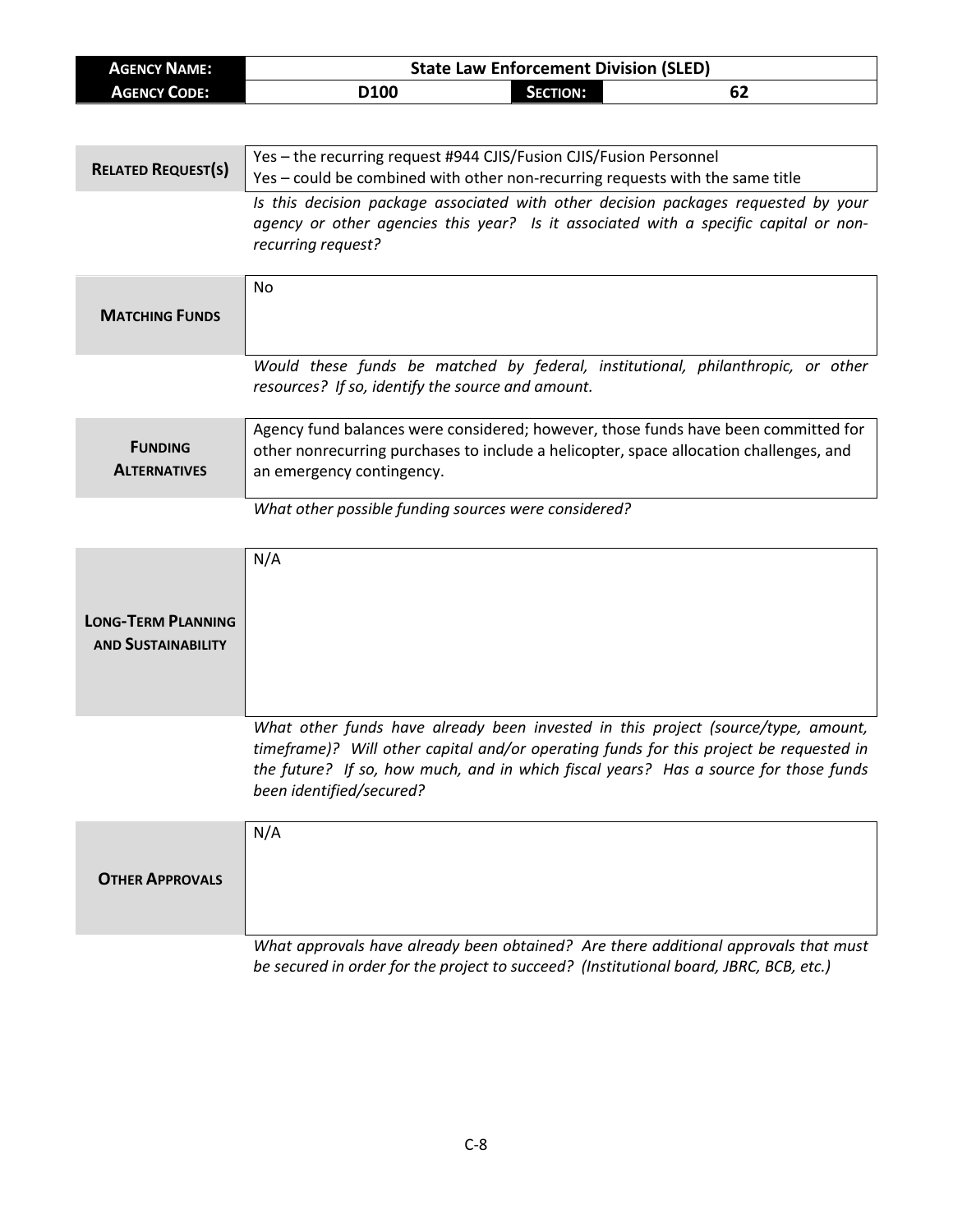| <b>AGENCY NAME:</b> | <b>State Law Enforcement Division (SLED)</b> |                 |    |  |
|---------------------|----------------------------------------------|-----------------|----|--|
| <b>AGENCY CODE:</b> | <b>D100</b>                                  | <b>SECTION:</b> | 62 |  |

| <b>DECISION PACKAGE</b> | 1838                                                                                                                                                                                                                                                                                                                                                                                                                                                                                                                                                                                                                                                                                                                                                                         |  |
|-------------------------|------------------------------------------------------------------------------------------------------------------------------------------------------------------------------------------------------------------------------------------------------------------------------------------------------------------------------------------------------------------------------------------------------------------------------------------------------------------------------------------------------------------------------------------------------------------------------------------------------------------------------------------------------------------------------------------------------------------------------------------------------------------------------|--|
|                         | Provide the decision package number issued by the PBF system ("Governor's Request").                                                                                                                                                                                                                                                                                                                                                                                                                                                                                                                                                                                                                                                                                         |  |
| <b>TITLE</b>            | <b>New Personnel Equipment-Computer Crimes</b>                                                                                                                                                                                                                                                                                                                                                                                                                                                                                                                                                                                                                                                                                                                               |  |
|                         | Provide a brief, descriptive title for this request.                                                                                                                                                                                                                                                                                                                                                                                                                                                                                                                                                                                                                                                                                                                         |  |
| <b>AMOUNT</b>           | \$241,290                                                                                                                                                                                                                                                                                                                                                                                                                                                                                                                                                                                                                                                                                                                                                                    |  |
|                         | How much is requested for this project in FY 2014-15?                                                                                                                                                                                                                                                                                                                                                                                                                                                                                                                                                                                                                                                                                                                        |  |
| <b>BUDGET PROGRAM</b>   | Nonrecurring Appropriations - 98000000                                                                                                                                                                                                                                                                                                                                                                                                                                                                                                                                                                                                                                                                                                                                       |  |
|                         | Identify the associated budget program(s) by name and budget section.                                                                                                                                                                                                                                                                                                                                                                                                                                                                                                                                                                                                                                                                                                        |  |
| <b>SUMMARY</b>          | This nonrecurring request is for the following equipment related to the new agents<br>requested in Decision Package #947 "Computer Crimes Personnel":<br>Per Agent Non-Recurring Cost<br>\$35,828 - Vehicle<br>$\bullet$<br>\$800 - Protective Vest & Cover<br>\$500 - Glock, Duty Belt, Holster<br>$\bullet$<br>\$400 - Shotgun<br>\$1,330 - Uniforms, Boots, Raingear, Protective Gloves, Handcuffs, PPE, Other<br>\$3,000 - Computer Equipment<br>Totals = $$41,858$ per agent<br>5 Agents = \$209,290<br>\$3,000 - Computer for one Support Staff (Administrative Assistant)<br>\$11,000 - Digital Forensic Examination Training for one agent<br>\$18,000 - Cybercrime & Internet Crimes Against Children (ICAC) Training for<br>two agents<br>Grand Total = $$241,290$ |  |

*Provide a summary of the project and explain why it is necessary.*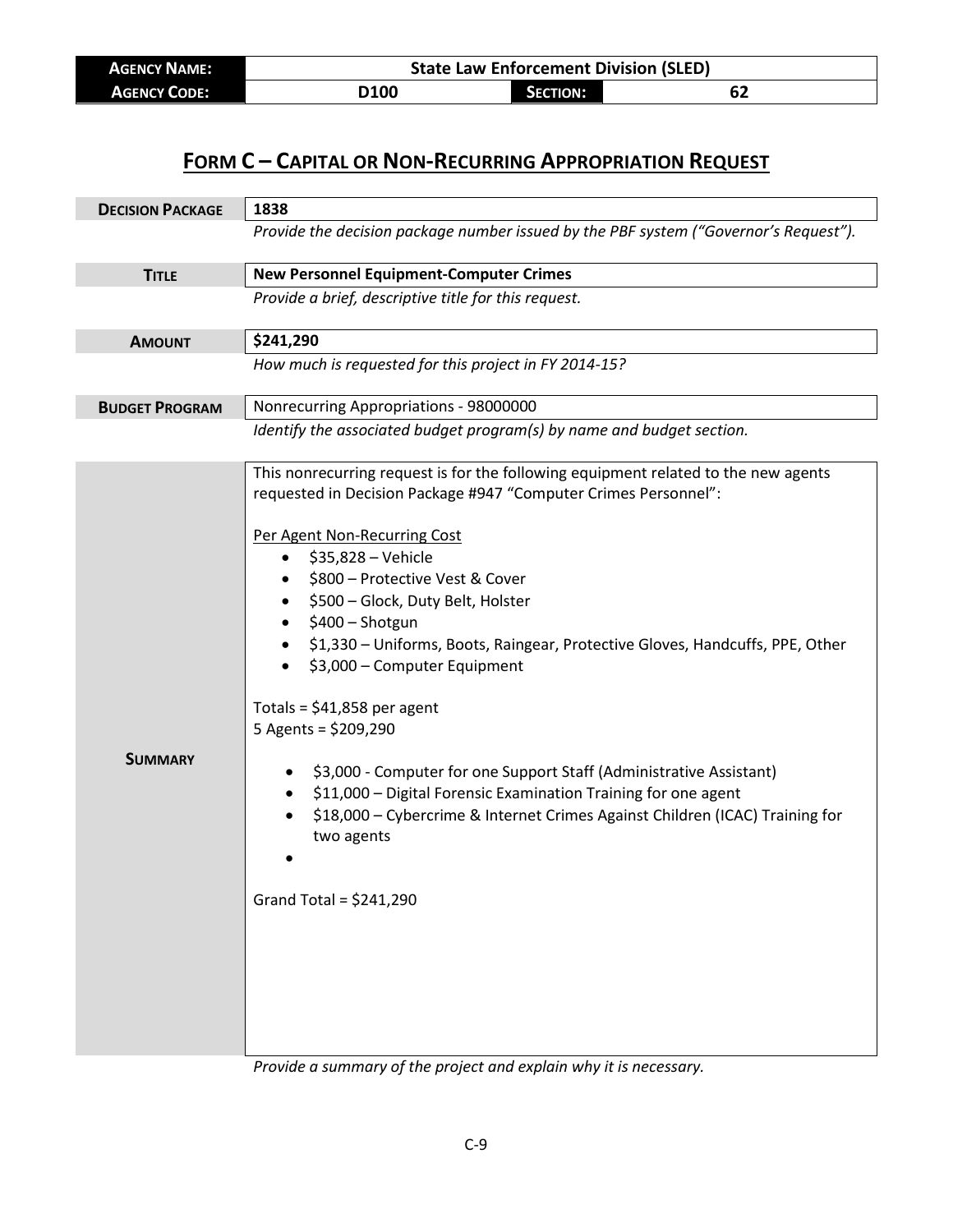| <b>AGENCY NAME:</b>       | <b>State Law Enforcement Division (SLED)</b>                                                                                                                               |  |  |
|---------------------------|----------------------------------------------------------------------------------------------------------------------------------------------------------------------------|--|--|
| <b>AGENCY CODE:</b>       | D100<br><b>SECTION:</b><br>62                                                                                                                                              |  |  |
|                           |                                                                                                                                                                            |  |  |
|                           |                                                                                                                                                                            |  |  |
| <b>RELATED REQUEST(S)</b> | Yes - the recurring request #947 Computer Crimes Personnel<br>Yes - could be combined with other non-recurring requests with the same title                                |  |  |
|                           |                                                                                                                                                                            |  |  |
|                           | Is this decision package associated with other decision packages requested by your<br>agency or other agencies this year? Is it associated with a specific capital or non- |  |  |
|                           | recurring request?                                                                                                                                                         |  |  |
|                           |                                                                                                                                                                            |  |  |
|                           | No                                                                                                                                                                         |  |  |
| <b>MATCHING FUNDS</b>     |                                                                                                                                                                            |  |  |
|                           |                                                                                                                                                                            |  |  |
|                           | Would these funds be matched by federal, institutional, philanthropic, or other                                                                                            |  |  |
|                           | resources? If so, identify the source and amount.                                                                                                                          |  |  |
|                           |                                                                                                                                                                            |  |  |
|                           | Agency fund balances were considered; however, those funds have been committed for                                                                                         |  |  |
| <b>FUNDING</b>            | other nonrecurring purchases to include a helicopter, space allocation challenges, and                                                                                     |  |  |
| <b>ALTERNATIVES</b>       | an emergency contingency.                                                                                                                                                  |  |  |
|                           |                                                                                                                                                                            |  |  |
|                           | What other possible funding sources were considered?                                                                                                                       |  |  |
|                           |                                                                                                                                                                            |  |  |
|                           | N/A                                                                                                                                                                        |  |  |
|                           |                                                                                                                                                                            |  |  |
| <b>LONG-TERM PLANNING</b> |                                                                                                                                                                            |  |  |
| <b>AND SUSTAINABILITY</b> |                                                                                                                                                                            |  |  |
|                           |                                                                                                                                                                            |  |  |
|                           |                                                                                                                                                                            |  |  |
|                           |                                                                                                                                                                            |  |  |
|                           | What other funds have already been invested in this project (source/type, amount,                                                                                          |  |  |
|                           | timeframe)? Will other capital and/or operating funds for this project be requested in                                                                                     |  |  |
|                           | the future? If so, how much, and in which fiscal years? Has a source for those funds                                                                                       |  |  |
|                           | been identified/secured?                                                                                                                                                   |  |  |
|                           | N/A                                                                                                                                                                        |  |  |
|                           |                                                                                                                                                                            |  |  |
| <b>OTHER APPROVALS</b>    |                                                                                                                                                                            |  |  |
|                           |                                                                                                                                                                            |  |  |
|                           |                                                                                                                                                                            |  |  |
|                           | What approvals have already been obtained? Are there additional approvals that must                                                                                        |  |  |
|                           | be secured in order for the project to succeed? (Institutional board, JBRC, BCB, etc.)                                                                                     |  |  |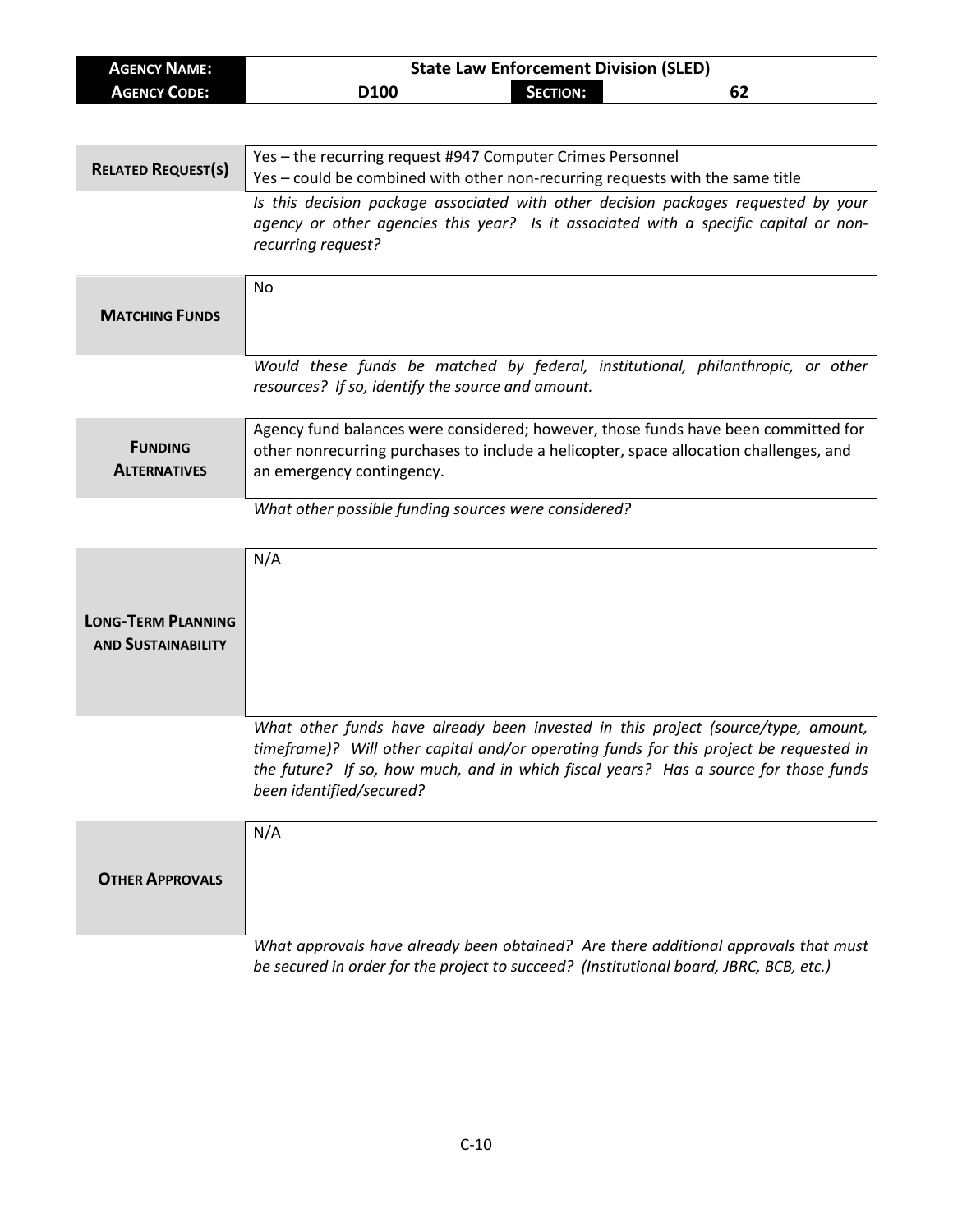| <b>AGENCY NAME:</b> | <b>State Law Enforcement Division (SLED)</b> |                 |    |  |
|---------------------|----------------------------------------------|-----------------|----|--|
| <b>AGENCY CODE:</b> | <b>D100</b>                                  | <b>SECTION:</b> | 62 |  |

| <b>DECISION PACKAGE</b> | 1841                                                                                                                                                                                                                                                                                                                                                                                                                                                                                                                                                                                                                                                                                                                                                                                                                                                                                                                                              |  |
|-------------------------|---------------------------------------------------------------------------------------------------------------------------------------------------------------------------------------------------------------------------------------------------------------------------------------------------------------------------------------------------------------------------------------------------------------------------------------------------------------------------------------------------------------------------------------------------------------------------------------------------------------------------------------------------------------------------------------------------------------------------------------------------------------------------------------------------------------------------------------------------------------------------------------------------------------------------------------------------|--|
|                         | Provide the decision package number issued by the PBF system ("Governor's Request").                                                                                                                                                                                                                                                                                                                                                                                                                                                                                                                                                                                                                                                                                                                                                                                                                                                              |  |
| <b>TITLE</b>            | <b>New Personnel Equipment-Counter-Terrorism</b>                                                                                                                                                                                                                                                                                                                                                                                                                                                                                                                                                                                                                                                                                                                                                                                                                                                                                                  |  |
|                         | Provide a brief, descriptive title for this request.                                                                                                                                                                                                                                                                                                                                                                                                                                                                                                                                                                                                                                                                                                                                                                                                                                                                                              |  |
| <b>AMOUNT</b>           | \$254,796                                                                                                                                                                                                                                                                                                                                                                                                                                                                                                                                                                                                                                                                                                                                                                                                                                                                                                                                         |  |
|                         | How much is requested for this project in FY 2014-15?                                                                                                                                                                                                                                                                                                                                                                                                                                                                                                                                                                                                                                                                                                                                                                                                                                                                                             |  |
| <b>BUDGET PROGRAM</b>   | Nonrecurring Appropriations - 98000000                                                                                                                                                                                                                                                                                                                                                                                                                                                                                                                                                                                                                                                                                                                                                                                                                                                                                                            |  |
|                         | Identify the associated budget program(s) by name and budget section.                                                                                                                                                                                                                                                                                                                                                                                                                                                                                                                                                                                                                                                                                                                                                                                                                                                                             |  |
| <b>SUMMARY</b>          | This nonrecurring request is for the following equipment related to the new agents<br>requested in Decision Package #958 "Counter-Terrorism Personnel":<br>Per Agent Non-Recurring Cost (Protective Svcs and Training Agents)<br>\$35,828 - Vehicle<br>$\bullet$<br>\$800 - Protective Vest & Cover<br>\$500 - Glock, Duty Belt, Holster<br>٠<br>\$400 - Shotgun<br>$\bullet$<br>\$1,330 - Uniforms, Boots, Raingear, Protective Gloves, Handcuffs, PPE, Other<br>\$3,000 - Computer Equipment<br>Totals = $$41,858$ per agent<br>2 Agents = $$83,716$<br>Per Agent Non-Recurring Cost (Arson and Bomb Agents)<br>\$35,828 - Vehicle<br>$\bullet$<br>\$800 - Protective Vest & Cover<br>\$500 - Glock, Duty Belt, Holster<br>\$400 - Shotgun<br>\$2,242 - Uniforms, Boots, Raingear, Protective Gloves, Handcuffs, PPE, Other<br>\$3,000 - Computer Equipment<br>Totals = $$42,770$ per agent<br>4 Agents = \$171,080<br>Grand Total = $$254,796$ |  |

*Provide a summary of the project and explain why it is necessary.*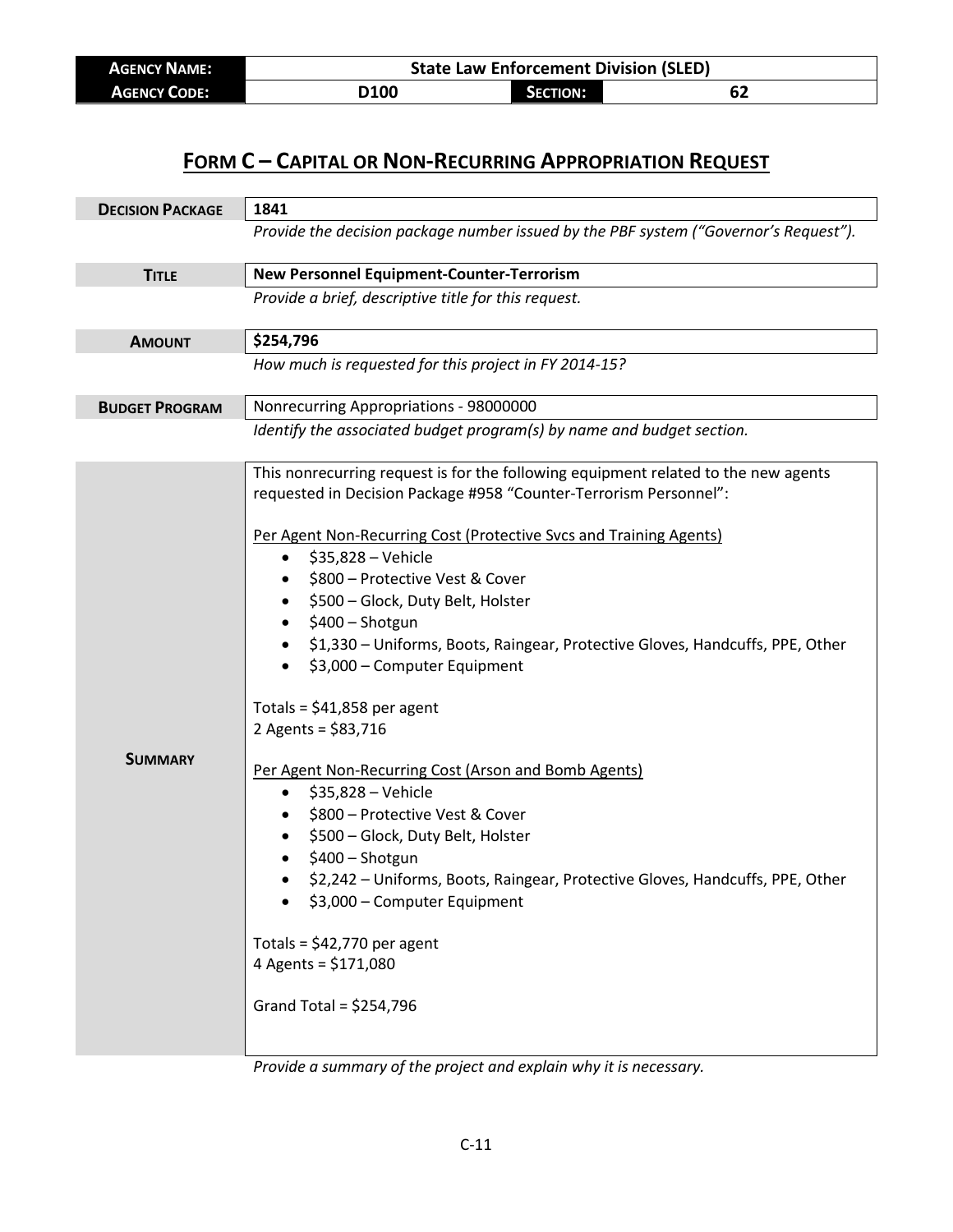| <b>AGENCY NAME:</b>       | <b>State Law Enforcement Division (SLED)</b>                                           |  |  |
|---------------------------|----------------------------------------------------------------------------------------|--|--|
| <b>AGENCY CODE:</b>       | D100<br><b>SECTION:</b><br>62                                                          |  |  |
|                           |                                                                                        |  |  |
|                           | Yes - the recurring request #958 Counter-Terrorism Personnel                           |  |  |
| <b>RELATED REQUEST(S)</b> | Yes - could be combined with other non-recurring requests with the same title          |  |  |
|                           | Is this decision package associated with other decision packages requested by your     |  |  |
|                           | agency or other agencies this year? Is it associated with a specific capital or non-   |  |  |
|                           | recurring request?                                                                     |  |  |
|                           |                                                                                        |  |  |
|                           | No                                                                                     |  |  |
| <b>MATCHING FUNDS</b>     |                                                                                        |  |  |
|                           |                                                                                        |  |  |
|                           | Would these funds be matched by federal, institutional, philanthropic, or other        |  |  |
|                           | resources? If so, identify the source and amount.                                      |  |  |
|                           | Agency fund balances were considered; however, those funds have been committed for     |  |  |
| <b>FUNDING</b>            | other nonrecurring purchases to include a helicopter, space allocation challenges, and |  |  |
| <b>ALTERNATIVES</b>       | an emergency contingency.                                                              |  |  |
|                           | What other possible funding sources were considered?                                   |  |  |
|                           |                                                                                        |  |  |
|                           | N/A                                                                                    |  |  |
|                           |                                                                                        |  |  |
|                           |                                                                                        |  |  |
| <b>LONG-TERM PLANNING</b> |                                                                                        |  |  |
| <b>AND SUSTAINABILITY</b> |                                                                                        |  |  |
|                           |                                                                                        |  |  |
|                           |                                                                                        |  |  |
|                           | What other funds have already been invested in this project (source/type, amount,      |  |  |
|                           | timeframe)? Will other capital and/or operating funds for this project be requested in |  |  |
|                           | the future? If so, how much, and in which fiscal years? Has a source for those funds   |  |  |
|                           | been identified/secured?                                                               |  |  |
|                           | N/A                                                                                    |  |  |
|                           |                                                                                        |  |  |
| <b>OTHER APPROVALS</b>    |                                                                                        |  |  |
|                           |                                                                                        |  |  |
|                           |                                                                                        |  |  |
|                           | What approvals have already been obtained? Are there additional approvals that must    |  |  |
|                           | be secured in order for the project to succeed? (Institutional board, JBRC, BCB, etc.) |  |  |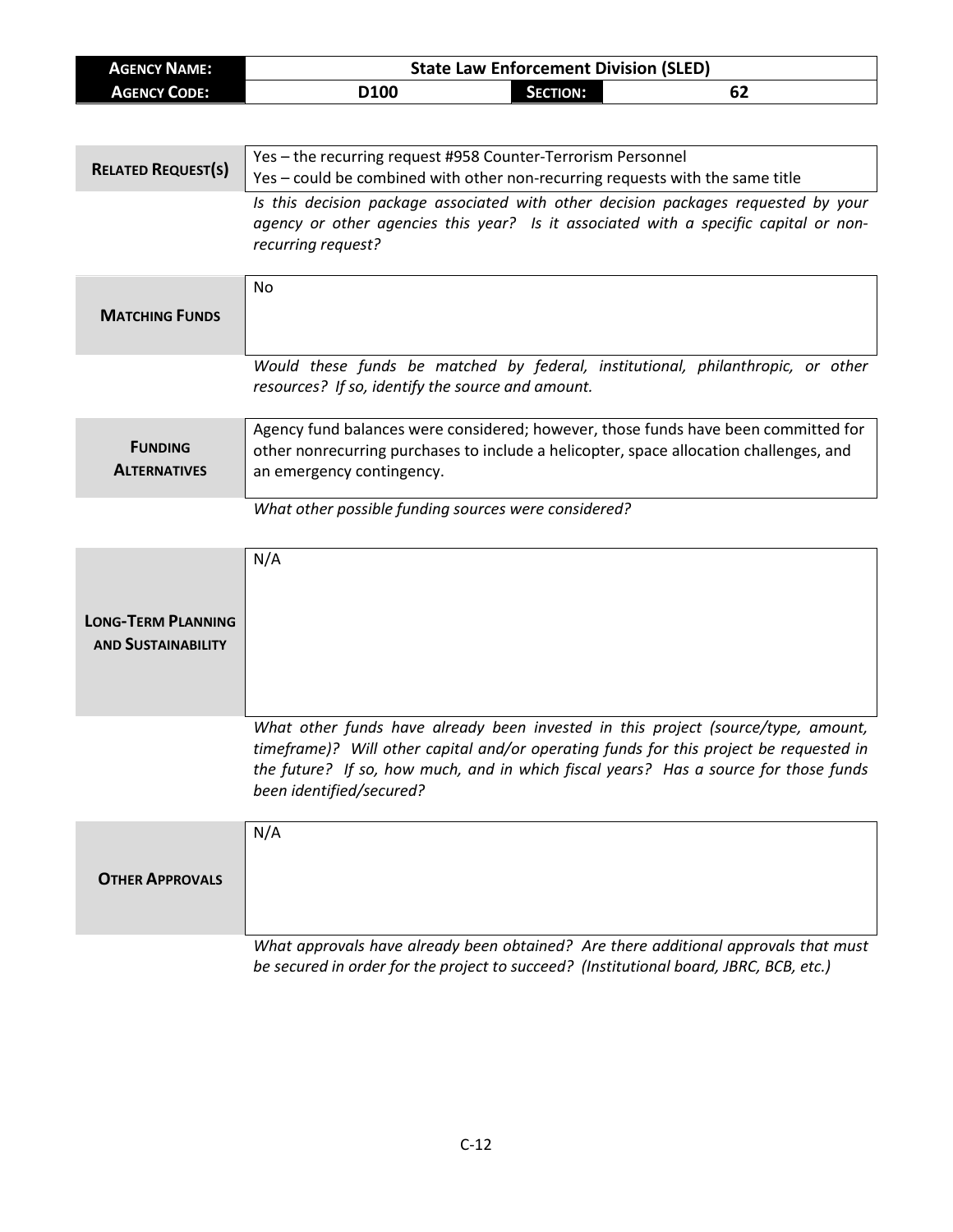| <b>AGENCY NAME:</b> | <b>State Law Enforcement Division (SLED)</b> |                 |    |
|---------------------|----------------------------------------------|-----------------|----|
| <b>AGENCY CODE:</b> | D100                                         | <b>SECTION:</b> | ОZ |

| <b>DECISION PACKAGE</b> | 1844                                                                                                                                                                                                                                                                                                                                                                                                                                                                                                                                                                                                                                                                                                                                                                                                                                                                                                                                                                                                                                              |  |
|-------------------------|---------------------------------------------------------------------------------------------------------------------------------------------------------------------------------------------------------------------------------------------------------------------------------------------------------------------------------------------------------------------------------------------------------------------------------------------------------------------------------------------------------------------------------------------------------------------------------------------------------------------------------------------------------------------------------------------------------------------------------------------------------------------------------------------------------------------------------------------------------------------------------------------------------------------------------------------------------------------------------------------------------------------------------------------------|--|
|                         | Provide the decision package number issued by the PBF system ("Governor's Request").                                                                                                                                                                                                                                                                                                                                                                                                                                                                                                                                                                                                                                                                                                                                                                                                                                                                                                                                                              |  |
| <b>TITLE</b>            | <b>New Personnel Equipment-Forensics</b>                                                                                                                                                                                                                                                                                                                                                                                                                                                                                                                                                                                                                                                                                                                                                                                                                                                                                                                                                                                                          |  |
|                         | Provide a brief, descriptive title for this request.                                                                                                                                                                                                                                                                                                                                                                                                                                                                                                                                                                                                                                                                                                                                                                                                                                                                                                                                                                                              |  |
| <b>AMOUNT</b>           | \$141,736                                                                                                                                                                                                                                                                                                                                                                                                                                                                                                                                                                                                                                                                                                                                                                                                                                                                                                                                                                                                                                         |  |
|                         | How much is requested for this project in FY 2014-15?                                                                                                                                                                                                                                                                                                                                                                                                                                                                                                                                                                                                                                                                                                                                                                                                                                                                                                                                                                                             |  |
| <b>BUDGET PROGRAM</b>   | Nonrecurring Appropriations - 98000000                                                                                                                                                                                                                                                                                                                                                                                                                                                                                                                                                                                                                                                                                                                                                                                                                                                                                                                                                                                                            |  |
|                         | Identify the associated budget program(s) by name and budget section.                                                                                                                                                                                                                                                                                                                                                                                                                                                                                                                                                                                                                                                                                                                                                                                                                                                                                                                                                                             |  |
| <b>SUMMARY</b>          | This nonrecurring request is for the following equipment related to the new agents<br>requested in Decision Package #1016 "Forensics Personnel":<br>Per Agent Non-Recurring Cost (Criminalist II: Drug Analysis & Firearms)<br>\$35,828 - Vehicle<br>$\bullet$<br>\$800 - Protective Vest & Cover<br>\$500 - Glock, Duty Belt, Holster<br>\$400 - Shotgun<br>$\bullet$<br>\$1,330 - Uniforms, Boots, Raingear, Protective Gloves, Handcuffs, PPE, Other<br>\$3,000 - Computer Equipment<br>Totals = $$41,858$ per agent<br>Two Agents = $$83,716$<br>Per Agent Non-Recurring Cost (Senior Criminalist: Crime Scene)<br>\$35,828 - Vehicle<br>$\bullet$<br>\$800 - Protective Vest & Cover<br>\$500 - Glock, Duty Belt, Holster<br>\$400 - Shotgun<br>\$2,492 - Uniforms, Boots, Raingear, Protective Gloves, Handcuffs, PPE, Other<br>\$3,000 - Computer Equipment<br>Totals = $$43,020$ per agent<br>One Agent = $$43,020$<br>\$15,000 Computers (5) for one Administrative Assistant and four Fiscal<br>Technicians<br>Grand Total = $$141,736$ |  |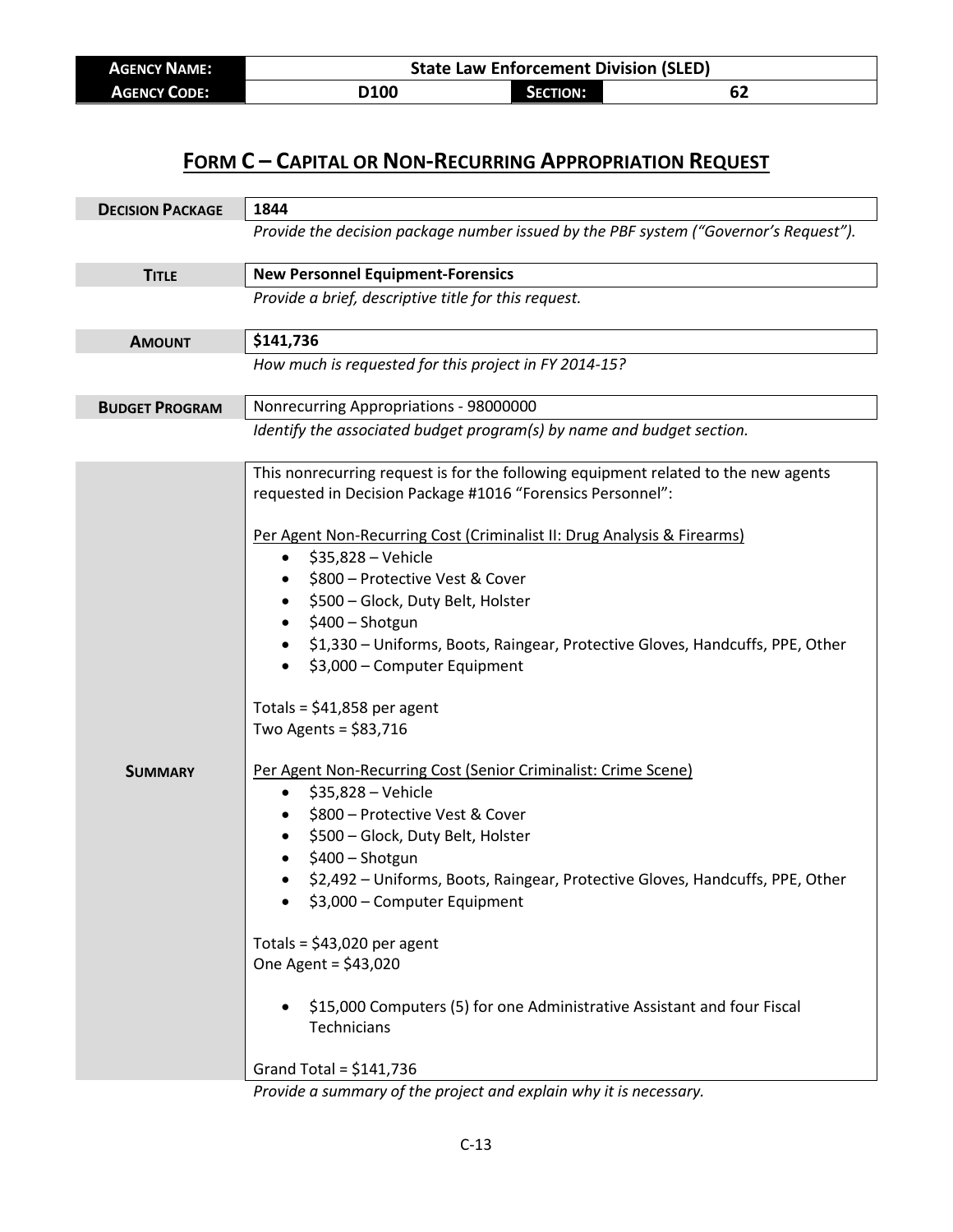| <b>AGENCY NAME:</b>                                    | <b>State Law Enforcement Division (SLED)</b>                                                                                                                                                                                                                                                    |  |  |
|--------------------------------------------------------|-------------------------------------------------------------------------------------------------------------------------------------------------------------------------------------------------------------------------------------------------------------------------------------------------|--|--|
| <b>AGENCY CODE:</b>                                    | D100<br>62<br><b>SECTION:</b>                                                                                                                                                                                                                                                                   |  |  |
|                                                        |                                                                                                                                                                                                                                                                                                 |  |  |
| <b>RELATED REQUEST(S)</b>                              | Yes - the recurring request #1016 Forensics Personnel<br>Yes - could be combined with other non-recurring requests with the same title                                                                                                                                                          |  |  |
|                                                        | Is this decision package associated with other decision packages requested by your<br>agency or other agencies this year? Is it associated with a specific capital or non-<br>recurring request?                                                                                                |  |  |
| <b>MATCHING FUNDS</b>                                  | No                                                                                                                                                                                                                                                                                              |  |  |
|                                                        | Would these funds be matched by federal, institutional, philanthropic, or other<br>resources? If so, identify the source and amount.                                                                                                                                                            |  |  |
| <b>FUNDING</b><br><b>ALTERNATIVES</b>                  | Agency fund balances were considered; however, those funds have been committed for<br>other nonrecurring purchases to include a helicopter, space allocation challenges, and<br>an emergency contingency.                                                                                       |  |  |
|                                                        | What other possible funding sources were considered?                                                                                                                                                                                                                                            |  |  |
| <b>LONG-TERM PLANNING</b><br><b>AND SUSTAINABILITY</b> | N/A                                                                                                                                                                                                                                                                                             |  |  |
|                                                        | What other funds have already been invested in this project (source/type, amount,<br>timeframe)? Will other capital and/or operating funds for this project be requested in<br>the future? If so, how much, and in which fiscal years? Has a source for those funds<br>been identified/secured? |  |  |
| <b>OTHER APPROVALS</b>                                 | N/A                                                                                                                                                                                                                                                                                             |  |  |
|                                                        | What approvals have already been obtained? Are there additional approvals that must<br>be secured in order for the project to succeed? (Institutional board, JBRC, BCB, etc.)                                                                                                                   |  |  |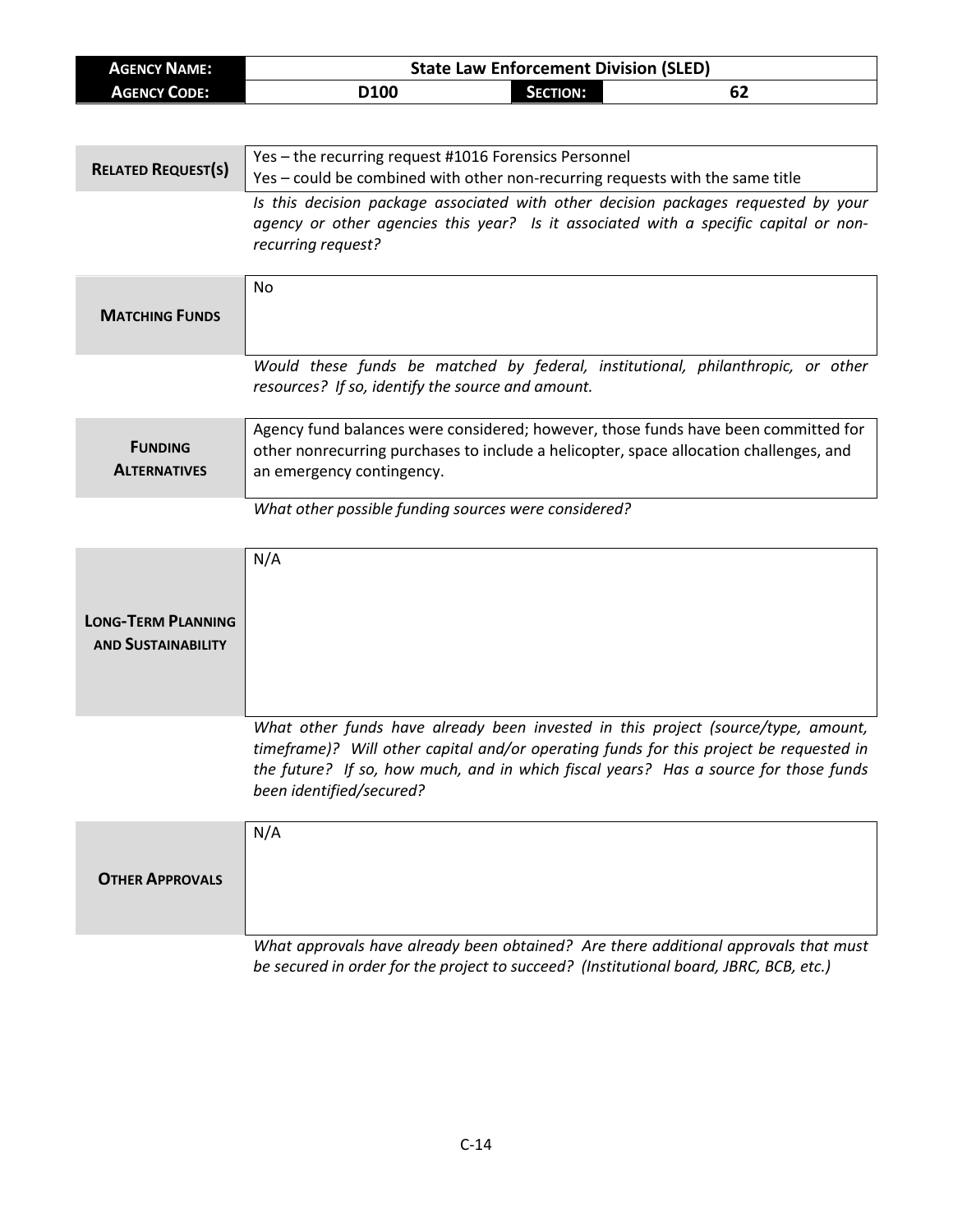| <b>AGENCY NAME:</b> | <b>State Law Enforcement Division (SLED)</b> |                 |    |  |
|---------------------|----------------------------------------------|-----------------|----|--|
| <b>AGENCY CODE:</b> | <b>D100</b>                                  | <b>SECTION:</b> | 62 |  |

| <b>DECISION PACKAGE</b> | 1847                                                                                                                                                                                                                                                                                                                                                                                                                                                                                                  |
|-------------------------|-------------------------------------------------------------------------------------------------------------------------------------------------------------------------------------------------------------------------------------------------------------------------------------------------------------------------------------------------------------------------------------------------------------------------------------------------------------------------------------------------------|
|                         | Provide the decision package number issued by the PBF system ("Governor's Request").                                                                                                                                                                                                                                                                                                                                                                                                                  |
| <b>TITLE</b>            | <b>New Personnel Equipment-Investigative</b>                                                                                                                                                                                                                                                                                                                                                                                                                                                          |
|                         | Provide a brief, descriptive title for this request.                                                                                                                                                                                                                                                                                                                                                                                                                                                  |
| <b>AMOUNT</b>           | \$460,438                                                                                                                                                                                                                                                                                                                                                                                                                                                                                             |
|                         | How much is requested for this project in FY 2014-15?                                                                                                                                                                                                                                                                                                                                                                                                                                                 |
| <b>BUDGET PROGRAM</b>   | Nonrecurring Appropriations - 98000000                                                                                                                                                                                                                                                                                                                                                                                                                                                                |
|                         | Identify the associated budget program(s) by name and budget section.                                                                                                                                                                                                                                                                                                                                                                                                                                 |
| <b>SUMMARY</b>          | This nonrecurring request is for the following equipment related to the new agents<br>requested in Decision Package #1019 "Investigative Services Personnel":<br>Per Agent Non-Recurring Cost<br>\$35,828 - Vehicle<br>$\bullet$<br>\$800 - Protective Vest & Cover<br>\$500 - Glock, Duty Belt, Holster<br>\$400 - Shotgun<br>\$1,330 - Uniforms, Boots, Raingear, Protective Gloves, Handcuffs, PPE, Other<br>\$3,000 - Computer Equipment<br>Totals = $$41,858$ per agent<br>11 Agents = \$460,438 |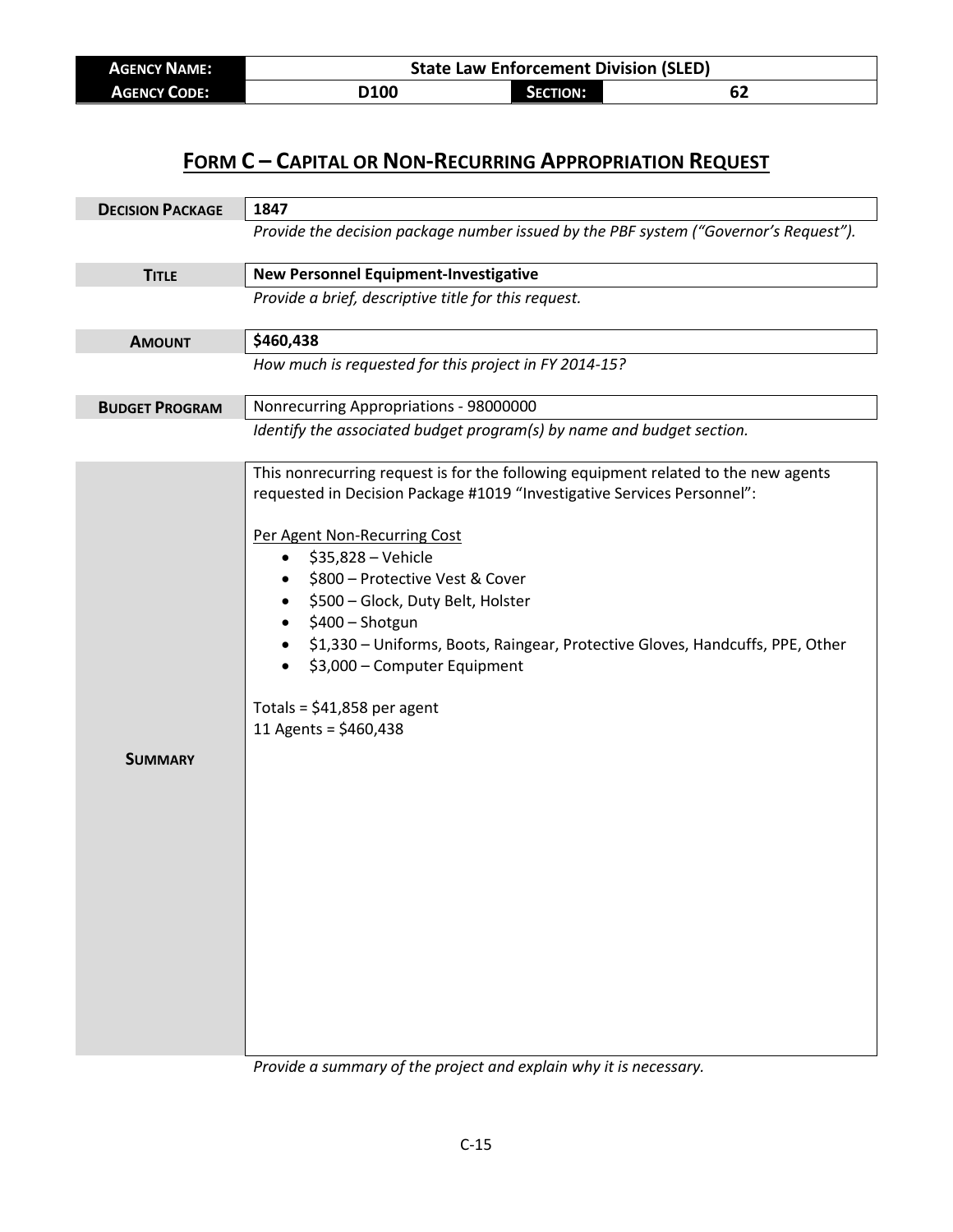| <b>AGENCY NAME:</b>                                    | <b>State Law Enforcement Division (SLED)</b>                                                                                                                                                                                                                                                    |  |  |
|--------------------------------------------------------|-------------------------------------------------------------------------------------------------------------------------------------------------------------------------------------------------------------------------------------------------------------------------------------------------|--|--|
| <b>AGENCY CODE:</b>                                    | D100<br><b>SECTION:</b><br>62                                                                                                                                                                                                                                                                   |  |  |
|                                                        |                                                                                                                                                                                                                                                                                                 |  |  |
| <b>RELATED REQUEST(S)</b>                              | Yes - the recurring request #1019 Investigative Services Personnel<br>Yes - could be combined with other non-recurring requests with the same title                                                                                                                                             |  |  |
|                                                        | Is this decision package associated with other decision packages requested by your<br>agency or other agencies this year? Is it associated with a specific capital or non-<br>recurring request?                                                                                                |  |  |
| <b>MATCHING FUNDS</b>                                  | No                                                                                                                                                                                                                                                                                              |  |  |
|                                                        | Would these funds be matched by federal, institutional, philanthropic, or other<br>resources? If so, identify the source and amount.                                                                                                                                                            |  |  |
| <b>FUNDING</b><br><b>ALTERNATIVES</b>                  | Agency fund balances were considered; however, those funds have been committed for<br>other nonrecurring purchases to include a helicopter, space allocation challenges, and<br>an emergency contingency.                                                                                       |  |  |
|                                                        | What other possible funding sources were considered?                                                                                                                                                                                                                                            |  |  |
| <b>LONG-TERM PLANNING</b><br><b>AND SUSTAINABILITY</b> | N/A                                                                                                                                                                                                                                                                                             |  |  |
|                                                        | What other funds have already been invested in this project (source/type, amount,<br>timeframe)? Will other capital and/or operating funds for this project be requested in<br>the future? If so, how much, and in which fiscal years? Has a source for those funds<br>been identified/secured? |  |  |
| <b>OTHER APPROVALS</b>                                 | N/A                                                                                                                                                                                                                                                                                             |  |  |
|                                                        | What approvals have already been obtained? Are there additional approvals that must<br>be secured in order for the project to succeed? (Institutional board, JBRC, BCB, etc.)                                                                                                                   |  |  |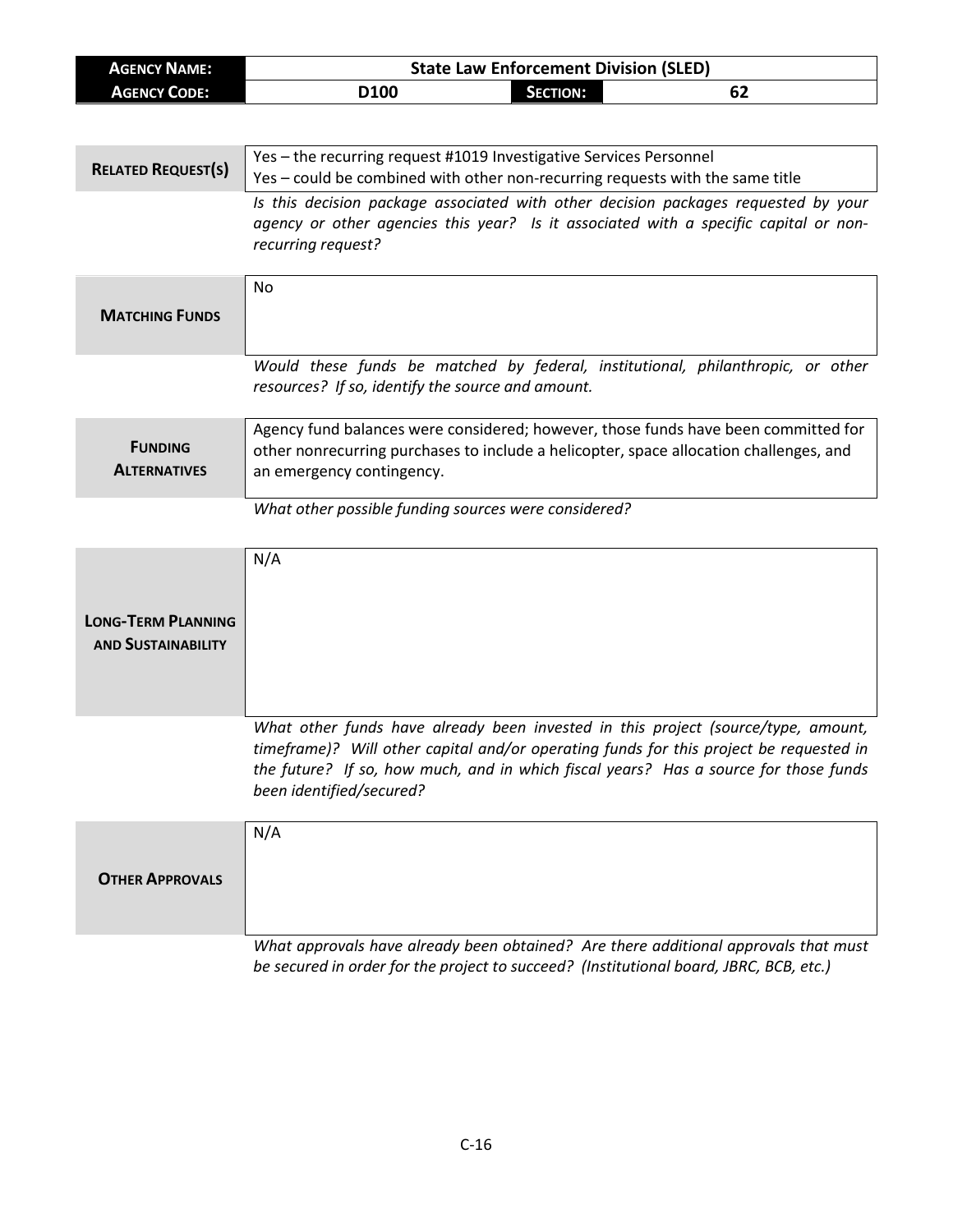| <b>AGENCY NAME:</b> | <b>State Law Enforcement Division (SLED)</b> |                 |    |  |
|---------------------|----------------------------------------------|-----------------|----|--|
| <b>AGENCY CODE:</b> | D100                                         | <b>SECTION:</b> | 62 |  |

| <b>DECISION PACKAGE</b> | 1850                                                                                                                                                                                                                                                                                                                                                                                                                                                                                                                                  |  |
|-------------------------|---------------------------------------------------------------------------------------------------------------------------------------------------------------------------------------------------------------------------------------------------------------------------------------------------------------------------------------------------------------------------------------------------------------------------------------------------------------------------------------------------------------------------------------|--|
|                         | Provide the decision package number issued by the PBF system ("Governor's Request").                                                                                                                                                                                                                                                                                                                                                                                                                                                  |  |
| <b>TITLE</b>            | <b>Law Enforcement Operating Nonrecurring</b>                                                                                                                                                                                                                                                                                                                                                                                                                                                                                         |  |
|                         | Provide a brief, descriptive title for this request.                                                                                                                                                                                                                                                                                                                                                                                                                                                                                  |  |
| <b>AMOUNT</b>           | \$331,259                                                                                                                                                                                                                                                                                                                                                                                                                                                                                                                             |  |
|                         | How much is requested for this project in FY 2014-15?                                                                                                                                                                                                                                                                                                                                                                                                                                                                                 |  |
| <b>BUDGET PROGRAM</b>   | Nonrecurring Appropriations - 98000000                                                                                                                                                                                                                                                                                                                                                                                                                                                                                                |  |
|                         | Identify the associated budget program(s) by name and budget section.                                                                                                                                                                                                                                                                                                                                                                                                                                                                 |  |
|                         | This nonrecurring request is for the following equipment related to Decision Package<br>#1022 "Law Enforcement Operating":<br>\$46,259 - Connect existing GangNet database to FBI gang files in order to<br>eliminate duplicate entry by local law enforcement into two separate<br>databases.<br>\$35,000 - Replacement of body armor for 50 agents with warranty that<br>expires.<br>\$250,000 - Gun Shot Residue (GSR) Scanning Electronic Microscope (SEM)<br>equipment for the Forensics Laboratory.<br>Grand Total -= \$331,259 |  |
| <b>SUMMARY</b>          |                                                                                                                                                                                                                                                                                                                                                                                                                                                                                                                                       |  |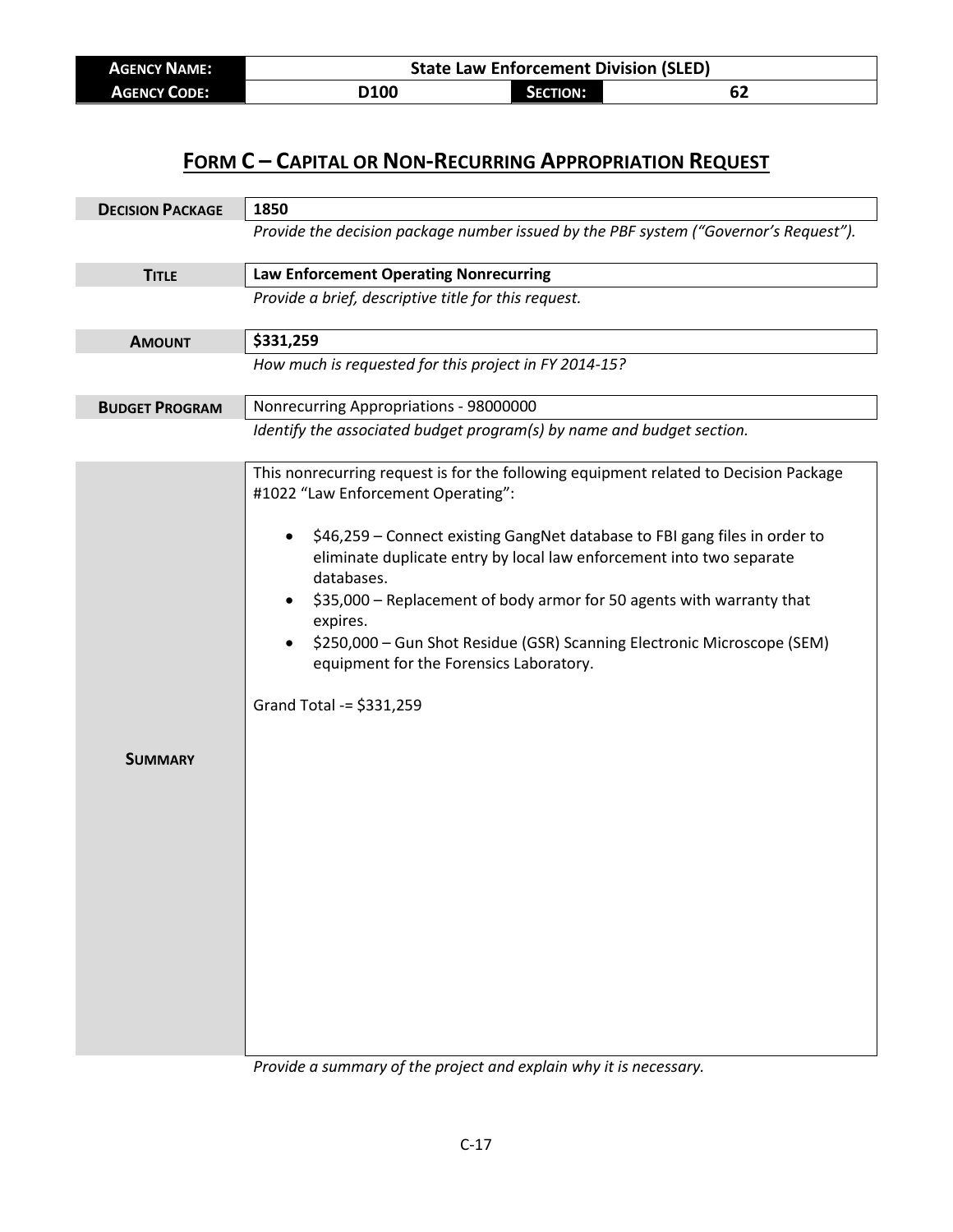| <b>AGENCY NAME:</b>       | <b>State Law Enforcement Division (SLED)</b>                                                                                                                               |  |  |
|---------------------------|----------------------------------------------------------------------------------------------------------------------------------------------------------------------------|--|--|
| <b>AGENCY CODE:</b>       | D100<br><b>SECTION:</b><br>62                                                                                                                                              |  |  |
|                           |                                                                                                                                                                            |  |  |
|                           |                                                                                                                                                                            |  |  |
| <b>RELATED REQUEST(S)</b> | Yes - the recurring request #1022 Law Enforcement Operating                                                                                                                |  |  |
|                           | No - not associated with other non-recurring requests                                                                                                                      |  |  |
|                           | Is this decision package associated with other decision packages requested by your<br>agency or other agencies this year? Is it associated with a specific capital or non- |  |  |
|                           | recurring request?                                                                                                                                                         |  |  |
|                           |                                                                                                                                                                            |  |  |
|                           | No                                                                                                                                                                         |  |  |
| <b>MATCHING FUNDS</b>     |                                                                                                                                                                            |  |  |
|                           |                                                                                                                                                                            |  |  |
|                           |                                                                                                                                                                            |  |  |
|                           | Would these funds be matched by federal, institutional, philanthropic, or other<br>resources? If so, identify the source and amount.                                       |  |  |
|                           |                                                                                                                                                                            |  |  |
|                           | Agency fund balances were considered; however, those funds have been committed for                                                                                         |  |  |
| <b>FUNDING</b>            | other nonrecurring purchases to include a helicopter, space allocation challenges, and                                                                                     |  |  |
| <b>ALTERNATIVES</b>       | an emergency contingency.                                                                                                                                                  |  |  |
|                           |                                                                                                                                                                            |  |  |
|                           | What other possible funding sources were considered?                                                                                                                       |  |  |
|                           |                                                                                                                                                                            |  |  |
|                           | N/A                                                                                                                                                                        |  |  |
|                           |                                                                                                                                                                            |  |  |
| <b>LONG-TERM PLANNING</b> |                                                                                                                                                                            |  |  |
| <b>AND SUSTAINABILITY</b> |                                                                                                                                                                            |  |  |
|                           |                                                                                                                                                                            |  |  |
|                           |                                                                                                                                                                            |  |  |
|                           |                                                                                                                                                                            |  |  |
|                           | What other funds have already been invested in this project (source/type, amount,                                                                                          |  |  |
|                           | timeframe)? Will other capital and/or operating funds for this project be requested in                                                                                     |  |  |
|                           | the future? If so, how much, and in which fiscal years? Has a source for those funds<br>been identified/secured?                                                           |  |  |
|                           |                                                                                                                                                                            |  |  |
|                           | N/A                                                                                                                                                                        |  |  |
|                           |                                                                                                                                                                            |  |  |
| <b>OTHER APPROVALS</b>    |                                                                                                                                                                            |  |  |
|                           |                                                                                                                                                                            |  |  |
|                           |                                                                                                                                                                            |  |  |
|                           | What approvals have already been obtained? Are there additional approvals that must                                                                                        |  |  |
|                           | be secured in order for the project to succeed? (Institutional board, JBRC, BCB, etc.)                                                                                     |  |  |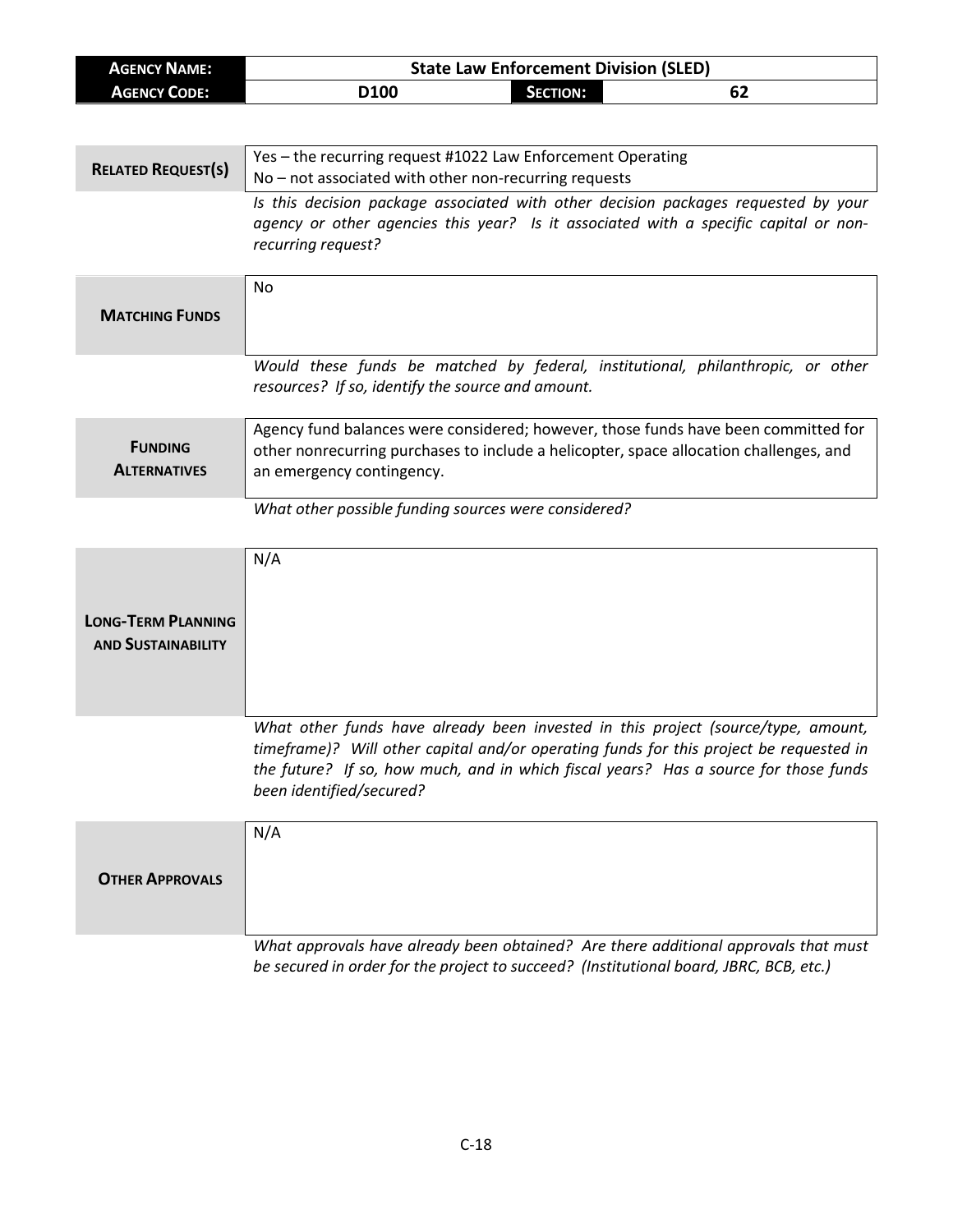| <b>AGENCY NAME:</b> | <b>State Law Enforcement Division (SLED)</b> |          |    |  |
|---------------------|----------------------------------------------|----------|----|--|
| <b>AGENCY CODE:</b> | D100                                         | SECTION: | ОZ |  |

| <b>DECISION PACKAGE</b> | 1853                                                                                                                                                                                                                                                                                                                                                                                                                                                                                                                                                                                 |  |
|-------------------------|--------------------------------------------------------------------------------------------------------------------------------------------------------------------------------------------------------------------------------------------------------------------------------------------------------------------------------------------------------------------------------------------------------------------------------------------------------------------------------------------------------------------------------------------------------------------------------------|--|
|                         | Provide the decision package number issued by the PBF system ("Governor's Request").                                                                                                                                                                                                                                                                                                                                                                                                                                                                                                 |  |
| <b>TITLE</b>            | <b>New Personnel Equipment-Narcotics</b>                                                                                                                                                                                                                                                                                                                                                                                                                                                                                                                                             |  |
|                         | Provide a brief, descriptive title for this request.                                                                                                                                                                                                                                                                                                                                                                                                                                                                                                                                 |  |
| <b>AMOUNT</b>           | \$170,432                                                                                                                                                                                                                                                                                                                                                                                                                                                                                                                                                                            |  |
|                         | How much is requested for this project in FY 2014-15?                                                                                                                                                                                                                                                                                                                                                                                                                                                                                                                                |  |
| <b>BUDGET PROGRAM</b>   | Nonrecurring Appropriations - 98000000                                                                                                                                                                                                                                                                                                                                                                                                                                                                                                                                               |  |
|                         | Identify the associated budget program(s) by name and budget section.                                                                                                                                                                                                                                                                                                                                                                                                                                                                                                                |  |
| <b>SUMMARY</b>          | This nonrecurring request is for the following equipment related to the new agents<br>requested in Decision Package #1028 "Narcotics Personnel":<br>Per Agent Non-Recurring Cost<br>\$35,828 - Vehicle<br>$\bullet$<br>\$800 - Protective Vest & Cover<br>\$500 - Glock, Duty Belt, Holster<br>\$400 - Shotgun<br>\$1,330 - Uniforms, Boots, Raingear, Protective Gloves, Handcuffs, PPE, Other<br>\$3,000 - Computer Equipment<br>Totals = $$41,858$ per agent<br>4 Agents = \$167,432<br>\$3,000 - Computer for the Administrative Specialist position<br>Grand Total = $$170,432$ |  |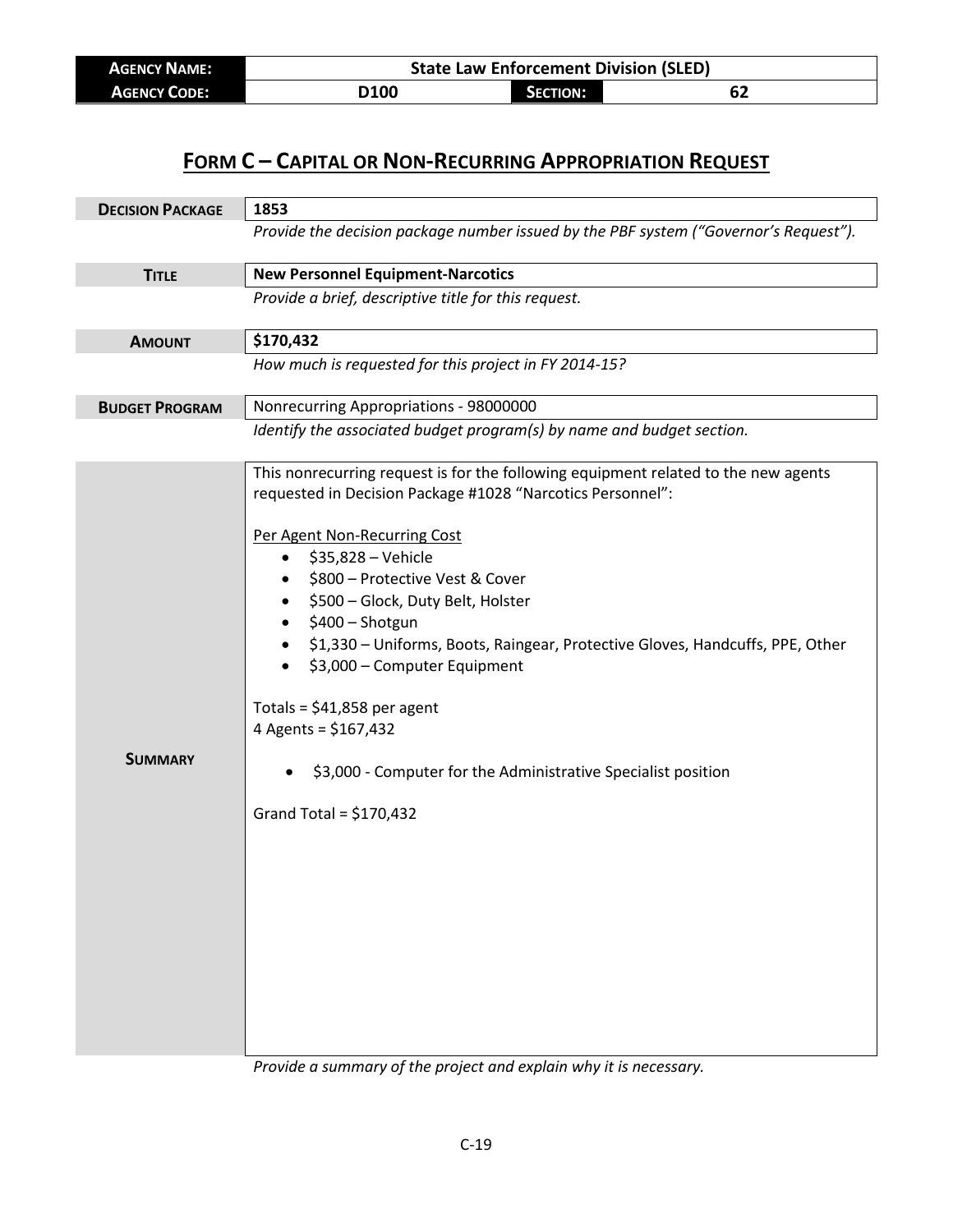| <b>AGENCY NAME:</b>                                    | <b>State Law Enforcement Division (SLED)</b>                                                                                                                                                                                                                                                    |  |  |
|--------------------------------------------------------|-------------------------------------------------------------------------------------------------------------------------------------------------------------------------------------------------------------------------------------------------------------------------------------------------|--|--|
| <b>AGENCY CODE:</b>                                    | D100<br>62<br><b>SECTION:</b>                                                                                                                                                                                                                                                                   |  |  |
|                                                        |                                                                                                                                                                                                                                                                                                 |  |  |
| <b>RELATED REQUEST(S)</b>                              | Yes - the recurring request #1028 Narcotics Personnel<br>Yes - could be combined with other non-recurring requests with the same title                                                                                                                                                          |  |  |
|                                                        | Is this decision package associated with other decision packages requested by your<br>agency or other agencies this year? Is it associated with a specific capital or non-<br>recurring request?                                                                                                |  |  |
| <b>MATCHING FUNDS</b>                                  | No                                                                                                                                                                                                                                                                                              |  |  |
|                                                        | Would these funds be matched by federal, institutional, philanthropic, or other<br>resources? If so, identify the source and amount.                                                                                                                                                            |  |  |
| <b>FUNDING</b><br><b>ALTERNATIVES</b>                  | Agency fund balances were considered; however, those funds have been committed for<br>other nonrecurring purchases to include a helicopter, space allocation challenges, and<br>an emergency contingency.                                                                                       |  |  |
|                                                        | What other possible funding sources were considered?                                                                                                                                                                                                                                            |  |  |
| <b>LONG-TERM PLANNING</b><br><b>AND SUSTAINABILITY</b> | N/A                                                                                                                                                                                                                                                                                             |  |  |
|                                                        | What other funds have already been invested in this project (source/type, amount,<br>timeframe)? Will other capital and/or operating funds for this project be requested in<br>the future? If so, how much, and in which fiscal years? Has a source for those funds<br>been identified/secured? |  |  |
| <b>OTHER APPROVALS</b>                                 | N/A                                                                                                                                                                                                                                                                                             |  |  |
|                                                        | What approvals have already been obtained? Are there additional approvals that must<br>be secured in order for the project to succeed? (Institutional board, JBRC, BCB, etc.)                                                                                                                   |  |  |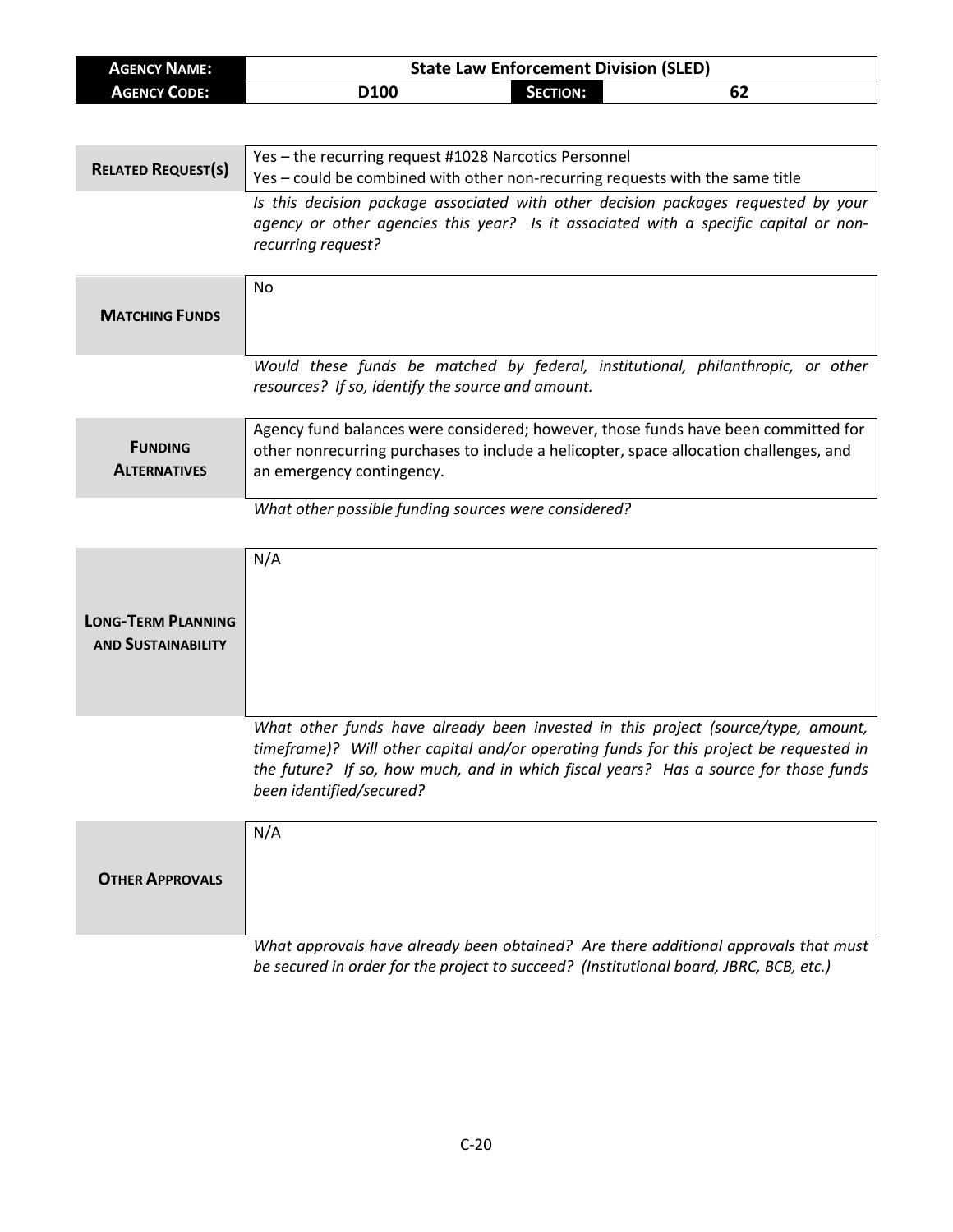| <b>AGENCY NAME:</b> |      | <b>State Law Enforcement Division (SLED)</b> |    |  |
|---------------------|------|----------------------------------------------|----|--|
| <b>AGENCY CODE:</b> | D100 | <b>SECTION:</b>                              | 62 |  |

| <b>DECISION PACKAGE</b> | 1856                                                                                                                                                                                                                                                                                                                                                                                                                                                                                                                                                                                                                                                                                                |  |  |
|-------------------------|-----------------------------------------------------------------------------------------------------------------------------------------------------------------------------------------------------------------------------------------------------------------------------------------------------------------------------------------------------------------------------------------------------------------------------------------------------------------------------------------------------------------------------------------------------------------------------------------------------------------------------------------------------------------------------------------------------|--|--|
|                         | Provide the decision package number issued by the PBF system ("Governor's Request").                                                                                                                                                                                                                                                                                                                                                                                                                                                                                                                                                                                                                |  |  |
| <b>TITLE</b>            | New Personnel Equipment-Polygraph/Inspections                                                                                                                                                                                                                                                                                                                                                                                                                                                                                                                                                                                                                                                       |  |  |
|                         | Provide a brief, descriptive title for this request.                                                                                                                                                                                                                                                                                                                                                                                                                                                                                                                                                                                                                                                |  |  |
| <b>AMOUNT</b>           | \$47,858                                                                                                                                                                                                                                                                                                                                                                                                                                                                                                                                                                                                                                                                                            |  |  |
|                         | How much is requested for this project in FY 2014-15?                                                                                                                                                                                                                                                                                                                                                                                                                                                                                                                                                                                                                                               |  |  |
| <b>BUDGET PROGRAM</b>   | Nonrecurring Appropriations - 98000000                                                                                                                                                                                                                                                                                                                                                                                                                                                                                                                                                                                                                                                              |  |  |
|                         | Identify the associated budget program(s) by name and budget section.                                                                                                                                                                                                                                                                                                                                                                                                                                                                                                                                                                                                                               |  |  |
| <b>SUMMARY</b>          | This nonrecurring request is for the following equipment related to the new agent<br>requested in Decision Package #1034 "Polygraph/Inspections Personnel":<br>Per Agent Non-Recurring Cost<br>\$35,828 - Vehicle<br>$\bullet$<br>\$800 - Protective Vest & Cover<br>\$500 - Glock, Duty Belt, Holster<br>$\bullet$<br>\$400 - Shotgun<br>\$1,330 - Uniforms, Boots, Raingear, Protective Gloves, Handcuffs, PPE, Other<br>\$3,000 - Computer Equipment<br>Totals = $$41,858$ per agent<br>\$3,000 - Occupational Safety and Health Administration (OSHA) training for the<br>Safety Coordinator agent.<br>\$3,000 - Computer for the Administrative Specialist position<br>Grand Total = $$47,858$ |  |  |

*Provide a summary of the project and explain why it is necessary.*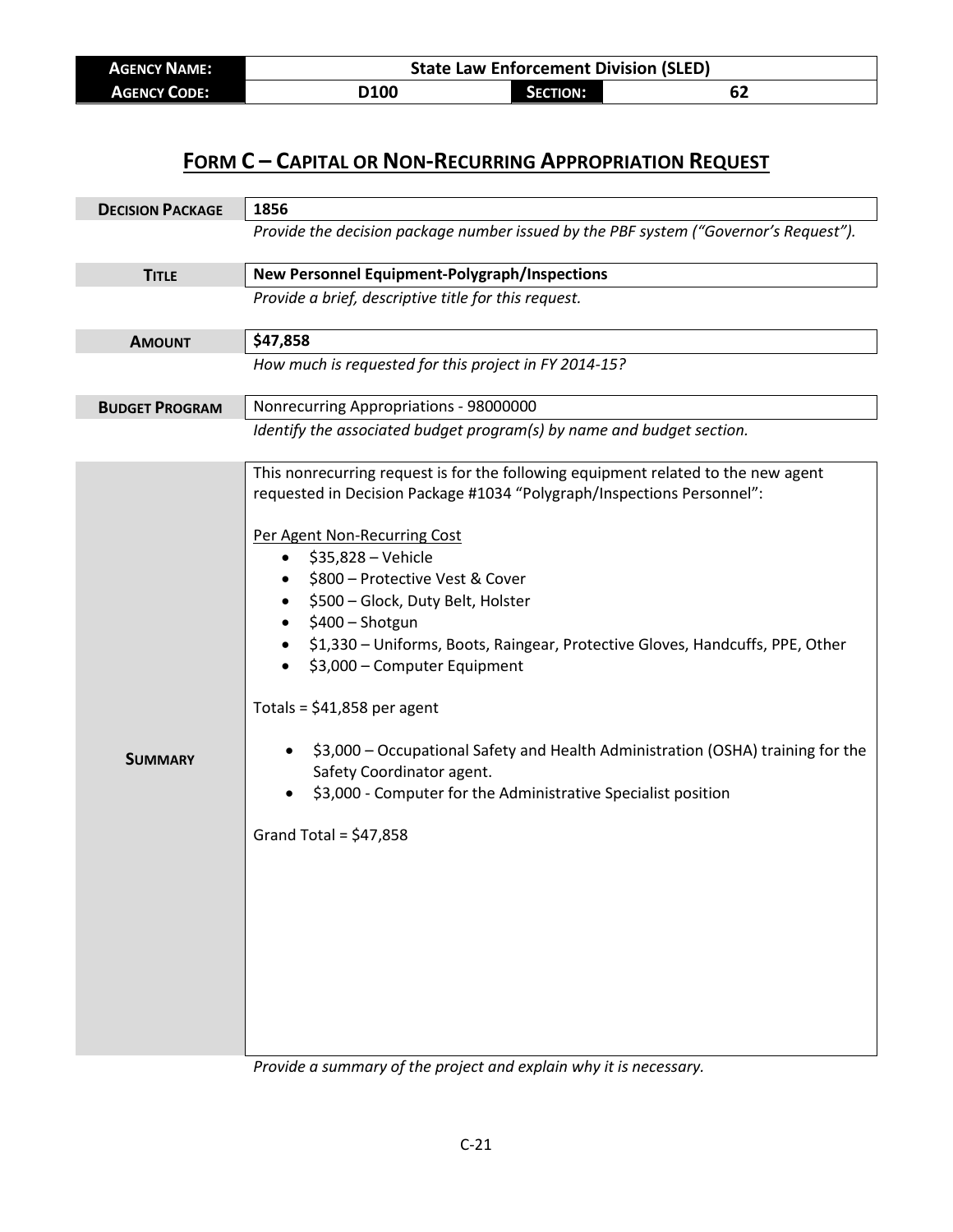| <b>AGENCY NAME:</b>                   | <b>State Law Enforcement Division (SLED)</b>                                                                                                                                                               |  |  |
|---------------------------------------|------------------------------------------------------------------------------------------------------------------------------------------------------------------------------------------------------------|--|--|
| <b>AGENCY CODE:</b>                   | D100<br><b>SECTION:</b><br>62                                                                                                                                                                              |  |  |
|                                       |                                                                                                                                                                                                            |  |  |
|                                       | Yes - the recurring request #1034 Polygraph/Inspections Personnel                                                                                                                                          |  |  |
| <b>RELATED REQUEST(S)</b>             | Yes - could be combined with other non-recurring requests with the same title                                                                                                                              |  |  |
|                                       | Is this decision package associated with other decision packages requested by your<br>agency or other agencies this year? Is it associated with a specific capital or non-<br>recurring request?           |  |  |
|                                       | No                                                                                                                                                                                                         |  |  |
| <b>MATCHING FUNDS</b>                 |                                                                                                                                                                                                            |  |  |
|                                       | Would these funds be matched by federal, institutional, philanthropic, or other<br>resources? If so, identify the source and amount.                                                                       |  |  |
| <b>FUNDING</b><br><b>ALTERNATIVES</b> | Agency fund balances were considered; however, those funds have been committed for<br>other nonrecurring purchases to include a helicopter, space allocation challenges, and<br>an emergency contingency.  |  |  |
|                                       | What other possible funding sources were considered?                                                                                                                                                       |  |  |
|                                       | N/A                                                                                                                                                                                                        |  |  |
|                                       |                                                                                                                                                                                                            |  |  |
| <b>LONG-TERM PLANNING</b>             |                                                                                                                                                                                                            |  |  |
| <b>AND SUSTAINABILITY</b>             |                                                                                                                                                                                                            |  |  |
|                                       |                                                                                                                                                                                                            |  |  |
|                                       |                                                                                                                                                                                                            |  |  |
|                                       | What other funds have already been invested in this project (source/type, amount,                                                                                                                          |  |  |
|                                       | timeframe)? Will other capital and/or operating funds for this project be requested in<br>the future? If so, how much, and in which fiscal years? Has a source for those funds<br>been identified/secured? |  |  |
|                                       | N/A                                                                                                                                                                                                        |  |  |
|                                       |                                                                                                                                                                                                            |  |  |
| <b>OTHER APPROVALS</b>                |                                                                                                                                                                                                            |  |  |
|                                       | What approvals have already been obtained? Are there additional approvals that must                                                                                                                        |  |  |
|                                       | be secured in order for the project to succeed? (Institutional board, JBRC, BCB, etc.)                                                                                                                     |  |  |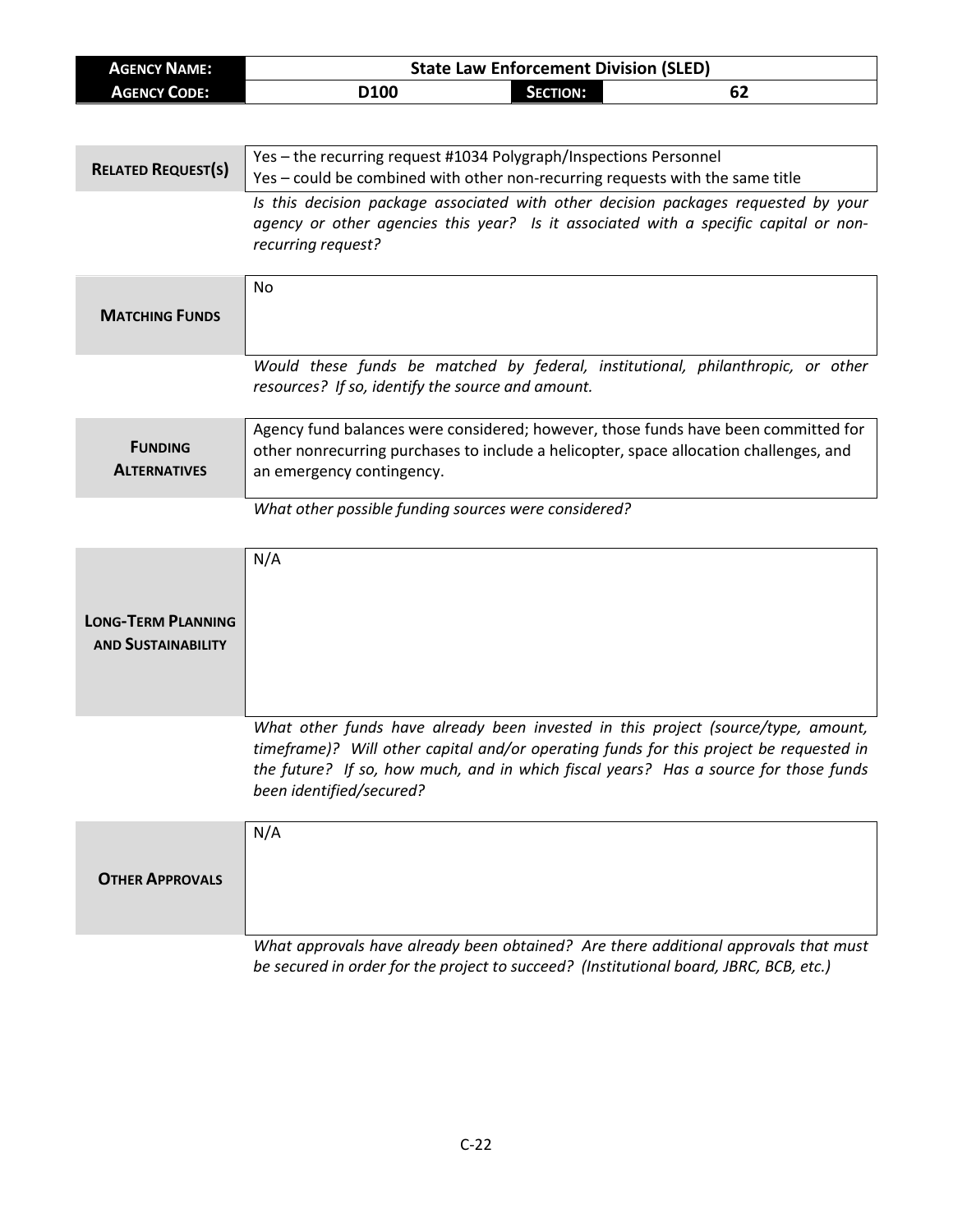| <b>AGENCY NAME:</b> | <b>State Law Enforcement Division (SLED)</b> |          |    |  |
|---------------------|----------------------------------------------|----------|----|--|
| <b>AGENCY CODE:</b> | D100                                         | SECTION: | 62 |  |

| <b>DECISION PACKAGE</b> | 1860                                                                                                                                                                                                                                                                                                                                                                                                                                                                                                                                                                                                                                                                                                                                                                                                             |  |  |
|-------------------------|------------------------------------------------------------------------------------------------------------------------------------------------------------------------------------------------------------------------------------------------------------------------------------------------------------------------------------------------------------------------------------------------------------------------------------------------------------------------------------------------------------------------------------------------------------------------------------------------------------------------------------------------------------------------------------------------------------------------------------------------------------------------------------------------------------------|--|--|
|                         | Provide the decision package number issued by the PBF system ("Governor's Request").                                                                                                                                                                                                                                                                                                                                                                                                                                                                                                                                                                                                                                                                                                                             |  |  |
|                         |                                                                                                                                                                                                                                                                                                                                                                                                                                                                                                                                                                                                                                                                                                                                                                                                                  |  |  |
| <b>TITLE</b>            | <b>Technology Equipment/Software Nonrecurring</b>                                                                                                                                                                                                                                                                                                                                                                                                                                                                                                                                                                                                                                                                                                                                                                |  |  |
|                         | Provide a brief, descriptive title for this request.                                                                                                                                                                                                                                                                                                                                                                                                                                                                                                                                                                                                                                                                                                                                                             |  |  |
| <b>AMOUNT</b>           | \$1,605,000                                                                                                                                                                                                                                                                                                                                                                                                                                                                                                                                                                                                                                                                                                                                                                                                      |  |  |
|                         | How much is requested for this project in FY 2014-15?                                                                                                                                                                                                                                                                                                                                                                                                                                                                                                                                                                                                                                                                                                                                                            |  |  |
| <b>BUDGET PROGRAM</b>   | Nonrecurring Appropriations - 98000000                                                                                                                                                                                                                                                                                                                                                                                                                                                                                                                                                                                                                                                                                                                                                                           |  |  |
|                         | Identify the associated budget program(s) by name and budget section.                                                                                                                                                                                                                                                                                                                                                                                                                                                                                                                                                                                                                                                                                                                                            |  |  |
| <b>SUMMARY</b>          | This nonrecurring request is for the following equipment:<br>\$500,000 - Hard drives needed for the Automated Fingerprint Identification<br>System (AFIS) Redundant Array Independent Disk (RAID).<br>\$80,000 - Additional matchers for the AFIS Morpholdent devices.<br>\$1,025,000 - Refresh the agency network infrastructure. This will allow the<br>agency to replace outdated equipment to ensure SLED's network infrastructure<br>is current and stable. This replacement will allow for a centralized<br>management console for efficient monitoring and will reduce maintenance cost<br>by eliminating must of the CISCO Smartnet cost associated with the old<br>equipment. These funds will also provide for new server licenses associated<br>with the new equipment.<br>Grand Total = $$1,605,000$ |  |  |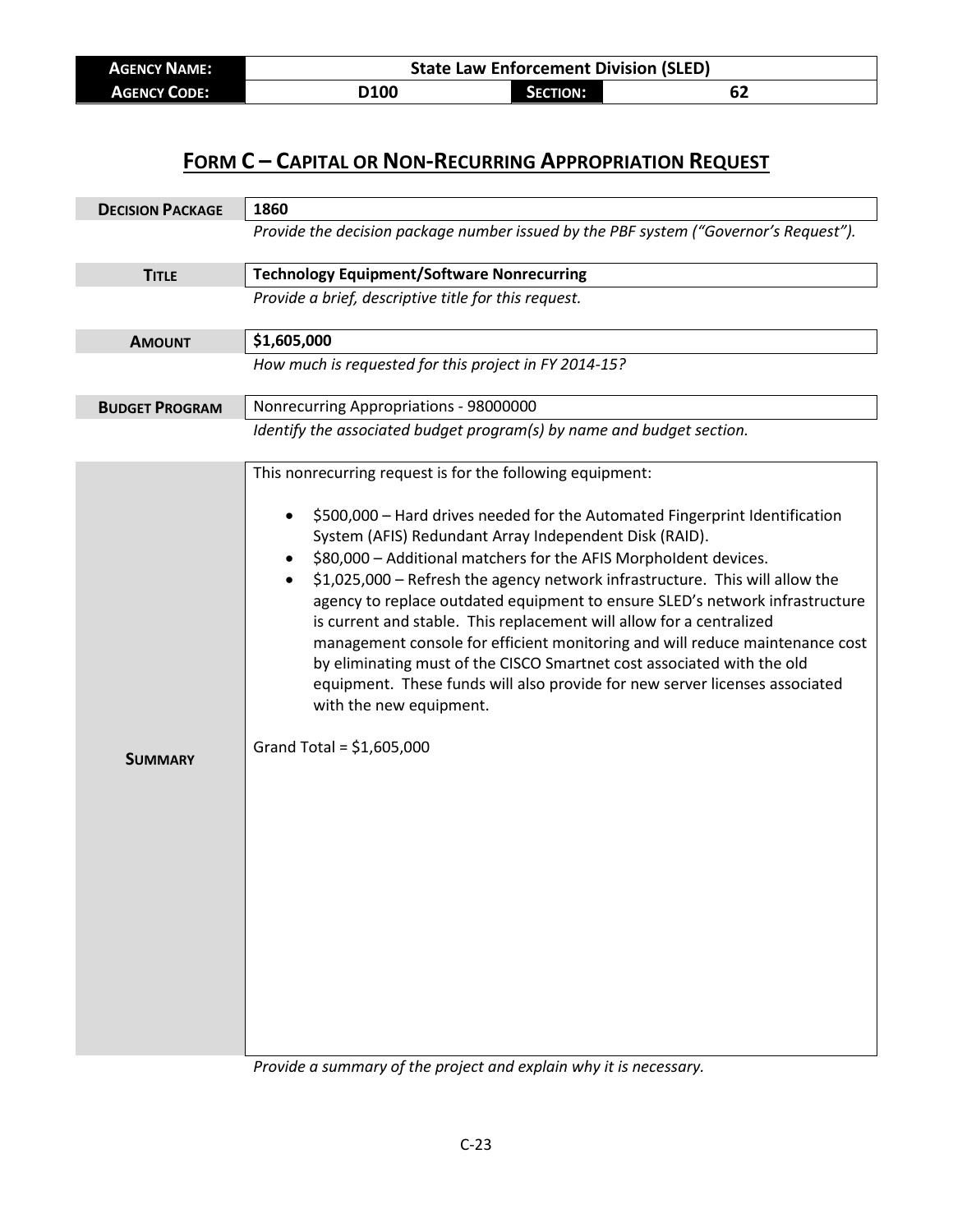| <b>AGENCY NAME:</b>       | <b>State Law Enforcement Division (SLED)</b>                                                               |  |  |
|---------------------------|------------------------------------------------------------------------------------------------------------|--|--|
| <b>AGENCY CODE:</b>       | D100<br><b>SECTION:</b><br>62                                                                              |  |  |
|                           |                                                                                                            |  |  |
|                           |                                                                                                            |  |  |
| <b>RELATED REQUEST(S)</b> | Yes - the recurring request #1040 Technology Equipment/Software                                            |  |  |
|                           | No - not associated with other non-recurring requests                                                      |  |  |
|                           | Is this decision package associated with other decision packages requested by your                         |  |  |
|                           | agency or other agencies this year? Is it associated with a specific capital or non-<br>recurring request? |  |  |
|                           |                                                                                                            |  |  |
|                           | No                                                                                                         |  |  |
|                           |                                                                                                            |  |  |
| <b>MATCHING FUNDS</b>     |                                                                                                            |  |  |
|                           |                                                                                                            |  |  |
|                           | Would these funds be matched by federal, institutional, philanthropic, or other                            |  |  |
|                           | resources? If so, identify the source and amount.                                                          |  |  |
|                           | Agency fund balances were considered; however, those funds have been committed for                         |  |  |
| <b>FUNDING</b>            | other nonrecurring purchases to include a helicopter, space allocation challenges, and                     |  |  |
| <b>ALTERNATIVES</b>       | an emergency contingency.                                                                                  |  |  |
|                           |                                                                                                            |  |  |
|                           | What other possible funding sources were considered?                                                       |  |  |
|                           |                                                                                                            |  |  |
|                           | N/A                                                                                                        |  |  |
|                           |                                                                                                            |  |  |
|                           |                                                                                                            |  |  |
| <b>LONG-TERM PLANNING</b> |                                                                                                            |  |  |
| <b>AND SUSTAINABILITY</b> |                                                                                                            |  |  |
|                           |                                                                                                            |  |  |
|                           |                                                                                                            |  |  |
|                           | What other funds have already been invested in this project (source/type, amount,                          |  |  |
|                           | timeframe)? Will other capital and/or operating funds for this project be requested in                     |  |  |
|                           | the future? If so, how much, and in which fiscal years? Has a source for those funds                       |  |  |
|                           | been identified/secured?                                                                                   |  |  |
|                           | N/A                                                                                                        |  |  |
|                           |                                                                                                            |  |  |
| <b>OTHER APPROVALS</b>    |                                                                                                            |  |  |
|                           |                                                                                                            |  |  |
|                           |                                                                                                            |  |  |
|                           | What approvals have already been obtained? Are there additional approvals that must                        |  |  |
|                           | be secured in order for the project to succeed? (Institutional board, JBRC, BCB, etc.)                     |  |  |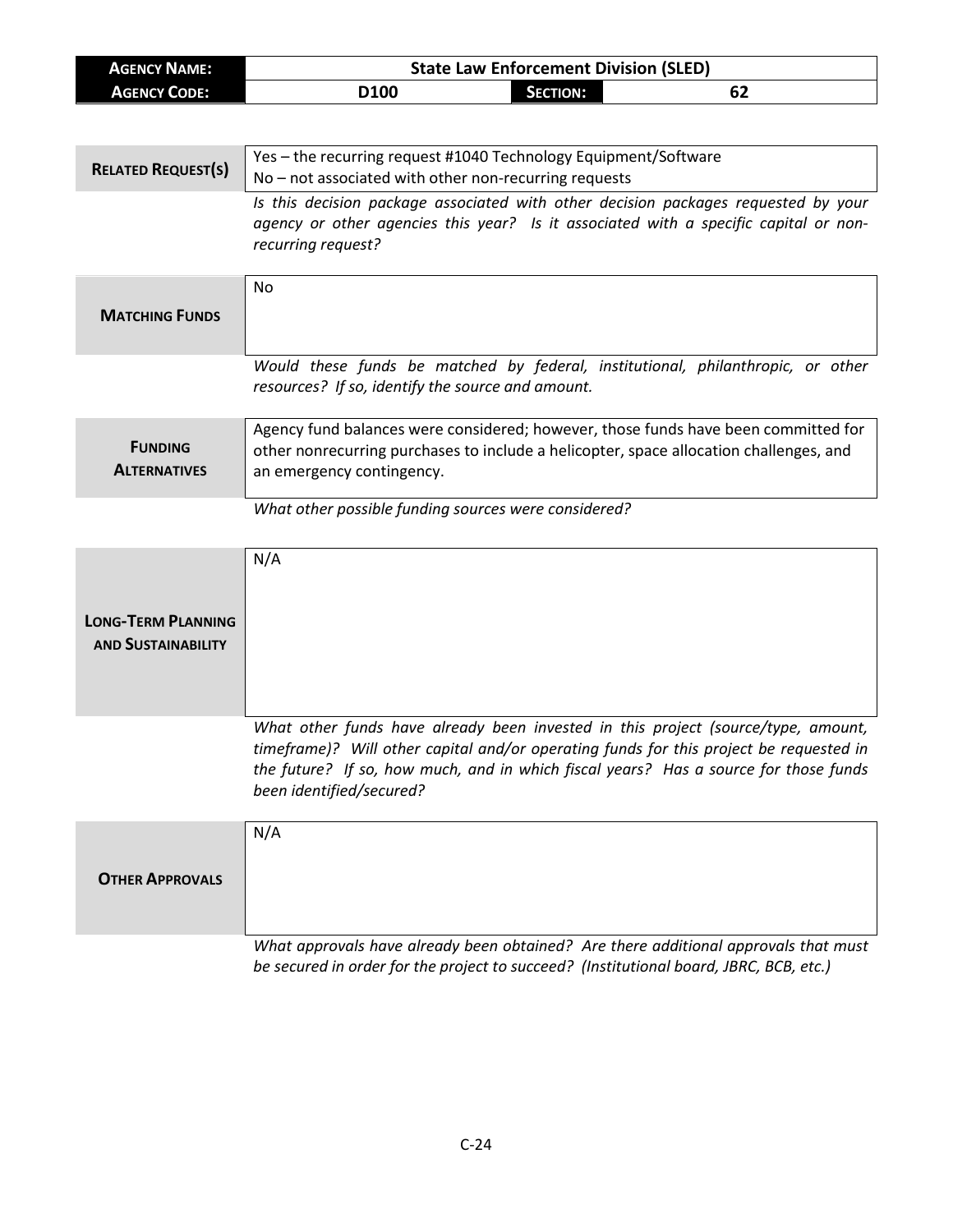| <b>AGENCY NAME:</b> | <b>State Law Enforcement Division (SLED)</b> |                 |    |  |
|---------------------|----------------------------------------------|-----------------|----|--|
| <b>AGENCY CODE:</b> | <b>D100</b>                                  | <b>SECTION:</b> | 62 |  |

| <b>DECISION PACKAGE</b> | 584                                                                                                                                                       |  |  |
|-------------------------|-----------------------------------------------------------------------------------------------------------------------------------------------------------|--|--|
|                         | Provide the decision package number issued by the PBF system ("Governor's Request").                                                                      |  |  |
| <b>TITLE</b>            | Helicopter                                                                                                                                                |  |  |
|                         | Provide a brief, descriptive title for this request.                                                                                                      |  |  |
| <b>AMOUNT</b>           | \$3,500,000                                                                                                                                               |  |  |
|                         | How much is requested for this project in FY 2014-15?                                                                                                     |  |  |
| <b>BUDGET PROGRAM</b>   | Nonrecurring Appropriations - 98000000                                                                                                                    |  |  |
|                         | Identify the associated budget program(s) by name and budget section.                                                                                     |  |  |
| <b>SUMMARY</b>          | This nonrecurring request is for the temporary increase in earmarked authority to allow<br>the agency to procure a helicopter with current fund balances. |  |  |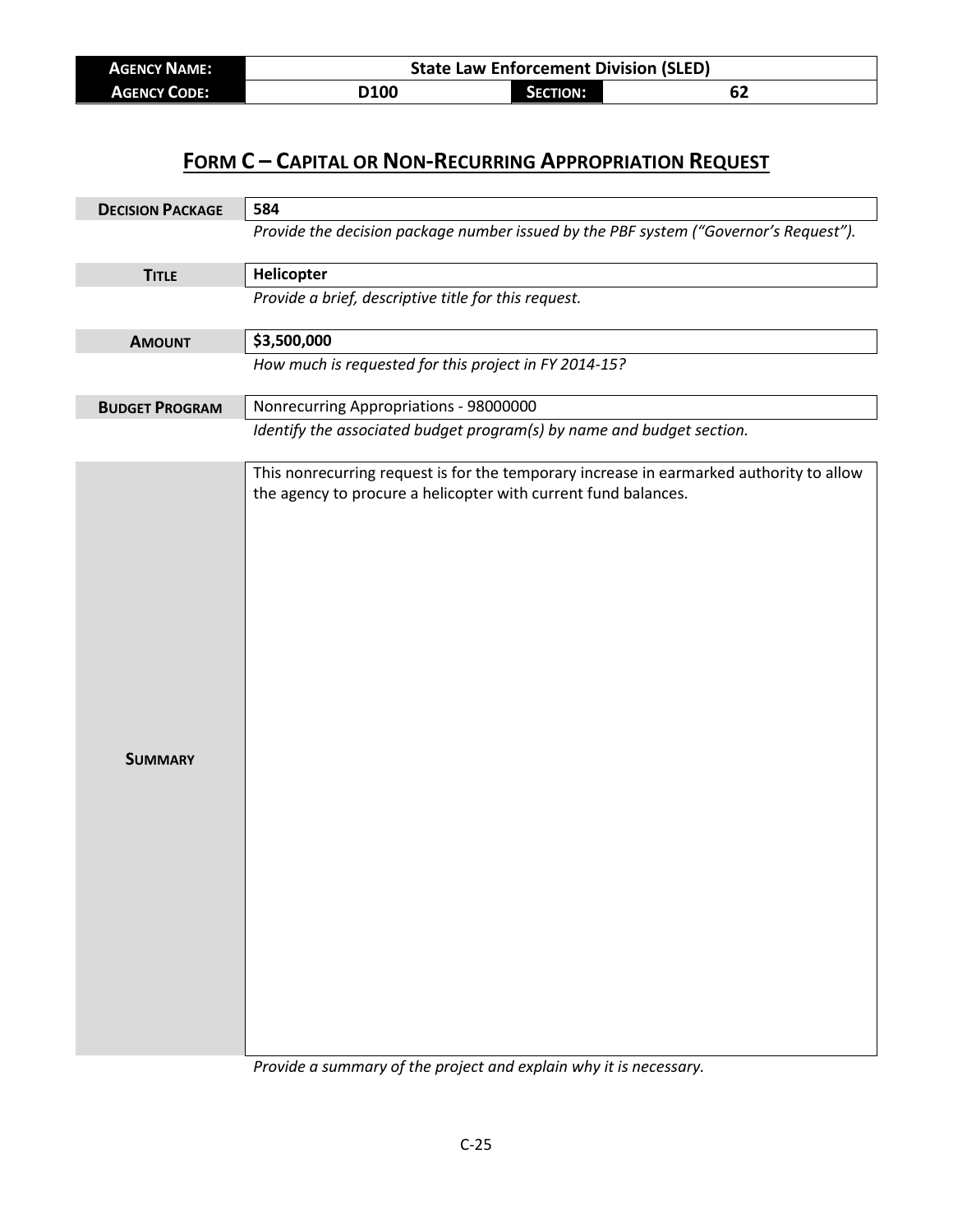| AGENCY NAME:        | <b>State Law Enforcement Division (SLED)</b> |                 |    |
|---------------------|----------------------------------------------|-----------------|----|
| <b>AGENCY CODE:</b> | D100                                         | <b>SECTION:</b> | 0Z |

| <b>RELATED REQUEST(S)</b>                              | <b>No</b>                                                                                                                                                                                                                                                                                                                                                                             |
|--------------------------------------------------------|---------------------------------------------------------------------------------------------------------------------------------------------------------------------------------------------------------------------------------------------------------------------------------------------------------------------------------------------------------------------------------------|
|                                                        | Is this decision package associated with other decision packages requested by your<br>agency or other agencies this year? Is it associated with a specific capital or non-<br>recurring request?                                                                                                                                                                                      |
| <b>MATCHING FUNDS</b>                                  | <b>No</b>                                                                                                                                                                                                                                                                                                                                                                             |
|                                                        | Would these funds be matched by federal, institutional, philanthropic, or other<br>resources? If so, identify the source and amount.                                                                                                                                                                                                                                                  |
| <b>FUNDING</b><br><b>ALTERNATIVES</b>                  | The agency intends to utilize current fund balances to procure a new helicopter;<br>however, additional Other Fund Authority is requested for FY 2015 to proceed with<br>procurement.                                                                                                                                                                                                 |
|                                                        | What other possible funding sources were considered?                                                                                                                                                                                                                                                                                                                                  |
| <b>LONG-TERM PLANNING</b><br><b>AND SUSTAINABILITY</b> | The annual maintenance/inspection costs associated with the helicopter is anticipated<br>in the future. Depending on the procurement specifications, the years in which the<br>maintenance will be due is unknown. However, the agency anticipates requesting<br>recurring dollars associated with the maintenance/inspection in order to sustain the<br>equipment for the long term. |
|                                                        | What other funds have already been invested in this project (source/type, amount,<br>timeframe)? Will other capital and/or operating funds for this project be requested in<br>the future? If so, how much, and in which fiscal years? Has a source for those funds<br>been identified/secured?                                                                                       |
| <b>OTHER APPROVALS</b>                                 | Approvals from the BCB and JBRC will be necessary prior to procurement.                                                                                                                                                                                                                                                                                                               |
|                                                        | What approvals have already been obtained? Are there additional approvals that must<br>be secured in order for the project to succeed? (Institutional board, JBRC, BCB, etc.)                                                                                                                                                                                                         |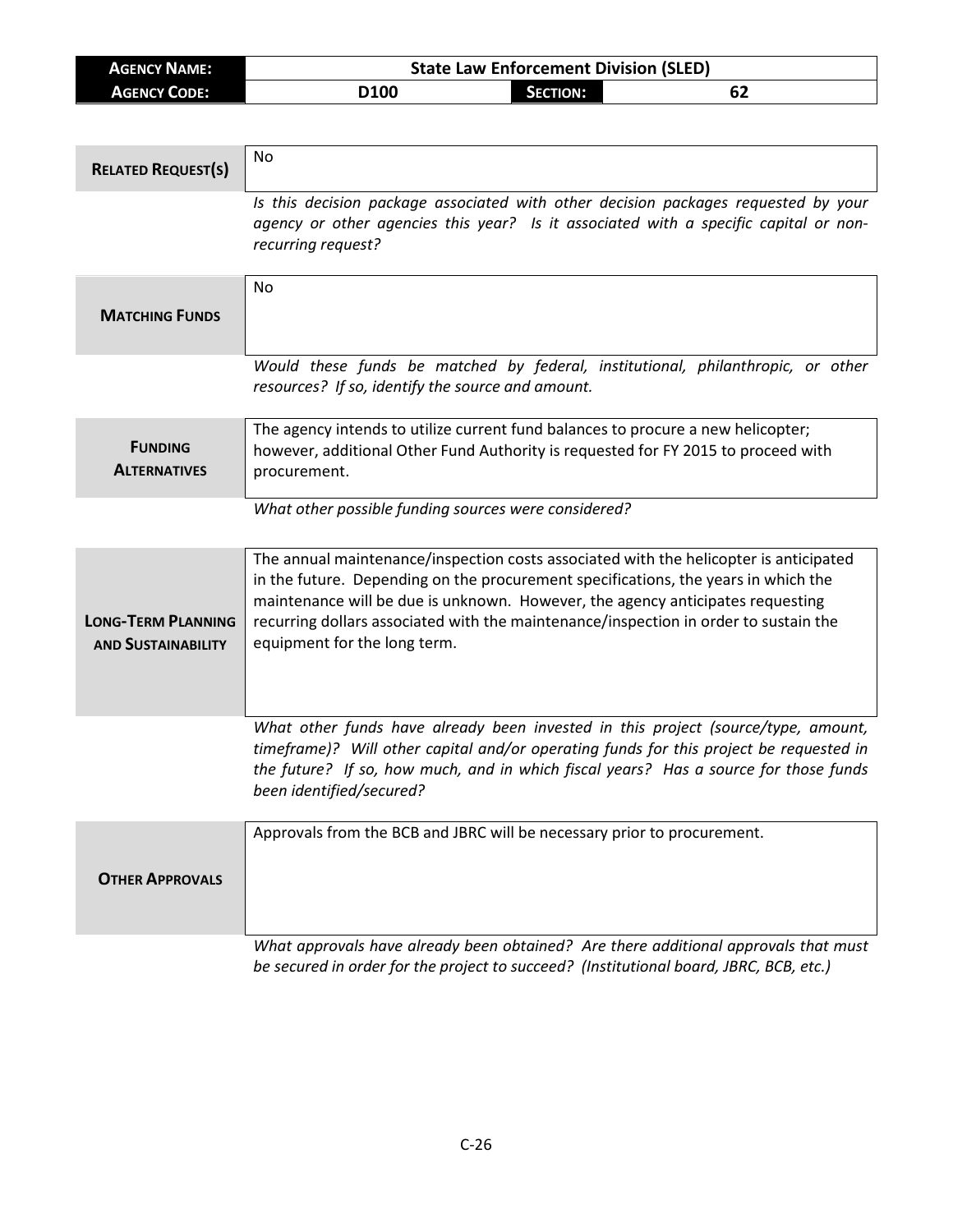## **FORM D – PROVISO REVISION REQUEST**

| <b>NUMBER</b>                            | 62.16                                                                                                                                                                 |
|------------------------------------------|-----------------------------------------------------------------------------------------------------------------------------------------------------------------------|
|                                          | Cite the proviso according to the State Budget Division's renumbered list for FY 2014-15<br>(or mark "NEW").                                                          |
| <b>TITLE</b>                             | <b>Use of PIP Funds</b>                                                                                                                                               |
|                                          | Provide the title from the FY 2013-14 Appropriations Act or suggest a short title for any<br>new request.                                                             |
| <b>BUDGET PROGRAM</b>                    | 99000000 Capital Projects                                                                                                                                             |
|                                          | Identify the associated budget program(s) by name and budget section.                                                                                                 |
| <b>DECISION PACKAGE</b>                  | <b>No</b>                                                                                                                                                             |
|                                          | Is this request associated with a decision package you have submitted for FY 2014-15? If<br>so, cite it here.                                                         |
| <b>REQUESTED ACTION</b>                  | <b>Delete</b>                                                                                                                                                         |
|                                          | Choose from: Add, Delete, Amend, or Codify.                                                                                                                           |
| <b>OTHER AGENCIES</b><br><b>AFFECTED</b> | Budget and Control Board (BCB) - both PIP projects #9807 and #9845 are administered<br>by the BCB on behalf of SLED.                                                  |
|                                          | Which other agencies would be affected by the recommended action? How?                                                                                                |
| <b>SUMMARY</b>                           | The agency is authorized to use approved permanent improvement funds for projects<br>#F03-9807 and #F03-9845 toward construction of a storage and logistics facility. |

*Summarize the existing proviso. If requesting a new proviso, describe the current state of affairs without it.*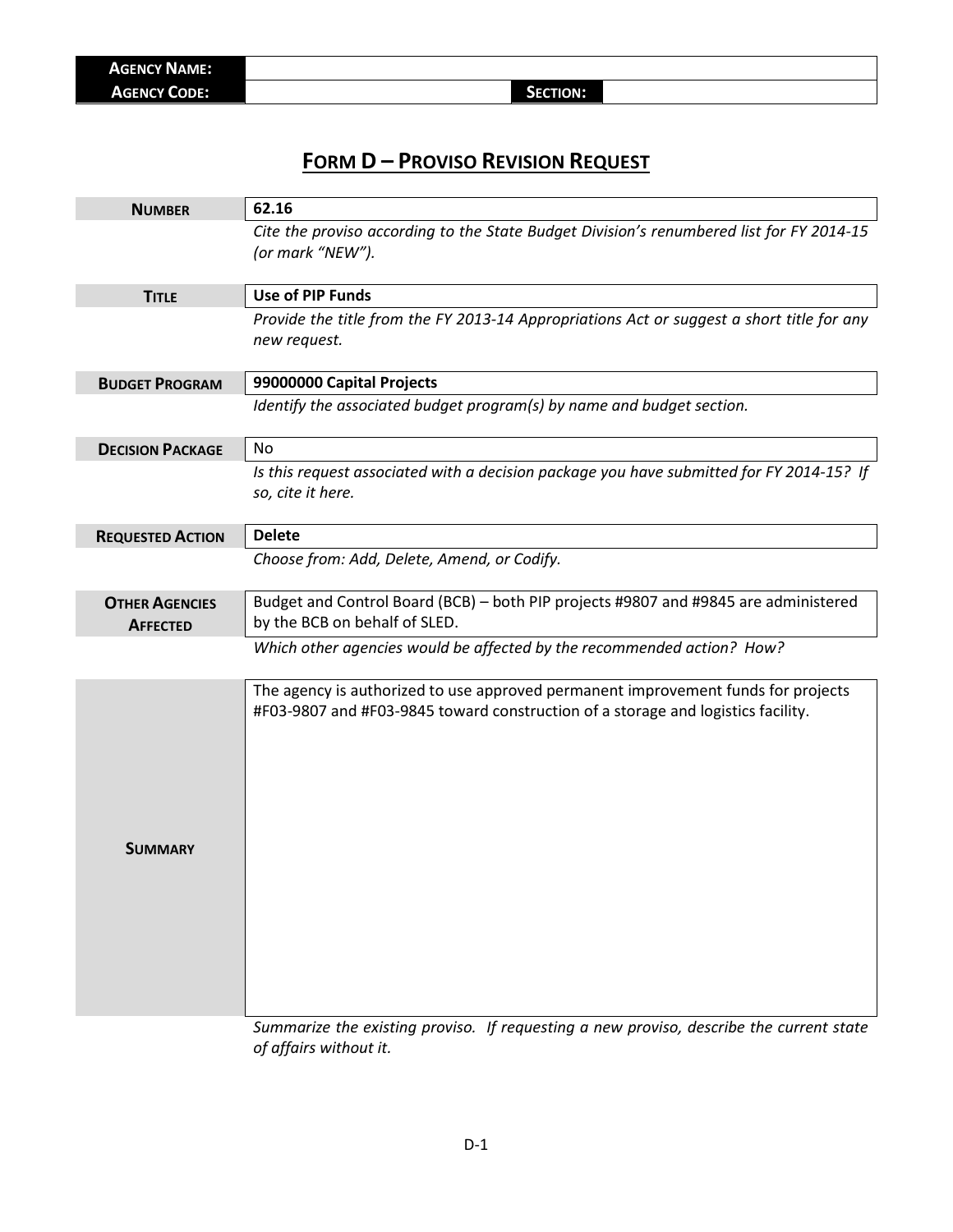| <b>AGENCY NAME:</b> |                 |  |
|---------------------|-----------------|--|
| <b>AGENCY CODE:</b> | <b>SECTION:</b> |  |

|                    | The agency wishes to delete this proviso for the following reasons:                                                                                                                                                                                                                                                                      |
|--------------------|------------------------------------------------------------------------------------------------------------------------------------------------------------------------------------------------------------------------------------------------------------------------------------------------------------------------------------------|
| <b>EXPLANATION</b> | 1. Project #9807 is for the Perimeter Fence and Drainage project. If at any point<br>this project scope changes, it will be presented to the Joint Bond Review<br>Committee (JBRC) for approval.                                                                                                                                         |
|                    | 2. Project #9845 is in the process of being closed. This project was originally<br>established for the CJIS Building Addition. The project is over six years old and<br>has never been started. The delay in this project is partially due to the change<br>of administration both in the CJIS/Data Center as well as the agency itself. |
|                    | SLED is currently assessing the Data Center needs. Once the server<br>infrastructure has been refreshed, the agency will have a better idea of future<br>needs in that building. Upon completion of the agency-wide space analysis,<br>SLED may re-establish a new project via the JBRC approval process.                                |
|                    | $\sim$<br>.                                                                                                                                                                                                                                                                                                                              |

*Explain the need for your requested action. For deletion requests due to recent codification, please identify SC Code section where language now appears.*

|                      | N/A                                                                                                                                                                                                                                                                                                                                                                                                                                                                                                                                                   |
|----------------------|-------------------------------------------------------------------------------------------------------------------------------------------------------------------------------------------------------------------------------------------------------------------------------------------------------------------------------------------------------------------------------------------------------------------------------------------------------------------------------------------------------------------------------------------------------|
| <b>FISCAL IMPACT</b> |                                                                                                                                                                                                                                                                                                                                                                                                                                                                                                                                                       |
|                      | $\mathbf{r}$ and $\mathbf{r}$ and $\mathbf{r}$ and $\mathbf{r}$<br>$\sim$ . The second contract of the second contract of the second contract of the second contract of the second contract of the second contract of the second contract of the second contract of the second contract of the sec<br>the state of the state of the state of the state of the state of the state of the state of the state of the state of the state of the state of the state of the state of the state of the state of the state of the state of t<br>$\sim$ $\sim$ |

*Provide estimates of any fiscal impacts associated with this proviso, whether for state, federal, or other funds. Explain the method of calculation.*